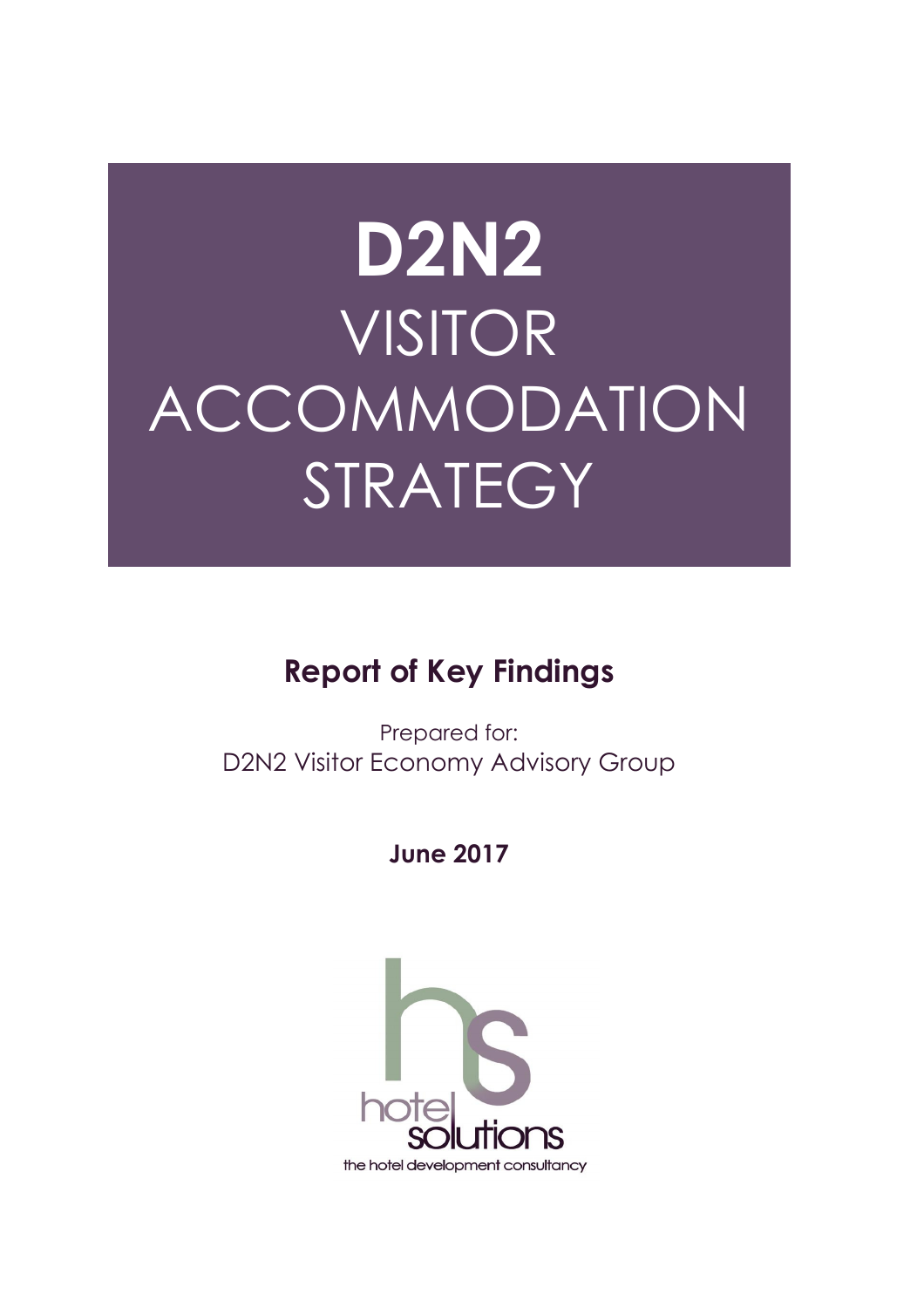## **CONTENTS**

|    | 1.   |                                                             |  |
|----|------|-------------------------------------------------------------|--|
|    | 1.1  |                                                             |  |
|    | 1.2  |                                                             |  |
|    | 1.3  |                                                             |  |
|    | 1.4  |                                                             |  |
|    | 1.5  |                                                             |  |
|    | 2.   | THE CURRENT VISITOR ACCOMMODATION OFFER  6                  |  |
|    | 2.1  |                                                             |  |
|    | 2.2  |                                                             |  |
|    | 2.3. |                                                             |  |
|    | 3.   | <b>NATIONAL VISITOR ACCOMMODATION DEVELOPMENT TRENDS 17</b> |  |
|    | 3.1. |                                                             |  |
|    | 3.2. |                                                             |  |
| 4. |      | <b>CURRENT ACCOMMODATION PERFORMANCE &amp; MARKETS 21</b>   |  |
|    | 4.1  |                                                             |  |
|    | 4.2  |                                                             |  |
|    | 5.   | POTENTIAL FUTURE GROWTH IN ACCOMMODATION DEMAND 33          |  |
|    | 5.1. |                                                             |  |
|    | 5.2. |                                                             |  |
|    | 5.3. |                                                             |  |
|    | 6.   | <b>INTEREST IN VISITOR ACCOMMODATION DEVELOPMENT  44</b>    |  |
|    | 6.1. |                                                             |  |
|    | 6.2. |                                                             |  |
|    | 6.3. |                                                             |  |
|    | 7.   |                                                             |  |
|    | 7.1. |                                                             |  |
|    | 7.2. |                                                             |  |
|    | 7.3. |                                                             |  |
|    | 7.4. |                                                             |  |
|    | 7.5. |                                                             |  |
|    |      | 8. VISITOR ACCOMMODATION DEVELOPMENT OPPORTUNITIES  74      |  |
|    | 8.1  |                                                             |  |
|    | 8.2  |                                                             |  |
|    | 8.3  |                                                             |  |
|    | 9.   | <b>PRIORITIES FOR PUBLIC SECTOR INTERVENTION  89</b>        |  |
|    | 9.1  |                                                             |  |
|    | 9.2  |                                                             |  |
|    | 9.3  |                                                             |  |
|    | 9.4  |                                                             |  |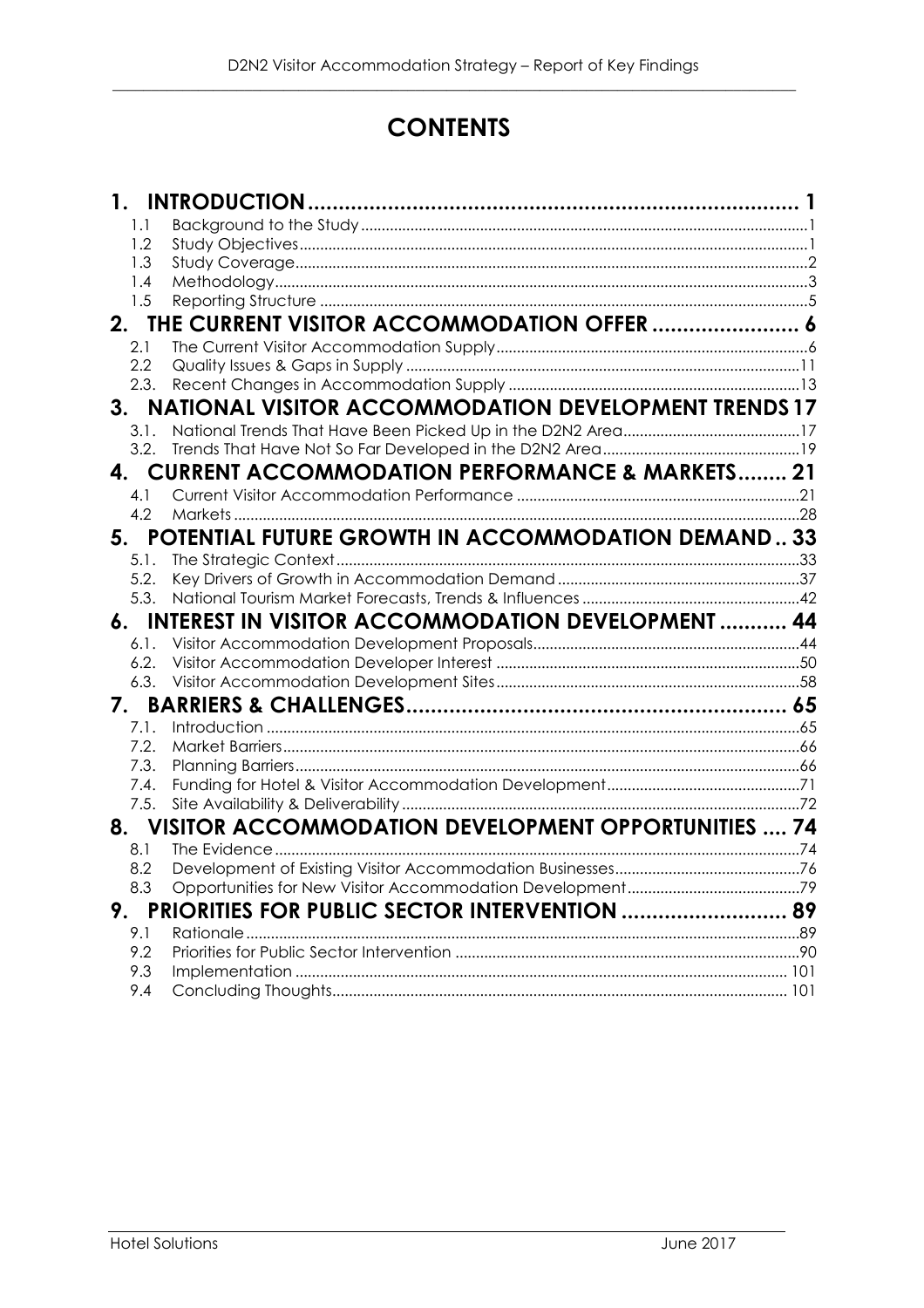## **APPENDICES (separate document)**

- 1. Glossary of Definitions Visitor Accommodation
- 2. NPPG Tourism Planning Guidance (March 2014)
- 3. D2N2 Visitor Accommodation Supply Review
- 4. D2N2 Changes in Visitor Accommodation Supply
- 5. Survey of Small Visitor Accommodation Businesses Survey Results Derbyshire
- 6. Survey of Small Visitor Accommodation Businesses Survey Results-Nottinghamshire
- 7. Survey of Larger Visitor Accommodation Businesses Key Findings
- 8. D2N2 Key Drivers of Growth in Demand for Hotel and Visitor Accommodation
- 9. National Tourism Forecasts, Market Trends & Influences
- 10. D2N2 Visitor Accommodation Proposals & Sites
- 11. D2N2 Significant Hotel & Visitor Accommodation Development Projects
- 12. National Accommodation Development Trends
- 13. Public Sector Funding of Hotel Development Schemes in the UK



Lynn Thomason **Andrew Keeling** Hotel Solutions Hotel Solutions Deleanor House High Street Mill Fields Coleby **Bassingham** Lincoln Lincoln LN5 0AG LN5 9NP t. 01522 811255 t. 01522 789702 e. lynn@hotelsolutions.org.uk e. andrew@hotelsolutions.org.uk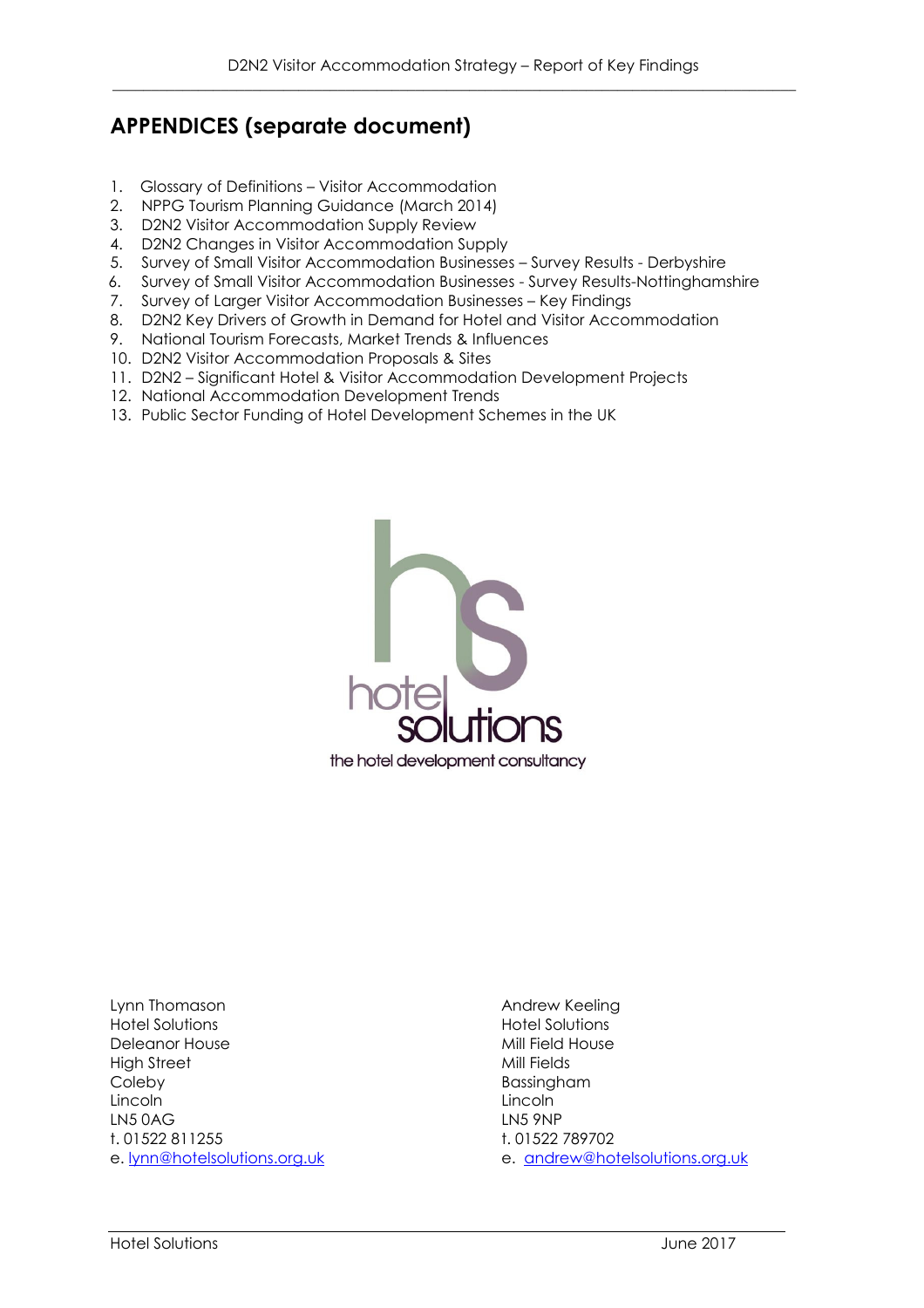## **1. INTRODUCTION**

## **1.1 Background to the Study**

1.1.1. The visitor economy plays a key role in the D2N2 economy, employing over 65,000 people and supporting hundreds of businesses. The Visitor Economy Review and Investment Study completed for D2N2 LEP in May 2014 identified a need for investment to increase and improve visitor accommodation provision across Derbyshire and Nottinghamshire as a key requirement for realising the growth potential of the D2N2 visitor economy. In order to encourage and support such investment, the D2N2 Visitor Economy Advisory Group (VEAG) has commissioned Hotel Solutions to produce a Visitor Accommodation Strategy for the D2N2 area.

## **1.2 Study Objectives**

- 1.2.1. The study has two objectives:
	- a) To provide a robust, evidence-based assessment of the future requirements and opportunities for investment in visitor accommodation provision across Derbyshire and Nottinghamshire in the short, medium and long-term, in terms of both improvements to existing accommodation businesses and new accommodation.
	- b) To formulate a clear strategy and action plan for public sector intervention to support and accelerate visitor accommodation development across the two counties.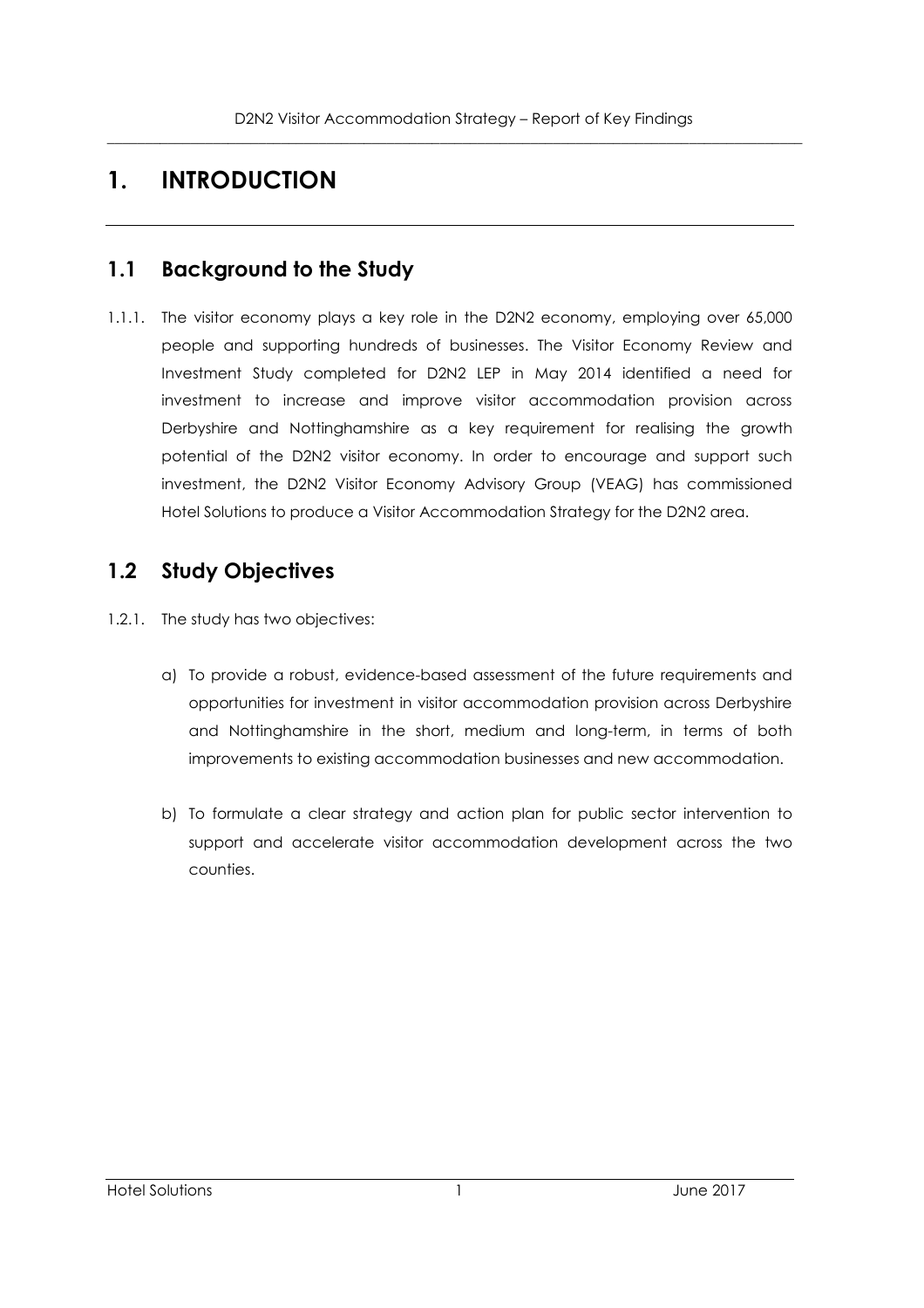- 1.2.2. Specific requirements set out in the brief include:
	- A review of current visitor accommodation provision across the D2N2 area;
	- An assessment of current accommodation business performance and market demand, including the inter-relationship between urban and rural locations;
	- An assessment of business that is currently being lost due to accommodation shortages;
	- An assessment of the potential for visitor accommodation development across the two counties;
	- Identification of key sites for accommodation development;
	- A strategy and action plan for public sector intervention to secure the necessary accommodation improvement and development.

## **1.3 Study Coverage**

- 1.3.1. In terms of types of accommodation, the study covers the following:
	- Hotels;
	- Pub accommodation;
	- Restaurants with rooms;
	- Guest houses/B&Bs;
	- Holiday cottages;
	- Holiday lodges and holiday lodge parks;
	- Touring caravan and camping sites;
	- Camping pods;
	- Glamping;
	- Holiday parks;
	- Holiday villages;
	- Group and youth accommodation, including hostels, outdoor education centres, bunkhouse accommodation and camping barns;
	- Children's activity holiday centres;
	- Wedding venues with accommodation.
- 1.3.2. A glossary of visitor accommodation definitions is provided at Appendix 1.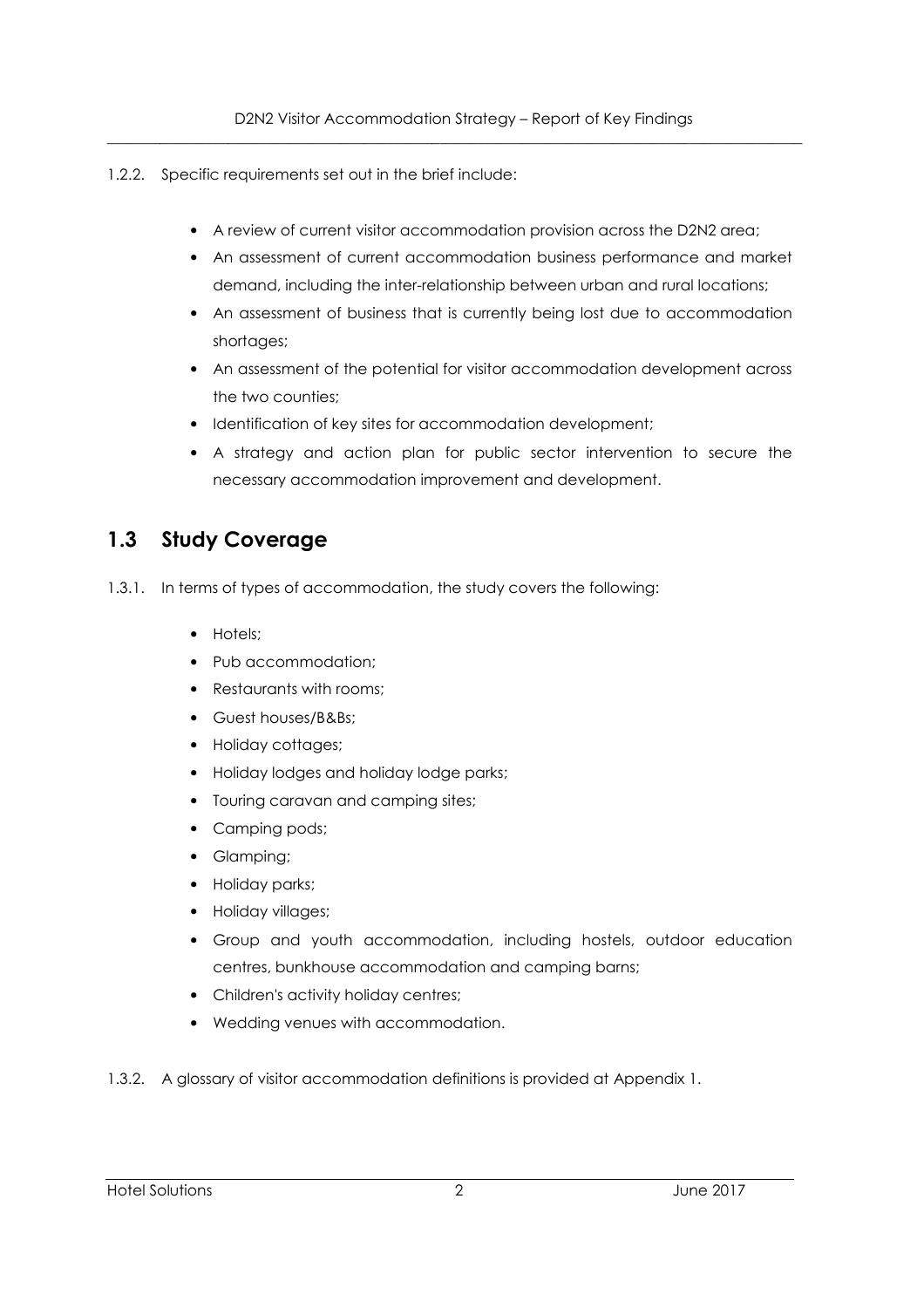1.3.3. In terms of geography, the study covers all parts of Derbyshire and Nottinghamshire. Where possible findings are reported for more specific geographic locations in terms of Nottingham, Derby and key towns as locations for hotel development; the Peak District and Sherwood Forest, as key destinations for leisure visits; and the National Forest, as a developing leisure destination.

## **1.4 Methodology**

- 1.4.1. This study has involved gathering information from a variety of sources, plus detailed analysis, to deliver the required outputs. The work programme has involved the following modules of work:
	- A review of national hotel and visitor accommodation development trends of relevance to Derbyshire and Nottinghamshire.
	- A review of the current supply of all forms of visitor accommodation in Derbyshire and Nottinghamshire in order to:
		- o Assess the extent to which national hotel and visitor accommodation development trends are being picked up in the D2N2 area;
		- o Identify any obvious product gaps and shortages;
		- o Assess whether there are any significant quality issues with the area's existing accommodation stock;
		- o Identify exemplar accommodation businesses in the two counties.
	- Identification of changes in visitor accommodation supply in the last 5 years, in terms of new openings; the extension, upgrading, development or rebranding of existing establishments; and closures.
	- A review of current accommodation development proposals and follow up work to assess the current status of major schemes and their likelihood of going ahead.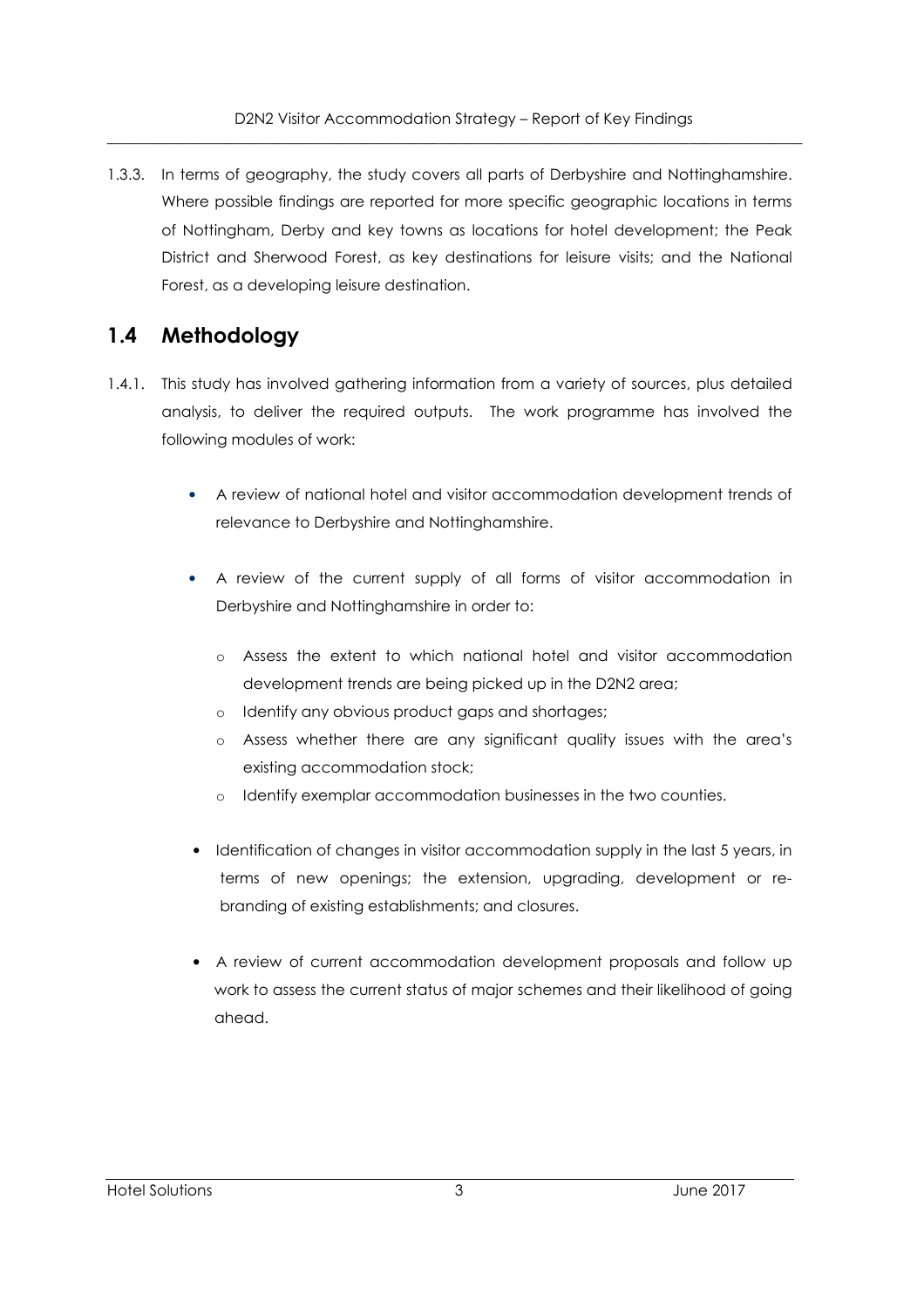- An assessment of current visitor accommodation performance and market demand through:
	- o The purchase of hotel performance data for Derby and Nottingham from STR Global;
	- o Face-to-face and telephone interviews with a good cross-section of larger hotels and visitor accommodation businesses (holiday cottage letting agencies, touring caravan and camping sites, holiday lodge parks, outdoor education centres, youth hotels). A total of 250 accommodation businesses were interviewed;
	- o A CATI (computer assisted telephone interviews) survey of a sample of 164 smaller, good quality visitor accommodation businesses across the two counties.
- A review of relevant policy and strategy documents to establish the policy framework and strategic context for hotel and visitor accommodation development across the D2N2 area.
- Consultation meetings with Visit Peak District & Derbyshire, Experience Nottinghamshire, the Peak District National Park Authority, Nottingham City Council, Derby City Council and Newark & Sherwood District Council.
- Email and telephone consultations with all of the other local authorities across Derbyshire and Nottinghamshire and other relevant bodies including The National Forest Company and Derwent Valley Mills World Heritage Site team.
- An audit of potentially available sites and building conversion opportunities for hotels and major visitor accommodation development schemes, with more detailed work on 30 key sites to assess the likelihood of schemes being progressed, any live developer interest, and requirements for public sector support for projects to be taken forward.
- A survey of hotel and visitor accommodation developers, operators and investors to gauge their interest in investing in new hotels and visitor accommodation schemes in the D2N2 area.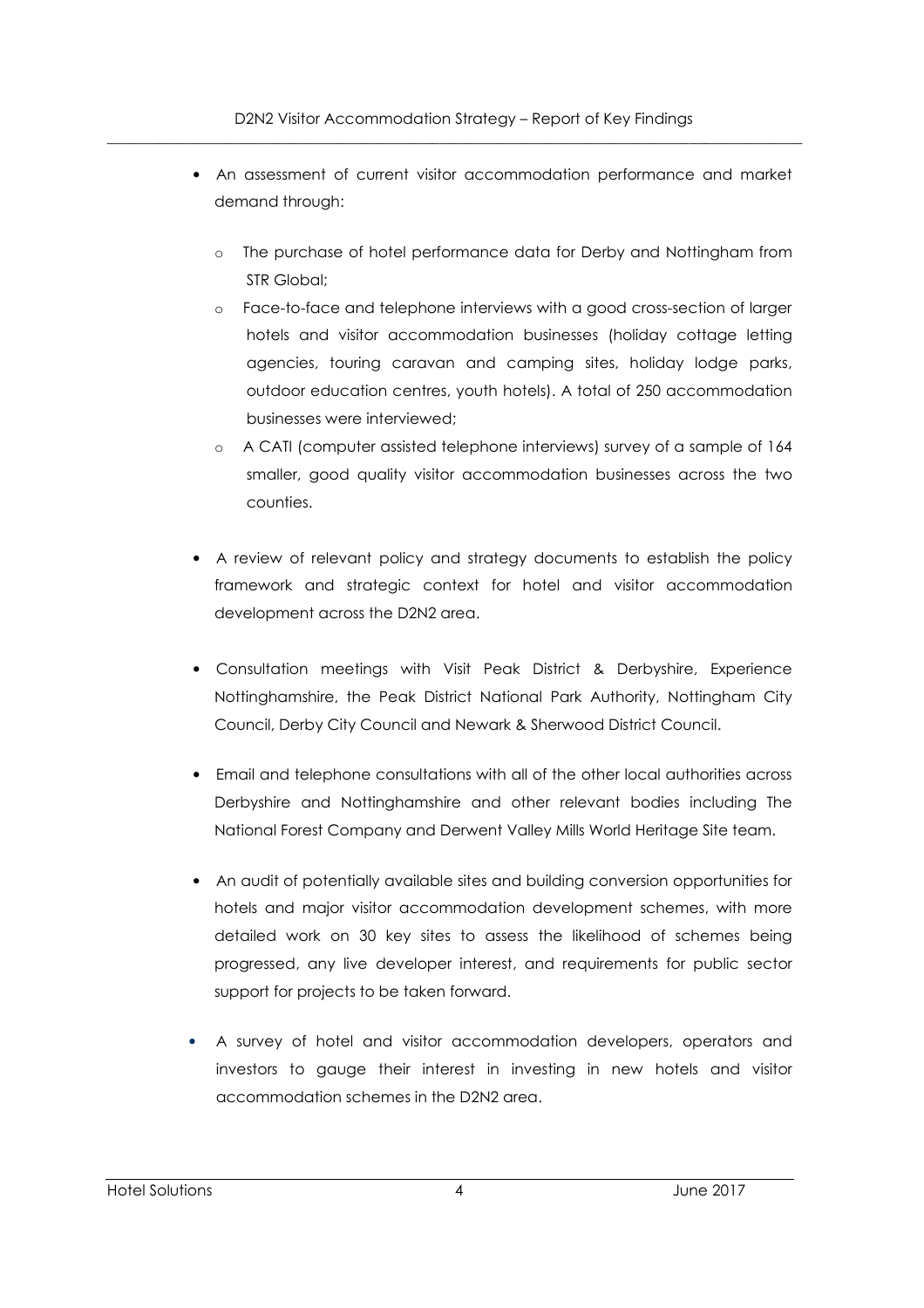1.4.2. The above modules of research and analysis have been drawn together to identify the potential opportunities for visitor accommodation development across the D2N2 area, by accommodation type, drawing out where possible specific locational opportunities.

## **1.5 Reporting Structure**

- 1.5.1. This document presents the key findings of our research in a succinct report that synthesises the key messages from the many strands of detailed research set out above, culminating in our conclusions regarding the requirements and opportunities for visitor accommodation development across the D2N2 area, and our recommendations for forward public sector action to support and accelerate accommodation development across the area.
- 1.5.2. The detailed results of the various surveys undertaken that form the evidence base for these recommendations have been combined into a Technical Appendices document for separate reference where more detailed insight is required.
- 1.5.2. Our recommendations for public sector intervention have been formulated into a separate D2N2 Visitor Accommodation Development Acceleration Plan.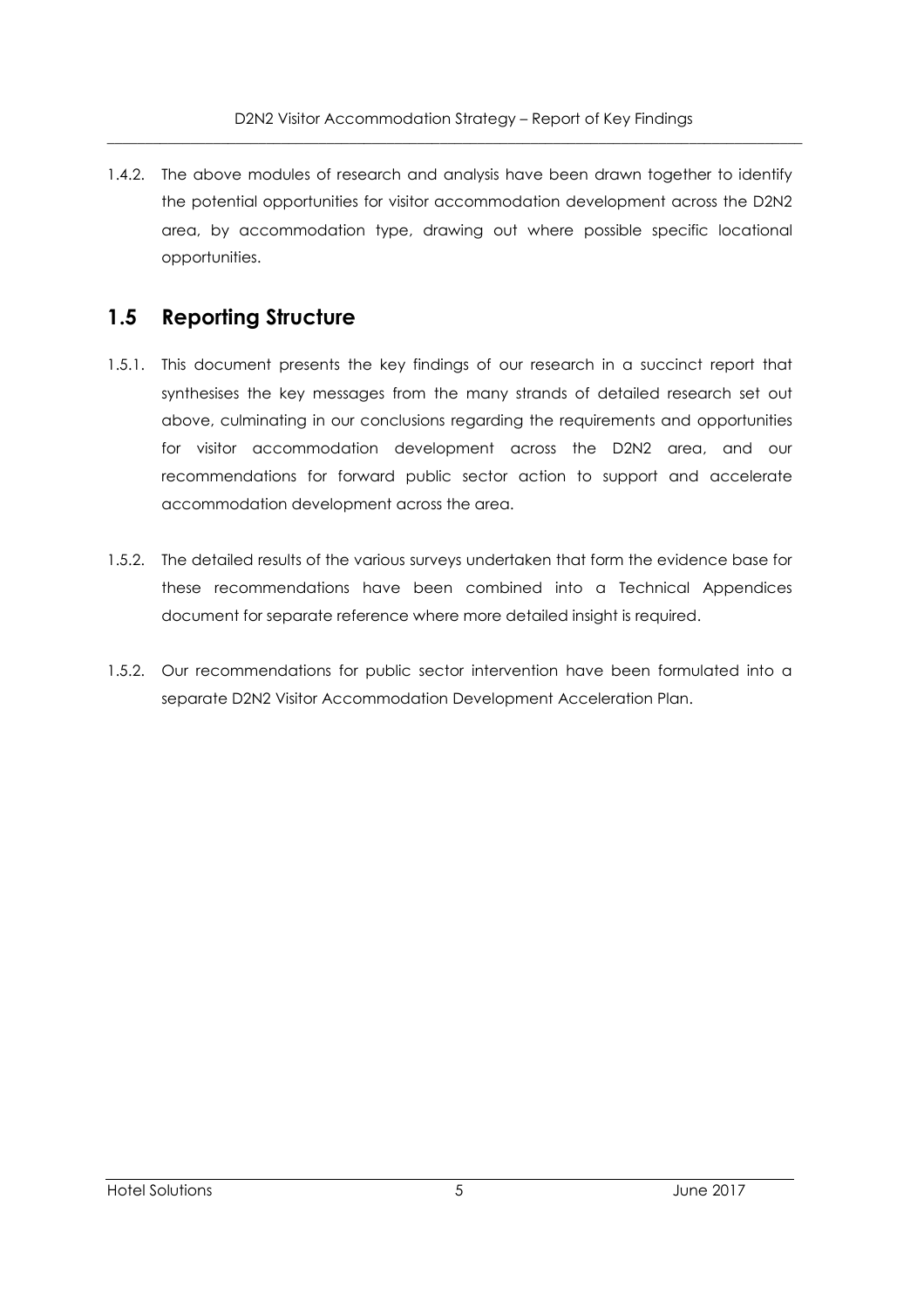## **2. THE CURRENT VISITOR ACCOMMODATION OFFER**

## **2.1 The Current Visitor Accommodation Supply**

2.1.1 Our assessment of the current visitor accommodation supply in the D2N2 is provided at Appendix 3. It shows a sizeable accommodation industry across Derbyshire and Nottinghamshire, with over 2,000 accommodation businesses providing more than 70,000 letting bedspaces. This equates to an industry that is capable of providing accommodation for almost 26 million overnight stays per year. In addition there are over 600 people across the two counties that are offering places to stay on a more informal basis through the airbnb site.

| <b>Type of Accommodation</b> | <b>Total</b><br><b>Establishments</b> | $\%$ | <b>Total</b><br><b>Bedspaces</b> | $\%$ |
|------------------------------|---------------------------------------|------|----------------------------------|------|
| <b>Derbyshire</b>            |                                       |      |                                  |      |
| Hotels                       | 97                                    | 5.4  | 9027                             | 21.3 |
| Inns                         | 98                                    | 5.5  | 1299                             | 3.1  |
| Guest Houses/ B&Bs           | 283                                   | 15.7 | 2143                             | 5.1  |
| Self-Catering                | 1094                                  | 60.8 | 8298                             | 19.6 |
| Caravan & Camping Sites      | 163                                   | 9.1  | 18264                            | 43.1 |
| <b>Glamping Sites</b>        | 22                                    | 1.2  | 236                              | 0.5  |
| Group & Youth Accommodation  | 42                                    | 2.3  | 3074                             | 7.3  |
| <b>TOTAL DERBYSHIRE</b>      | 1799                                  | 100  | 42341                            | 100  |
| <b>Nottinghamshire</b>       |                                       |      |                                  |      |
| <b>Hotels</b>                | 86                                    | 25.6 | 10722                            | 37.9 |
| Inns                         | 45                                    | 13.4 | 650                              | 2.3  |
| Guest Houses/ B&Bs           | 89                                    | 26.5 | 769                              | 2.7  |
| Self-Catering                | 65                                    | 19.3 | 5713                             | 20.2 |
| Caravan & Camping Sites      | 34                                    | 10.1 | 6024                             | 21.3 |
| <b>Glamping Sites</b>        | 5                                     | 1.5  | 63                               | 0.2  |
| Group & Youth Accommodation  | 12                                    | 3.6  | 4339                             | 15.4 |
| <b>TOTAL NOTTINGHAMSHIRE</b> | 336                                   | 100  | 28280                            | 100  |
| <b>D2N2</b>                  |                                       |      |                                  |      |
| <b>Hotels</b>                | 183                                   | 8.6  | 19749                            | 28.0 |
| Inns                         | 143                                   | 6.7  | 1949                             | 2.8  |
| Guest Houses/ B&Bs           | 372                                   | 17.4 | 2912                             | 4.1  |
| Self-Catering                | 1159                                  | 54.3 | 14011                            | 19.8 |
| Caravan & Camping Sites      | 197                                   | 9.2  | 24288                            | 34.4 |
| <b>Glamping Sites</b>        | 27                                    | 1.3  | 299                              | 0.4  |
| Group & Youth Accommodation  | 54                                    | 2.5  | 7413                             | 10.5 |
| <b>TOTAL D2N2</b>            | 2135                                  | 100  | 70621                            | 100  |

#### **D2N2 VISITOR ACCOMMODATION SUPPLY DECEMBER 2016**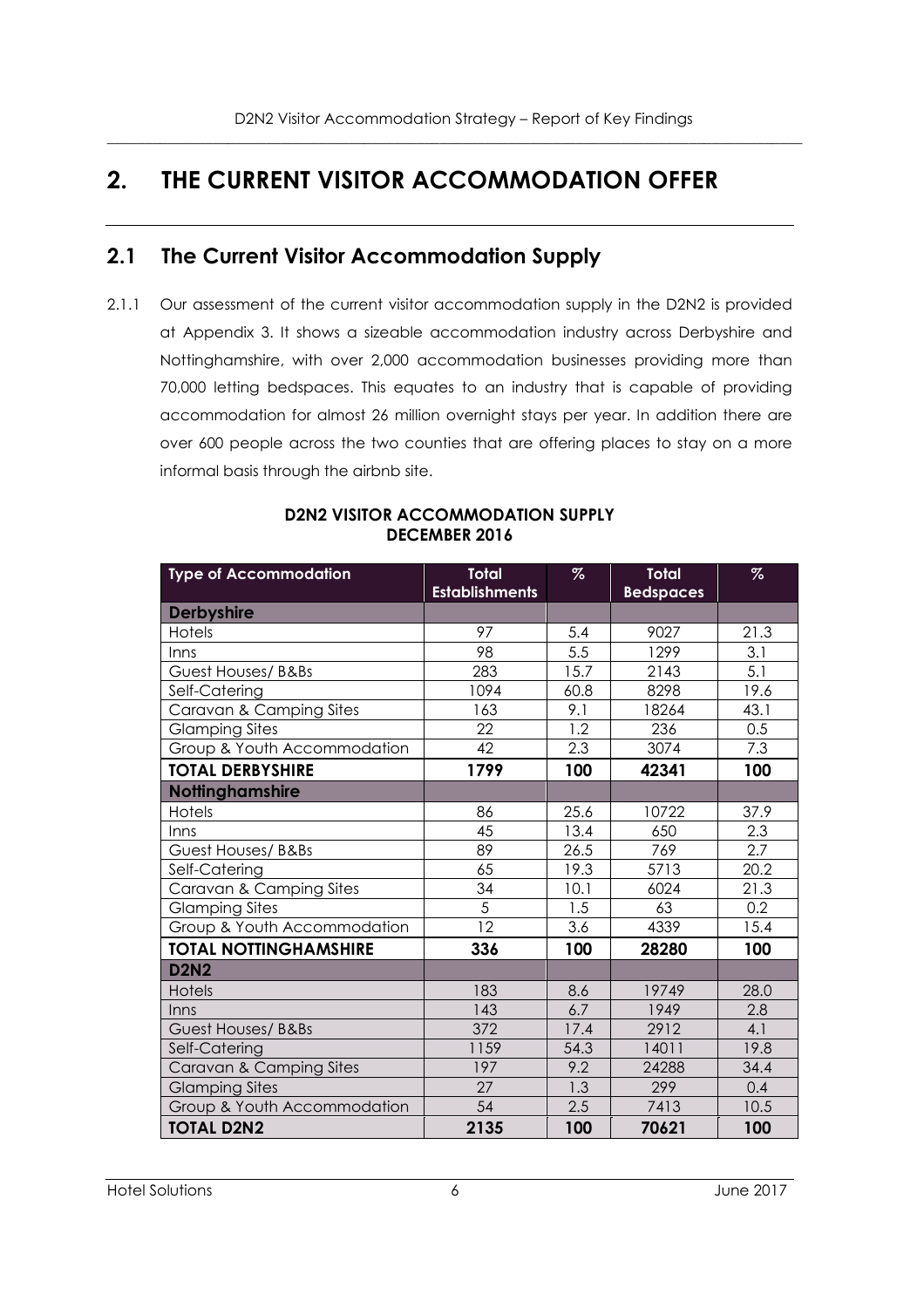- 2.1.2. Derbyshire has a greater accommodation supply that Nottinghamshire, particularly in terms of touring caravanning and camping provision, and self-catering accommodation. It also has a more significant stock of inns, B&Bs/guest houses and glamping. Nottinghamshire has a higher bedspace capacity in hotel accommodation, concentrated in and around Nottingham, and has the single largest accommodation establishment in the D2N2 area in the Center Parcs Sherwood Forest holiday village.
- 2.1.3. The Derbyshire Peak District accounts for the largest proportion of the D2N2 area's current visitor accommodation supply. It has a significant stock of self-catering holiday cottages and touring caravan and camping sites and accounts for the highest percentage of inn and B&B accommodation, but a lower proportion of the D2N2 hotel stock. It also has a good supply of group and youth accommodation in terms of outdoor education centres, youth hostels, camping barns and bunkhouses, and a small but growing supply of glamping sites.
- 2.1.4. In other parts of Derbyshire, the accommodation supply is predominantly in hotels. Amber Valley has a good stock of self-catering accommodation and touring caravanning and camping provision, two high quality wedding venues with accommodation and two residential conference centres. Derby Conference Centre is a further residential conference centre in the county. The National Forest (South Derbyshire) has a number of holiday lodge sites, touring caravan and camping sites, and some glamping provision.
- 2.1.5. The D2N2 hotel supply is concentrated in Nottingham and its suburbs, and to a lesser extent Derby. The Nottingham and Derby hotel supplies comprise predominantly large branded hotels, with some, mainly smaller, independent hotels. Budget and 3 star hotels dominate in both cities. Nottingham city centre has three 4 star hotels and four small, independent boutique hotels. Derby has just one city centre 4 star hotel and an independent boutique hotel. Beyond Nottingham and Derby there is a concentration of large branded 3 and 4 star hotels with conference facilities in the M1 corridor between junctions 25 and 26. The hotel supply in the Derbyshire Peak District comprises predominantly small and medium-sized independent 3 and 4 star hotels. Until the opening of the Buxton and Matlock Premier Inns in 2016, the Ashbourne and Glossop Travelodges were the only branded hotels in the Derbyshire Peak District.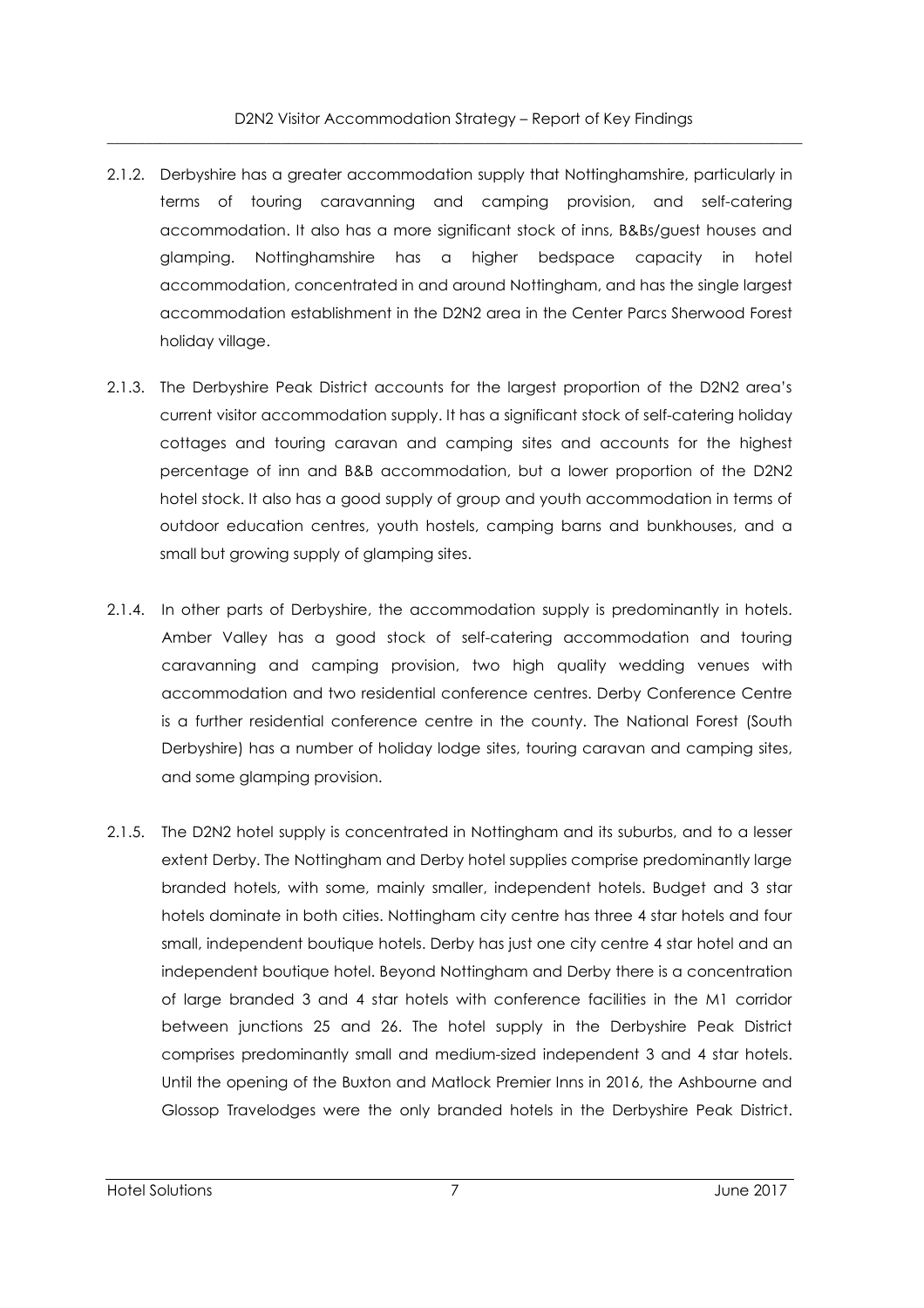Chesterfield has a stock of budget hotels, the 4 star Casa Hotel and the 3 star Ringwood Hall Hotel. Other towns (Worksop, Retford, Newark, Southwell, Bingham, Ripley and Alfreton) are typically served by one or two independent 3 star hotels and in some cases a Premier Inn or a Travelodge budget hotel. The D2N2 area has only one large golf hotel – the Breadsall Priory Marriott Hotel & Country Club. In Nottinghamshire, Warner Leisure Hotels operates the Thoresby Hall Hotel & Spa as a 4 star adults only country house hotel.

2.1.6. Non-serviced accommodation in Nottinghamshire is concentrated in Sherwood Forest. This is the location of the Center Parcs holiday village. There are also a number of holiday lodge parks and a good supply of touring caravanning and camping provision here, but very little in terms of holiday cottages and glamping. Newark & Sherwood and Bassetlaw account for the largest proportion of inn and B&B accommodation in Nottinghamshire. In other parts of the county accommodation provision is primarily in hotels. Rushcliffe has two large touring caravan and camping sites, and there is a Camping and Caravanning Club site at Teversal in Ashfield. Nottinghamshire also has a number of wedding venues with accommodation. The University of Nottingham and Nottingham Trent University's Brackenhurst campus provide a significant stock of campus accommodation for conferences. The county has very little in terms of other forms of group and youth accommodation – just the Sherwood Forest YHA hostel, three small independent hostels in Nottingham and the Walesby Forest Outdoor Activity Centre, near Newark.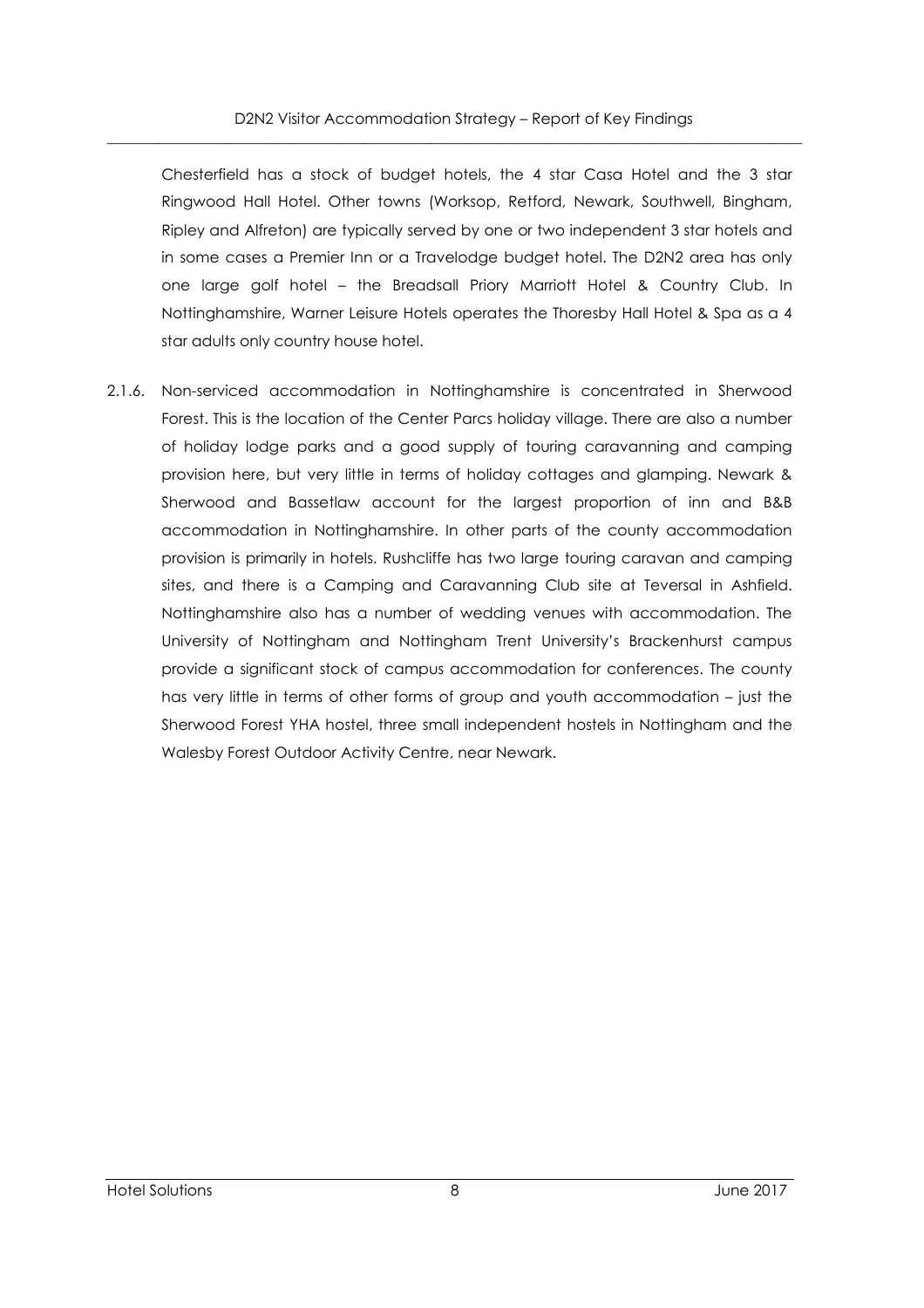| <b>D2N2 VISITOR ACCOMMODATION SUPPLY – DECEMBER 2016</b> |
|----------------------------------------------------------|
| ANALYSIS BY DISTRICT & COUNTY - ESTABLISHMENTS           |

| <b>District/County</b> |                  |                  | <b>Hotels</b>             |                  | <b>Inns</b>     |                  | Guest<br>Houses/B&Bs |                  | Self-<br>Catering <sup>1</sup> |                  | <b>Caravan &amp;</b><br><b>Camp Sites</b> |      | <b>Glamping Sites</b>   |                  | Group & Youth<br>Accom <sup>4</sup> |                  | <b>TOTAL</b> |  |
|------------------------|------------------|------------------|---------------------------|------------------|-----------------|------------------|----------------------|------------------|--------------------------------|------------------|-------------------------------------------|------|-------------------------|------------------|-------------------------------------|------------------|--------------|--|
|                        | <b>Estabs</b>    | $\%$             |                           | $\%$             | <b>Estabs</b>   | $\%$             | <b>Estabs</b>        | $\%$             | <b>Estabs</b>                  | $\%$             | <b>Estabs</b>                             | $\%$ | <b>Estabs</b>           | $\%$             | <b>Estabs</b>                       | $\%$             |              |  |
| <b>Derbyshire</b>      |                  |                  | <b>Estabs</b>             |                  |                 |                  |                      |                  |                                |                  |                                           |      |                         |                  |                                     |                  |              |  |
| Amber Valley           | 9                | 4.9              | 9                         | 6.3              | 18              | 4.8              | 82                   | 7.1              | 19                             | 9.7              |                                           | 3.7  | 3                       | 5.6              | 141                                 | 6.6              |              |  |
| <b>Bolsover</b>        | $\boldsymbol{6}$ | 3.3              | $\overline{4}$            | $\overline{2.8}$ | 5               | $\overline{1.3}$ | 5                    | 0.4              | $\overline{2}$                 | 1.0              |                                           | 3.7  |                         |                  | 23                                  | 1.1              |              |  |
| Chesterfield           | $\overline{9}$   | 4.9              | $\overline{2}$            | 1.4              | 10              | $\overline{2.7}$ | 26                   | 2.2              | $\overline{3}$                 | $\overline{1.5}$ |                                           | 3.7  | $\overline{2}$          | 3.7              | 53                                  | 2.5              |              |  |
| Derby                  | $\overline{26}$  | 14.2             | $\overline{2}$            | 1.4              | $\overline{12}$ | 3.2              | $\overline{12^2}$    | 1.0              |                                | 0.5              |                                           |      |                         |                  | 53                                  | 2.5              |              |  |
| Derbyshire Dales       | 24               | 13.1             | $\overline{34}$           | 23.8             | 132             | 35.5             | 621                  | 53.6             | 79                             | 40.1             | $\overline{12}$                           | 44.4 | 18                      | 33.3             | 920                                 | 43.1             |              |  |
| Erewash                | $\overline{4}$   | 2.2              |                           |                  | 3               | 0.8              |                      | 0.1              |                                | 0.5              |                                           |      |                         |                  | 9                                   | 0.4              |              |  |
| <b>High Peak</b>       | 11               | 6.0              | $\overline{34}$           | 23.8             | 81              | 21.7             | 279                  | 24.1             | 42                             | 21.3             | 5                                         | 18.5 | 18                      | 33.3             | 470                                 | 22.0             |              |  |
| North East Derbys      | $\overline{4}$   | 2.2              | $\overline{4}$            | 2.8              | 9               | $\overline{2.4}$ | 38                   | $\overline{3.3}$ | 10                             | $\overline{5.1}$ |                                           |      |                         | 1.9              | 66                                  | $\overline{3.1}$ |              |  |
| South Derbyshire       | $\overline{4}$   | $\overline{2.2}$ | $\overline{9}$            | 6.2              | $\overline{13}$ | $\overline{3.5}$ | 30                   | 2.6              | 6                              | 3.0              | $\overline{2}$                            | 7.5  |                         |                  | 64                                  | 3.0              |              |  |
| <b>Total Derbys</b>    | 97               | 53.0             | 98                        | 68.5             | 283             | 76.1             | 1094                 | 94.4             | 163                            | 82.7             | 22                                        | 81.5 | 42                      | 77.8             | 1799                                | 84.3             |              |  |
| Nottinghamshire        |                  |                  |                           |                  |                 |                  |                      |                  |                                |                  |                                           |      |                         |                  |                                     |                  |              |  |
| Ashfield               | $\overline{4}$   | 2.2              | $\ensuremath{\mathsf{3}}$ | 2.1              | $\overline{2}$  | 0.5              | $\sqrt{5}$           | 0.4              |                                | 0.5              |                                           | 3.7  |                         |                  | 16                                  | 0.7              |              |  |
| Bassetlaw              | 8                | 4.4              | 17                        | 11.9             | $\overline{13}$ | 3.5              | 11                   | 0.9              | $\overline{14}$                | 7.1              |                                           | 3.7  | $\overline{2}$          | 3.7              | 66                                  | 3.1              |              |  |
| <b>Broxtowe</b>        | $\overline{9}$   | 4.9              | $\overline{4}$            | $\overline{2.8}$ | $\overline{3}$  | 0.8              |                      |                  |                                |                  |                                           |      |                         |                  | 16                                  | 0.7              |              |  |
| Gedling                | 3                | 1.6              |                           | 0.7              | $\overline{2}$  | 0.5              |                      |                  |                                |                  |                                           |      |                         |                  | 6                                   | 0.3              |              |  |
| Mansfield              | 6                | 3.3              |                           |                  | 4               | 1.4              | $\overline{2}$       | 0.2              |                                | 0.5              |                                           |      |                         |                  | 12                                  | 0.6              |              |  |
| Newark & Sherwood      | 11               | 6.0              | 20                        | 14.0             | 46              | 12.4             | $24^{3}$             | 2.1              | 11                             | 5.6              | 3                                         | 11.1 | $\overline{4}$          | 7.4              | 119                                 | 5.6              |              |  |
| Nottingham             | 36               | 19.7             |                           |                  | $\overline{10}$ | $\overline{2.7}$ | 13 <sup>2</sup>      | 1.1              |                                | 0.5              |                                           |      | $\overline{\mathbf{4}}$ | 7.4              | 64                                  | 3.0              |              |  |
| Rushcliffe             | $\overline{9}$   | 4.9              |                           |                  | 9               | $\overline{2.4}$ | 10 <sup>2</sup>      | 0.9              | 6                              | $\overline{3.1}$ |                                           |      | $\overline{2}$          | $\overline{3.7}$ | $\overline{36}$                     | 1.7              |              |  |
| <b>Total Notts</b>     | 86               | 47.0             | 45                        | 31.5             | 89              | 23.9             | 65                   | 5.6              | 34                             | 17.3             | 5                                         | 18.5 | 12                      | 22.2             | 335                                 | 15.7             |              |  |
| <b>D2N2 TOTAL</b>      | 183              | 100              | 143                       | 100              | 372             | 100              | 1159                 | 100              | 197                            | 100              | 27                                        | 100  | 54                      | 100              | 2135                                | 100              |              |  |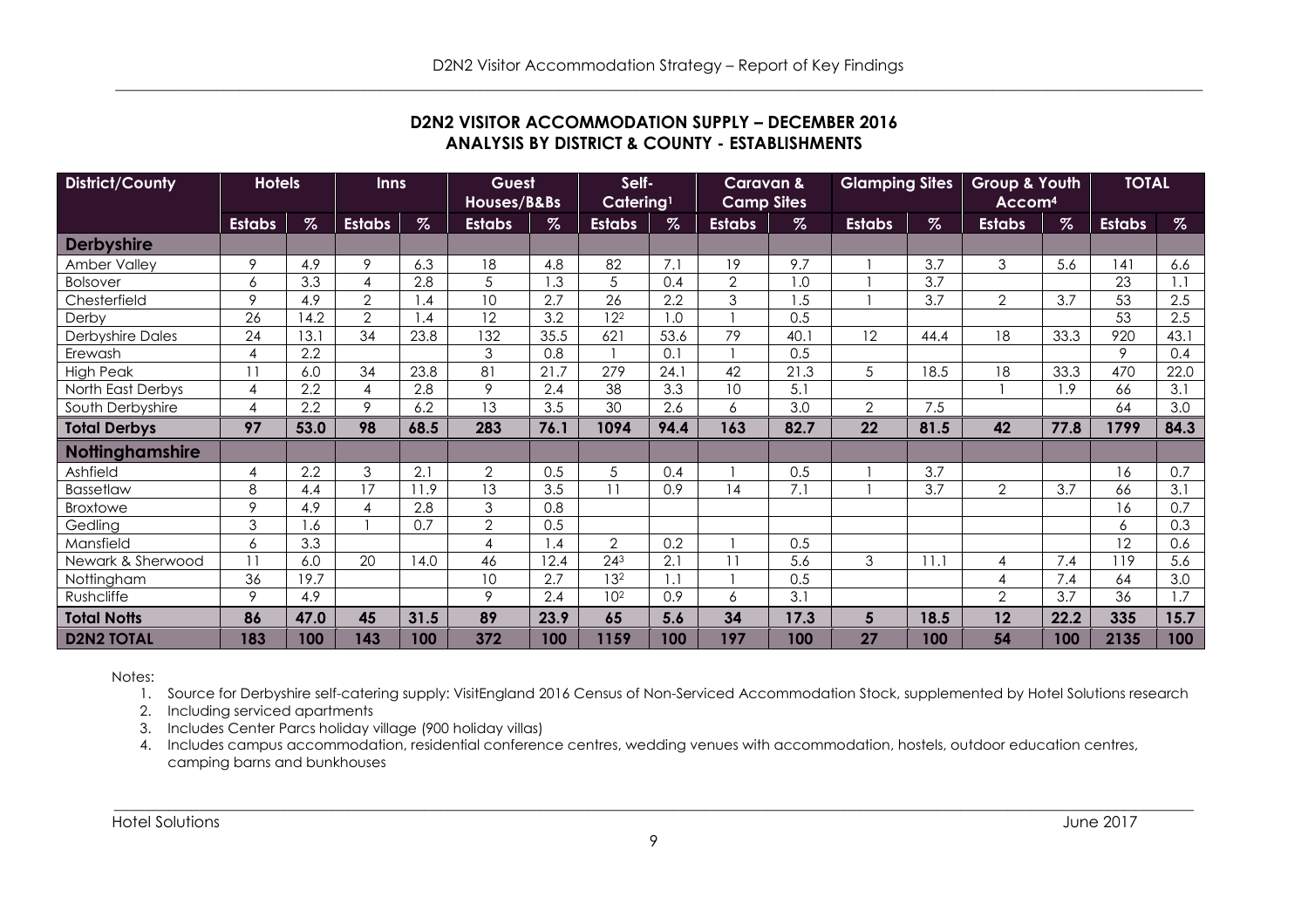| District/County         |             |      | <b>Hotels</b>   |      | <b>Inns</b> |                  | Guest<br>Houses/B&Bs |                  | Self-<br>Catering <sup>1</sup> |      |                 | <b>Caravan &amp;</b><br><b>Camp Sites</b> | <b>Glamping Sites</b> |      | Group & Youth<br>Accom <sup>5</sup> |      | <b>TOTAL</b> |  |
|-------------------------|-------------|------|-----------------|------|-------------|------------------|----------------------|------------------|--------------------------------|------|-----------------|-------------------------------------------|-----------------------|------|-------------------------------------|------|--------------|--|
|                         | <b>Beds</b> | %    | <b>Beds</b>     | $\%$ | <b>Beds</b> | $\%$             | <b>Beds</b>          | $\%$             | Beds <sup>4</sup>              | $\%$ | <b>Beds</b>     | %                                         | <b>Beds</b>           | $\%$ | <b>Beds</b>                         | $\%$ |              |  |
| <b>Derbyshire</b>       |             |      |                 |      |             |                  |                      |                  |                                |      |                 |                                           |                       |      |                                     |      |              |  |
| Amber Valley            | 574         | 2.9  | 118             | 6.0  | 123         | 4.2              | 476                  | 3.4              | 2111                           | 8.7  | 6               | 2.0                                       | 483                   | 6.5  | 3891                                | 5.5  |              |  |
| <b>Bolsover</b>         | 929         | 4.7  | 56              | 2.9  | 43          | 1.5              | 31                   | 0.2              | 25                             | 0.1  | $\overline{4}$  | 1.3                                       |                       |      | 1088                                | 1.5  |              |  |
| Chesterfield            | 962         | 4.9  | 46              | 2.4  | 115         | $\overline{3.9}$ | $\overline{197}$     | 1.4              | 288                            | 1.2  | $\overline{2}$  | 0.7                                       |                       |      | 1610                                | 2.3  |              |  |
| Derby                   | 3728        | 18.9 | 56              | 2.9  | 176         | 6.1              | 176 <sup>2</sup>     | 1.3              | 45                             | 0.2  |                 |                                           | 196                   | 2.7  | 4377                                | 6.2  |              |  |
| <b>Derbyshire Dales</b> | 1071        | 5.4  | 428             | 22.0 | 840         | 28.9             | 4531                 | 32.3             | 9906                           | 40.8 | 146             | 48.8                                      | 922                   | 12.4 | 17844                               | 25.3 |              |  |
| Erewash                 | 383         | 1.9  |                 |      | 18          | 0.6              | 5                    | 0.1              | 15                             | 0.1  |                 |                                           |                       |      | 421                                 | 0.6  |              |  |
| <b>High Peak</b>        | 893         | 4.5  | 434             | 22.3 | 673         | 23.1             | 2157                 | 15.4             | 4953                           | 20.4 | 62              | 17.4                                      | 1343                  | 18.1 | 10505                               | 14.9 |              |  |
| North East Derbys       | 185         | 0.9  | $\overline{41}$ | 2.1  | 56          | 1.9              | 212                  | 1.5              | $\overline{225}$               | 0.9  |                 |                                           | 130                   | 1.8  | 849                                 | 1.2  |              |  |
| South Derbyshire        | 302         | 1.6  | 120             | 6.1  | 99          | 3.4              | 513                  | $\overline{3.6}$ | 696                            | 2.8  | 26              | 8.7                                       |                       |      | 1756                                | 2.5  |              |  |
| <b>Total Derbys</b>     | 9027        | 45.7 | 1299            | 66.7 | 2143        | 73.6             | 8298                 | 59.2             | 18264                          | 75.2 | 236             | 78.9                                      | 3074                  | 41.5 | 41489                               | 60.0 |              |  |
| <b>Nottinghamshire</b>  |             |      |                 |      |             |                  |                      |                  |                                |      |                 |                                           |                       |      |                                     |      |              |  |
| Ashfield                | 524         | 2.6  | 53              | 2.7  | 25          | 0.9              | 29                   | 0.2              | 504                            | 2.0  | 8               | 2.7                                       | 40                    | 0.5  | 1183                                | 1.7  |              |  |
| Bassetlaw               | 798         | 4.0  | 233             | 12.0 | 122         | 4.2              | $\overline{125}$     | 0.9              | 2811                           | 11.6 | $\overline{25}$ | 8.4                                       |                       |      | 4114                                | 5.8  |              |  |
| Broxtowe                | 1220        | 6.2  | 90              | 4.6  | 45          | 1.6              |                      |                  |                                |      |                 |                                           |                       |      | 1355                                | 1.9  |              |  |
| Gedling                 | 230         | 1.2  | 8               | 0.4  | 10          | 0.3              |                      |                  |                                |      |                 |                                           |                       |      | 248                                 | 0.4  |              |  |
| Mansfield               | 170         | 0.8  |                 |      | 61          | $\overline{2.1}$ | 44                   | 0.3              | 111                            | 0.4  |                 |                                           |                       |      | 386                                 | 0.5  |              |  |
| Newark & Sherwood       | 942         | 4.8  | 266             | 13.6 | 322         | 11.1             | 44203                | 31.6             | 1518                           | 6.3  | 30              | 10.0                                      | 519                   | 7.0  | 8017                                | 11.3 |              |  |
| Nottingham              | 6272        | 31.8 |                 |      | 112         | 3.8              | 9242                 | 6.6              | 15                             | 0.1  |                 |                                           | 3752                  | 50.6 | 11075                               | 15.7 |              |  |
| Rushcliffe              | 566         | 2.9  |                 |      | 72          | 2.4              | 171 <sup>2</sup>     | 1.2              | 1065                           | 4.4  |                 |                                           | 28                    | 0.4  | 1902                                | 2.7  |              |  |
|                         | 10722       | 54.3 | 650             | 33.3 | 769         | 26.4             | 5713                 | 40.8             | 6024                           | 24.8 | 63              | 21.1                                      | 4339                  | 58.5 | 28280                               | 40.0 |              |  |
| <b>Total Notts</b>      |             | 100  | 1949            | 100  | 2912        | 100              | 14011                | 100              | 24288                          | 100  | 299             | 100                                       | 7413                  | 100  | 70621                               | 100  |              |  |

#### **D2N2 VISITOR ACCOMMODATION SUPPLY – DECEMBER 2016 ANALYSIS BY DISTRICT & COUNTY - BEDSPACES**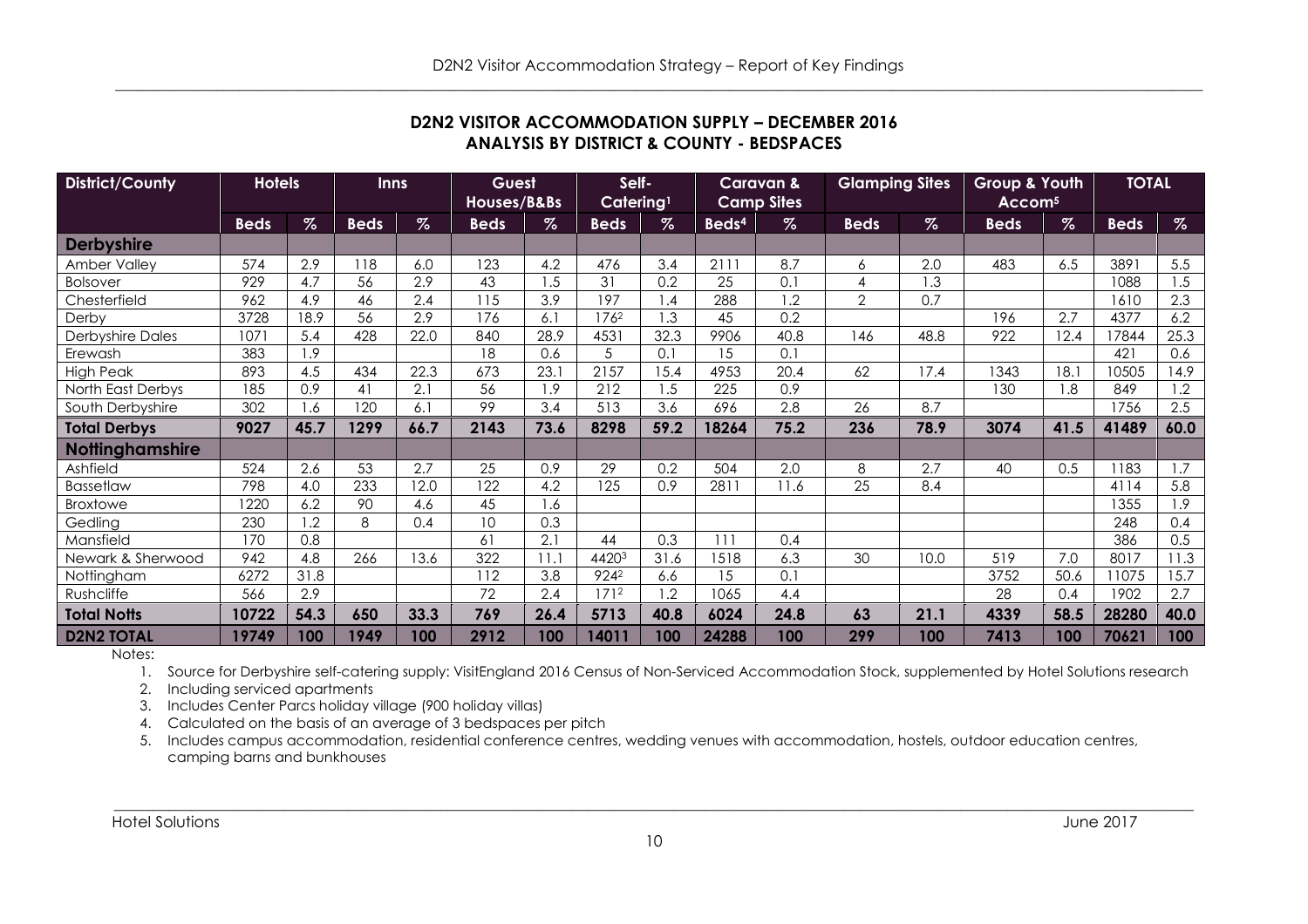## **2.2 Quality Issues & Gaps in Supply**

- 2.2.1 Our assessment of the current D2N2 visitor accommodation offer highlights the following issues with the quality of existing accommodation businesses and gaps in current provision;
	- There are clearly quality issues with a number of hotels across the D2N2 area that are consistently receiving comments on TripAdvisor about their bedrooms and public areas being tired and dated. This includes a number of hotels in Nottingham and Derby, including some 4 star hotels; some of the hotels in Buxton; and a few hotels in other parts of Derbyshire and Nottinghamshire, again including some 4 star hotels.
	- While it has a number of 4 star and boutique hotels, Nottingham city centre has no luxury hotel.
	- 4 star and boutique hotel provision is limited in Derby city centre.
	- There is a relatively limited supply of hotels in the Derbyshire Peak District. The supply here comprises mainly small, high quality country house and boutique hotels, a concentration of hotels in Buxton, and a few budget hotels, including new Premier Inns that have opened in Matlock and Buxton in 2016.
	- Chesterfield has a good supply of hotels that are achieving high ratings on TripAdvisor.
	- There are very few market town boutique hotels in Derbyshire, and none beyond the Peak District.
	- None of Nottinghamshire's market towns have boutique hotels.
	- Mansfield stands out as a large town with very little hotel provision.
	- Other sizeable towns with little or no hotel provision are Belper, Ilkeston and Swadlincote.
	- There is very little provision in the D2N2 area in terms of golf hotels, particularly in Nottinghamshire. The Breadsall Priory Marriott Hotel & Country Club is the area's only large golf hotel.
	- Nottinghamshire and other parts of Derbyshire beyond the Peak District have very little provision in terms of high quality country house hotels.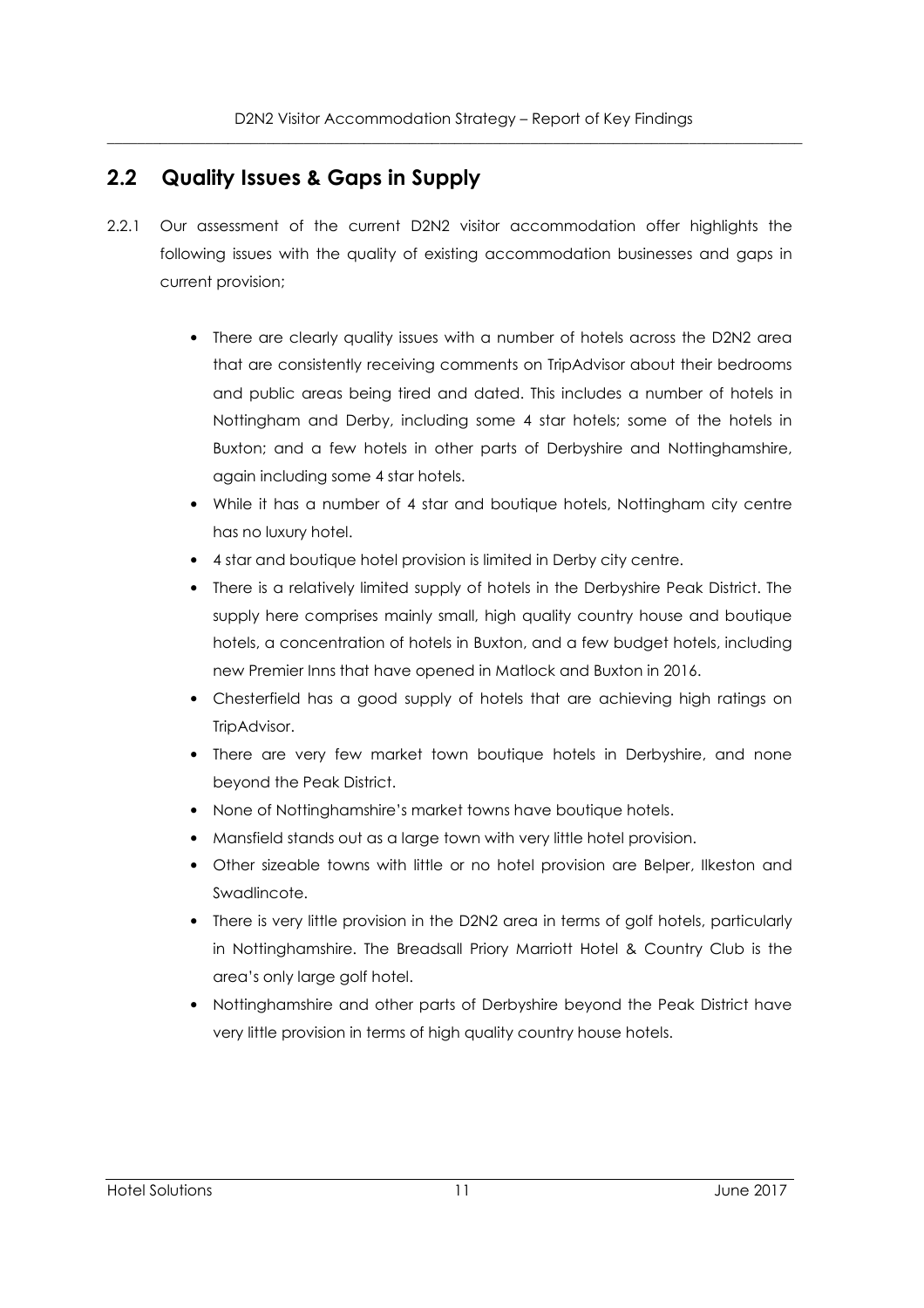- The quality of inns and pub accommodation across the D2N2 area is highly variable. The Derbyshire Peak District has a stock of good quality inns that appear to be catering primarily for the tourist market and walkers, including a number of boutique and 5 star inns that offer contemporary accommodation and good food. Elsewhere in Derbyshire, and generally across Nottinghamshire, pub accommodation appears to be more focused on catering for contractors, and offers a more basic standard of accommodation that is less suitable for tourist markets. There are very few boutique and 5 star inns in these locations.
- The quality of B&B accommodation across the D2N2 area appears to be good. Tripadvisor reviews for B&Bs are generally very positive. There are a number of 5 star and boutique B&Bs across Derbyshire and Nottinghamshire. Newark and Belper stand out as locations with concentrations of boutique and 5 star B&Bs.
- The Derbyshire Peak District has several 5 star holiday cottages. Other parts of Derbyshire have very little self-catering accommodation of this standard.
- Nottinghamshire has a limited supply of holiday cottages.
- There are very few contemporary/ boutique holiday cottages across the D2N2 area.
- There are a number of 5 star holiday lodge parks on the edge of the Peak District National Park and in the National Forest and Sherwood Forest, but none in the National Park itself as the Park Authority's current planning policies do not allow the development of holiday lodge parks.
- The Derbyshire Peak District has a good supply of large 'super' cottages that cater for family and friend get togethers and celebrations. Other parts of Derbyshire and Nottinghamshire have few self-catering properties of this type.
- There is very little self-catering accommodation across the D2N2 area that has been adapted for wheelchair users.
- The D2N2 area has a good supply of touring caravan and camping sites at all levels in the market.
- There is very little glamping provision currently, especially in Nottinghamshire.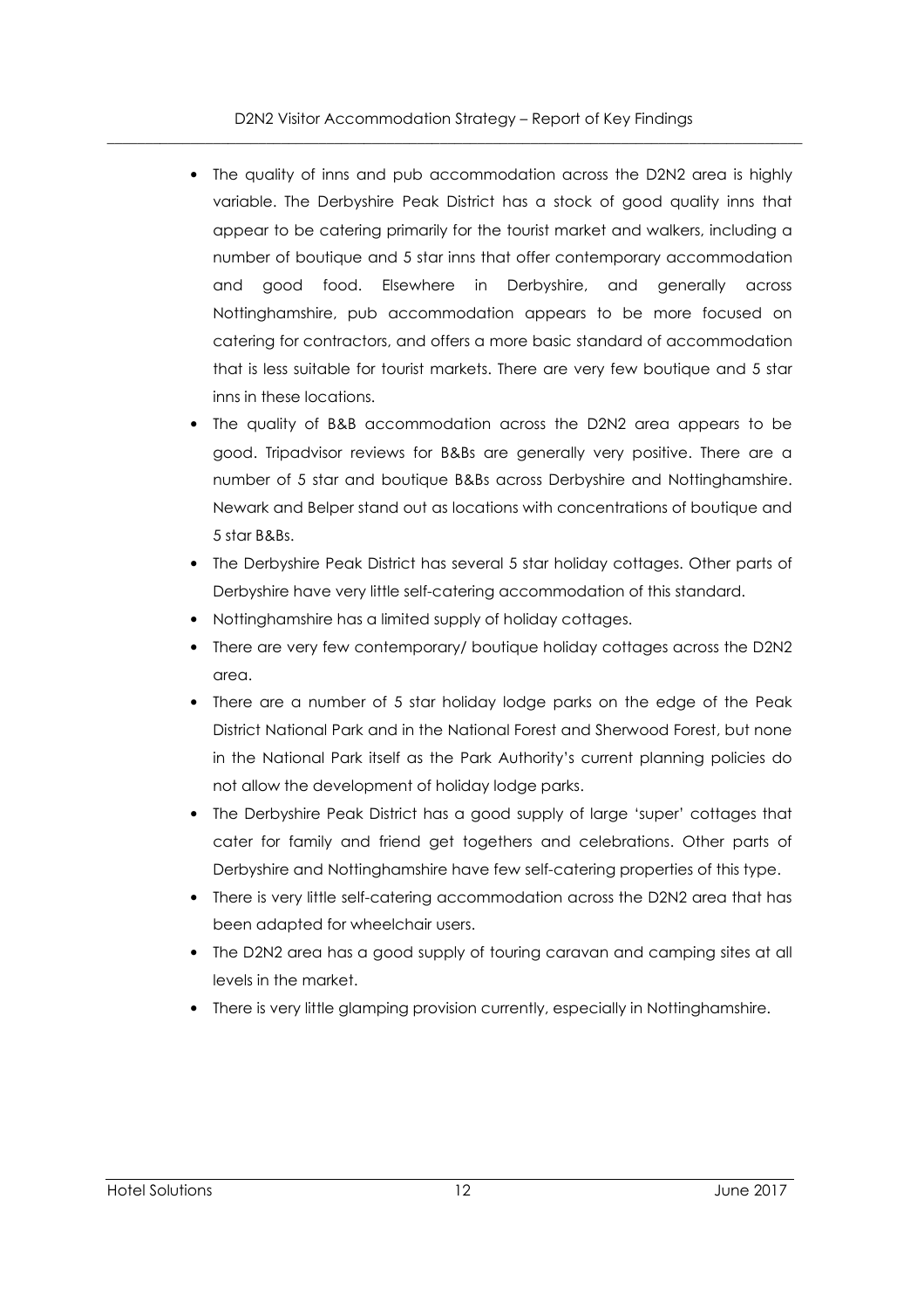- The Derbyshire Peak District has a good supply of hostels, outdoor education centres, camping barns and bunkhouse accommodation. These types of accommodation are much more limited in other parts of Derbyshire and Nottinghamshire however.
- Nottingham has two small luxury hostels and a more basic hostel.

## **2.3. Recent Changes in Accommodation Supply**

- 2.3.1. Appendix 4 lists recent changes in visitor accommodation supply in the D2N2 area in terms of new openings, the refurbishment and repositioning of accommodation businesses and closures. Our surveys of small accommodation businesses in Derbyshire and Nottinghamshire (Appendices 5 and 6) also provide an insight into recent changes in small accommodation provision in the D2N2 area. Key changes in accommodation supply have been as follows:
	- There has been very little recent activity in terms of new hotel development, other than in terms of the new Premier Inn budget hotels that have opened in 2016 in Derby, Buxton and Matlock, and the opening of The Residence boutique hotel at The Nottinghamshire Golf & Country Club in Cotgrave. The last new hotel to open in Nottingham was the De Vere Orchard Hotel at the East Midlands Conference Centre in 2012. In terms of other hotel development, Derby saw the opening of two new hotels in 2010 (the Holiday Inn Derby Riverlights and the Hampton by Hilton, which was re-branded as the Premier Inn Derby City Centre Riverlights in 2016); the 4 star Casa Hotel opened in Chesterfield in 2010; the boutique Peak Edge Hotel opened at Ashover in 2012; and the Glossop Travelodge opened in 2012.
	- There has been a lot of activity recently in Derby in terms of the rebranding of hotels, including newly rebranded Premier Inn and Travelodge budget hotels, and the repositioning of the former Ramada Encore budget hotel to the German Pentahotel lifestyle hotel brand.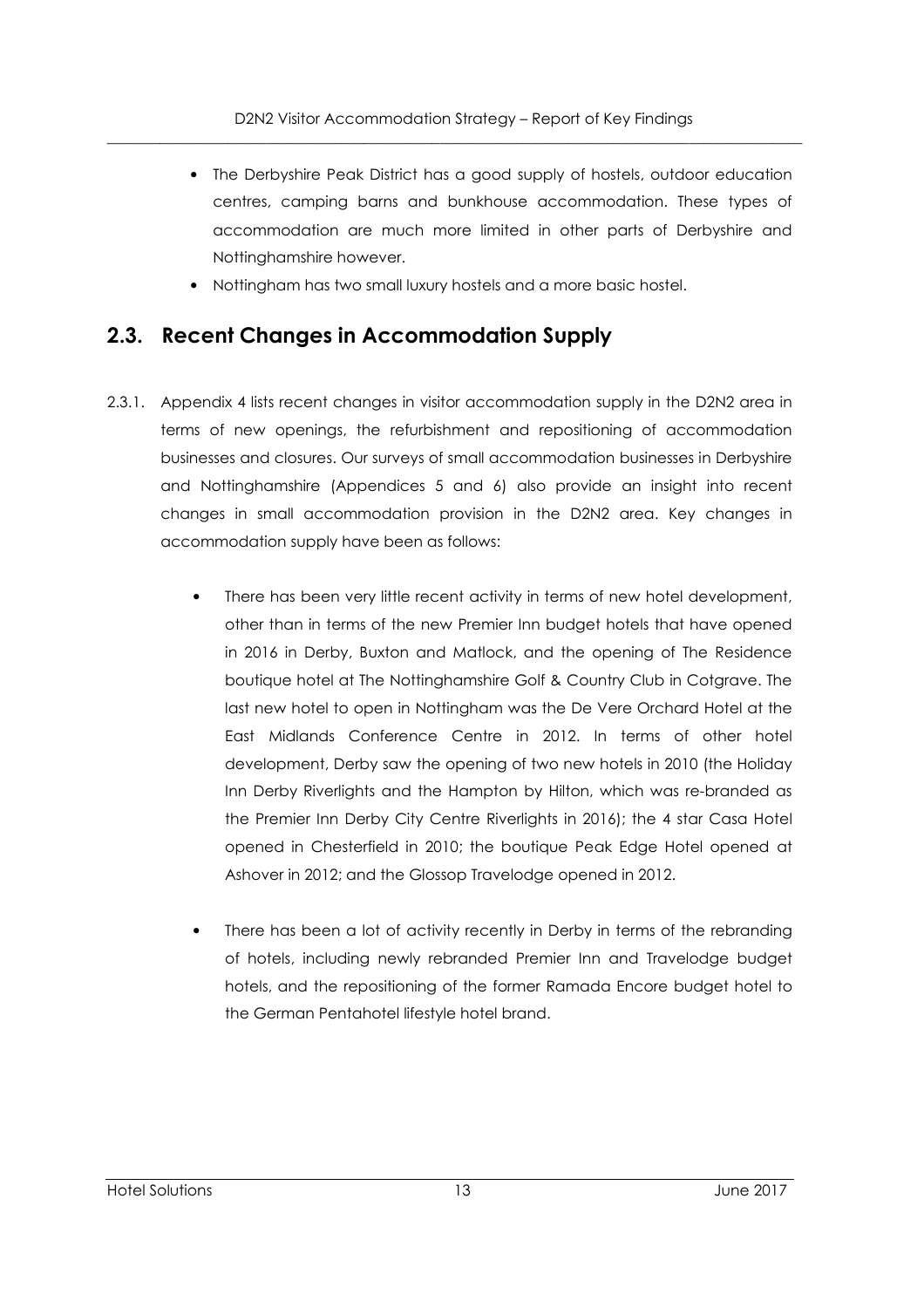- There have also been a number of rebrandings in Nottingham, which have seen the introduction of the Mercure, Ramada and Roomzzz aparthotel brands into the city centre, and the repositioning of the Holiday Inn Express to a Premier Inn. There has also been activity in Nottingham in terms of boutique hotel development, with the refurbishment and reopening of the Lace Market Hotel; the upgrading of the former Rutland Square Hotel to the boutique St James Hotel; the refurbishment of the Walton Hotel as a boutique hotel; and the reopening of the former George Hotel as the Mercure Nottingham City Centre boutique hotel.
- A number of 3 and 4 star hotels in other parts of Derbyshire and Nottinghamshire have undergone major refurbishment programmes. Some key examples include the reopening of the New Bath Hotel & Spa in Matlock Bath in September 2016 as a boutique hotel; the opening of the first phase of boutique bedrooms at the refurbished Kedleston Country House; and multimillion-pound refurbishment programmes at the Crowne Plaza Nottingham and the Novotel Nottingham Derby at Long Eaton. Many 3/4 star hotels remain in need of investment however.
- Most of the independent hotels in West Bridgford and a number of independent hotels in other Nottingham suburbs and Derby have closed in recent years. These appear to have been low quality hotels that were unable to compete with the new city centre budget hotels that have opened in Nottingham and Derby.
- A number of independent hotels have also closed in other parts of Derbyshire and Nottinghamshire. The most significant of these have been the Chesterfield Hotel in Chesterfield (although there is a chance that this hotel may reopen under new owners) and the Best Western Leicester North on the A46 at Upper Broughton in Rushcliffe.
- A number of new inns and pub accommodation establishments have opened across the D2N2 area and a few pub accommodation operations have been refurbished and reopened as boutique inns. Some low quality pub accommodation has closed.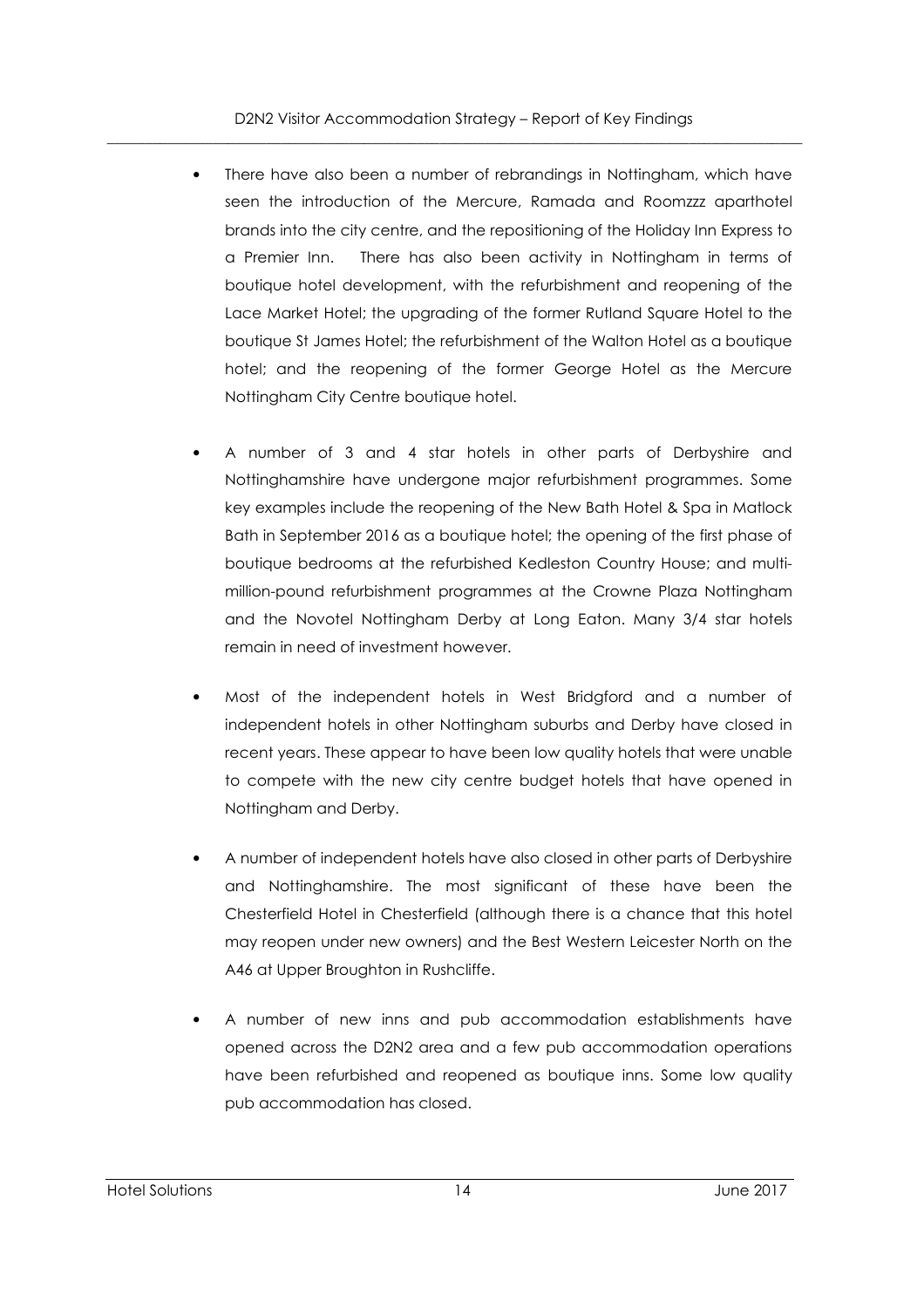- The supply of B&B and guest house accommodation appears to have reduced with the closure of a number of establishments and very few new ones having opened. This sector of the accommodation industry is characterised by a churn in businesses as people enter the sector often preretirement and operate for a number of years before retiring. The growth of airbnb seems to be a factor that is deterring people from setting up more formal B&B and guest house businesses.
- There appears to have been a steady increase in holiday cottage supply in Derbyshire.
- The last 5 years have seen a number of holiday lodge developments in the Derbyshire Peak District, Sherwood Forest and The National Forest, with the expansion of Darwin Forest Country Park, the opening and subsequent expansion of the Forest Holidays Sherwood Forest site, the expansion of the Sherwood Hideaway holiday lodge development; the opening of Ashby Woulds Luxury Lodges at Overseal; and the addition of further holiday lodges at Mercia Marina at Wilmington in South Derbyshire.
- Many of the area's caravan and camping sites have expanded and/or improved their facilities in terms of:
	- o Opening additional pitches;
	- o Installing electric hook ups;
	- o Upgrading toilet and shower blocks;
	- o Developing more hard standings;
	- o Adding camping pods;
	- o Developing fully serviced pitches;
	- o Adding caravan holiday homes.
- The Elvaston Castle Country Park Caravan Club Site is the only major caravan and camping site that has closed in the D2N2 area. The current masterplan for the Country Park envisages the redevelopment and reopening of the site however.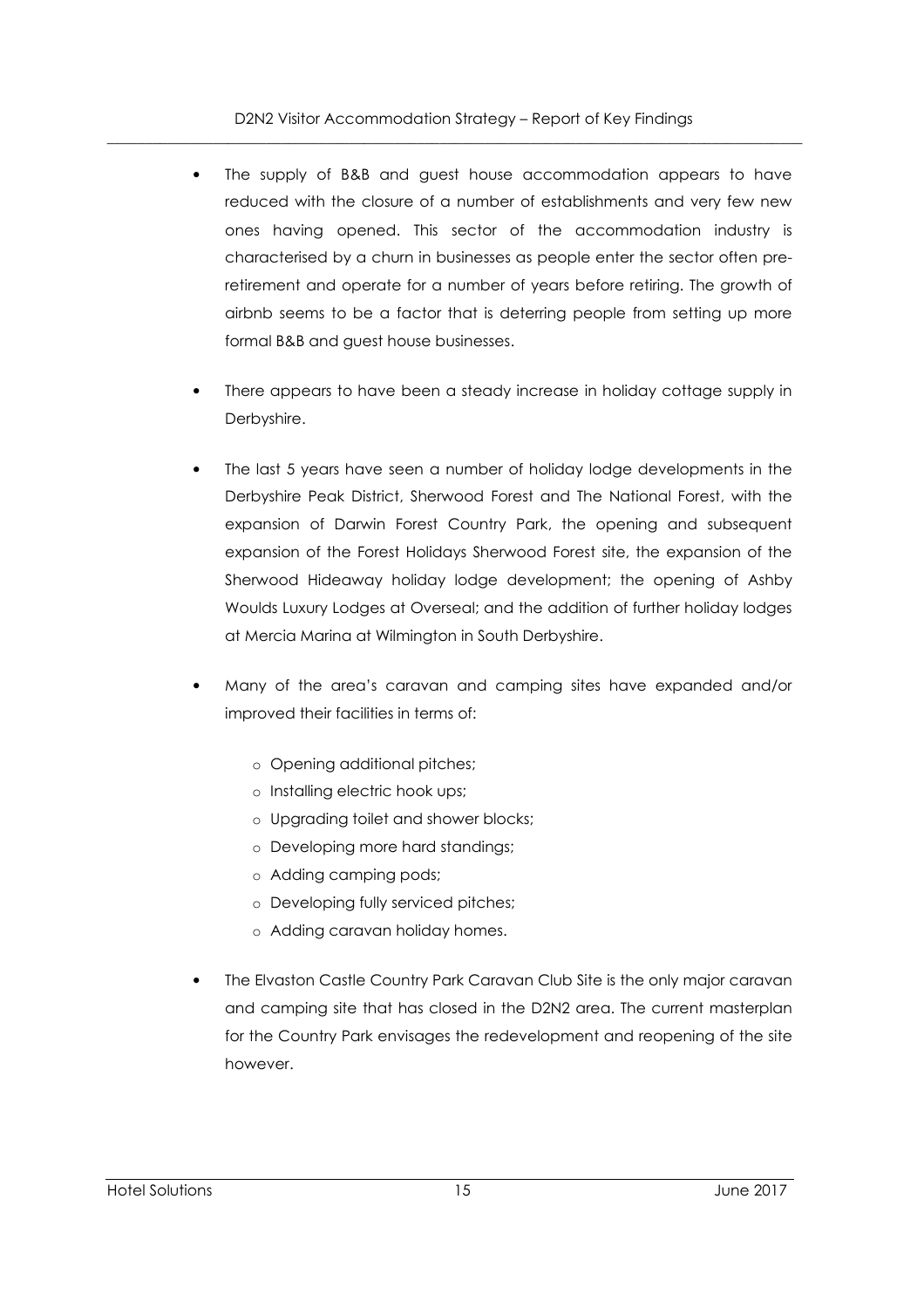- The Mount Cook Adventure Centre is a major new outdoor education centre that opened in Middleton-by-Wirksworth in 2016.
- In terms of youth hostels, YHA opened the Castleton Losehill Hall hostel in 2012 following its acquisition of the property from the Peak District National Park Authority. The YHA has also invested in upgrading a number of its hostels in the Derbyshire Peak District, but has closed two smaller hostels in Crowden and Bretton as part of its national hostel rationalisation programme. The Crowden hostel continues to be operated by Rotherham Borough Council as an outdoor education centre.
- The Igloo Hybrid luxury hostel opened in Nottingham in 2015.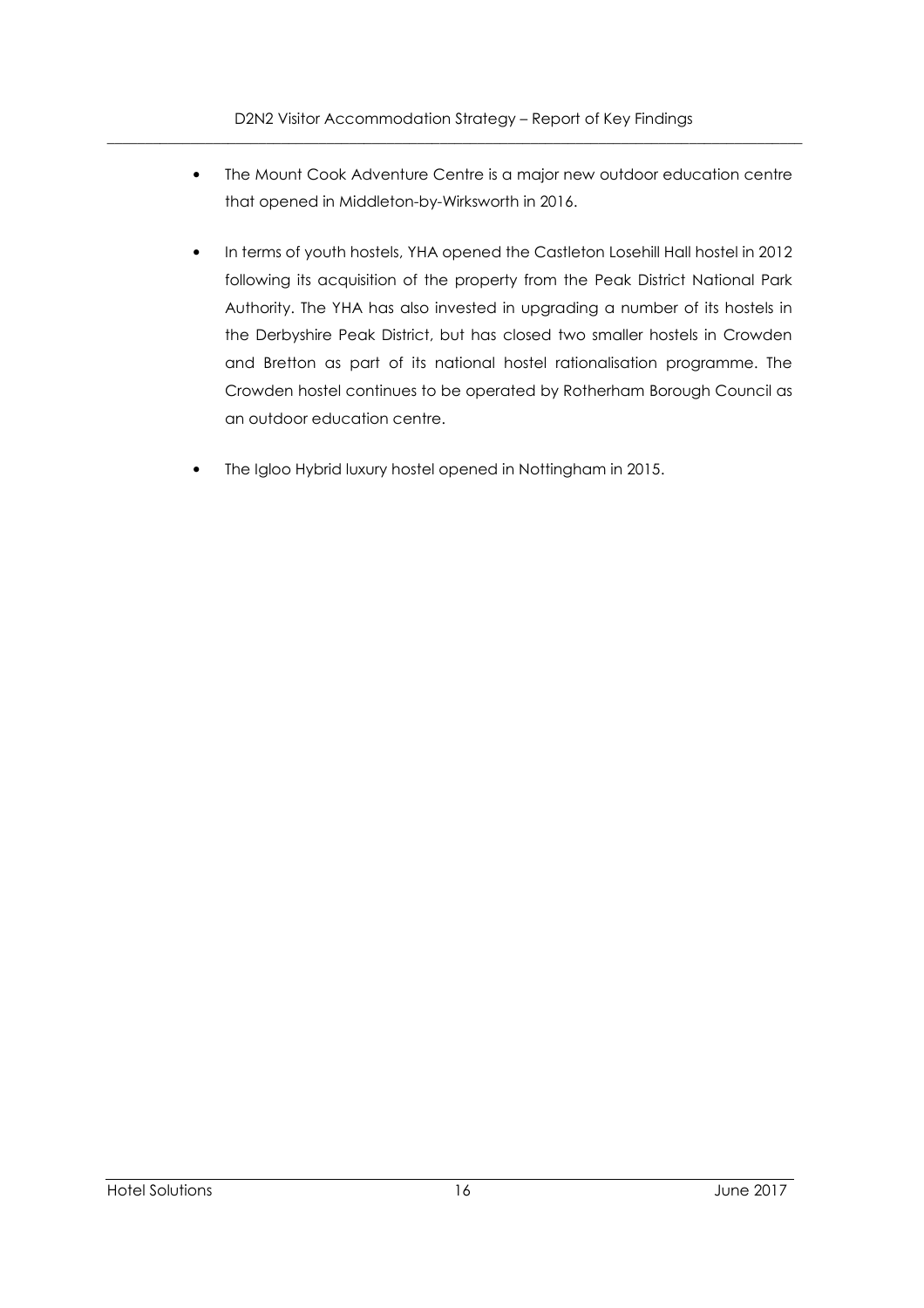## **3. NATIONAL VISITOR ACCOMMODATION DEVELOPMENT TRENDS**

 $\overline{\phantom{a}}$  ,  $\overline{\phantom{a}}$  ,  $\overline{\phantom{a}}$  ,  $\overline{\phantom{a}}$  ,  $\overline{\phantom{a}}$  ,  $\overline{\phantom{a}}$  ,  $\overline{\phantom{a}}$  ,  $\overline{\phantom{a}}$  ,  $\overline{\phantom{a}}$  ,  $\overline{\phantom{a}}$  ,  $\overline{\phantom{a}}$  ,  $\overline{\phantom{a}}$  ,  $\overline{\phantom{a}}$  ,  $\overline{\phantom{a}}$  ,  $\overline{\phantom{a}}$  ,  $\overline{\phantom{a}}$ 

#### **3.1. National Trends That Have Been Picked Up in the D2N2 Area**

- 3.1.1. Appendix 12 provides a review of national trends in hotel development and rural accommodation provision. Trends that can be seen in the D2N2 area are as follows:
	- The development of Premier Inn and Travelodge budget hotels, with new openings for one or both of these hotel brands in 2016 in Derby, Matlock and Buxton, and new hotels being progressed in Chesterfield, Bakewell and Newark;
	- Accor is represented with Ibis or Ibis Budget hotels in Nottingham, Derby (Willington), and Chesterfield. The company has not so far opened any Ibis Styles budget boutique hotels in the D2N2 area however;
	- The loss of upper-tier budget hotels in terms of the Holiday Inn Express in Nottingham (rebranded as a Premier Inn), the Hampton by Hilton in Derby (now a Premier Inn), and the Derby Ramada Encore (now the Pentahotel lifestyle hotel);
	- The development of independent boutique hotels in Nottingham, Derby and parts of the Derbyshire Peak District (Matlock Bath, Ashover, Hope and Grindleford);
	- The development of a 5 star spa hotel in The Crescent Hotel & Thermal Spa in Buxton;
	- The opening of spa complexes at a number of hotels (Ye Olde Bell at Barnby Moor, New Bath Hotel & Spa at Matlock Bath, Clumber Park Hotel at Worksop);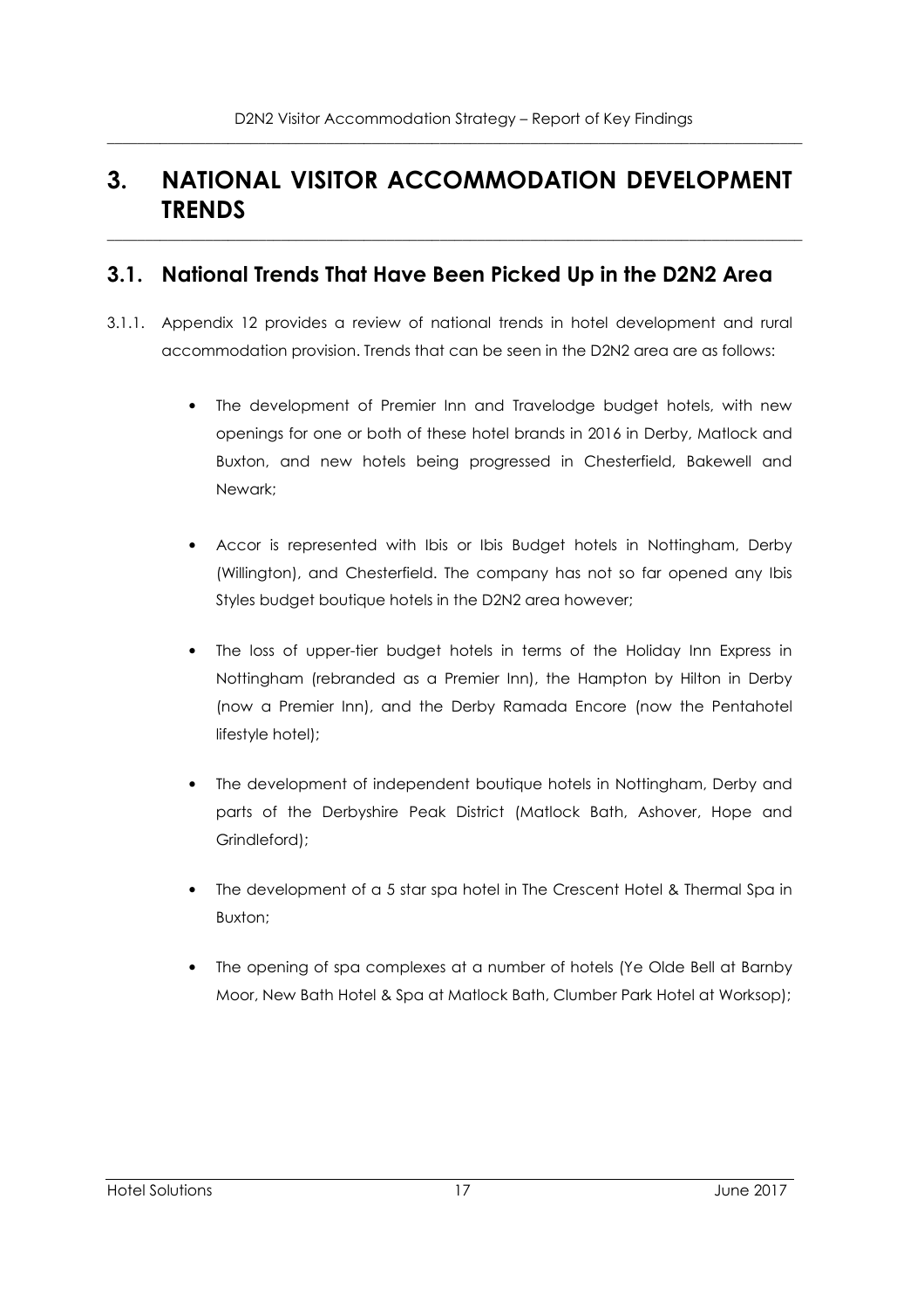- The development of serviced apartments in Derby and Nottingham, including some branded serviced apartment operations (SACO Derby and Premier Suites Nottingham), a number of purpose-built serviced apartment complexes (e.g. Luxe Serviced Apartments in Derby) and the establishment of a number of local serviced apartment letting agencies. Nottingham has also seen the opening of a Roomzzz aparthotel. Other aparthotel brands such as Staybridge Suites and Adagio that have opened in other UK cities have not so far opened in Nottingham or Derby, we suspect because they generally need a stronger 4 star hotel market to be viable;
- A few boutique inns have opened across Derbyshire and Nottinghamshire;
- Some of the national pub companies that are building up their hotel portfolios have hotels in the D2N2 area e.g. JD Wetherspoon operates The Portland Hotel in Chesterfield, Marston's Inns operates the King's Highway in Derby and has plans to open a lodge next to its Lock Keeper pub restaurant in Worksop, and Mitchells & Butlers operates the Castleton Innkeeper's Lodge;
- A few restaurants with rooms have opened in Derbyshire and Nottinghamshire;
- The two counties have a number of wedding venues with accommodation;
- A number of boutique B&Bs have opened in different parts of the D2N2 area;
- There continues to be steady growth in holiday cottage supply in Derbyshire through barn conversions and the letting of residential properties;
- Derbyshire has a good stock of large 'super' cottages that can cater for family and friend get togethers and celebration weekends;
- There has been some development in terms of 'Access Exceptional' selfcatering accommodation, but the supply of such accommodation remains limited. Hoe Grange Holidays at Brassington and the Rosliston Forestry Centre Lodges in South Derbyshire stand out as excellent examples of such selfcatering provision;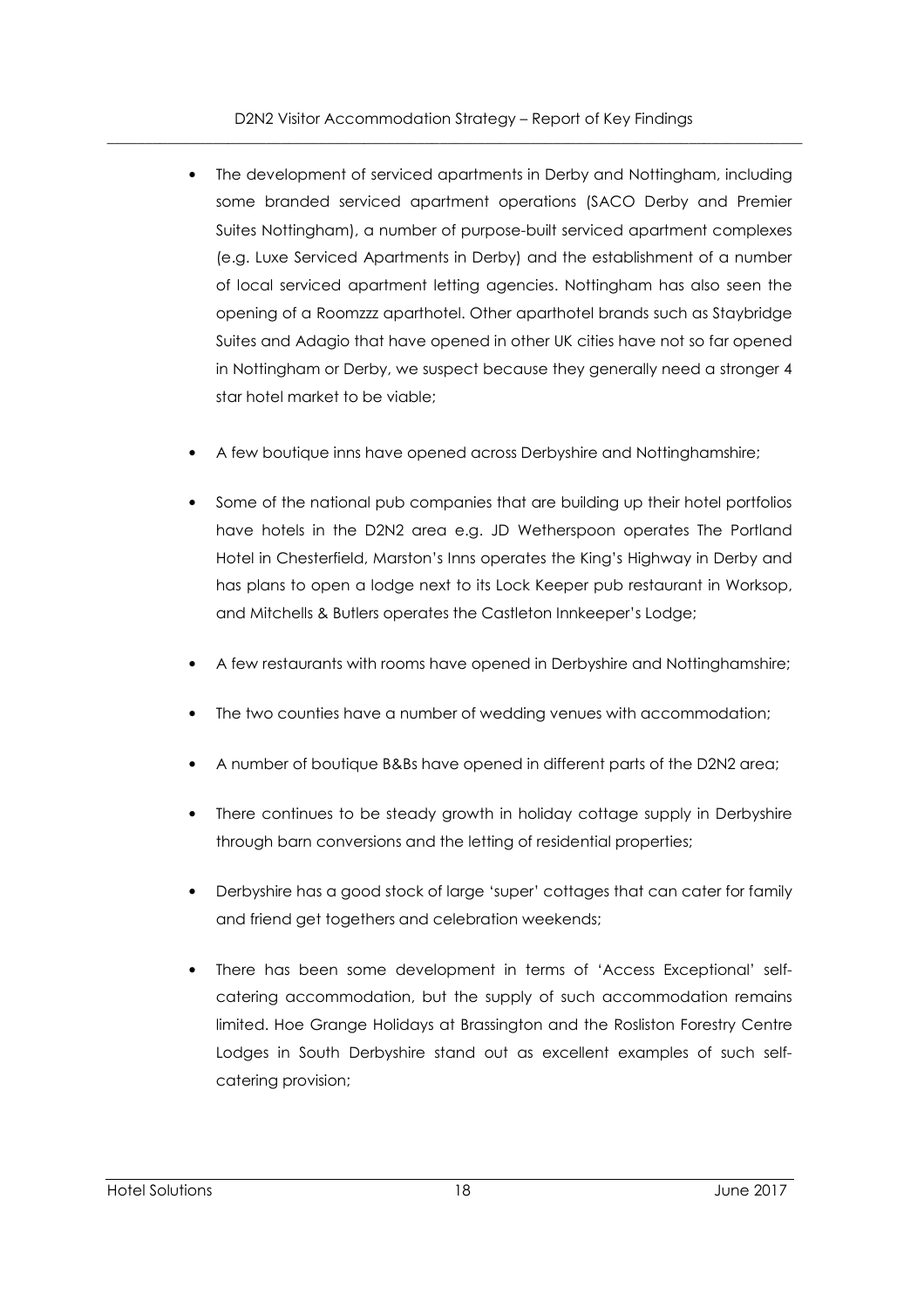- A number of holiday lodge parks have opened in the Derbyshire Peak District, Sherwood Forest and The National Forest;
- The Center Parcs Sherwood Forest holiday village and Forest Holidays Sherwood Forest site have added treehouses to their accommodation offer.
- There has been a lot of activity in terms of investment in caravan and camping sites across Derbyshire and Nottinghamshire, focused particularly on extending the season through the development of hard standing pitches, upgrading of toilet and shower blocks, and introduction of camping pods;
- The development of glamping across the D2N2 area has been very slow;
- Two new hostels and outdoor education centres have opened in the Derbyshire Peak District and a number of existing hostels and centres have been upgraded;
- A new luxury hostel has opened in Nottingham.

## **3.2. Trends That Have Not So Far Developed in the D2N2 Area**

- 3.2.1. Accommodation development trends that have not so far developed in the D2N2 area are as follows:
	- The opening of budget boutique hotels;
	- The development of branded boutique hotels e.g. Hotel Indigo, Hotel du Vin, Malmaison;
	- The opening of lifestyle hotels, other than the Pentahotel in Derby;
	- The opening of themed hotels;
	- 5 star hotel development –there are few destinations outside London, other than major cities and leading heritage cities that can support hotels at this level in the market. The Crescent Hotel & Thermal Spa project will deliver a luxury, possibly 5 star hotel in Buxton. This is a unique project to achieve a luxury destination hotel: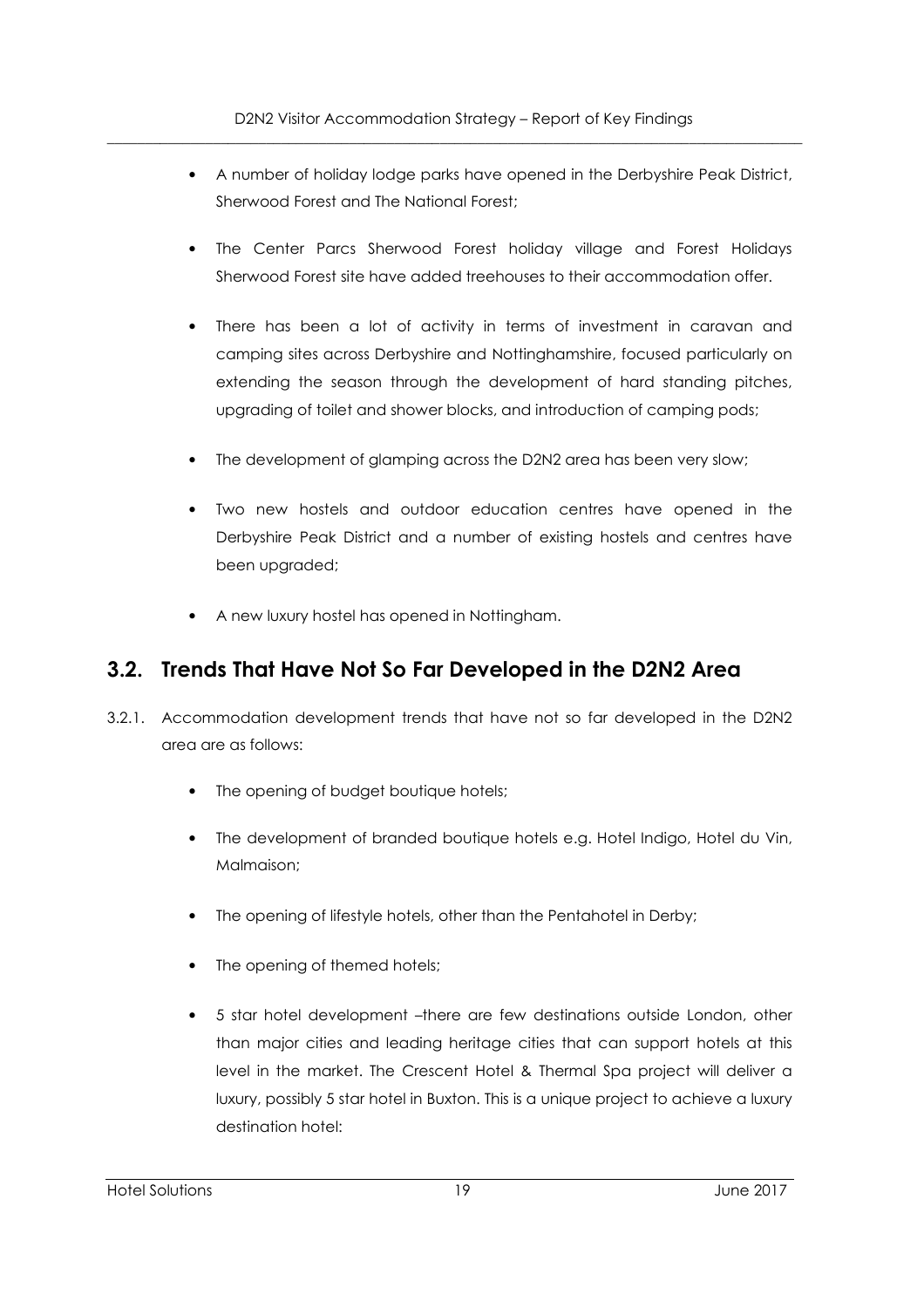- The development of luxury country house hotels, boutique country house hotels, and private house hotels;
- Luxury family hotels;
- The opening of market town boutique hotels;
- The development of regional boutique hotel chains;
- The development of golf resorts, hotels on golf courses (other than The Residence boutique hotel that opened at The Nottinghamshire Golf & Country Club in 2016), and golf lodge developments;
- The development of accommodation at attractions although a hotel has been proposed at Denby Pottery Village and Sundown Adventureland in North Nottinghamshire is currently applying for planning permission for lodges, camping pods and a touring caravan and camping site.
- The establishment of regional boutique inn companies;
- Boutique self-catering;
- Fishing lodge development;
- Eco lodge developments;
- The development of boutique holiday parks with luxury contemporary caravan holiday homes.
- Watersports holiday parks;
- Eco camping;
- Branded children's activity holiday centres run by national operators such as PGL and Kingswood;
- The development of wellness retreats Church Spa at East Markham is the only example in the D2N2 area.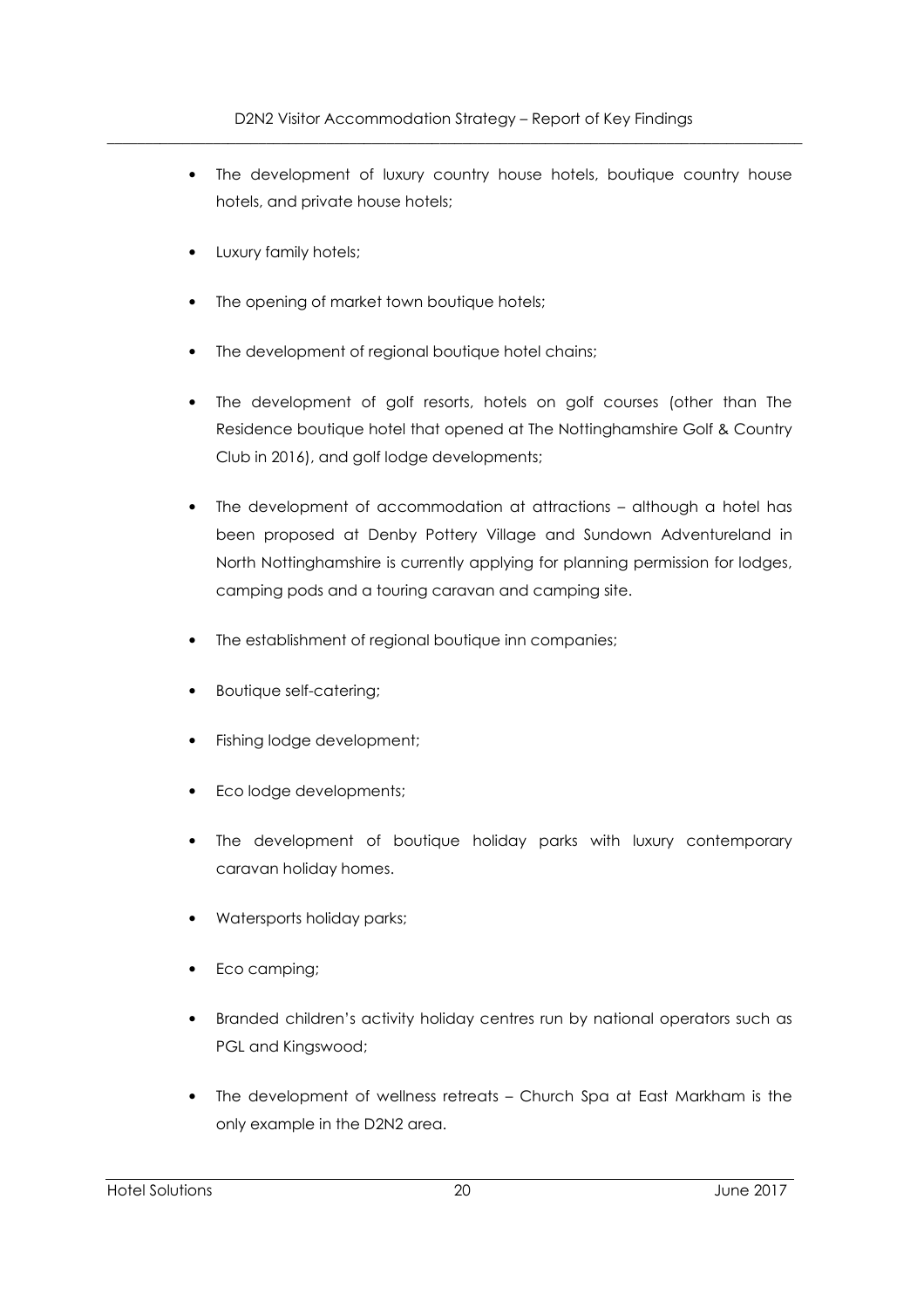## **4. CURRENT ACCOMMODATION PERFORMANCE & MARKETS**

#### **4.1 Current Visitor Accommodation Performance**

4.1.1 Information on current visitor accommodation performance and markets was gathered through telephone surveys of 164 small visitor accommodation businesses across Derbyshire and Nottinghamshire, and face-to-face and telephone interviews with 80 hotels, holiday cottage complexes, holiday lodge parks, large touring caravan and camping sites, youth hostels and outdoor education centres. The full results of these surveys can be found at Appendices 5,6 and 7. Key findings are summarised in the following paragraphs.

#### **Hotels**

- 4.1.2 Our survey of D2N2 hotels provides the following insight into hotel performance by location:
	- **Derby** city centre 3/4 star hotels reported high room occupancies in 2016, but achieved room rates<sup>1</sup> and revpar<sup>2</sup> figures are substantially below national averages. Midweek demand is strong, particularly on Tuesday and Wednesday nights, when city centre hotels frequently fill and turn business away. Corporate rates are low in the city however, due to stiff price competition between hotels and the dominance of a few very large companies that command low room rates from the city's hotels. The weekend market is much more challenging and low-rated. Occupancies have been boosted in 2016 by an increase in project-related business from Rolls Royce and the closure of the Hampton by Hilton and Days Hotels in the first part of the year for conversion to the Premier Inn Derby Riverlights and Travelodge Derby Cricket Ground. These factors will not be repeated in 2017, so hotel occupancies may drop back in Derby next year.

l 1 The amount of rooms revenue that a hotel achieves **per occupied room** net of VAT, breakfast (if included in the room rate), discounts and commission charges. 2 The amount of rooms revenue that a hotel achieves **per available room** net of VAT, breakfast (if included in the room rate), discounts and commission charges.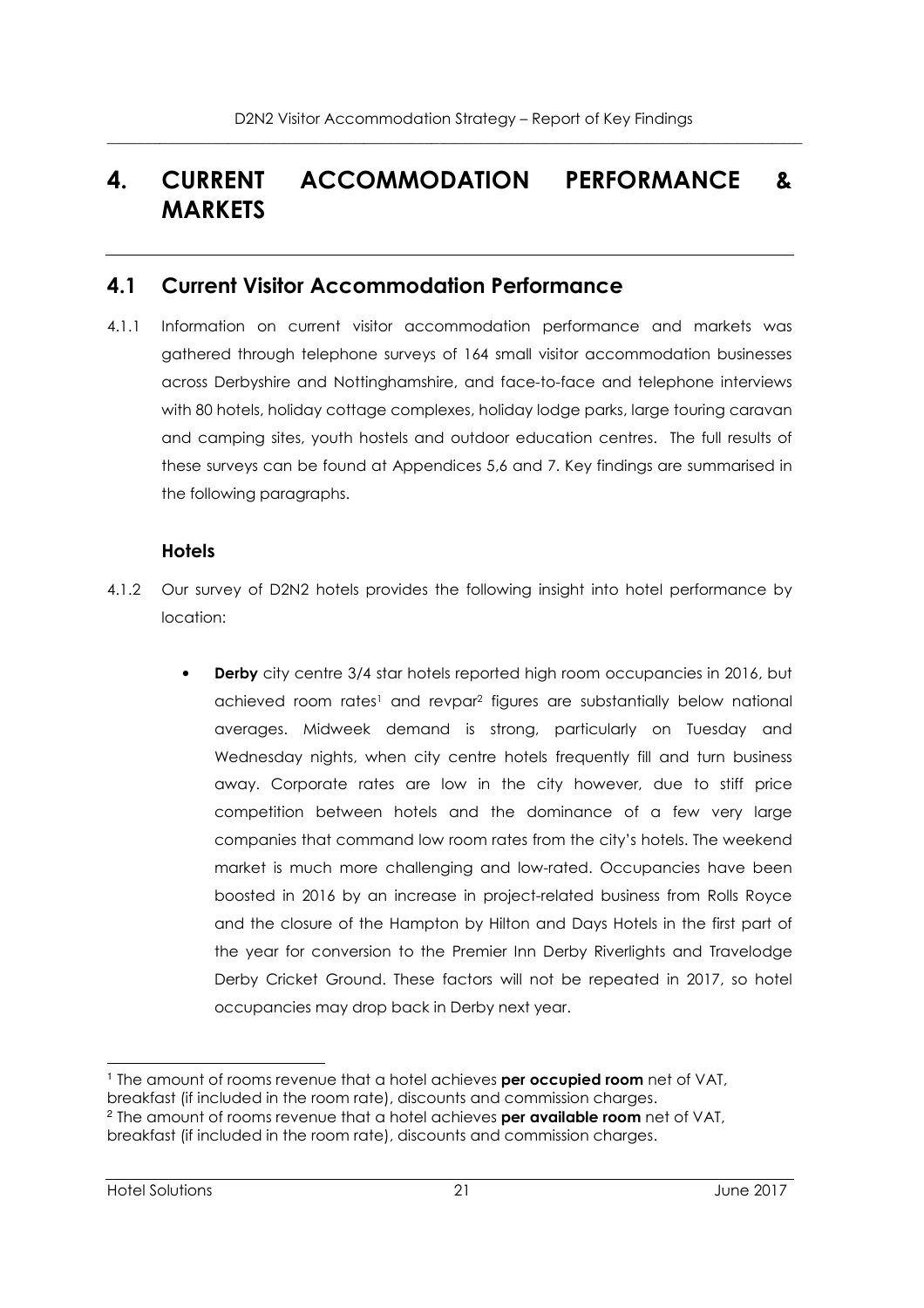- Occupancies are very strong for outer Derby budget hotels, but lower for city centre budget hotels, where the market is still adjusting to the opening of the Premier Inn Derby Riverlights and Travelodge Derby Cricket Ground.
- **Chesterfield** budget hotels have achieved very high levels of room occupancy in 2016. The town's budget hotels are consistently filling and turning business away from Monday to Saturday. Denials are very high on Tuesday, Wednesday and Saturday nights.
- The 3/4 star hotel market does not appear to be as strong in Chesterfield. 3/4 star hotel occupancies are much lower than for budget hotels and achieved room rates appear to be well below the national average.
- The hotel market in the **Derbyshire Peak District** is largely leisure driven and more seasonal than in other parts of the D2N2 area. 3/4 star and country house hotels achieve high occupancies and room rates between April and October, and consistently fill and turn business away during these months, especially at weekends. Winter occupancies are lower, particularly during the week, and winter demand is more price driven. Hotels that are closer to Chesterfield and Sheffield achieve higher occupancies because of their ability to also attract corporate business from these locations.
- Budget hotels in Matlock and Ashbourne are trading strongly.
- **Buxton** 3/4 star hotels are generally achieving high occupancies and room rates. Hotel performance is stronger here than in other parts of the Derbyshire Peak District due to the corporate demand that there is for hotel accommodation in Buxton. The town's hotels also attract strong leisure demand. They are usually fully booked at high room rates and consistently turn business away at weekends. Weekend demand is more rate-driven in the winter.
- The new Premier Inn that opened in Buxton in March 2016 has quickly established itself in the marketplace. It is already achieving high occupancies and consistently filling and turning business away.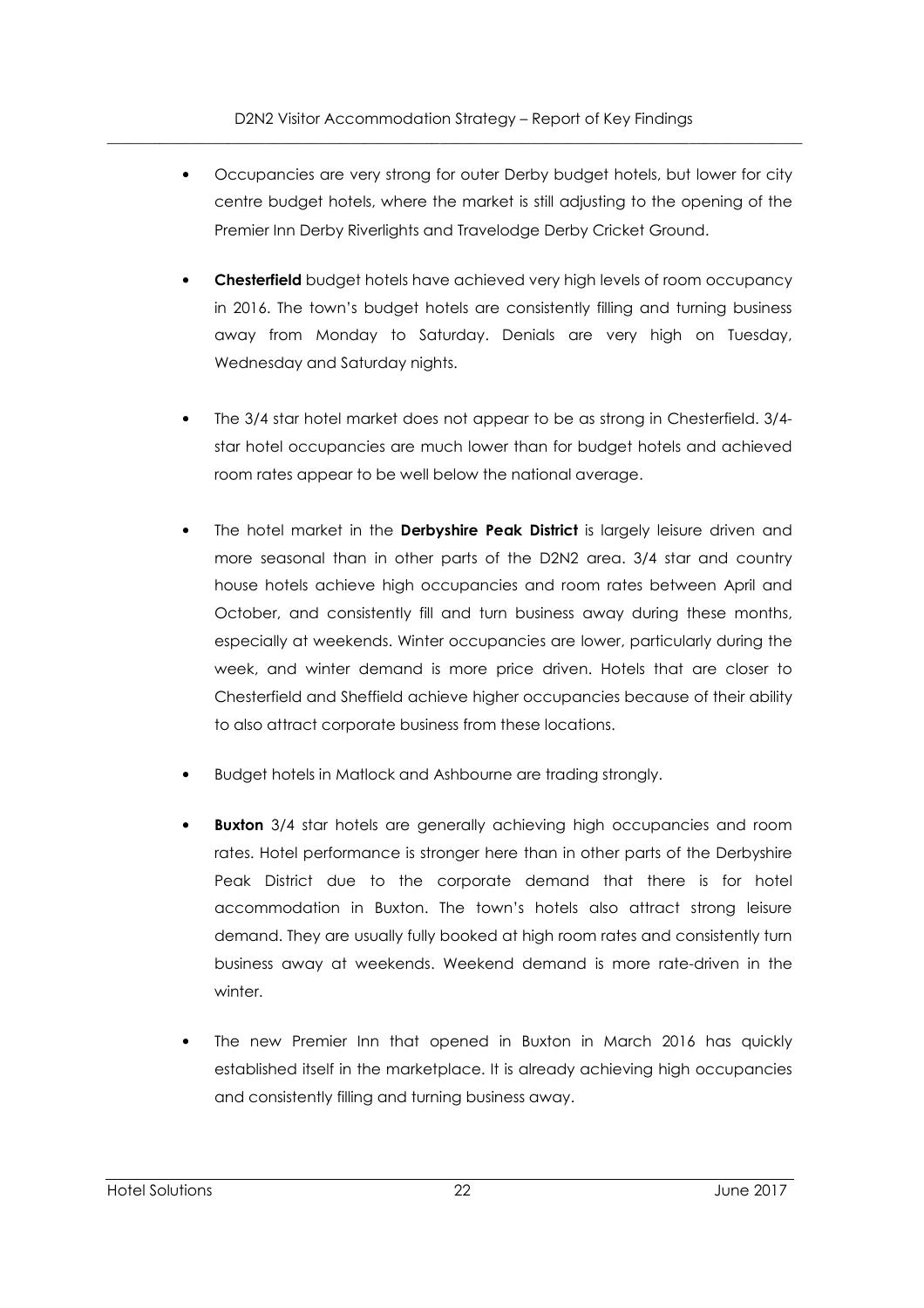- Room occupancies are currently strong for **Nottingham city centre** 3/4 star hotels. Achieved room rates and revpar figures are significantly below national averages however. Midweek occupancies are strong. Most 3/4 star hotels consistently fill and turn business away on Tuesday and Wednesday nights, and some also decline business on Monday nights. Similar to in Derby, corporate rates are low however, due to fierce price competition between hotels and the dominance of a small number of very large companies that are able to command very low room rates from the city's hotels. The quality of some hotels is also an issue that is holding back their achieved room rate performance. Saturday occupancies and room rates are high, but Friday and Sunday business is tougher and much more price-driven.
- Occupancies are not particularly strong for Nottingham city centre budget hotels. They achieve high Friday and Saturday occupancies but midweek occupancies and room rates are not as high.
- Some suburban Nottingham budget hotels achieve very high occupancies. They consistently trade at high levels of occupancies from Monday to Saturday and regularly turn away significant levels of business, particularly on Tuesday, Wednesday and Saturday nights.
- In overall terms, the 3/4 star hotels in the **J25-27 M1 Corridor** are trading at relatively low occupancies and achieved room rates, although performance varies according to hotel brand and the quality of hotels. Some hotels are in need of investment and not trading as strongly as they could with a better product. Midweek occupancies are generally strong, particularly on Tuesday and Wednesday nights but weekend demand is more of a challenge and generally low-rated.
- Hotels in the **Mansfield/Ashfield A38 Corridor** are currently achieving very high occupancies from Monday to Saturday and consistently fill and turn away significant business throughout the week and at weekends.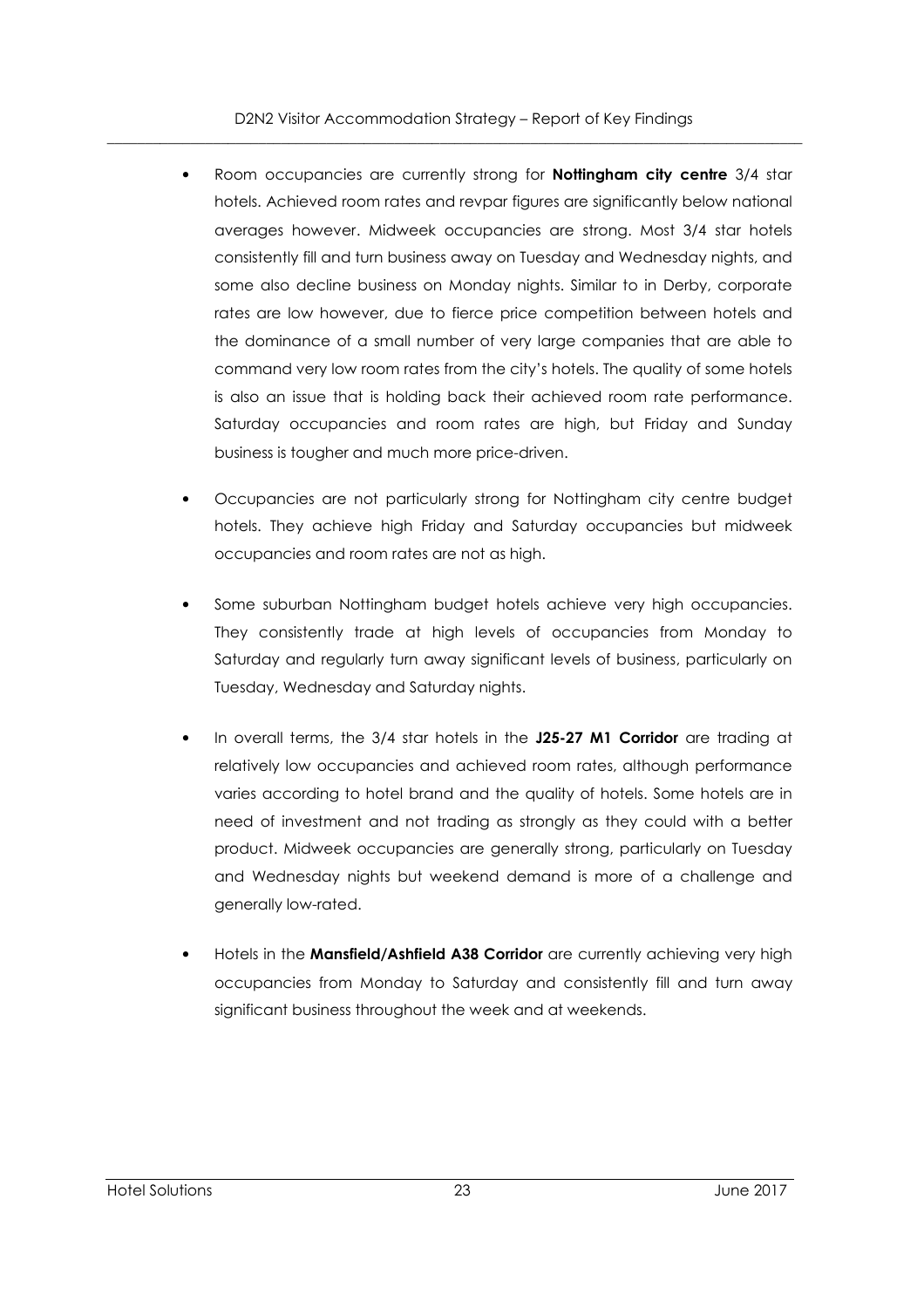- 3/4 star and budget hotels in **North Nottinghamshire** (Worksop/Retford) are trading strongly during the week. They are generally filling and turning business away on Tuesday and Wednesday nights and often also on Monday nights. Weekend demand is not as strong however, particularly on Friday and Sunday nights.
- There is strong demand for budget hotel accommodation in **Newark** and evidence of frequent shortages of this type of hotel accommodation in the town. 3 star hotels do not appear to be performing as well however.
- Hotels in **Southwell, Ruddington and Rushcliffe** are catering for local corporate demand during the week and wedding parties and people visiting friends and relatives at the weekend.
- **Golf hotels** in the D2N2 area are currently trading well, particularly in terms of achieved room rates, which are more in line with the national 3/4 star chain hotel average and higher than the rates being achieved by many D2N2 3/4 star hotels. Weekend occupancies are strong. Midweek occupancies are not as high as for city centre hotels however.
- **Warner Leisure Hotels' Thoresby Hall Hotel** is likely to be trading in line with the company's reported average annual room occupancy of 95%. The company has been highly successful in terms of catering for the over 50s adults only leisure breaks market.

#### **B&Bs and Guest Houses**

4.1.3. Good quality B&Bs and guest houses in Derbyshire are trading strongly and generally ahead of the national average annual room occupancy levels. Our survey of Derbyshire B&B and guest house owners showed clear evidence of frequent shortages of this type of accommodation in Derbyshire at weekends (Friday and Saturday nights) between April and October, and during the week in the peak summer months. A third of the B&B and guest house owners interviewed also reported that they are frequently fully booked at weekends during the winter (from October to March).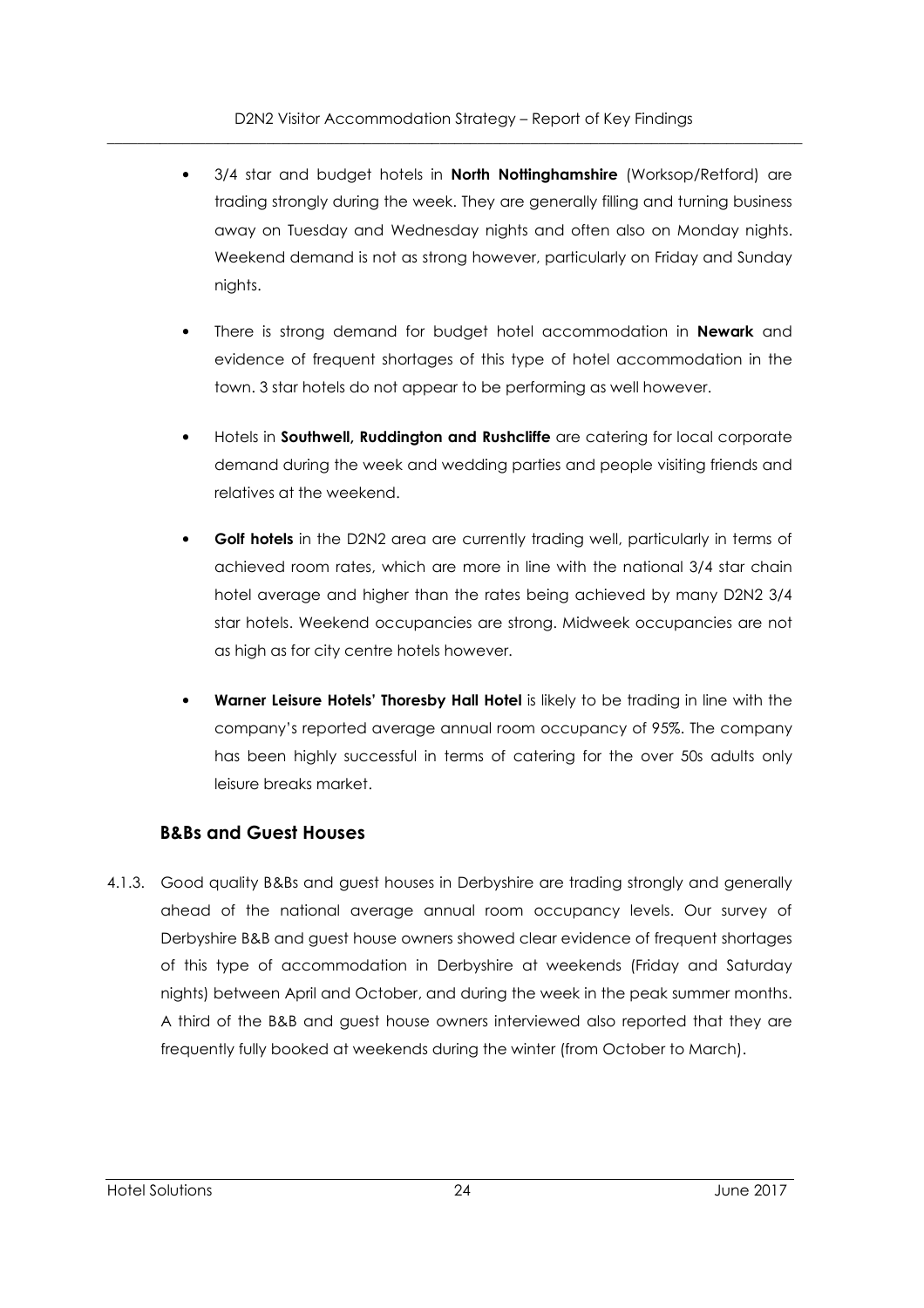4.1.4. Occupancy performance for Nottinghamshire B&Bs and guest houses is not as strong as in Derbyshire, and is more variable. Our survey of Nottinghamshire B&B and guest house owners showed similar, but not quite such as widespread shortages of B&B and guest house accommodation at weekends between April and October, and during the week in the peak summer months. A third of the B&B and guest house owners interviewed also reported that they are frequently fully booked at weekends during the winter.

#### **Inns & Pub Accommodation**

- 4.1.5. Our survey of inns and pub accommodation businesses in Derbyshire showed very high demand for this type of accommodation. Pub accommodation businesses reported the strongest growth in occupancies of all of the categories of small accommodation business that we interviewed, and were frequently trading at full capacity throughout the year, especially during the summer, both during the week and at weekends.
- 4.1.6. Occupancies achieved by inns and pub accommodation establishments in Nottinghamshire are well below the levels achieved in Derbyshire, and are much more variable. Many inns and pub accommodation businesses in Nottinghamshire are however also frequently fully booked and turning business away during the summer (both at weekends and during the week), and to some extent also in the winter, more commonly during the week.

#### **Holiday Cottages**

4.1.7. Our survey of small holiday cottage businesses in Derbyshire shows strong demand for this type of accommodation. Existing holiday cottages are achieving high occupancies. Many holiday cottages are trading effectively at their realistic maximum occupancy and are consistently fully booked and having to turn bookings down during the summer. Winter denials are much less common. A few holiday cottage owners reported a drop in occupancy however, that they put down to increased competition.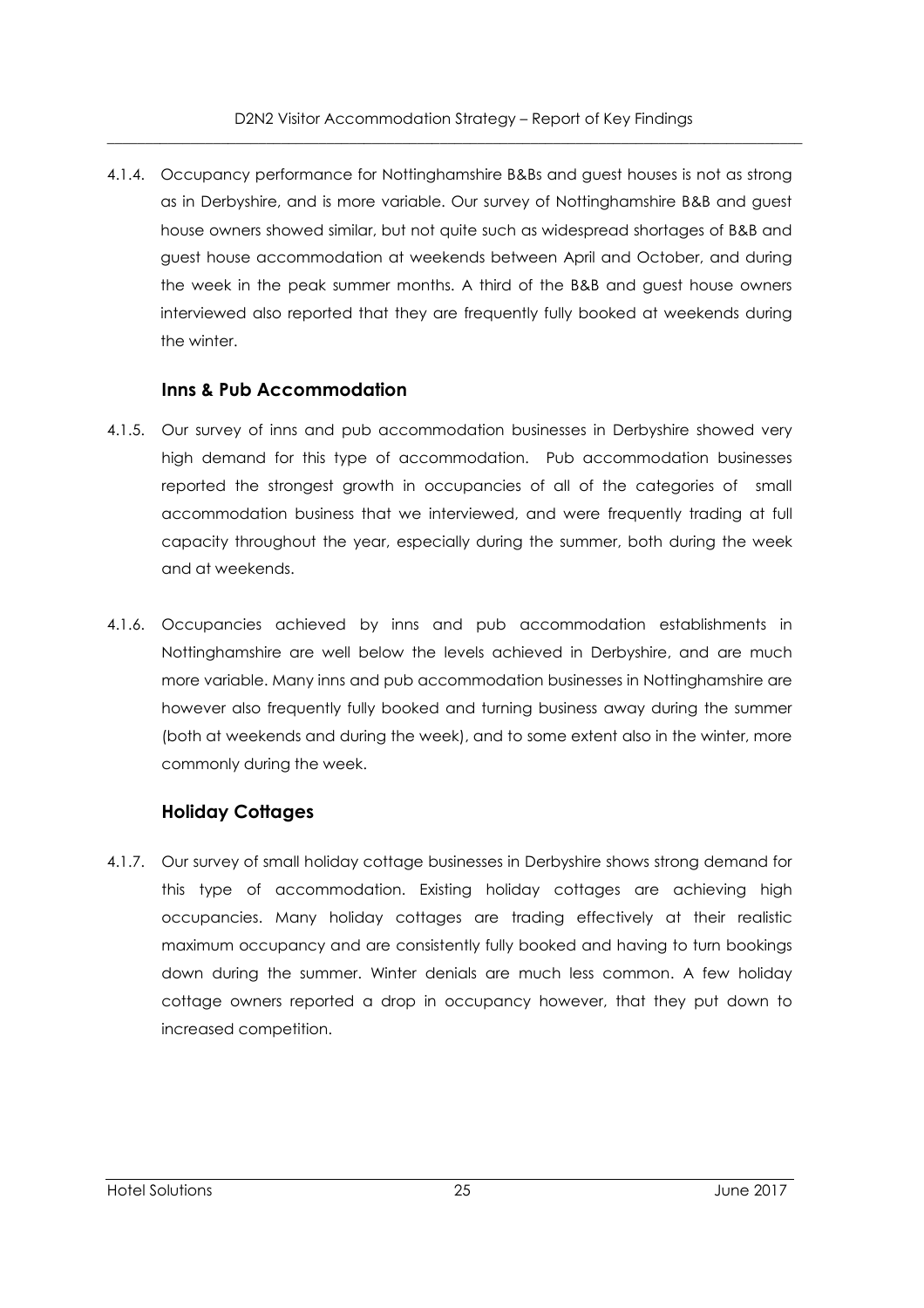- 4.1.8. Holiday cottage performance is not as strong in Nottinghamshire and is more variable, but there is evidence of frequent shortages of holiday cottage accommodation in Nottinghamshire during the summer months.
- 4.1.9. Holiday cottage complexes in the Derbyshire Peak District are trading strongly at weekends throughout the year, during the week between April and September, and over the Christmas and New Year period. They are consistently fully booked and frequently turn business away at these times. Midweek demand and prices are lower in the shoulder season and winter however.

#### **Holiday Lodge Parks**

4.1.10. There is strong demand for holiday lodges in the Derbyshire Peak District and Sherwood Forest, both for rental and ownership, and a smaller but growing market for holiday lodges in The National Forest. Existing holiday lodge parks are achieving high levels of occupancy (75-92%) for rental lodges. They are frequently fully booked and turn business away at weekends and during school holiday periods. Holiday lodge sales are also strong for sites that are selling holiday lodge ownership. The strongest demand is for lodges with hot tubs (which are particularly popular out of season and in the winter) and high-end lodges.

#### **Center Parcs Sherwood Forest Holiday Village**

4.1.11. Center Parcs' Annual Review 2015/16 reports that the company's holiday villages achieved an annual occupancy of 97.7% and an average daily rate of £167.31 in 2015/16.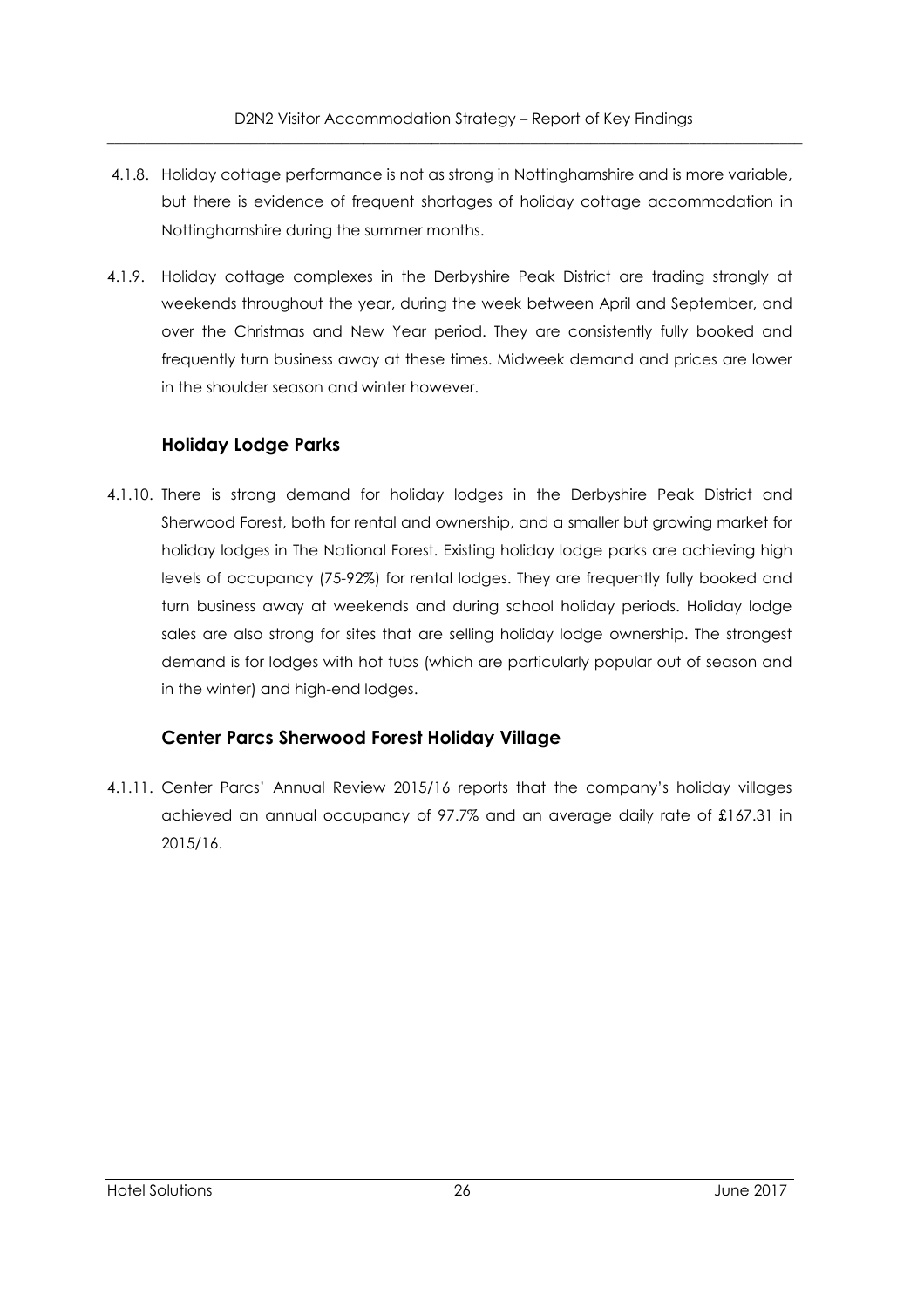#### **Caravan & Camping Sites**

- 4.1.12. Demand for caravanning and camping in the D2N2 area is strong but highly seasonal. Caravan and camping sites across Derbyshire and Nottinghamshire trade strongly during the summer. Sites are generally full and turn business away at weekends between June and September and consistently fill and deny business during school holiday periods. Midweek pitch occupancies are lower (typically around 40-50%) and more variable however. Weekend demand remains strong in the shoulder season months, when sites can also fill and turn business away if the weather is good. Midweek pitch occupancies are lower in the shoulder season however. There is still some weekend demand from caravanners and motorhomers in the winter for hard standing pitches, but midweek demand is minimal. Some sites attract strong demand over the Christmas and New Year period.
- 4.1.13. Demand for camping is much more seasonal and restricted primarily to the summer months.

#### **Camping Pods**

4.1.14. All of the holiday parks and caravan and camping sites that we spoke to that have camping pods reported very strong weekend and summer demand for this type of accommodation. Their pods consistently sell out at weekends throughout the year, and achieve high midweek occupancies in the summer.

#### **Youth Hostels and Outdoor Education Centres**

4.1.15. Youth hostels and outdoor education centres in the Derbyshire Peak District are generally fully booked during the week with school groups between March and mid-July and in September and October. They also attract strong weekend demand throughout the year from a variety of different groups. Most hostels and centres are fully booked at weekends between April and October, and attract strong weekend demand throughout the winter from October to March. Midweek periods during the winter are much quieter however. Many youth hostels and outdoor education centres in the Derbyshire Peak District have seen improvements in their occupancy levels as a result of better marketing and investment delivering improved guest satisfaction.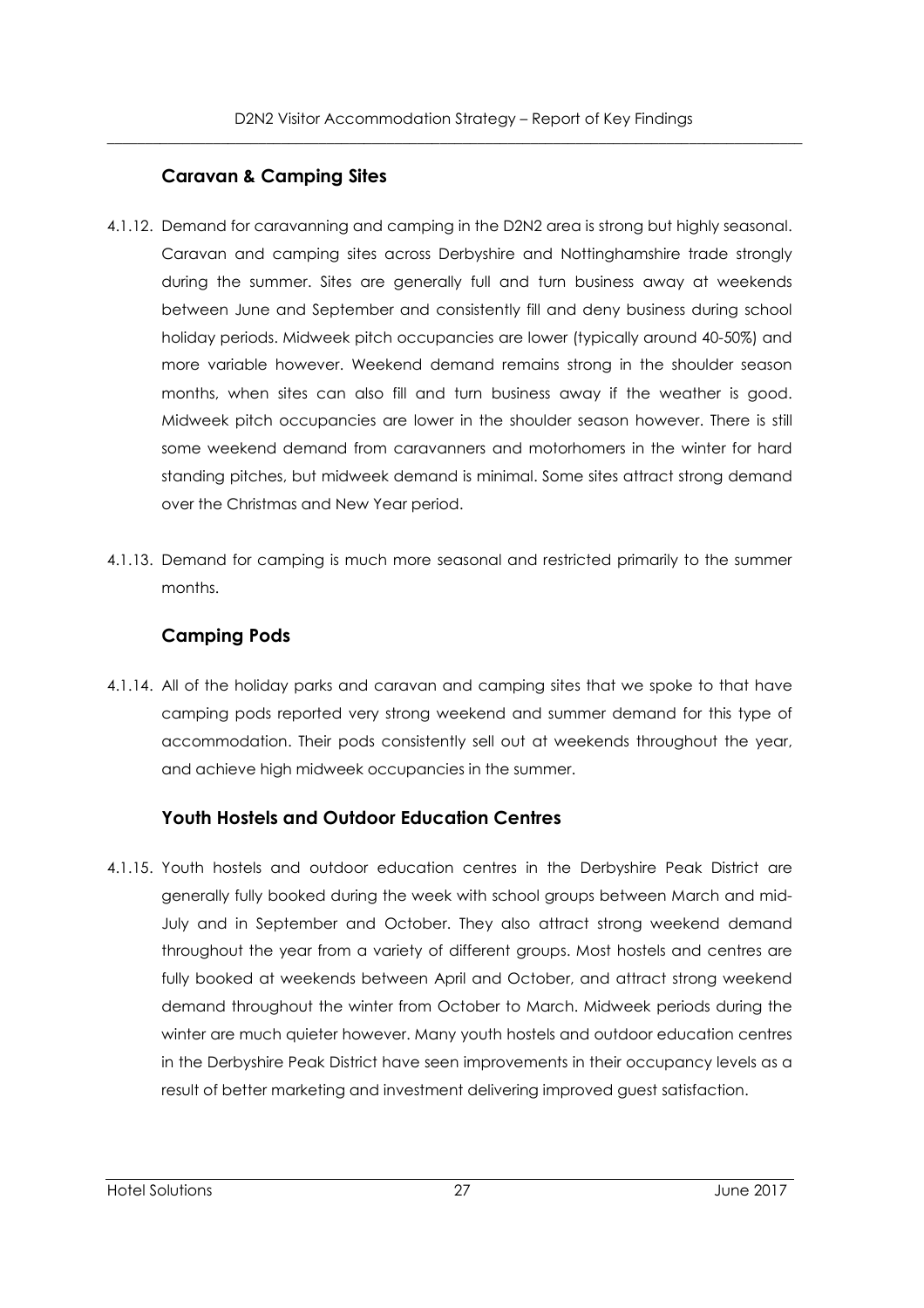#### **4.2 Markets**

- 4.2.1. The markets for visitor accommodation businesses in the D2N2 area vary by location and type of accommodation. The hotel market in the Derbyshire Peak District is primarily leisure driven, while hotels in other parts of Derbyshire and across Nottinghamshire are more focused on business demand in the week and wedding parties, people visiting friends and relatives and event visitors at weekends. B&Bs, guest houses and inns mainly focus on leisure markets, but also attract business and contractor demand during the week. All types of non-serviced accommodation focus almost entirely on leisure demand.
- 4.2.2. Leisure break stays are the key market for **hotels in the Derbyshire Peak District**, both at weekends and during the week. Some hotels also attract weekend, and increasingly midweek weddings business. A number of hotels concentrate on this market, while others are more focused on leisure break business. Family celebrations are a further weekend market. Events at Chatsworth and other events such as the Eroica Britannia cycling festival, Bakewell Show and Buxton Festival generate strong demand for hotel accommodation. Hotels in Buxton and closer to Chesterfield and Sheffield attract some midweek corporate demand. Coach breaks are a key market for The Palace Hotel in Buxton. Overseas tourists are a further market for hotels in the Derbyshire Peak District. Demand is growing from Chinese visitors coming to see Chatsworth.
- 4.2.3. Corporate demand is the key midweek market for **3/4 star hotels in Derby and Nottingham.** Volumes of corporate business are high in the two cities but corporate rates are low. The corporate hotel markets of both cities are highly competitive, with hotels all competing primarily on price for a share of the business. In both cities a small number of very large companies are able to command low room rates from hotels because of the volumes of business they are placing with them. Residential conferences are a minor market for most Derby and Nottingham 3/4 star hotels. Budget hotels in the two cities attract a mix of corporate and contractor demand during the week.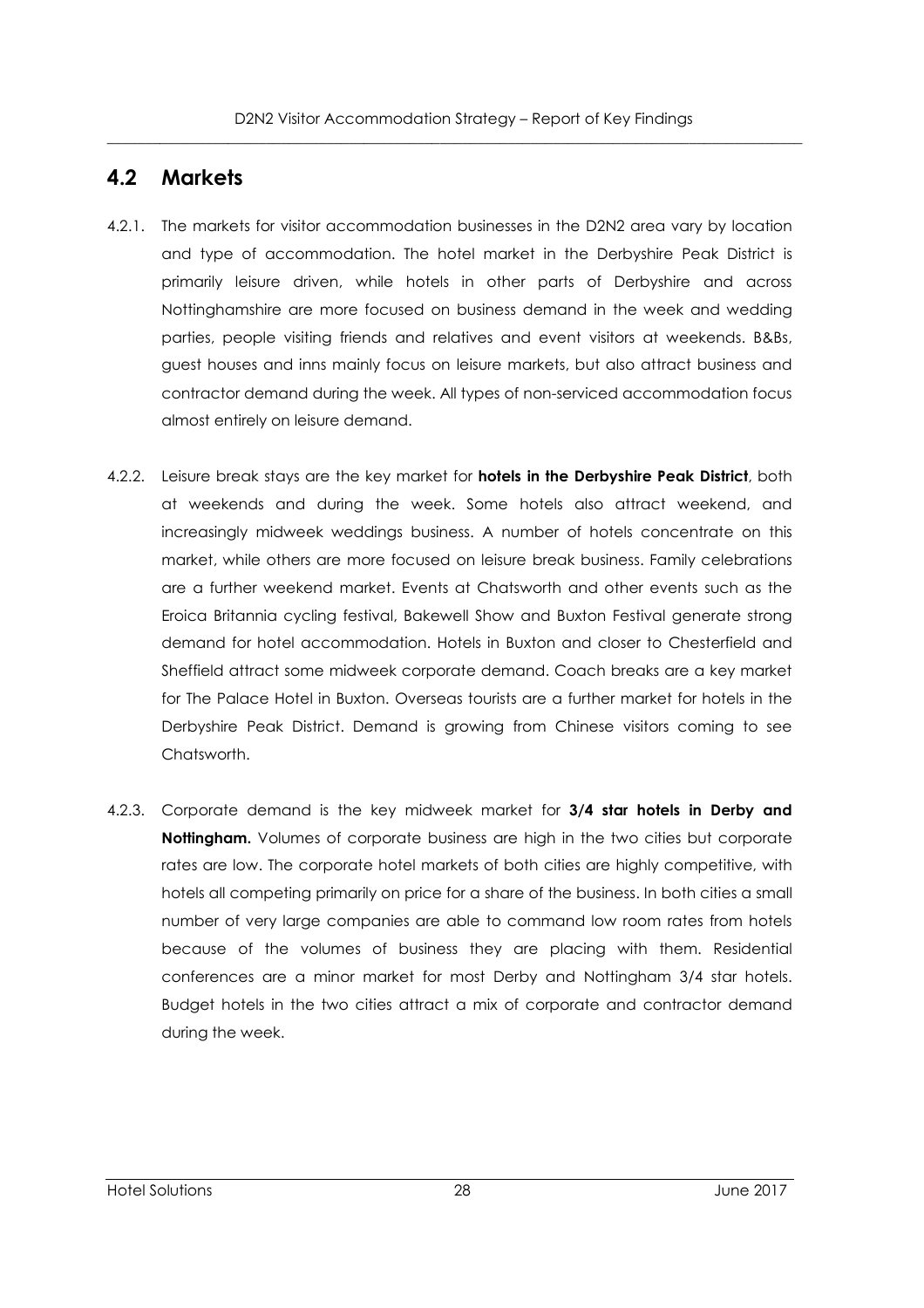- 4.2.4. The key **weekend markets for Derby hotels** are people attending weddings and family parties in the city and people visiting friends and relatives for the weekend. Derby 3/4 star hotels attract some rate-driven weekend break stays, primarily from families visiting Alton Towers and to a lesser extent older couples visiting Chatsworth or the Peak District. These are not particularly strong markets for Derby hotels however, and Alton Towers business has reduced significantly following the Smiler crash in 2015. Derby's hotels do not currently attract city break business. Group tours are a further weekend market for some hotels. This is low rated business that hotels take because of the lack of demand from other higher paying markets. The Download Festival and World and British Superbike Championships at Donington Park are the only events that currently generate strong demand for hotel accommodation in Derby. Events in the city do not appear to be generating much bedroom business for the city's hotels.
- 4.2.5. **Weekend demand in Nottingham** is primarily single night stays from event visitors coming to the city for concerts, theatre shows and sporting events (cricket, rowing, football, tennis, archery, ice hockey and triathlon). People staying over after a night out in the city and stag and hen parties are key weekend markets for 3 star and budget hotels. 3/4 star hotels attract some weekend city break stays, with people coming primarily for shopping and the city's nightlife. Nottingham's heritage attractions are also a draw, but city break visitors tend not to visit Sherwood Forest and other parts of Nottinghamshire. A number of city centre hotels also attract weekend weddings business and coach breaks are a key weekend market for some 3 star hotels.
- 4.2.6. 3/4 star hotels in **other parts of Derbyshire and Nottinghamshire** primarily cater for local corporate business during the week. Budget hotels generally cater for a mix of corporate and contractor business in the week. Weekend markets are people attending weddings and other family parties, visiting friends and relatives or coming for events and festivals. Most hotels in other parts of Derbyshire and Nottinghamshire do not appear to be attracting much in terms of short break business.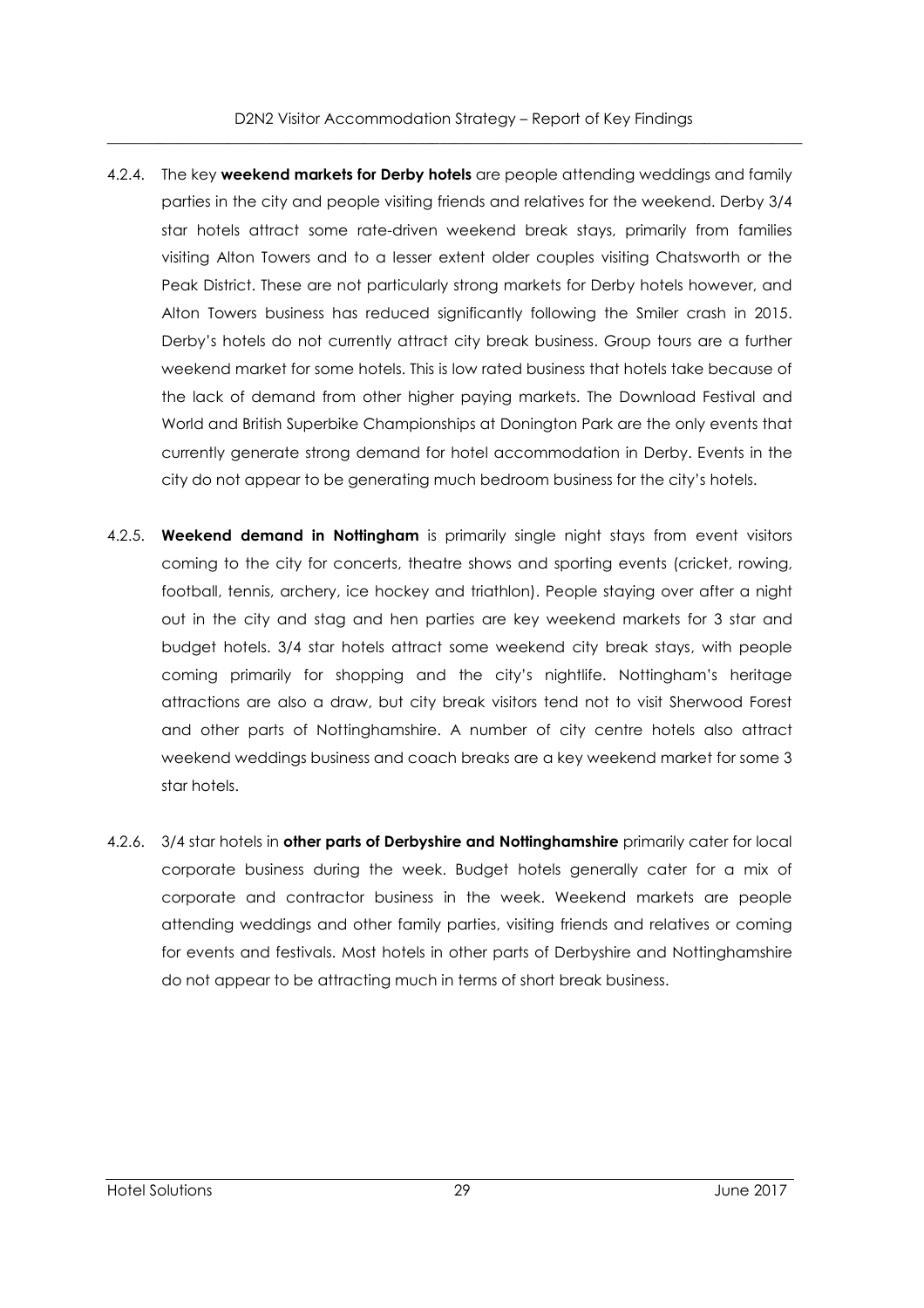- 4.2.7. Some of the large branded hotels in the **J25-27 M1 Corridor** that have good conference facilities attract residential conference business. This is the main source of business for one hotel. Residential conference demand is a mix of business from local companies and footloose business that is attracted because of the central location of hotels and their ease of access from the M1. This is a stronger market for hotels here than it is for most 3/4 star hotels in Derby and Nottingham city centres. Some of these hotels also cater for group tours at the weekend, and offer-driven weekend breaks, primarily staying to visit Alton Towers, the Peak District and Nottingham. Overspill business from Nottingham events and the Download Festival at Donington Park, weddings business, and Park & Fly demand related to East Midlands Airport are further markets for these hotels.
- 4.2.8. **Golf hotels** attract strong weekend demand for weddings and golf breaks. They achieve high Sunday night occupancies through discounted golf break packages and golf group business. Golf hotels pick up some local corporate business during the week, and larger golf hotels with good conference facilities can trade well in the residential conference market. Golf hotels also attract some midweek golf break and golf group business and some midweek weddings.
- 4.2.9. **Warner Leisure Hotels' Thoresby Hall Hotel** achieves very high occupancies by focusing on the over 50s adults only leisure breaks market.
- 4.2.10. The key markets for **B&Bs, guest houses and inns** are short break stays, event visitors and wedding parties. They also attract some midweek business from business visitors and contractors.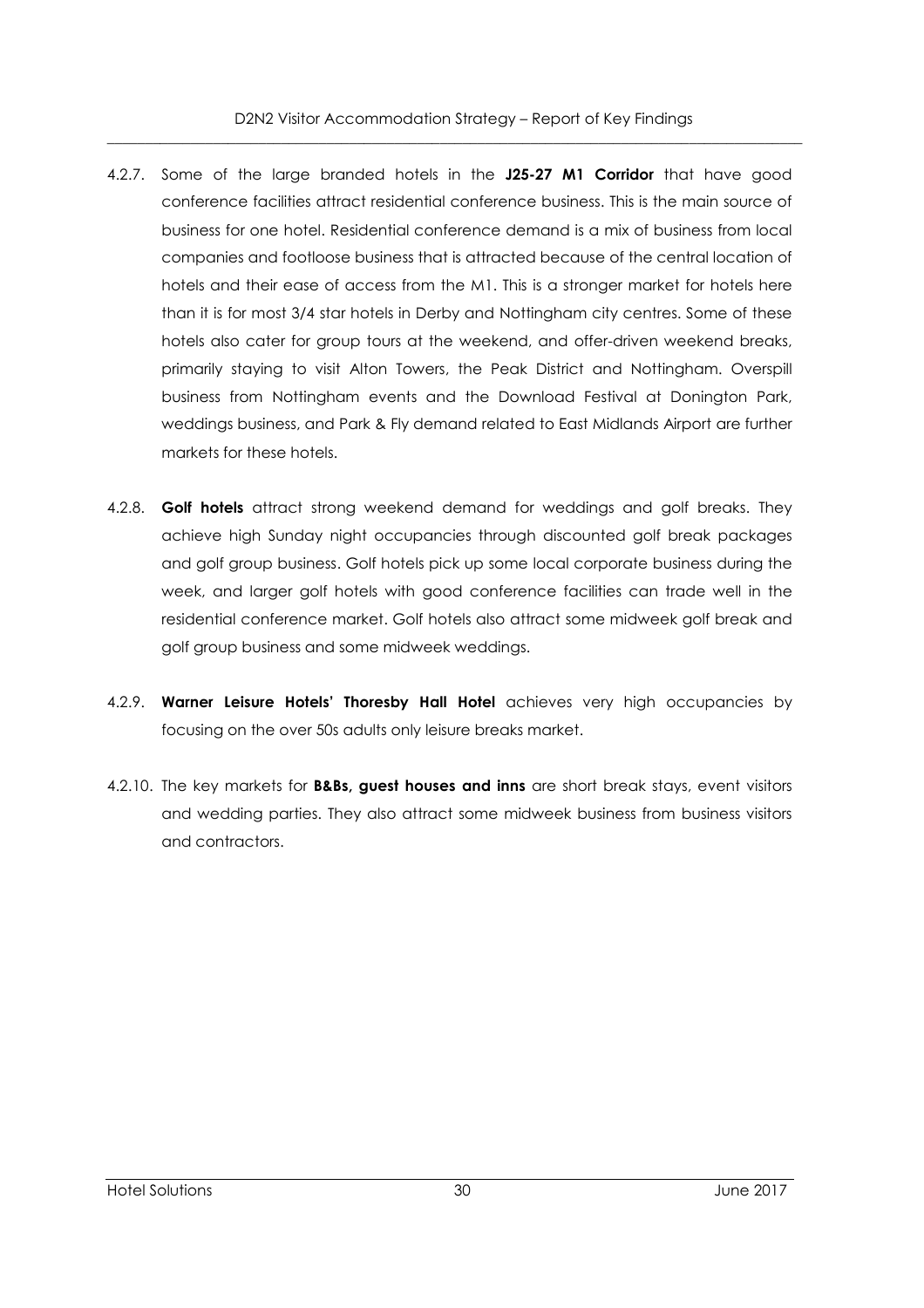- 4.2.11. Short breaks are the key market for **holiday cottages, holiday lodge parks, the Center Parcs Sherwood Forest holiday village, caravan and camping sites and camping pods**. The D2N2 area is within reach of sizeable catchment populations for short breaks. Demand from this market has grown strongly for all of these types of accommodation. Weekend demand for caravan and camping sites and camping pods is very local, coming predominantly from Nottingham, Derby, Sheffield, Doncaster, Lincoln and Stoke-on-Trent, and their surrounding areas. Many caravan and camping sites have regular guests that visit them on several occasions throughout the year. Holiday cottages, holiday lodge parks and caravan and camping sites attract some demand for full week stays during school holiday periods. Larger 'super' cottages, holiday cottage complexes, holiday lodge parks and caravan and camping sites attract good demand for family and friend get togethers and celebration weekends. The D2N2 area's central location in the country is a real strength for attracting this market. Holiday cottage complexes and some holiday parks that have function space and meeting rooms have started to attract weddings and corporate events. Overseas tourists are a further market for holiday cottages, holiday lodge parks and caravan and camping sites.
- 4.2.12. From talking to these types of accommodation operator in the D2N2 area, the appeal of a holiday cottage, holiday lodge, caravan or camping holiday in the area appears to be largely about getting away from it all to spend a relaxing break in the countryside. Customers are typically interested in outdoor activities such as walking, cycling, mountain biking and fishing. They will also visit local attractions, events and market towns, but are less inclined to go into nearby cities. Many customers are dog owners. Some families staying in these types of accommodation in the Derbyshire Peak District come mainly for Alton Towers. This market has reduced in 2015 and 2016 following the Smiler crash in 2015.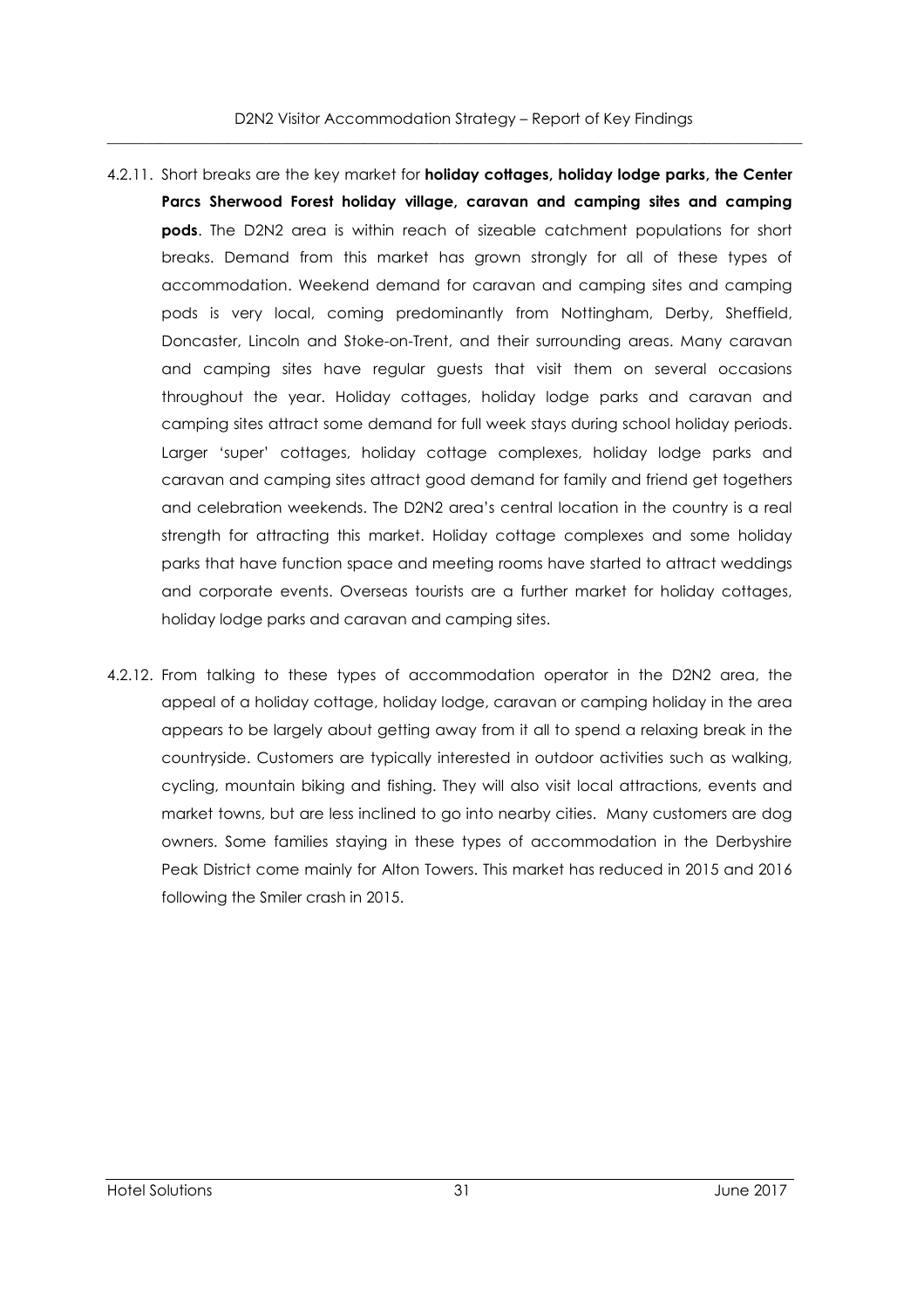4.2.13. **Youth hostels and outdoor education centres** in the Derbyshire Peak District attract strong midweek demand from primary and secondary schools between March and mid-July and in September and October. At weekends, they attract demand from a variety of different types of group including youth groups, scout and guide groups, National Citizen Service (NCS) groups, family and friend get togethers and celebrations (a strong market for exclusive hire), walking groups, cycling groups, fell runners, stag and hen parties and weddings. They also attract weekend demand from individual families, couples and singles. Hostels and outdoor education centres attract some midweek demand from youth groups in the winter. Some better quality hostels have also attracted midweek corporate groups.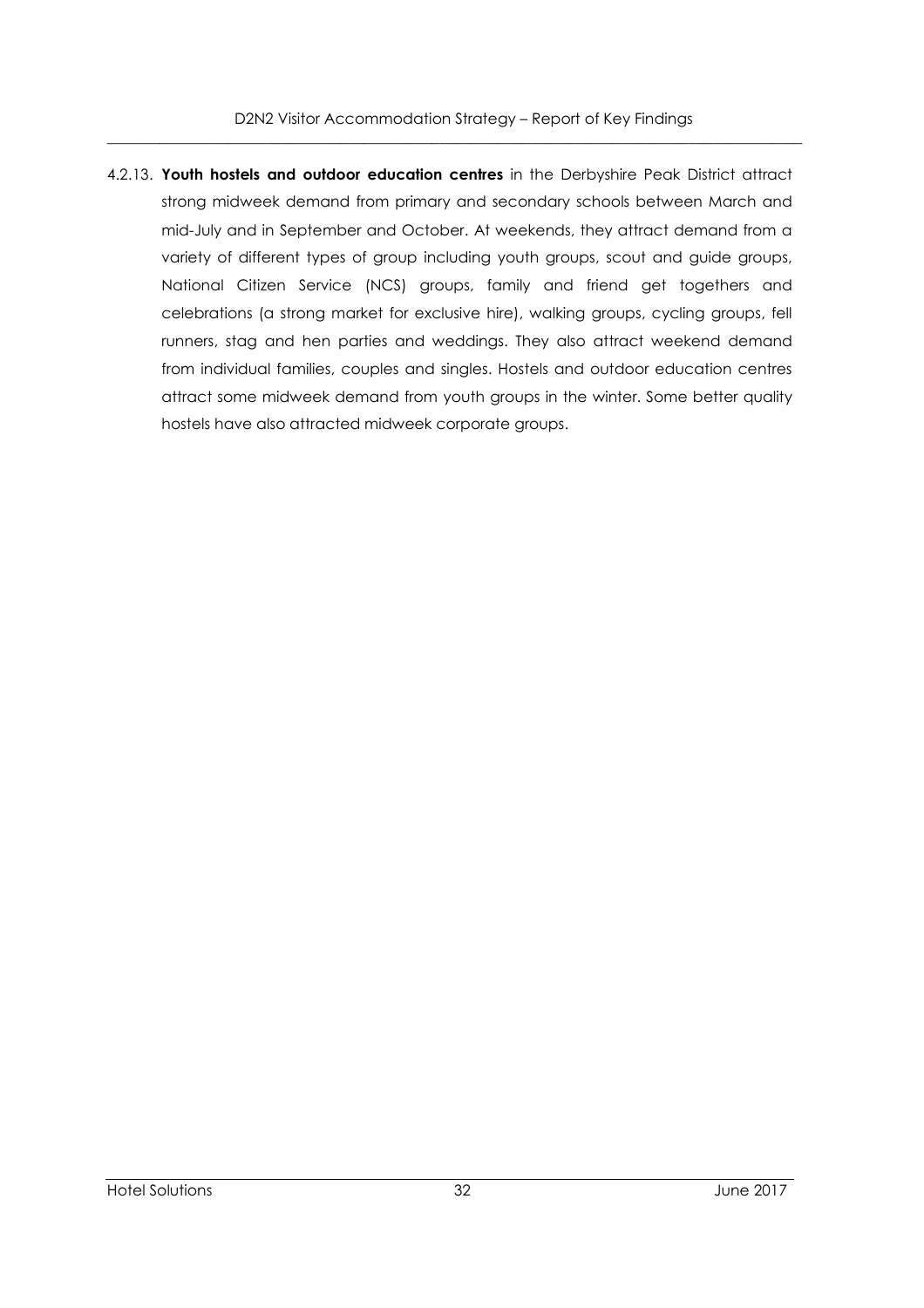## **5. POTENTIAL FUTURE GROWTH IN ACCOMMODATION DEMAND**

### **5.1. The Strategic Context**

#### **D2N2 Strategic Economic Plan**

- 5.1.1 The Growth Strategy for D2N2 plans to deliver over £550m of investment to accelerate growth across the two cities and counties. The Strategic Economic Plan sets out a vision and approach to achieve 55,000 new jobs by 2023 alongside the delivery of 77,000 new homes through supporting innovation, research, housing investment, the rural economy, the visitor economy and the promotion of high business activity sites in the Nottingham and Derby Enterprise Zone. Four key areas are being targeted to drive forward the delivery of the SEP:
	- Innovation-led economic growth
	- Accelerating commercial and residential development
	- A D2N2 skills deal
	- HS2 and East Midlands connectivity.
- 5.1.2 Over £190m has been secured from the Government's Local Growth Fund 1 and 2 to help deliver key projects around these priorities, some of which have happened, others being underway. The bid for Local Growth Fund 3 seeks to secure a further £100m+ to deliver £426m of investment, building on the previous LGF infrastructure, transport and skills projects to aid further economic growth. 23 initiatives have been identified for funding in this round covering the period 2016-2021. We refer to some of these key projects in section 5.2 below. These projects and this funding is critically important to making things happen, acting as a catalyst to accelerate development and the economic benefits this can bring. However, it is important in terms of analysing the implications for the visitor accommodation sector to understand how these projects fit into wider destination development strategies and the big picture vision and plan of action for developing the visitor economy across D2N2, which we look at below.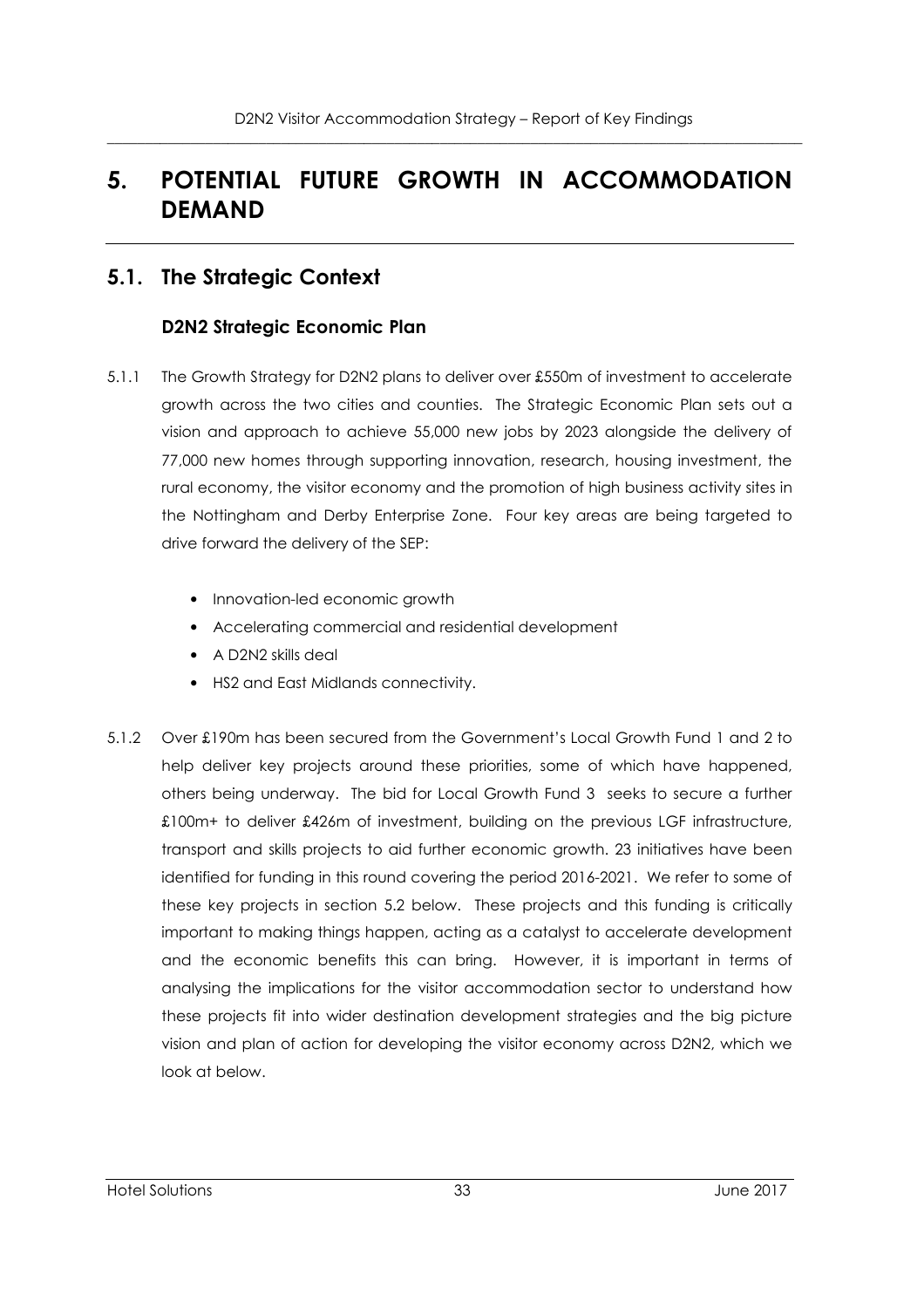## **D2N2 Visitor Economy Review and Investment Study**

- 5.1.3 Colliers International produced a report in January 2014 that identified overarching priorities for the development of the visitor economy in the D2N2 area, with a view to informing the LEP of the role it might play, as well as informing the development of detailed destination management plans for the two DMOs - Visit Peak District and Derbyshire and Experience Nottinghamshire. Region-wide priorities include:
	- **Access** filling gaps in transport connectivity for tourists, developing a plan to address the specific transport needs of the visitor economy, and consideration of introducing tourist bus services; also developing plans to exploit the potential of HS2;
	- **Accommodation** development of a hotel investment strategy for the LEP area (this study) to address issues of quality, gaps in provision and identify potential sites as well as potential developers;
	- **Attractions** support for the development of a small number of major anchor attractions, with a toolkit to assess impact as a basis for support;
	- **Conferences & Exhibitions** a conference centre feasibility study to identify whether there is demand for a dedicated venue in the D2N2 area;
	- **Destinations & Hubs** a focus of investment in tired visitor hubs (Nottingham, Southwell, Worksop, Mansfield, West Bridgford, Derby, Chesterfield, Ashbourne, Bakewell, Buxton, Castleton, Matlock, Matlock Bath); also, SME support for clusters of small scale visitor economy businesses, and funding for visitor surveys to improve actionable intelligence;
	- **Entertainment & The Arts** support for strategies for sustainable approaches to managing cultural and heritage venues including plans for commercial income development;
	- **Retail** support within market towns to welcome visitors and deliver a vibrant offer through a scheme to promote and improve the region's markets as a visitor attractor as well as supporting independent retailers to develop their offer;
	- **Food & Drink** a support programme aimed at independent pubs and microbreweries, to promote, sustain and avoid pressure for change of use;
	- **Broadband & Mobile Connectivity**  a plan to identify and address connectivity black-spots.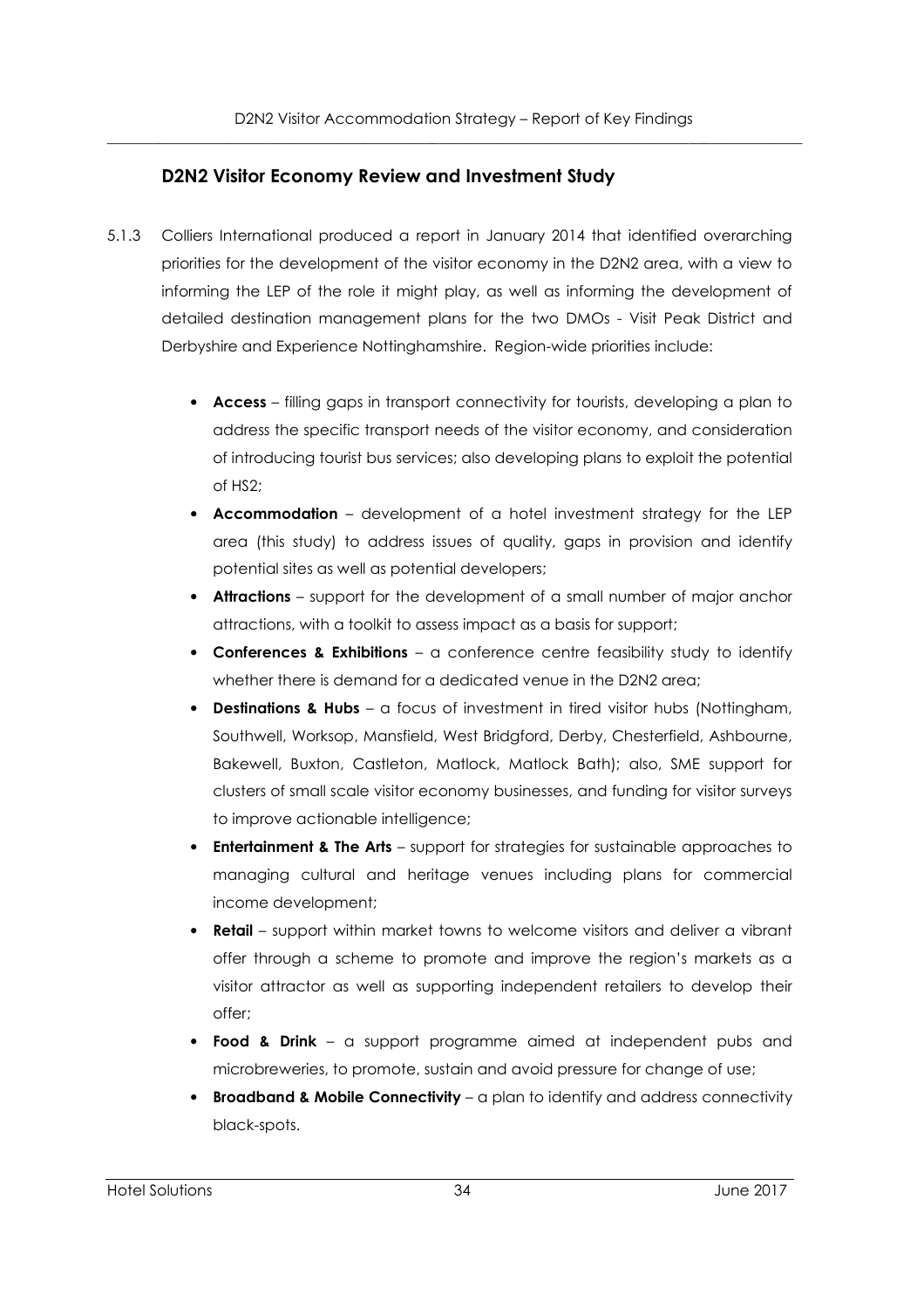5.1.4 The two DMOs identified their own top priorities as below:

## **4.2 EXPERIENCE NOTTINGHAMSHIRE PRIORITIES**

The top priorities identified for Nottingham and Nottinghamshire are:

**FIG 9: TOP PRIORITIES** 



Source: Visit Peak District Growth Plan

.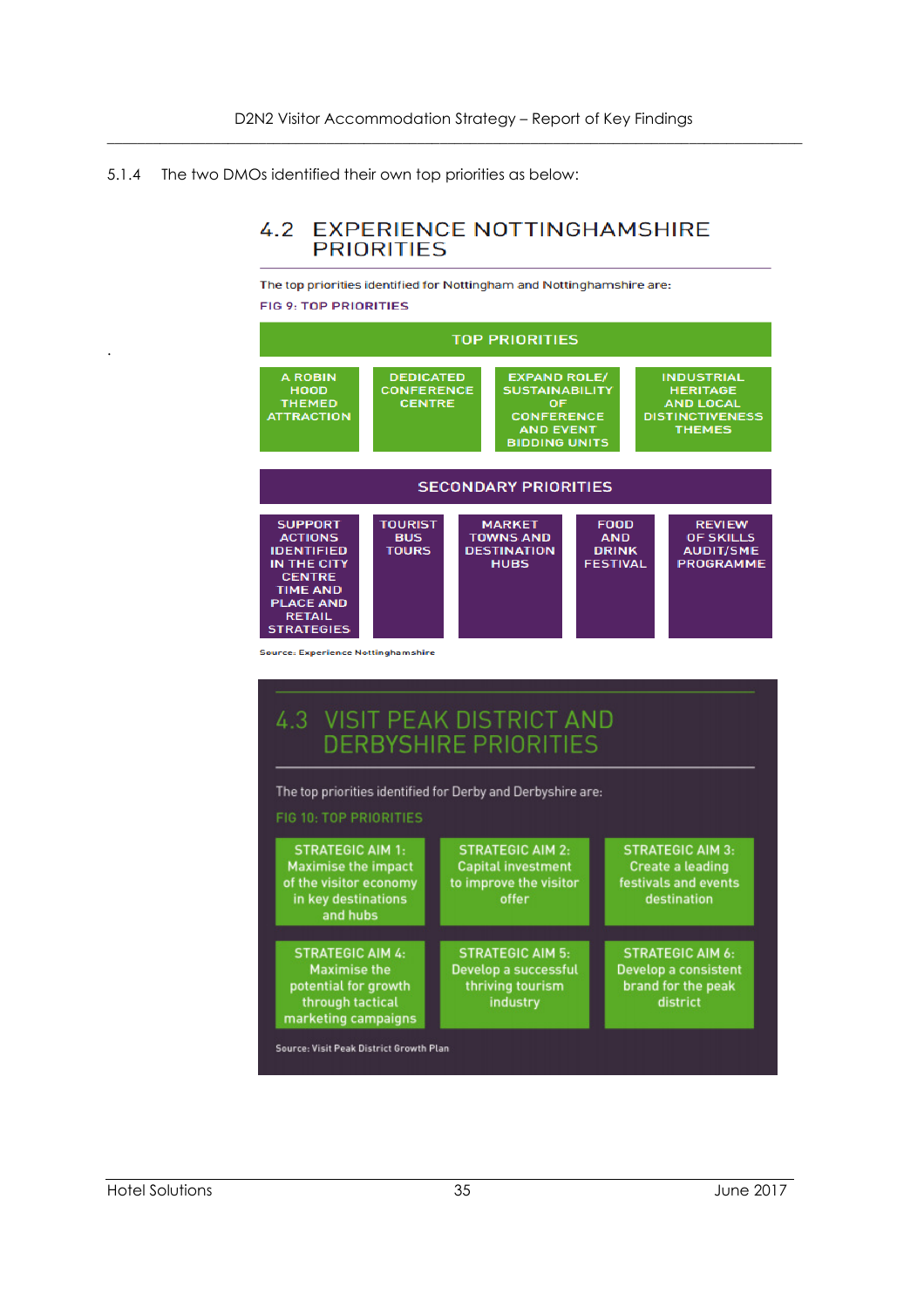- 5.1.5 These priorities are shaping future strategy and action for the development of the visitor economy across the two counties, and forming the basis for funding bids, both in terms of accessing resources from the Local Growth Fund and also other sources. Visit Peak District and Derbyshire have successfully bid to ERDF, for example, which includes the following strands:
	- **Pedal Peak Business Initiative** to grow the visitor economy and supply chains linked to the cycling market. This includes developing cycle-friendly businesses and facilities (including accommodation), cycling events, route development and marketing materials, also linking to associated initiatives including Peak Resort and cluster development around the Hope Valley, Bakewell-Rowsley-Matlock and the Monsal Trail, Ashbourne-Hartington-and the Tissington Trail, and Wirksworth – Carsington and the High Peak Trail.
	- **Inspired by the Peak District** is all about expanding capacity through supporting small SMEs and individuals with a strong brand, advice and showcase events for local products, to exploit new and emerging consumer markets e.g. international visitors, the disabled market, and raise their profile.
	- **Promoting Derbyshire Products**  particularly high quality food and drink producers, service deliverers such as pubs and restaurants, and their supply chains – an important part of the visitor offer – through business support, events and marketing including online and social media virtual marketing.
	- **Supporting Market Towns**  and their vibrancy as hubs for visitors and businesses by improving the visitor experience; unlocking funding opportunities; changing their culture to attract greater numbers of visitors; developing a calendar of events around festivals, markets and food; and creating short break itineraries with clusters of businesses.
	- **Business support to boost competitiveness in new and emerging consumer markets** – specifically in relation to international visitor markets, accessibility, marketing, networking opportunities, and green business practices.
	- **Links with the Growth Hub**  to enable visitor economy businesses to access the right support across a wide range of needs in order to accelerate growth potential, particularly the opportunity to work in clusters and develop packages, network, gain access to grants and support the supply chain.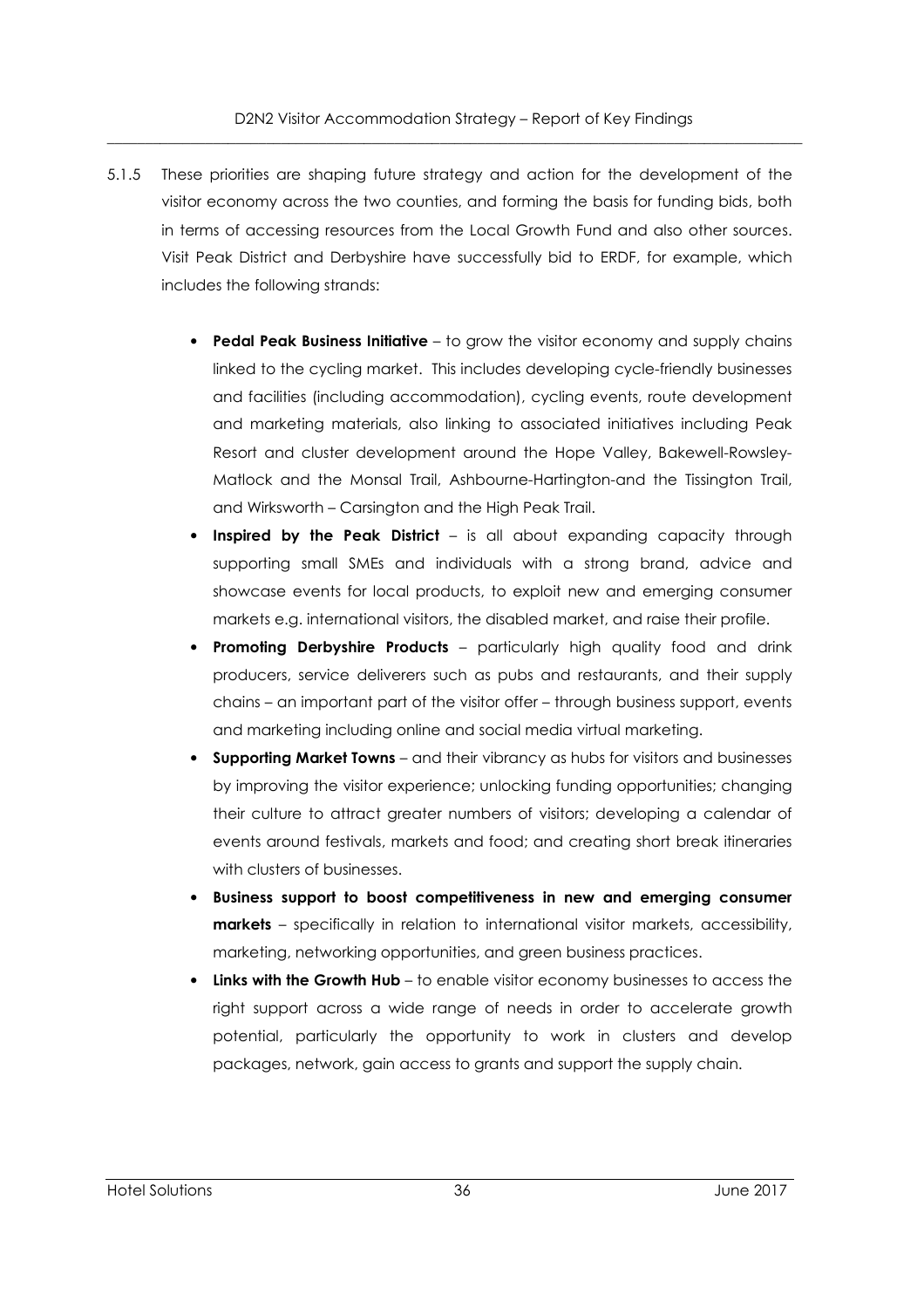## **Implications of the Strategy Framework**

5.1.6 The above review of some of the key strategic plans sets out a direction and some key themes for the future development of the D2N2 economic area, particularly as a visitor destination. It will be important that the D2N2 area has the right accommodation offer to support these strategies and actions, both in terms of profile of visitor and motivation to visit – whether on a business visit, attending a conference, going to an event, taking a short break for shopping, spa treatments or to participate in activities such as cycling. Success requires the right amount of visitor accommodation of the right standard and in the right location to underpin the wider visitor offer. To better understand this, below we drill down behind these headlines to identify some of the projects that have the ability to be key drivers of demand for hotels and other forms of visitor accommodation going forward.

# **5.2. Key Drivers of Growth in Accommodation Demand**

5.2.1 Any analysis of future market prospects for the hotel and visitor accommodation sector needs to be based upon an assessment of the business and leisure drivers that have the ability to drive growth in demand. Business tourism is closely allied to trends in the local and national economy, so growth in employment and the development of offices and business parks particularly in sectors that are productive for hotel demand - national and international headquarters, financial services, creative industries, pharmaceutical companies - are good indicators of potential growth in business demand for hotel accommodation. Lots of new building will also generate demand from construction teams, both contractors and professionals. Leisure demand is important for weekend and holiday periods and for locations that are less business-orientated, and is the key market for all types of non-serviced accommodation. The development of new and enhanced attractions and events that are unique, large or high profile enough to draw from a wider area, and growth in population are all positive indicators for potential growth in leisure demand.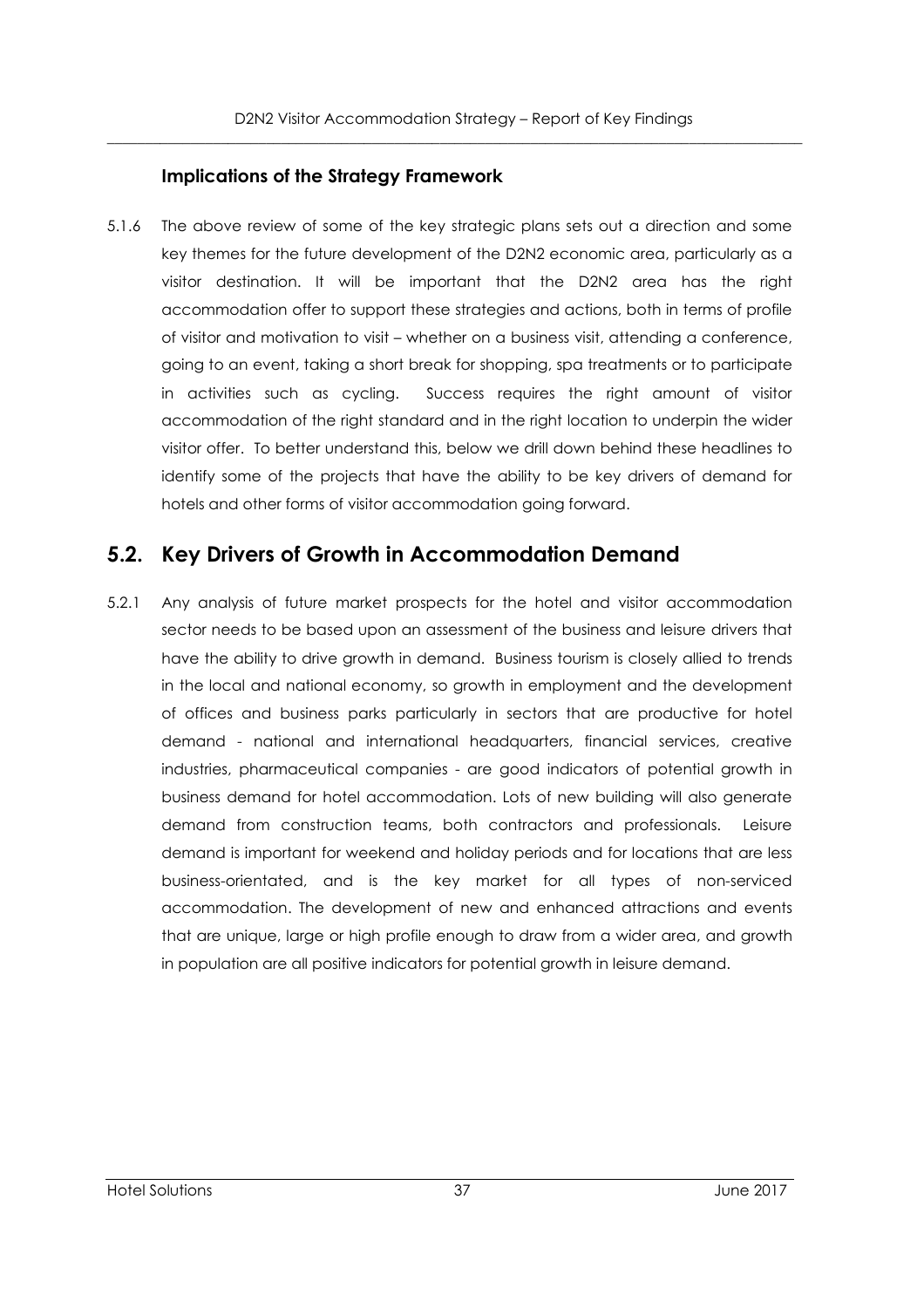5.2.2. Appendix 8 identifies a range of projects that look set to be the key drivers of future growth in business, contractor and leisure demand for hotel and visitor accommodation in the D2N2 area. Our key observations regarding the likely impact of these projects by location are as follows:

## **Nottingham**

- The planned city centre office and employment schemes and business park developments in the University & Enterprise Corridor and other city suburbs will generate increased corporate demand for hotel accommodation in Nottingham. The target sectors of bioscience and creative industries are usually productive in terms of their requirements for hotel accommodation.
- The Royal Transformation Project, redevelopment of the Broadmarsh Shopping Centre, upgrade of the Victoria Centre, development of Nottingham Castle and continuing development of the Creative Quarter, will all help to develop Nottingham as a stronger city break destination, which will help to boost weekend hotel occupancies and room rates.
- The increase in city centre living in Nottingham is likely to fuel growth in VFR demand for hotel and serviced apartment stays in the city.
- The planned construction activity in Nottingham will boost demand for budget hotel accommodation from the contractors market.
- The proposed Convention Centre will make a huge difference to Nottingham's hotel market, particularly midweek, and will require a different focus in terms of hotel development, to ensure that it is supported by an on-site 4 star hotel and a good choice of hotels of different standards within walking distance.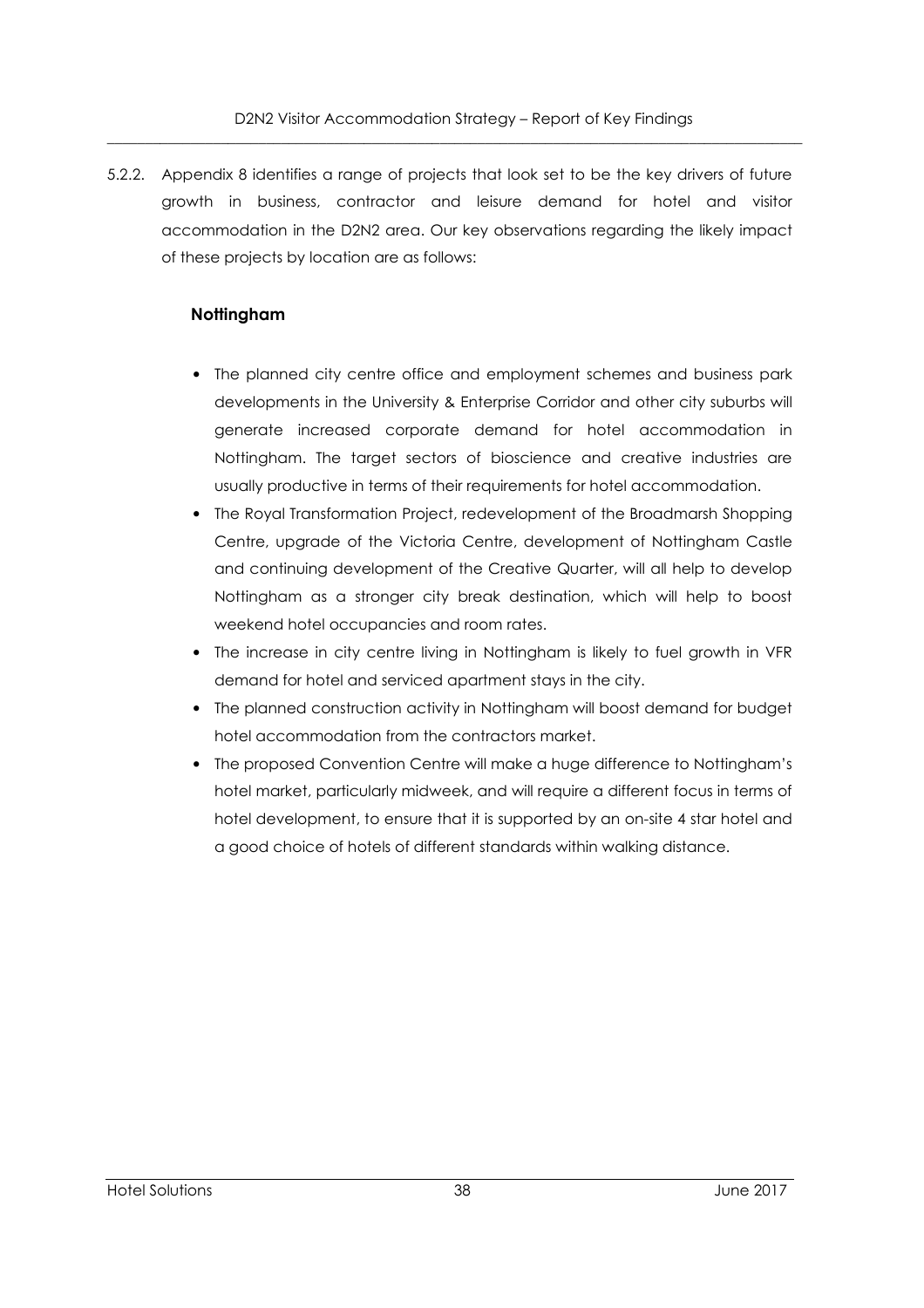#### **Derby**

- The Derby Masterplan is very much focused on developing Derby as a more compelling city break destination. The proposed performance venue will be a game changer in this respect, supported by the Silk Mill Museum of Making project, an improving city centre retail and leisure offer, and a stronger events programme.
- More city centre living in Derby will result in increased VFR demand for hotels and serviced apartments in the city centre.
- Business park development, particularly in terms of the Infinity Park and Derby Triangle schemes, will generate new corporate demand for hotel accommodation in Derby. The target sectors of advanced manufacturing, automotive, aerospace and rail industries are generally productive in terms of demand for hotel stays in the city.
- Construction activity in Derby will generate increased contractor demand for budget hotel accommodation.

#### **Belper**

• Belper has the potential to develop as a key visitor destination and business centre in the Derwent Valley Mills World Heritage Site, strengthening the case for hotel development here.

## **Mansfield/ Ashfield**

• Business park development will generate new corporate demand for hotel accommodation as new occupiers are attracted. Construction activity will boost hotel demand from the contractors market. Population growth will result in increased weekend demand for hotel accommodation from the VFR market and people attending weddings and other family occasions.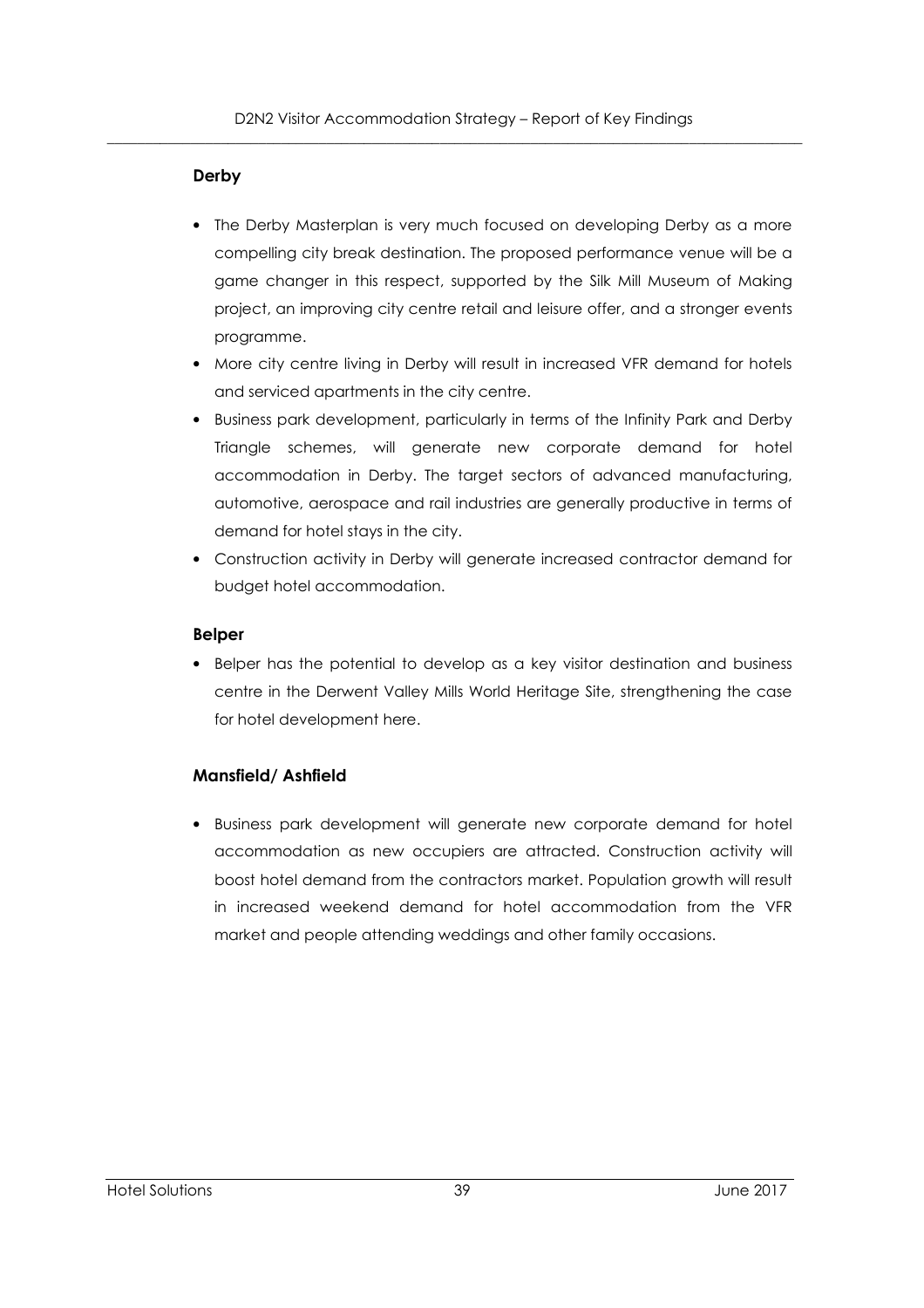#### **North Nottinghamshire/ Newark**

• The expansion of existing, and development of new employment uses will result in increased corporate demand for hotel accommodation in Retford, Worksop and Newark. Construction activity will boost contractor business for budget hotels. Population increases will deliver increased weekend demand for hotels from the weddings and VFR markets.

#### **Sherwood Forest**

• Sherwood Forest will continue to grow as a leisure break destination, with the further development of its visitor attractions offer in terms of the new visitor centre at Sherwood Forest Country Park, the planned development of the visitor experience at Clumber Park, and the proposed country park at Thoresby Colliery. Demand is likely to grow most strongly for non-serviced accommodation.

#### **Chesterfield/ North East Derbyshire/Bolsover**

• The regeneration of Chesterfield Waterside will provide a significant boost to corporate demand for hotel accommodation in the town, and contractor demand for budget hotels during construction phases. The development of the Markham Vale employment and distribution park and employment uses at Egstow Park at Clay Cross should generate increased corporate and contractor demand, depending on the new occupiers that they attract. The Gulliver's Valley Resort theme park at Rother Valley will provide a new opportunity for hotels and other accommodation businesses in Chesterfield, North Derbyshire and Bolsover to develop family break packages to boost weekend business. It could also generate contractor business for budget hotel accommodation during its construction. Population growth will result in increased demand for hotel accommodation from the VFR and weddings markets. The development of Chesterfield town centre's evening offer could result in increased weekend demand for hotel accommodation from people staying over after a night out in the town.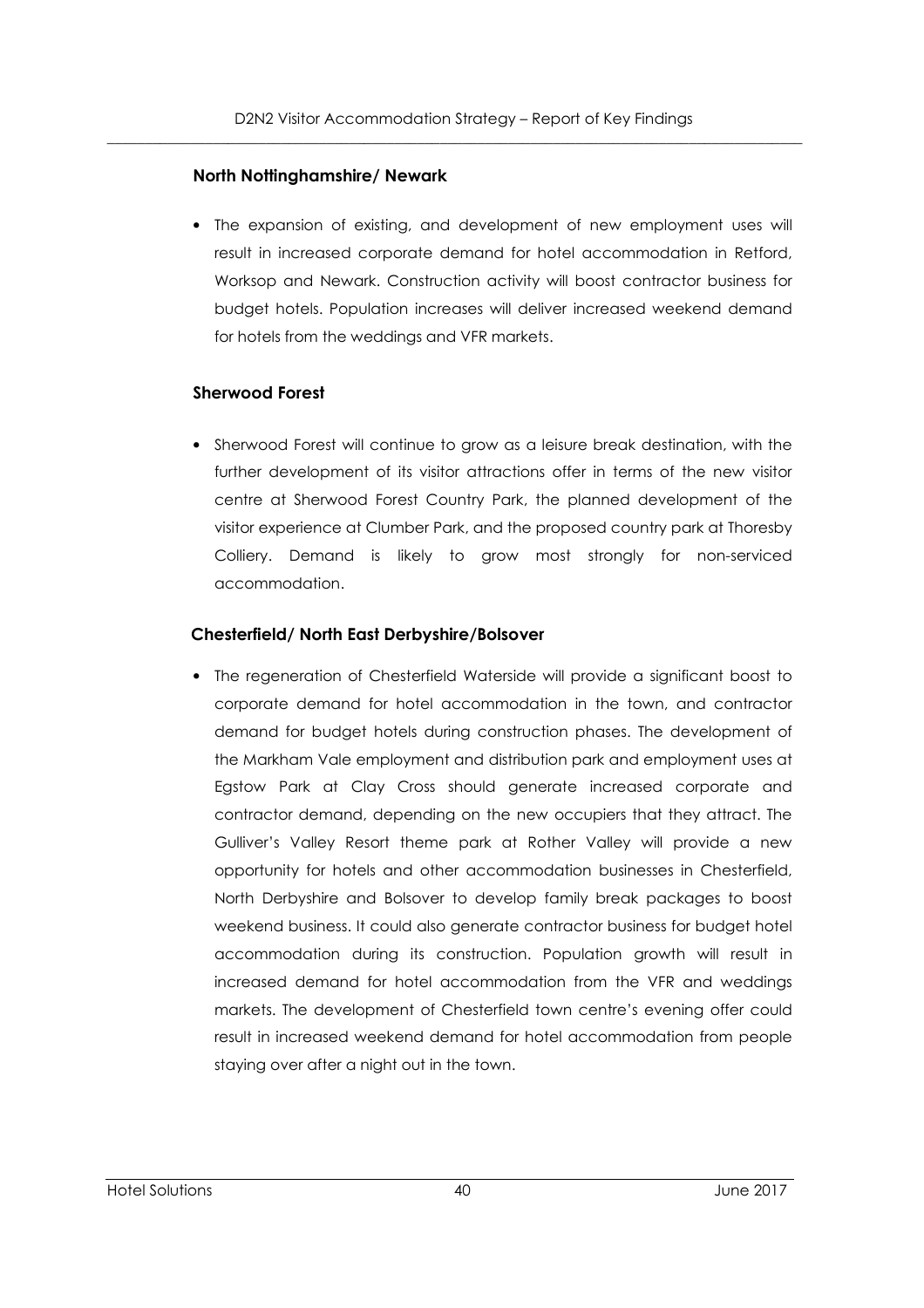### **Peak Resort**

• The Peak Resort will attract significant numbers of staying visitors who will spend time in the resort, and potentially some time visiting local attractions and the Derbyshire Peak District. It will also create significant new employment, both at the resort itself and in the local supply chain of businesses that it will buy goods and services from. In terms of its impact on the Chesterfield, North East Derbyshire and Bolsover hotel and visitor accommodation sector, the construction phases will generate significant contractor demand. Once open the resort could generate demand for pre-visit overnight stays, as currently happens with the Center Parcs Sherwood Forest Holiday Village. If it targets the weddings and residential conference markets, the resort could also generate overspill demand for surrounding hotels, B&Bs, guest houses and pub accommodation, but will compete with local hotels for business from these markets.

## **Derbyshire Peak District**

• As a sought-after leisure destination, the Derbyshire Peak District will continue to attract strong leisure break business. The RHS Show at Chatsworth is already generating significant demand for accommodation, which is likely to spill out to surrounding areas. The development of the Peak District as a cycling destination will create increased demand for cycle-friendly accommodation linked to the main cycle routes.

#### **Buxton**

• The Crescent Hotel & Thermal Spa is set to provide a significant boost to Buxton's profile as a leisure break destination, and should provide the catalyst for substantial improvements to the town's hotel, B&B, retail and restaurant offer.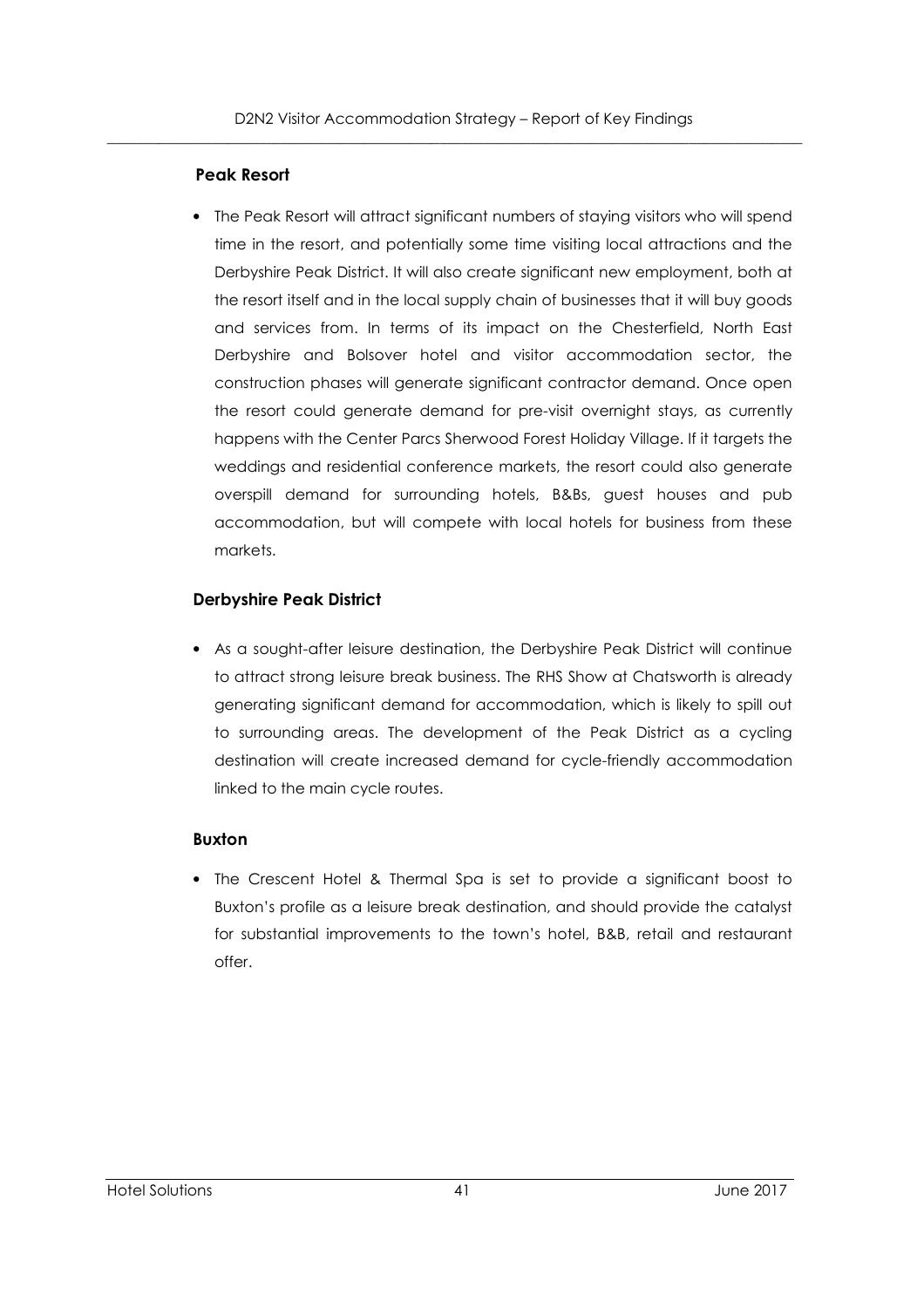## **A6 Growth Corridor**

• The development of the A6 Growth Corridor as a location for enterprise development will generate increased business demand for hotel accommodation. The target sectors of advanced manufacturing and biopharma are generally productive in terms of demand for hotel stays.

# **5.3. National Tourism Market Forecasts, Trends & Influences**

- 5.3.1. Appendix 9 provides a summary of national tourism market forecasts, trends and influences. Key trends of relevance to visitor accommodation development in the D2N2 area are as follows:
	- The continuing growth in demand for short breaks a key opportunity for the D2N2 area, given the sizeable surrounding catchment populations that are within easy driving distance for short breaks.
	- The growing generation of more active, leisure-focused, affluent and discerning older people that could be interested in taking breaks and holidays in the D2N2 area.
	- The emerging new generation of Generation Y<sup>1</sup> short break and holiday takers that are going to be looking for different experiences from the places that they want to stay in.
	- The growth in weddings business and leisure trips linked to visits to friends and relatives that will result from population growth.
	- The increasing interest in outdoor activity holidays and breaks, and the need for accommodation that is geared to this market.
	- The growing demand for caravan, motorhome and camping holidays.
	- The increasing interest in spa and health and wellbeing breaks.
	- The growth in intergenerational family holidays and breaks.
	- The trend for families and friends to get together for celebration weekends, reunions and weekends away – another strong opportunity for the D2N2 area, given its central location in the country.
	- The continued growth in inbound tourism to the UK.

j <sup>1</sup> Also known as the Millennial Generation – people born in the 1980s/1990s who are now in their 20s and 30s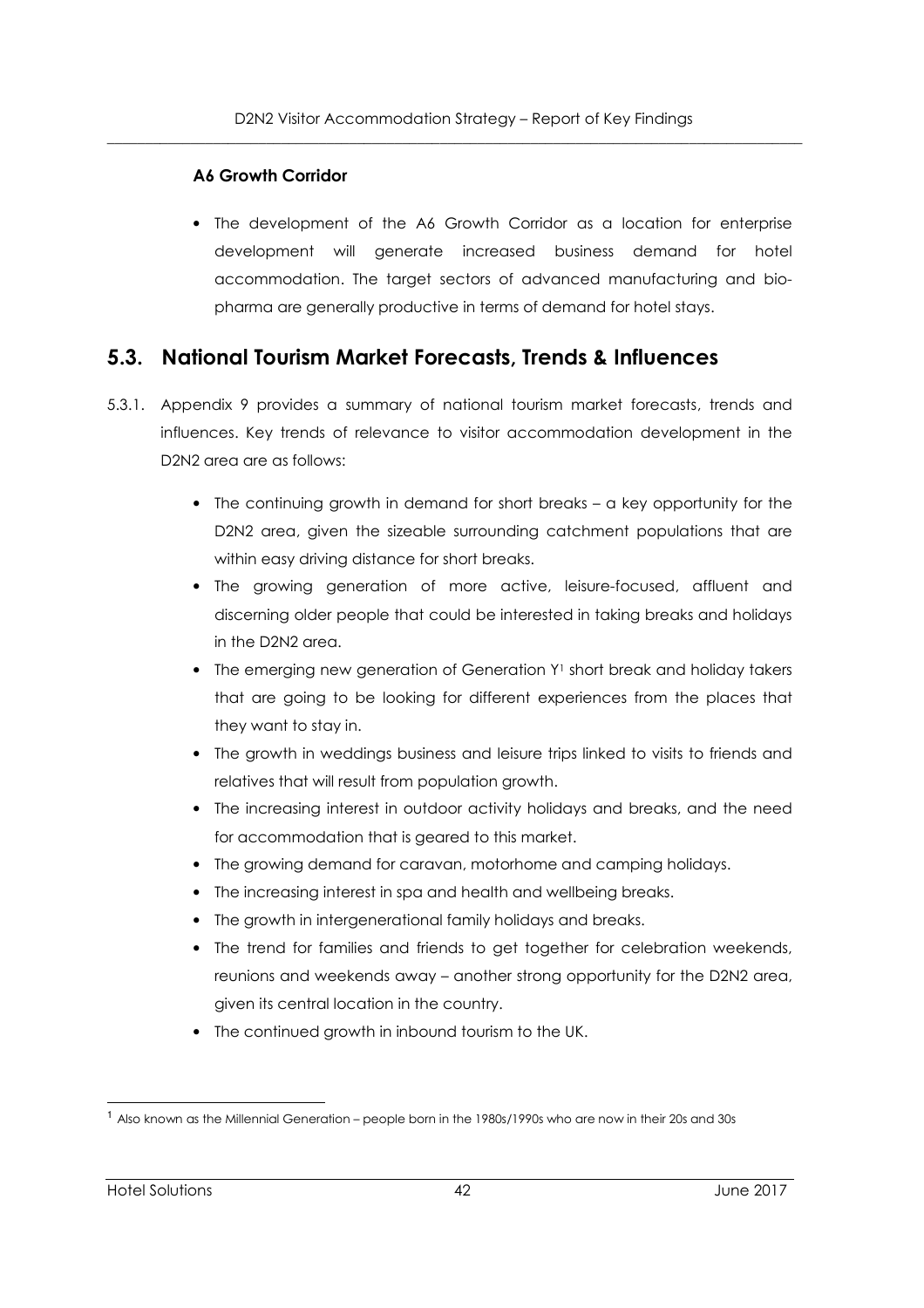- The recovery in business tourism and the growing market for 'bleisure' trips, presenting opportunities for Nottingham and Derby hotels.
- The growing market requirement for high quality, distinctive and contemporary accommodation.
- The increasing dominance of online marketing and booking channels and social media for short break decision making and planning, enabling accommodation businesses to reach customers much more cost effectively than they have ever been able to before.
- The increasing importance of online customer reviews for accommodation booking decisions, and the need therefore for accommodation businesses to deliver a high quality guest experience to achieve high ratings and favourable reviews.
- 5.3.2. These forecasts, trends and influences all point to opportunities for future growth in visitor accommodation demand in the D2N2 area; a need for high quality accommodation and excellent service; and a need for accommodation products that respond well to the needs of growth markets.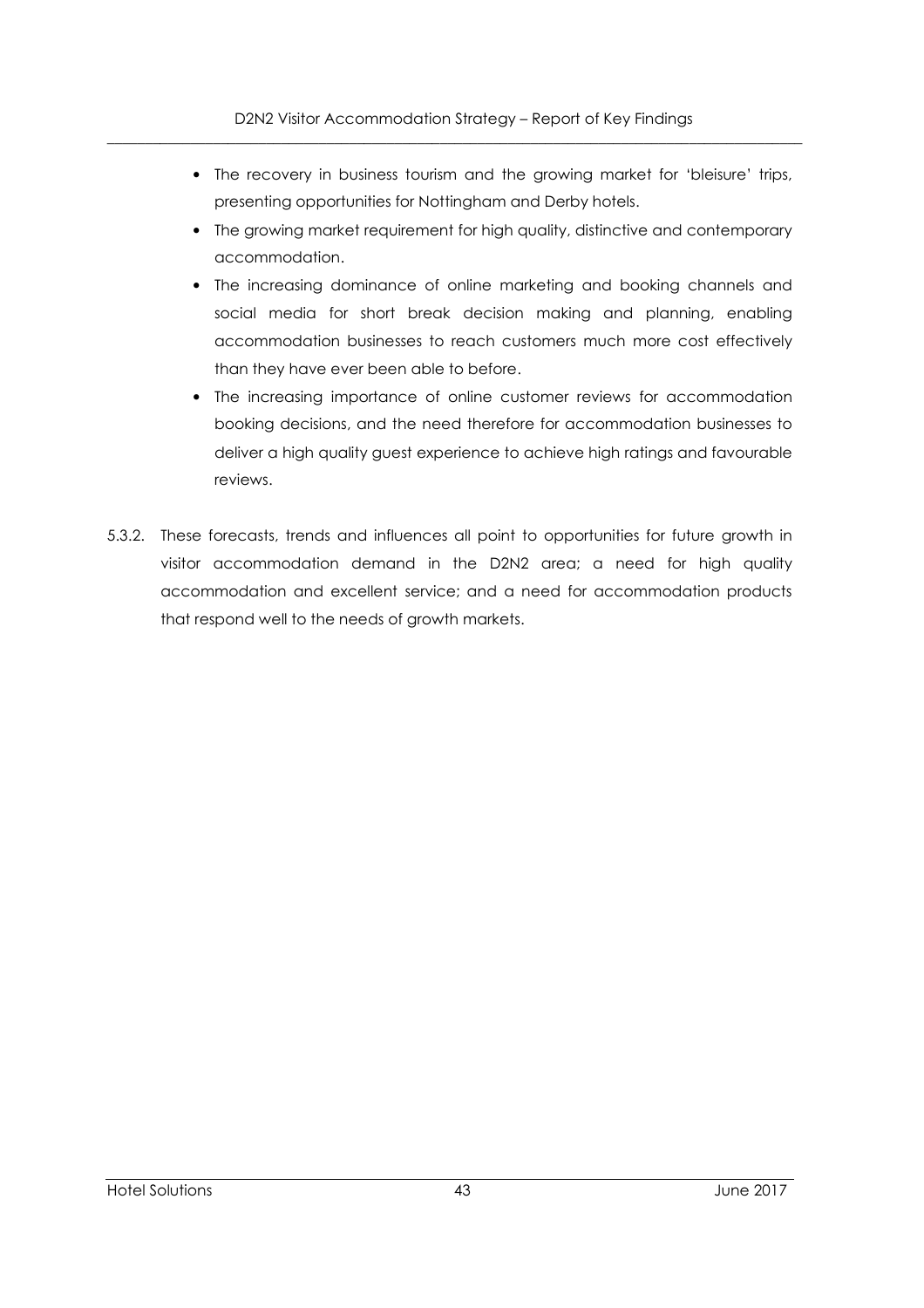# **6. INTEREST IN VISITOR ACCOMMODATION DEVELOPMENT**

 $\overline{\phantom{a}}$  , and the contribution of the contribution of the contribution of the contribution of the contribution of the contribution of the contribution of the contribution of the contribution of the contribution of the

# **6.1. Visitor Accommodation Development Proposals**

- 6.1.1 Intelligence about visitor accommodation development proposals has been gathered from a number of sources:
	- Records from local authority planning registers;
	- Feedback from the existing visitor accommodation businesses that we interviewed;
	- Feedback from the hotel and visitor accommodation developer consultees;
	- Other projects identified by local authority consultees that have not yet gone through the planning system.
- 6.1.2. It should be noted that the range of data supplied by local authorities was not consistent. We requested a run of planning applications for visitor accommodation for the past 5 years which despite chasing was not forthcoming for all parts of the D2N2 area. Where it was possible to search planning records online using visitor accommodation descriptors we have done so, but not all systems permitted us to do this, so there are some gaps. Despite this, the analysis provides a good overview of current interest in hotel and visitor accommodation development across Derbyshire and Nottinghamshire.
- 6.1.3 There is clearly strong interest in visitor accommodation development across the D2N2 area. A total of 320<sup>1</sup> visitor accommodation development proposals were identified, the majority of which (90%) were proposals with planning consent or in the process of seeking planning permission. The tables overleaf show the breakdown of proposals by location and type. A more detailed list can be found at Appendix 10.

l 1 These proposals were drawn from a larger list which was filtered to exclude schemes that had now gone ahead, sites that were no longer available, sites that were clearly unsuitable for hotel/visitor accommodation development, schemes refused at planning and applications for change of use.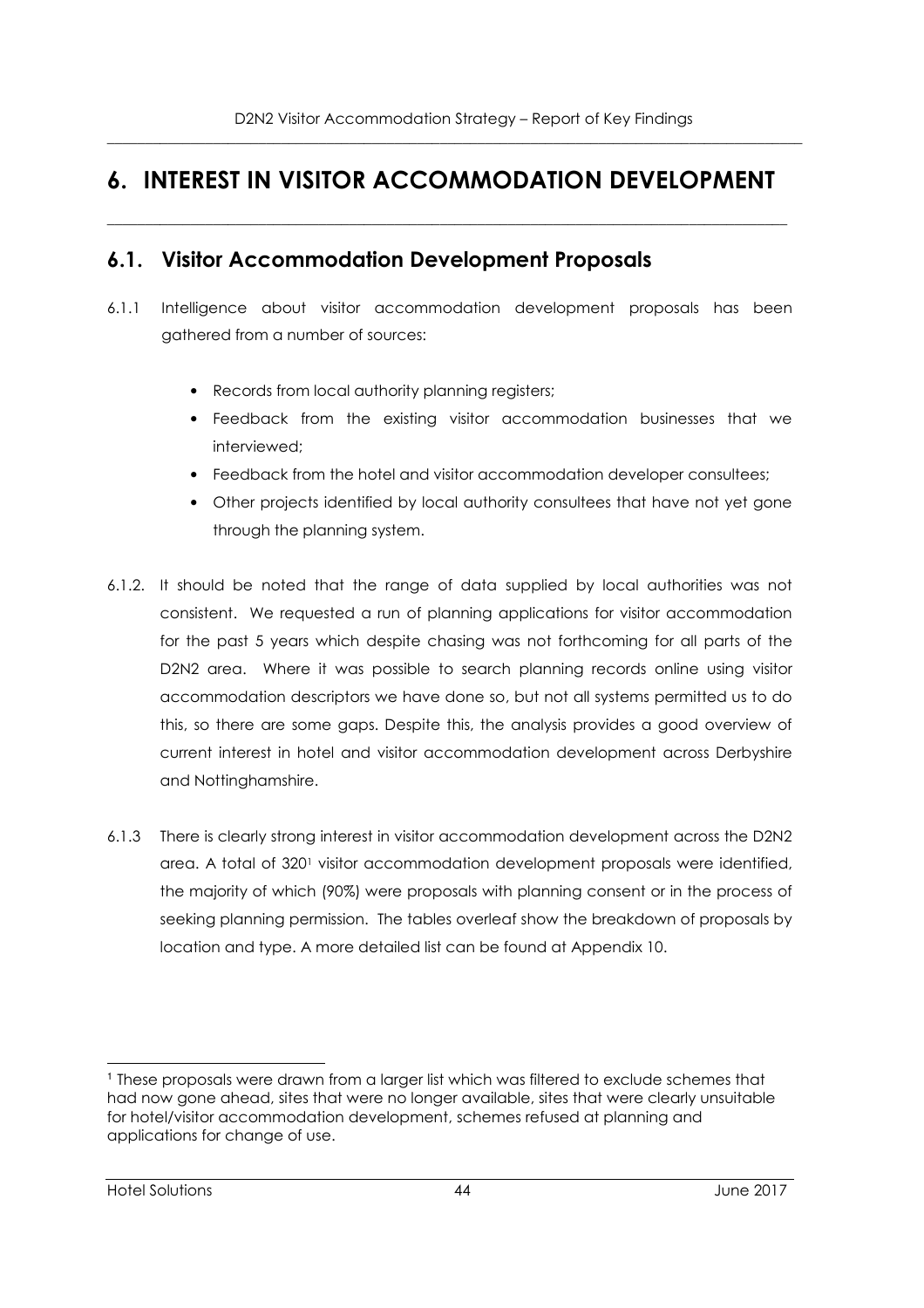#### **D2N2 ACCOMMODATION DEVELOPMENT PROPOSALS SUMMARY OVERVIEW BY COUNTY & TYPE OF ACCOMMODATION**

| <b>TYPE OF</b><br><b>ACCOMMODATION</b> | <b>DERBYS</b> | <b>NOTTS</b> | <b>D2N2</b> |
|----------------------------------------|---------------|--------------|-------------|
| Hotel                                  | 22            | 11           | 33          |
| Pub Accommodation                      | 5             | 5            | 10          |
| <b>B&amp;B/Guest House</b>             | 5             | ∩            | 5           |
| Self-Catering                          | 169           | 21           | 190         |
| Caravan & Camping                      | 36            | 5            | 41          |
| Glamping                               | 5             |              | 6           |
| <b>Holiday Park</b>                    | 4             | ∩            | 4           |
| Holiday Village/Resort                 |               | ∩            |             |
| Holiday Lodge Park                     | ∩             | 4            | 4           |
| Holiday Lodges                         | 10            | ∩            | 10          |
| Group & Youth Accom                    |               | ∩            |             |
| <b>Res Conference Centre</b>           |               | ∩            |             |
| Multiple Accom Types                   | Ω             | 4            | 4           |
| <b>TOTAL</b>                           | 269           | 51           | 320         |

6.1.4. In terms of a spatial analysis:

- By far the greatest proportion of accommodation development proposals (84%) are in Derbyshire.
- Drilling down to individual Districts, Derbyshire Dales is seeing the most activity in terms of accommodation development, with 179 proposals (56% of the D2N2 total, and 67% of all Derbyshire schemes).
- Other concentrations of activity include:
	- o High Peak (39 schemes, accounting for 12% of the D2N2 total and 14.5% of Derbyshire schemes);
	- o South Derbyshire (30 proposals, representing 9.4% of the D2N2 total and 11.2% of Derbyshire schemes);
	- o Bassetlaw (17 schemes, making up 5.3% of the D2N2 total and a third of Nottinghamshire proposals);
	- o Newark & Sherwood (14 proposals, representing 4.4% of the D2N2 total and 27.5% of Nottinghamshire's schemes).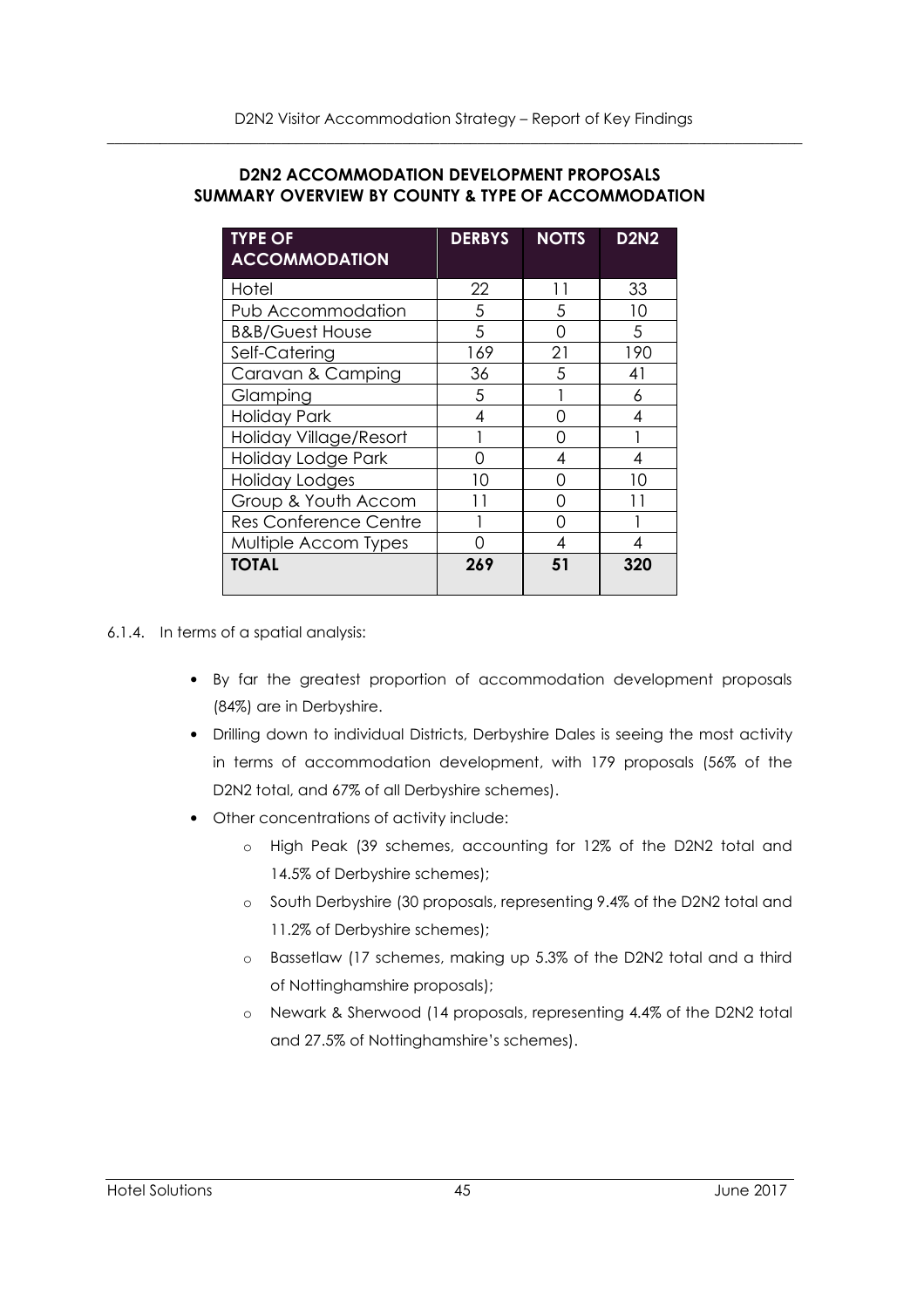### **D2N2 VISITOR ACCOMMODATION DEVELOPMENT PROPOSALS SUMMARY OVERVIEW BY DISTRICT AND TYPE OF ACCOMMODATION**

|                                                             |                                        |                 |              |                | <b>DERBYSHIRE</b>                 |         |                  |                                  |                     |          |                |          | <b>NOTTINGHAMSHIRE</b> |           |                             |                  |                   |                |
|-------------------------------------------------------------|----------------------------------------|-----------------|--------------|----------------|-----------------------------------|---------|------------------|----------------------------------|---------------------|----------|----------------|----------|------------------------|-----------|-----------------------------|------------------|-------------------|----------------|
| <b>TYPE</b><br>OF<br><b>VISITOR</b><br><b>ACCOMMODATION</b> | <b>ALLEY</b><br>$\geq$<br><b>AMBER</b> | <b>BOLSOVER</b> | CHESTERFIELD | <b>DERBY</b>   | <b>DERBYSHIRE</b><br><b>DALES</b> | EREWASH | <b>HIGH PEAK</b> | <b>NORTH EAST<br/>DERBYSHIRE</b> | SOUTH<br>DERBYSHIRE | ASHFIELD | ASSETLAW<br>ക് | BROXTOWE | <b>GEDLING</b>         | MANSFIELD | <b>SHERWOOD</b><br>NEWARK & | <b>NOTINGHAM</b> | <b>RUSHCLIFFE</b> | <b>TOTALS'</b> |
| <b>Hotel</b>                                                |                                        | 3               | 4            | $\overline{2}$ | 3                                 |         | 6                |                                  | $\overline{2}$      |          |                |          |                        |           | 3                           | 5                |                   | 33             |
| <b>Pub Accom</b>                                            |                                        |                 |              |                | $\overline{2}$                    |         |                  | $\overline{2}$                   |                     |          | 4              |          |                        |           |                             |                  |                   | 10             |
| <b>B&amp;B/Guest House</b>                                  |                                        |                 |              |                | $\overline{2}$                    |         | $\overline{2}$   |                                  |                     |          |                |          |                        |           |                             |                  |                   | 5              |
| Self-catering                                               |                                        |                 |              |                | 135                               |         | 22               |                                  | 11                  |          | 6              |          | 5                      |           | 6                           |                  | 4                 | 190            |
| <b>Caravan &amp; Camping</b>                                |                                        |                 |              |                | 26                                |         |                  | $\overline{2}$                   | $\overline{7}$      |          | $\overline{2}$ |          |                        |           |                             |                  | $\overline{2}$    | 41             |
| Glamping                                                    |                                        |                 |              |                | $\overline{2}$                    |         |                  |                                  |                     |          |                |          |                        |           |                             |                  |                   | 6              |
| <b>Holiday Park</b>                                         |                                        |                 |              |                | $\overline{2}$                    |         |                  |                                  |                     |          |                |          |                        |           |                             |                  |                   | 4              |
| <b>Holiday Village/Resort</b>                               |                                        |                 |              |                |                                   |         |                  |                                  |                     |          |                |          |                        |           |                             |                  |                   |                |
| <b>Holiday Lodge Park</b>                                   |                                        |                 |              |                |                                   |         |                  |                                  |                     |          |                |          |                        |           | 4                           |                  |                   | 4              |
| <b>Holiday Lodges</b>                                       |                                        |                 |              |                |                                   |         |                  |                                  | $\overline{7}$      |          |                |          |                        |           |                             |                  |                   | 10             |
| Group & Youth                                               |                                        |                 |              |                | 6                                 |         | 5                |                                  |                     |          |                |          |                        |           |                             |                  |                   | 11             |
| <b>Res. Conference Centre</b>                               |                                        |                 |              |                |                                   |         |                  |                                  |                     |          |                |          |                        |           |                             |                  |                   |                |
| <b>Multiple Accom Types</b>                                 |                                        |                 |              |                |                                   |         |                  |                                  |                     |          | 3              |          |                        |           |                             |                  |                   | 4              |
| <b>GRAND TOTAL</b>                                          | 3                                      | 3               | 6            | $\mathbf{2}$   | 179                               |         | 39               | 6                                | 30                  |          | 17             |          | 6                      |           | 14                          | 5                | 9                 | 320            |

<sup>&</sup>lt;sup>1</sup> Derbyshire + Nottinghamshire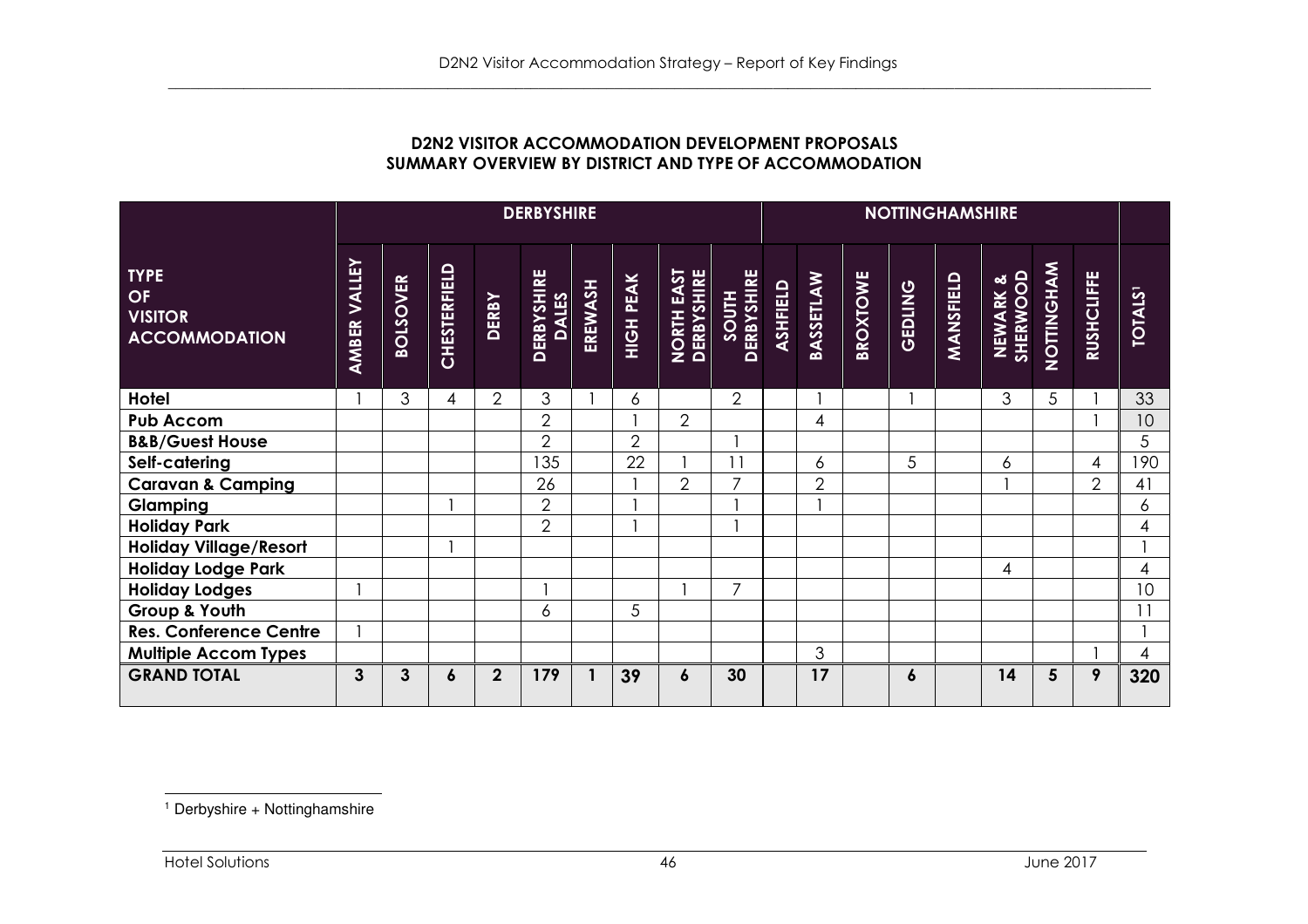### 6.1.5 In terms of analysis by type of accommodation:

- The greatest number of proposals are for self-catering (59.4% of the total), largely for individual units or small numbers of units, frequently barn conversions, with the occasional small complex. 89% of these proposals were in Derbyshire.
- Second in terms of number of schemes is caravan and camping, with 41 schemes, 12.8% of the D2N2 total, with 88% of schemes being in Derbyshire. These were a mixture of new sites, additional pitches to existing sites, adding pods or glamping to existing operations, putting in hard standing pitches to help extend the season, improving toilet and shower blocks, and applications to change conditions of opening to achieve a longer season or year-round use. There was an element of activity businesses, such as fishing lakes, watersports centres, and a gliding club, adding caravan and tent pitches and pods, as well as pubs adding caravan and camping facilities.
- Hotel proposals ranked third, with 33 schemes, 10.3% of the D2N2 total. Two thirds of hotel proposals are in Derbyshire, and a third are in Nottinghamshire. There is more of an urban focus to hotel proposals compared to most of the other forms of visitor accommodation.
- Very few glamping schemes or potential sites were identified through our research – only 6, mostly small numbers of shepherd's huts and yurts. It is not clear why so few glamping proposals are coming forward in the D2N2 area, given the increasing popularity of glamping and growth in glamping supply in competitor destinations, including National Parks.
- In terms of holiday parks (caravan holiday homes) and holiday lodge parks there were not many schemes, but they represent potentially significant developments. In terms of scale, they range in the main from 30 units to over 100 units, but include schemes in excess of this as delivered by Center Parcs, and proposed at Peak Resort and Clumber Lane End Farm next to Clumber Park. Some of the applications were for up-grading and extending existing sites, as at Center Parcs, and introducing new units such as treehouses.
- There are 11 schemes for group and youth accommodation, all in Derbyshire Dales and High Peak, mostly within the Peak District National Park. Most of these schemes are for small scale camping barn conversions.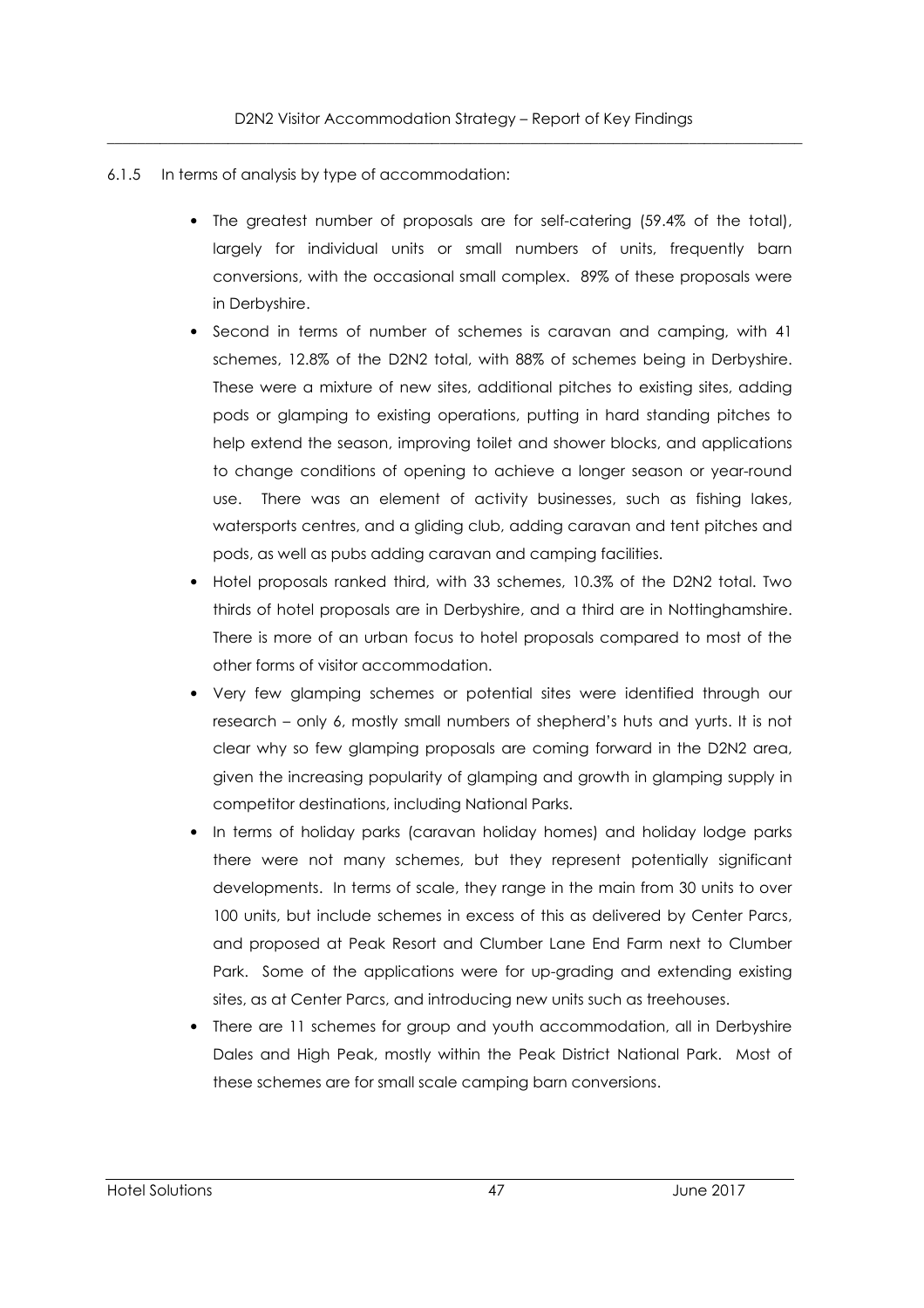- 6.1.6. As well as proposals for new accommodation, we also identified 22 change of use applications – 77% of these were hotels, predominantly looking to convert to residential. These change of use applications are listed at in the table at Appendix 10.
- 6.1.7. Appendix 11 provides a list of significant hotel and visitor accommodation projects in the D2N2 area that appear to have momentum behind them. Key observations on this list of projects are as follows:
	- Buxton is a key focus for hotel development and improvement. This is the location of the most ambitious current hotel project in the D2N2 area – The Crescent Hotel and Thermal Spa, which is now under construction and due to open in 2019. Its developers are also planning to upgrade the adjoining Old Hall Hotel, and may bring the former George Hotel back into use as a hotel. There are also plans in Buxton for the demolition of the Buckingham Hotel and replacement with a new high quality 110-bedroom hotel.
	- Other major hotel developments planned in the Derbyshire Peak District are the proposed 100+ bedroom hotel on the site of the former Marquis of Granby at Bamford and the planned Premier Inn at Bakewell's Riverside Business Park. The Premier Inn recently secured planning consent at appeal, and it is understood that there is now firm interest in taking this Marquis of Granby hotel scheme forward from a very credible hotel operator.
	- Chesterfield is another focus of hotel development, with a new Premier Inn under construction in the town centre, proposals for three further hotels at various stages, and the possibility of the Chesterfield Hotel reopening as a hotel.
	- Other major hotel schemes in Derbyshire are the proposed expansion of the Hotel Van Dyke at Clowne to take it up to 101 bedrooms; a possible hotel at the Markham Vale Business Park; a hotel proposal at Denby Pottery; and two potential hotels as part of the Infinity Park business park at Derby.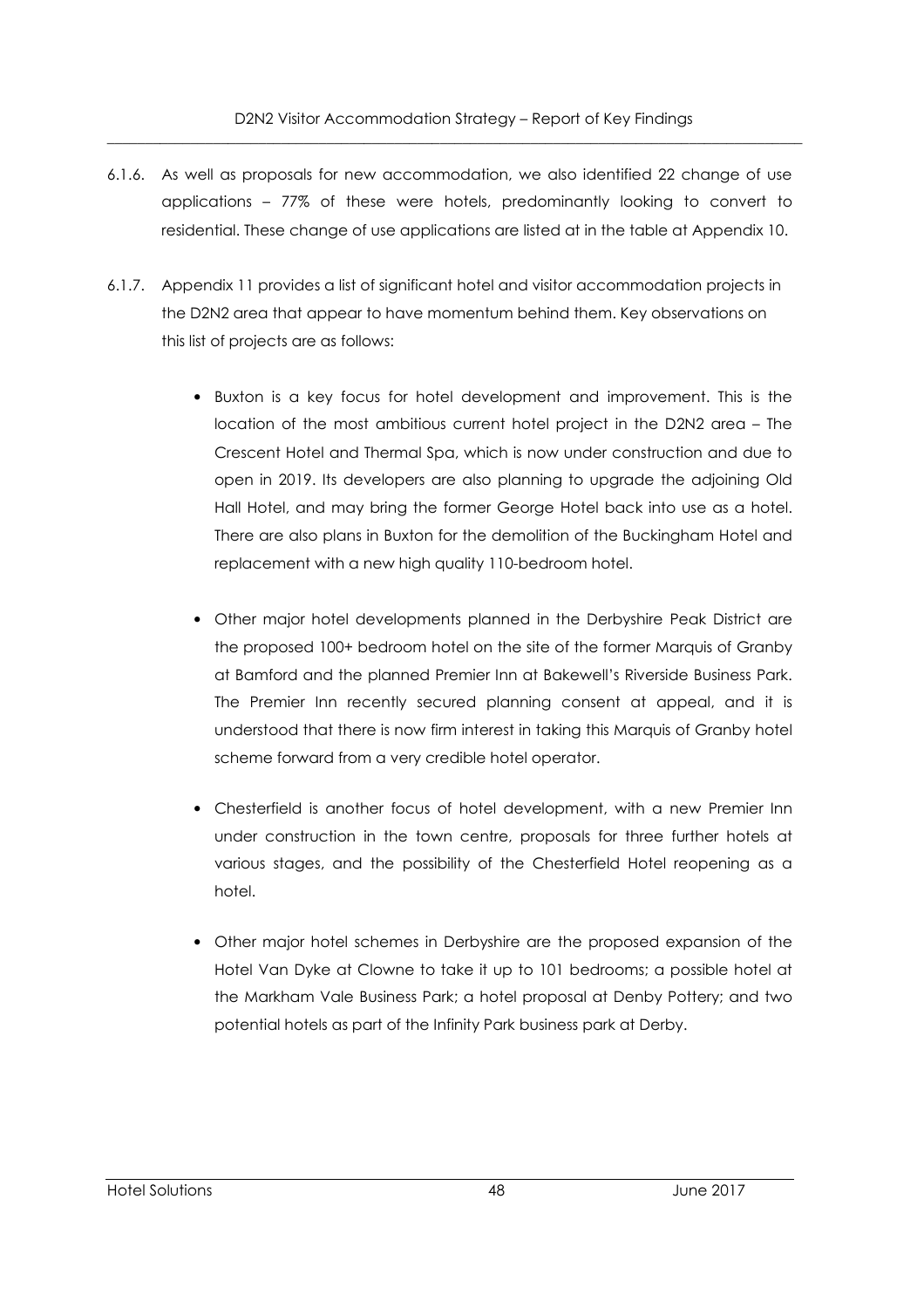- The proposed conversion of The Guildhall in Nottingham into a 4 star/luxury hotel, conference facilities and offices, and the conversion of Kelham Hall at Newark into a luxury country house hotel are the most ambitious hotel schemes in Nottinghamshire. There are also proposals for two further hotels in Nottingham; a Travelodge and small boutique hotel in Newark; a 39-bedroom budget hotel adjacent to The Lock Keeper pub restaurant in Worksop; and a possible 100-bedroom hotel in Retford.
- As well as hotel schemes, there are also a number of proposals for major holiday village and holiday lodge park developments in the D2N2 area. The Peak Resort on the Birchall Estate to the north of Chesterfield is by far the largest of these schemes. There are also proposals for major holiday lodge parks in Nottinghamshire, at Worksop (adjacent to Clumber Park) and Kilvington, as well as permission for The Sherwood Hideaway at Thoresby to expand to up to 170 holiday lodges. Sundown Adventureland in North Nottinghamshire has recently submitted a planning applications for 40 holiday lodges, a touring caravan and camping site and 15 camping pods on an adjoining site. In addition, there are a number of proposals for more modest holiday lodge developments in Derbyshire and Nottinghamshire.
- In terms of major caravan and camping site schemes, the Longnor Wood Holiday Park is currently applying for permission for 12 luxury caravan holiday homes that it plans to market through Hoseasons' Bouja boutique caravan breaks brand; the Caravan Club is planning a major redevelopment of its Castleton site; and Hallcroft Fisheries in North Nottinghamshire is planning to add a touring caravan site, holiday lodges and caravan holiday homes.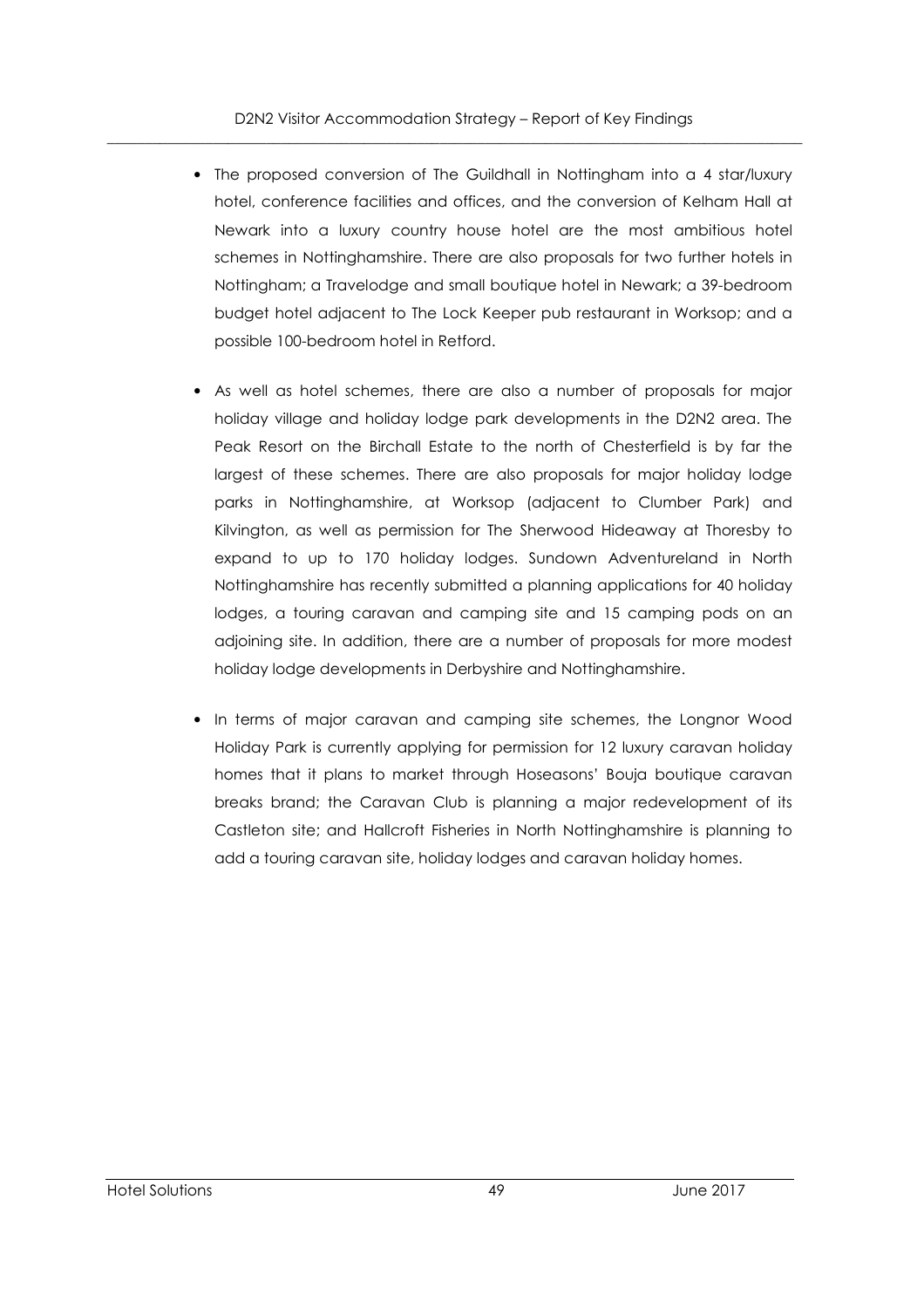# **6.2. Visitor Accommodation Developer Interest**

- 6.2.1 A survey was undertaken of visitor accommodation developers, operators and investors to test potential interest in being represented in Derbyshire and Nottinghamshire – either via acquisition (and further development/re-positioning) of an existing business, or in the form of new visitor accommodation developments. Their interest is a 'live' indicator of market potential, but also an opportunity to explore their site requirements, any issues surrounding the development of their offer, barriers to bringing investment forward, and to 'warm up' that interest by making them aware of the market research and identified opportunities.
- 6.2.2 The research was undertaken via email and telephone surveys with the owners and senior management teams of visitor accommodation developers, operators and investors, and in some cases with agents representing them and playing an active part in their site finding, acquisition, planning and development programmes.
- 6.2.3 Identifying a sample for this element of the research has not been straightforward for a number of reasons. In particular, many of the types of development opportunity appropriate to the small towns and rural areas of Derbyshire and Nottinghamshire are relatively small in scale and most likely to be taken up by independent operators or small regional groups. These are much more difficult to identify, to get access to, and to secure a response from, compared to national branded operators who have established acquisitions teams with a dedicated development role. Any interest identified in this element of the research therefore is likely to provide only a partial picture in terms of the likely up-take of development opportunities.
- 6.2.4 The sample was drawn from Hotel Solutions' database of sector contacts, as well as operators emerging from the additional modules of research undertaken, and was structured to:
	- Be representative of the full range of visitor accommodation development opportunities identified in the market research;
	- Include national operators associated with any key proposals in and around the study area;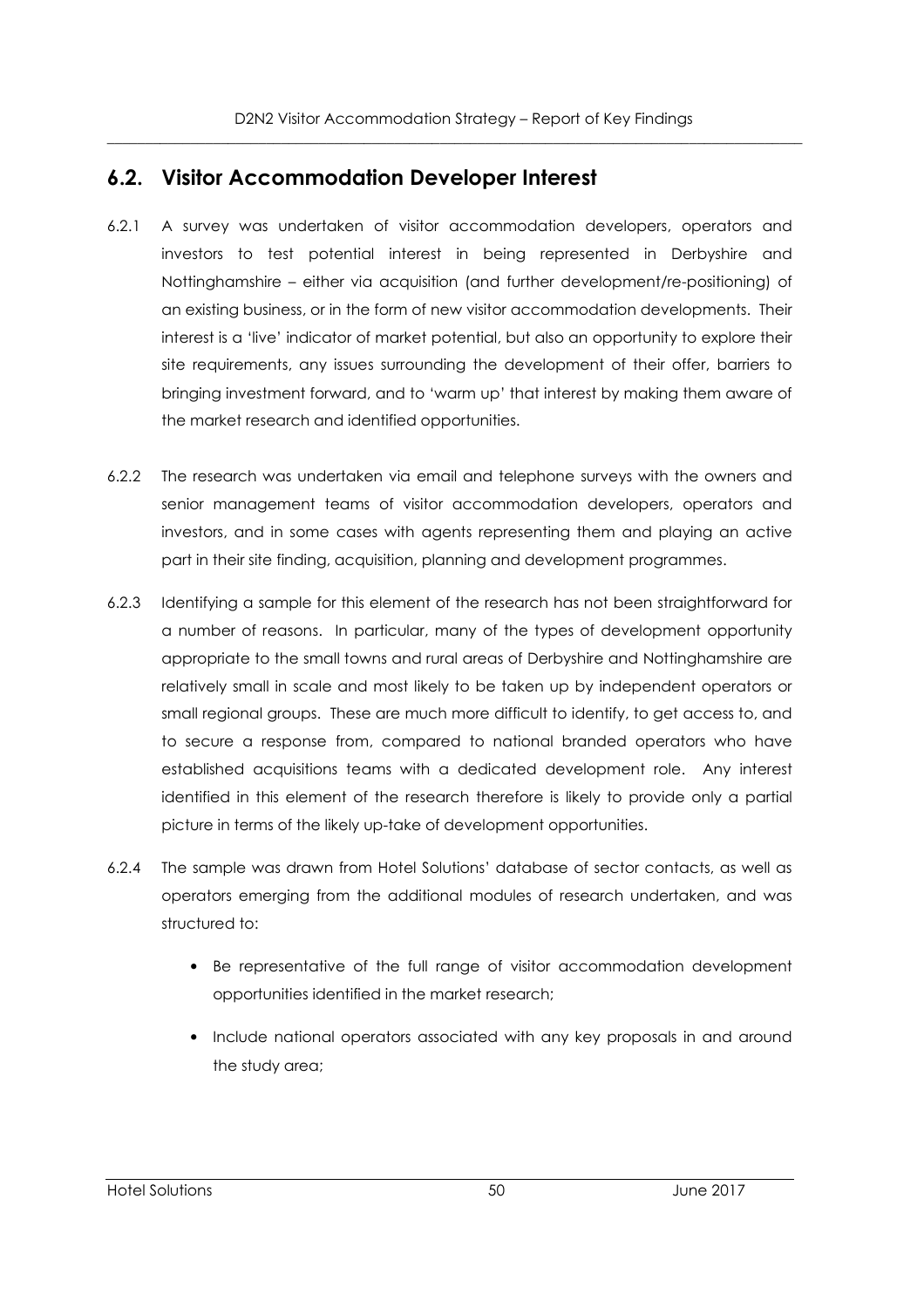- Target other national brands known to be active in the market, both in core and niche visitor accommodation provision, with brands that have good fit to the identified market potential;
- Incorporate regional visitor accommodation developers and operators that are represented in the D2N2 area and/or the surrounding area, who have been actively acquiring and developing, and who might reasonably consider additional representation.
- 6.2.5 The sample comprised a total of 60 visitor accommodation developers, operators, investors and agents. Whilst there is an element of commercial confidentiality to their responses, below we summarise these collectively, drawing out where appropriate key messages relating to particular issues, locations and types of visitor accommodation.

## **D2N2 as an Investment Location for Visitor Accommodation**

- 6.2.6 The D2N2 area is made up of multiple 'destinations' from a tourism market perspective, which is reflected in the perceptions of hotel and visitor accommodation developers, operators and investors. These comprise principally:
	- The two cities of Nottingham and Derby, which have sufficient populations and business bases to feature on the target acquisition lists of hotel companies if not already represented there;
	- The Derbyshire Peak District, a nationally known leisure destination and 'jewel in the crown' of the D2N2 area in terms of leisure market appeal;
	- Awareness of some other destinations with leisure market pulling power such as Sherwood Forest, linked primarily to activities such as cycling, walking and fishing;
	- There was more limited knowledge of the smaller towns in the D2N2 area and what their potential might be, and similarly in terms of the rural areas beyond the Peak District and Sherwood Forest.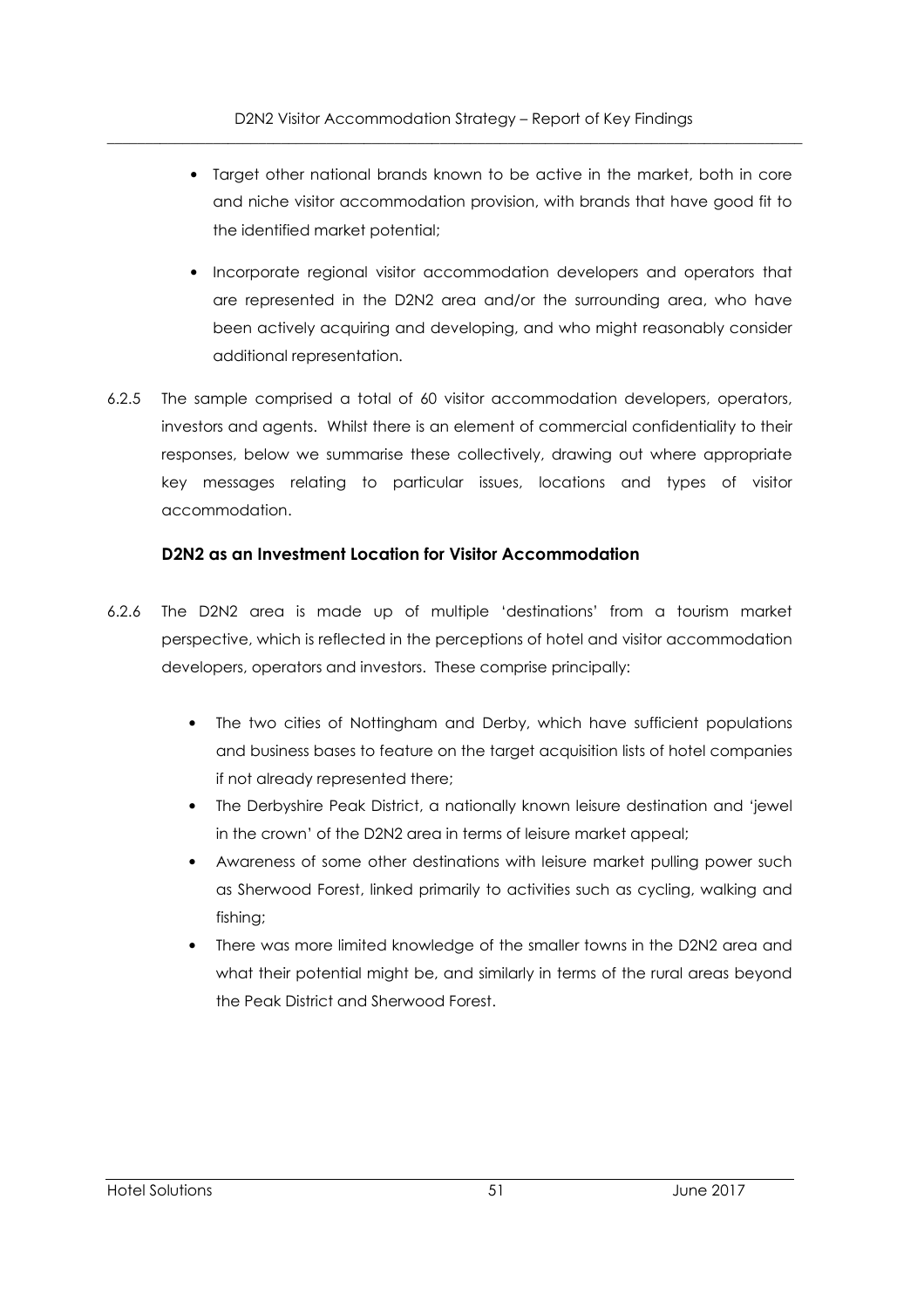- 6.2.7 There were some generally positive dimensions to the area as an investment location for visitor accommodation that included:
	- Location in terms of catchment population, particularly access to and from the major cities and conurbations that surround the two counties, including Manchester, Birmingham and Sheffield;
	- Good access and relatively swift travel times via the M1, A1 and inter-city rail services;
	- An attractive environment and setting for visitor accommodation development in rural locations such as the Derbyshire Peak District, together with the draw of activities such as walking and cycling providing a motivation to visit;
	- Some awareness of demand related to sporting events and teams football, cricket, watersports – and also city events and concerts.
- 6.2.8 Clearly responses vary according to the nature and type of the product concerned, for example, beyond Nottingham and Derby the lack of sizeable towns in the study area means that many of the larger and more up-scale hotel brands would not consider developing here due to the lack of a critical mass of population and businesses to support a 100+ room hotel. However, budget hotel operators with business models that work with smaller numbers of rooms and with a wider distribution network will consider towns with a much more limited population base. In terms of hotel products that rely on a leisure-driven market, the image of locations such as the Derbyshire Peak District in terms of market potential is strong, and is similar for those non-serviced visitor accommodation businesses that require a rural setting.

# **Interest by Type of Visitor Accommodation**

6.2.9 Interest by type of visitor accommodation is summarised in the table overleaf, noting brand, type of product and location where this was specified.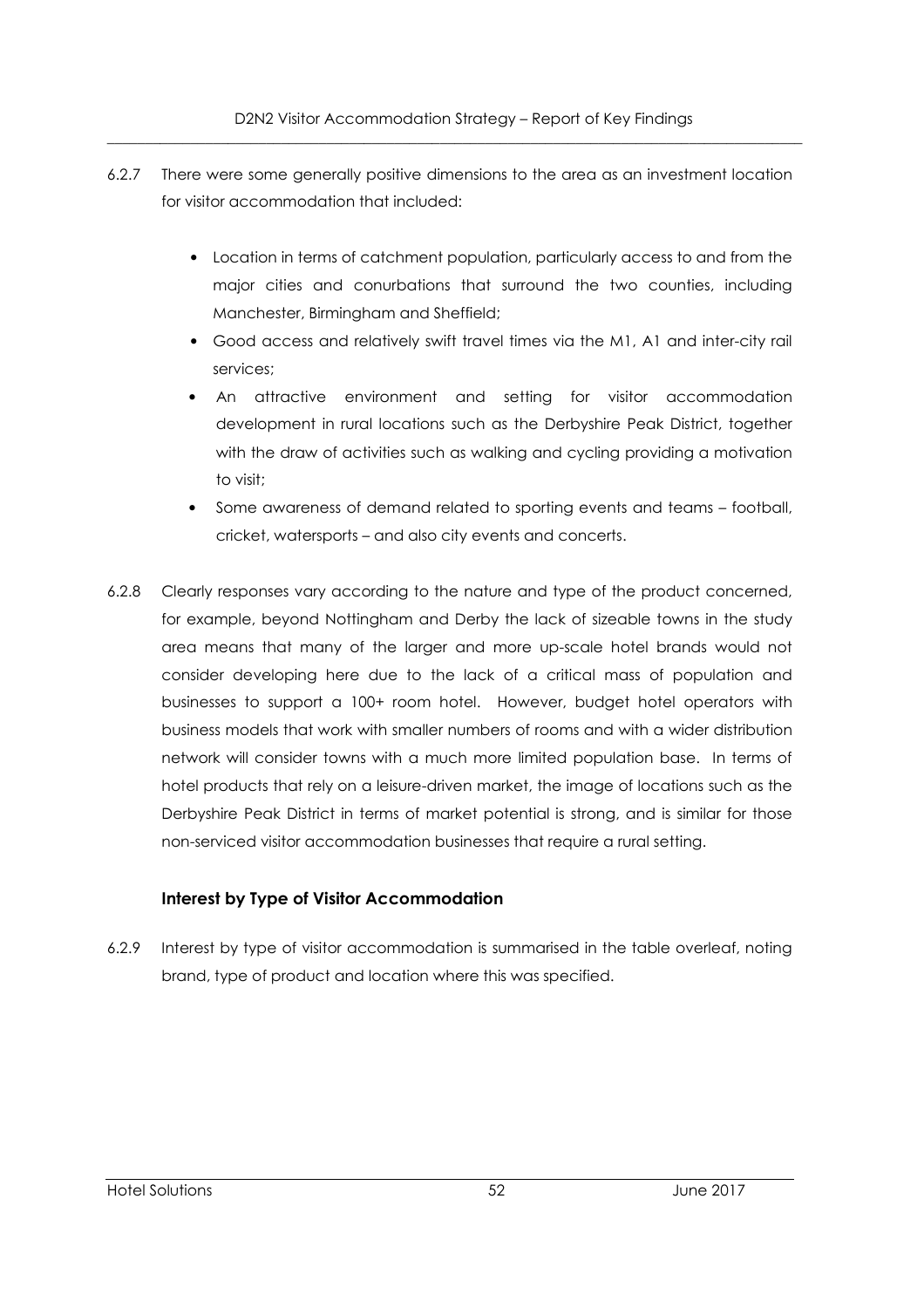- 6.2.10 At the time of writing, 31 responses had been received, of which 26 had some interest in visitor accommodation development in the D2N2 area. Some had secured or were in the process of securing sites or businesses for new development; in other cases the responses represent targets or aspirations for that developer, operator, investor or brand. Having said this, a lot of development is opportunistic, and many were prepared to consider sites and opportunities on an individual site by site basis – the things that would pique their interest in these cases being dealing direct with a landowner, an investor lined up for the scheme, and a market feasibility or assessment evidencing demand and potential. In addition to the 26 interested respondents, a further 5 that did not respond are known to have, or have had plans for visitor accommodation development projects in the D2N2 area, including several with planning.
- 6.2.11 Those that were not interested in hotel or other forms of visitor accommodation development in the D2N2 area quoted a variety of reasons for this. These included:
	- Already being represented in the area/key locations that met their criteria.
	- Having a focus on other geographic priorities, the rationale for this being a mix of:
		- o Lifecycle stage of the business;
		- o Aiming to get geographic spread nationally;
		- o Focussing on the biggest business or leisure destinations first before considering secondary and tertiary locations for development;
		- o Other drivers such as global investors that wanted development effort spread internationally;
		- o Regional investors, developers and operators wanting to look for opportunities in quite a tightly defined area of search;
		- o The affluence of the South of England drawing investment particularly for more up-market offerings where level of spend is critical to viability;
		- o The appreciating value of property investment in the South although this comes with a higher entry level and stronger competition from alternative uses – the asset value is a plus.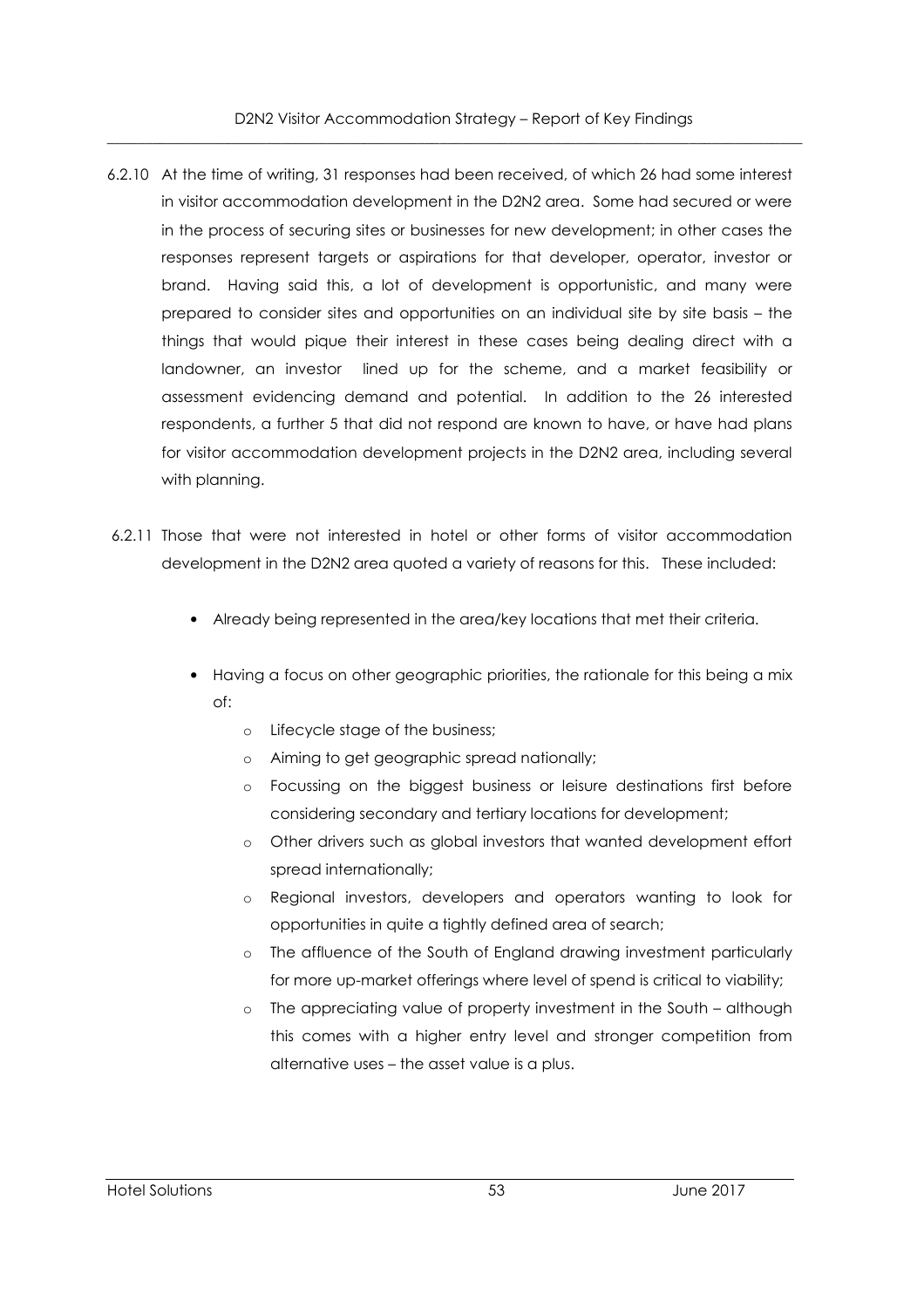- The feedback in relation to branded hotel operators and developers is worthy of more detailed comment here, which particularly relates to the nature of the hotel market, both real and perceived:
	- o Both Nottingham and Derby have an historic reputation for being 'low rated' markets. Industry monitors like BDO's Hotel Britain publish the results of their hotel performance surveys annually, and this intelligence is absorbed by the hotel investment and operating community.
	- o The key performance indicators of occupancy and achieved room rate combine to give a revpar that informs the hotel investor/developer/operator as to whether their particular brand/business model can likely be supported in that destination. The feedback is that what is being achieved in Nottingham and Derby – the two locations that branded operators with offers above budget/economy hotel brands will consider – will not support 4 star development and in many cases will struggle to support 3 star and in some cases limited service hotel development.
	- o There is an element within these performance figures that reflects a relatively tired product in need of investment, but even allowing for this, there is no evidence that the top rates being achieved in other regional cities could be there to support full service and luxury offers.
	- o D2N2's cities and towns are competing for hotel investment with the rest of the UK and indeed internationally; featuring down the pecking order of market performance requires some significant alternative advantages to get these destinations anywhere near a level playing field amongst these hotel investors and operators. The form this might take could range from cheaper property prices/site deals through to public sector financial intervention, from grants to advantageous rates of borrowing. Whatever the route, the underlying market potential has to be there in order not to skew the market – these are tools to bridge a gap, bring development forward where the market perceives risk, and confer wider benefits over and above what the hotel can deliver alone.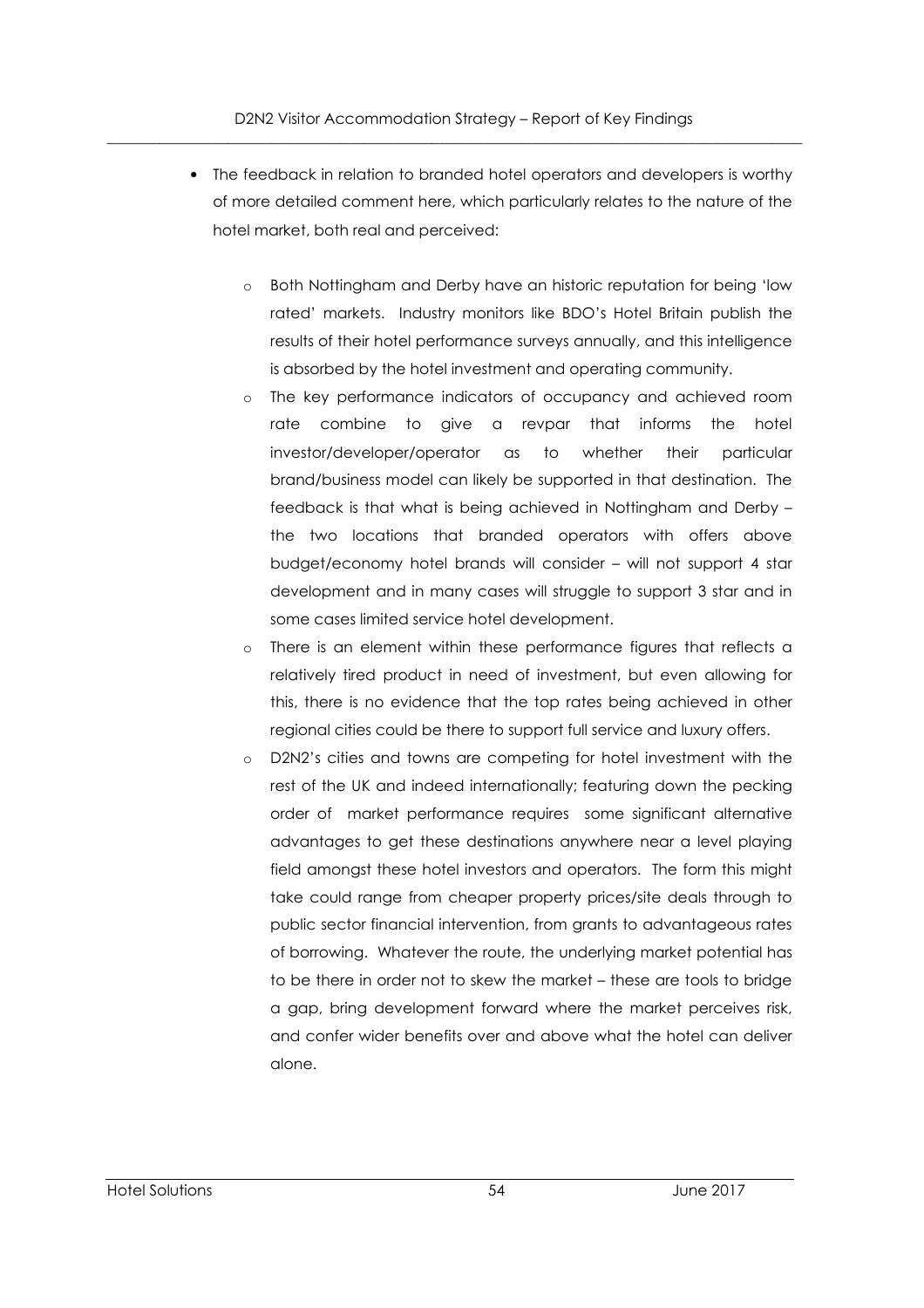6.2.12 Below we include some comments from hotel developer and operator consultees that articulate the above in more detail, and particularly in relation to the positioning of the D2N2 towns and cities.

> *'Our f*ocus *is really on the larger towns and cities in this patch – we need a good base of corporate demand to make them work and solid rates'.*

> 'On a general basis, we are looking to deploy our limited service and possibly *3 star brands in the two cities. The sub-markets you mention are not on our*  radar but someone coming to us with a supportive market study may be able *to convince us'.*

> *'We have looked at Nottingham historically but the rate and market has always seemed poor, hence it is not a market that is on our radar'.*

> 'Derby is a suppressed market, the product is poor, but there is also a rate *ceiling'.*

*'We are concerned about achievable revpar in these cities'.* 

*'The nature of our brand means that we have to be central in any city, surrounded by bars and restaurants and on the circuit. As it is a new brand we need to build the brand first in big cities before going into secondary towns'.* 

*'These are not cities I would be actively chasing, but if the right thing came my way…… maybe. Cities like these would have to have prominent central sites'.* 

*'We have looked at sites in both Derby and Nottingham; although not on our target requirement list, our view is that for the next 12-18 months these cities are not a priority but should a fantastic building become available on*  favourable terms we would consider the merits of that particular opportunity'.

'Our focus has been largely on London because the market is so strong here. *However, we are now starting to look outside London. Cities like Derby and Nottingham are an unknown – they have no image as sexy/hip cities and rate is a concern – but with incentives that would lower the capital investment required this could change our perspective. We are prepared to take a look'.*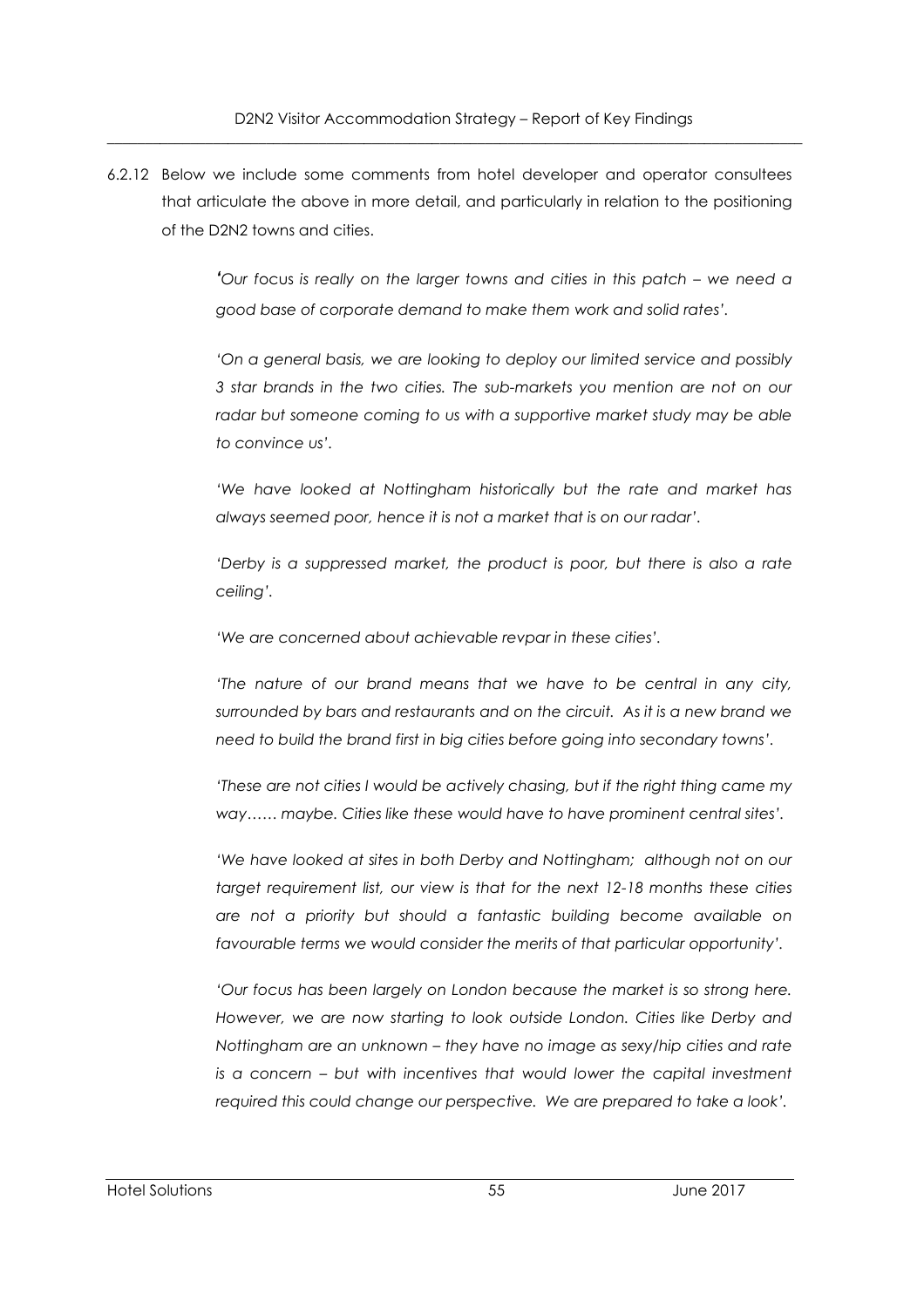## **VISITOR ACCOMMODATION DEVELOPER/OPERATOR/INVESTOR INTEREST IN DERBYSHIRE AND NOTTINGHAMSHIRE**

| <b>Type</b>                                                                 | Developer/Operator/Investor/Agent Interest<br><b>Interest by Location</b>                                                       |                                                                                                                                                                        |  |  |
|-----------------------------------------------------------------------------|---------------------------------------------------------------------------------------------------------------------------------|------------------------------------------------------------------------------------------------------------------------------------------------------------------------|--|--|
| Luxury boutique/lifestyle/4 star hotels                                     | AC by Marriott<br>Bespoke<br><b>Helmsley Hospitality</b><br>Hilton<br><b>Radisson Red</b><br>The Osborne Group/ Danubius Hotels | Nottingham<br>Derbyshire Peak District<br><b>Buxton</b>                                                                                                                |  |  |
| Luxury country house hotels                                                 | Devonshire<br><b>Helmsley Hospitality</b>                                                                                       | Derbyshire Peak District                                                                                                                                               |  |  |
| <b>Boutique hotels</b>                                                      | 16 Hospitality<br>Devonshire Hotels<br>Finesse<br><b>Kelham Hotels</b><br><b>Helmsley Hospitality</b><br>Hotel Indigo           | Derbyshire Peak District<br>Ashbourne<br><b>Buxton</b><br><b>Bakewell</b><br>Newark<br>Nottingham                                                                      |  |  |
| 3 star hotels                                                               | Courtyard by Marriott<br><b>Four Points</b><br><b>Hilton Garden Inn</b><br>Holiday Inn                                          | Nottingham<br>Derby<br>Mansfield<br>Chesterfeild                                                                                                                       |  |  |
| Upper tier budget/budget boutique<br>hotels                                 | Moxy<br>Aloft<br>Hampton by Hilton<br>Holiday Inn Express<br>Z Hotel                                                            | Nottingham<br>Derby<br>Mansfield<br>Chesterfield<br>West Bridgford                                                                                                     |  |  |
| <b>Budget hotels</b><br>Easyhotel<br>Premier Inn<br>Travelodge<br>Marston's |                                                                                                                                 | Alfreton<br>Mansfield<br><b>Bakewell</b><br>Newark<br><b>Buxton</b><br>Nottingham<br>South Normanton<br>Chesterfield<br>Derby<br>West Bridgford<br>Ilkeston<br>Worksop |  |  |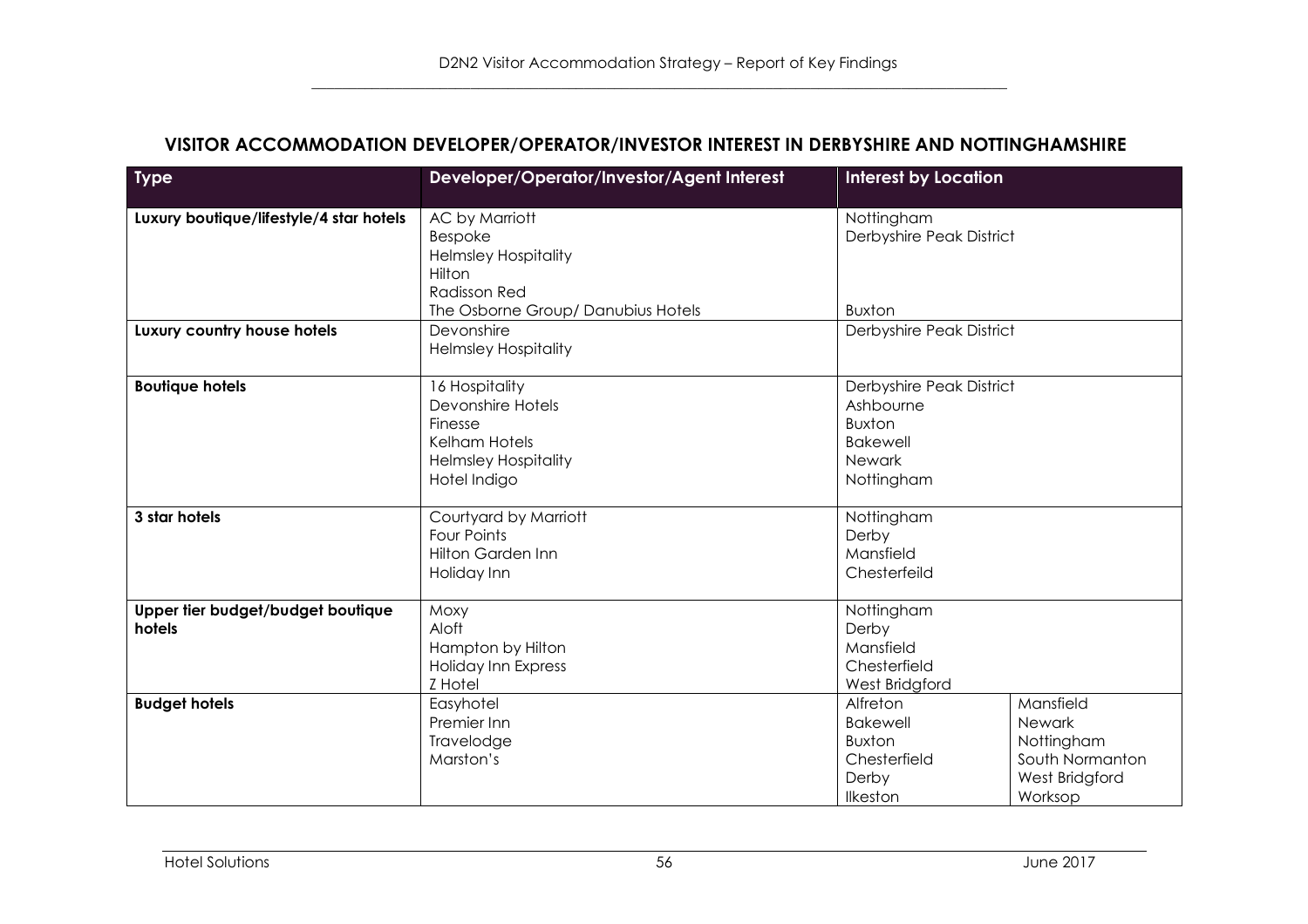| <b>Type</b>                                                                                         | Developer/Operator/Investor/Agent Interest                                                       | <b>Interest by Location</b>                                                                                                                                                |
|-----------------------------------------------------------------------------------------------------|--------------------------------------------------------------------------------------------------|----------------------------------------------------------------------------------------------------------------------------------------------------------------------------|
| <b>Aparthotels/serviced apartments</b>                                                              | Birchover<br>Staybridge Suites                                                                   | Nottingham                                                                                                                                                                 |
| <b>Pub accommodation</b>                                                                            | Dan Derry<br>Marstons<br>Revere<br>Wetherspoons<br>Independent developers/operators <sup>1</sup> | Ashbourne<br><b>Bakewell</b><br><b>Belper</b><br>Bingham<br><b>Buxton</b><br>Long Eaton<br>Newark<br>Nottingham<br>South Normanton<br>Swadlincote<br>Across the study area |
| <b>Holiday lodge parks</b>                                                                          | <b>Forest Holidays</b><br><b>Habitat First</b><br><b>Natural Retreats</b><br>Pinelodge Holidays  | Derbyshire Peak District<br><b>Rural Derbyshire</b><br>Willington<br>Sherwood Forest                                                                                       |
| Featherdown<br><b>Holiday lodges</b><br><b>Natural Retreats</b><br>Independent developers/operators |                                                                                                  | Derbyshire Peak District<br>Sherwood Forest<br>Across the study area                                                                                                       |
| <b>Holiday cottages</b>                                                                             | Natural Retreats<br>Independent developers/operators                                             | <b>Bakewell</b><br>Across the study area                                                                                                                                   |
| Touring caravan & camping sites                                                                     | Independent developers/operators                                                                 | Across the study area                                                                                                                                                      |
| <b>Camping pods</b>                                                                                 | <b>YHA</b><br>Independent developers/operators                                                   | Derbyshire Peak District<br>Across the study area                                                                                                                          |
| Glamping                                                                                            | Featherdown<br>Lanterns and Larks<br>Independent developers/operators                            | Derbyshire Peak District<br>Sherwood Forest<br>Across the study area                                                                                                       |
| <b>Bunkhouses/camping barns</b>                                                                     | Independent developers/operators                                                                 | Derbyshire Peak District                                                                                                                                                   |
| <b>Hostels</b>                                                                                      | Eurohostel?<br><b>YHA</b>                                                                        | Derbyshire Peak District<br>Nottingham                                                                                                                                     |

<sup>1</sup> Including indications of intent from planning/proposals review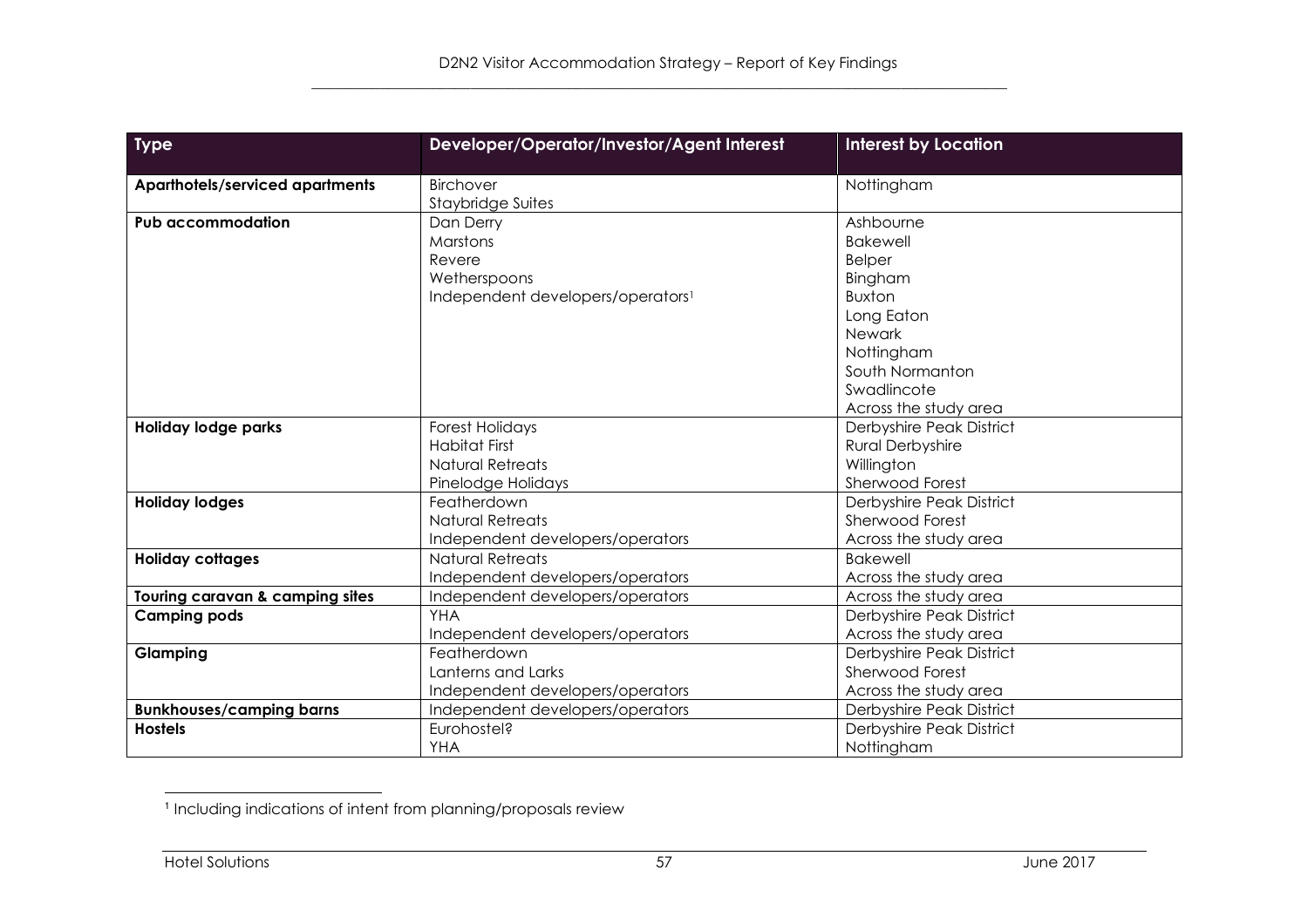# **6.3. Visitor Accommodation Development Sites**

- 6.3.1. As part of our research we identified a significant number of potential sites for hotel and visitor accommodation development, including:
	- Sites suggested by local authorities, in some cases in their ownership;
	- Sites that already have outline planning permission for some form of accommodation development;
	- Sites where hotel or visitor accommodation development projects are known to be currently under consideration;
	- Other sites and locations that we think could offer opportunities for accommodation, including country estates and country parks.
- 6.3.2. The identified sites 82 in all are listed at Appendix 101. While the Visitor Accommodation Strategy work has not included a detailed assessment of each site, from the research and consultations that we have undertaken and the sites that we were able to view, we have identified a number of key sites (43 in total) that we believe should be prioritised for public sector intervention and support to help bring forward hotel and visitor accommodation development projects. The table overleaf sets out what we know about each or these sites, our views on their potential for accommodation development, and in some cases our thoughts on requirements for public sector intervention. The sites are not listed in any particular order of priority. Hotel Solutions has only undertaken a high-level assessment of the sites that came forward through our research and consultations. In some cases, we have not spoken to site owners or agents to further explore the potential for accommodation development: such discussions will need to be progressed as part of the forward action plan.

j

<sup>1</sup> These sites were drawn from a larger list which was filtered to exclude schemes that had now gone ahead, sites that were no longer available, sites that were clearly unsuitable for hotel/visitor accommodation development, and schemes refused at planning.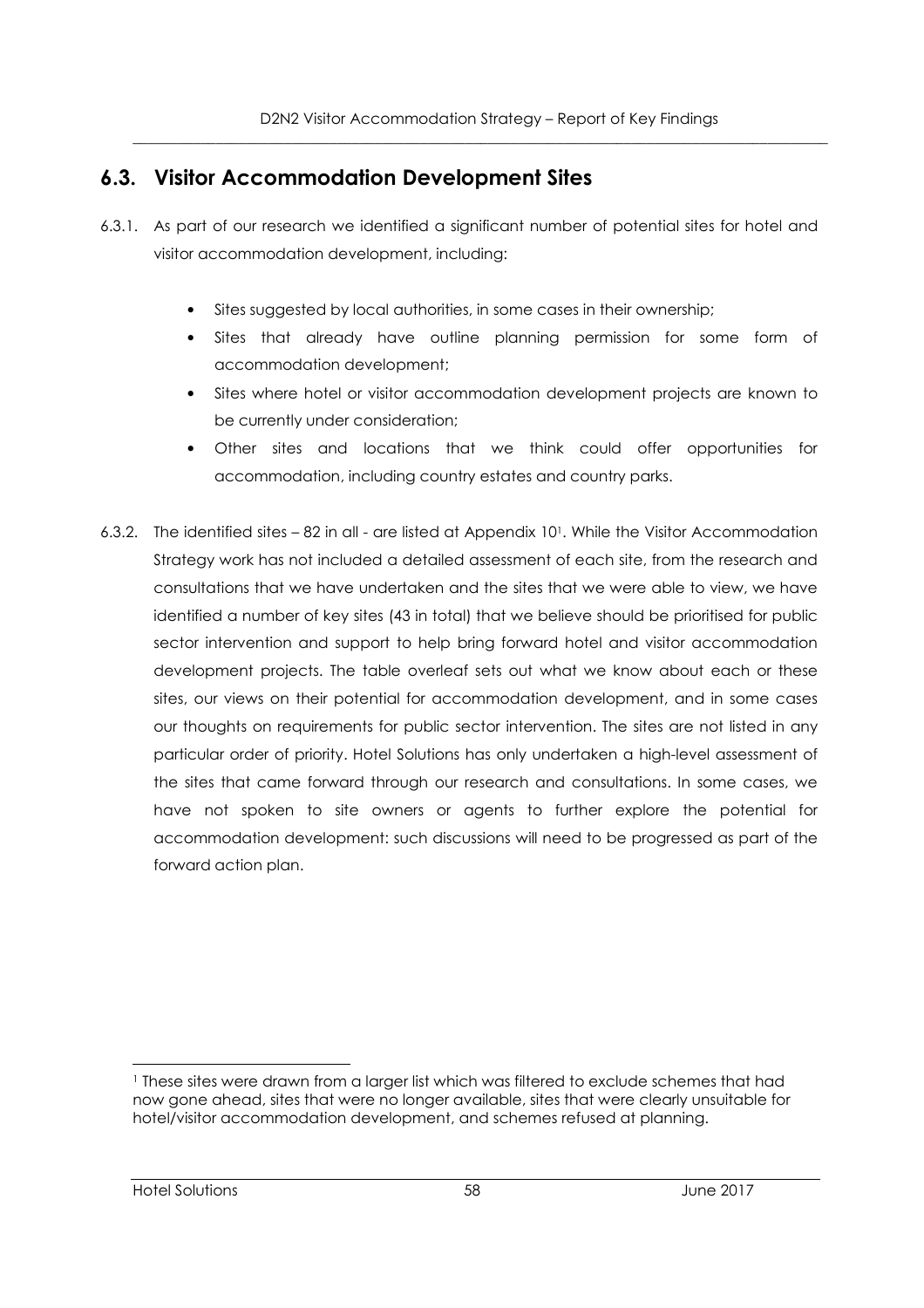- 6.3.3. There may also be other suitable hotel and visitor accommodation development sites in the D2N2 area that our research did not identify, including sites owned by local authorities such as other country parks, office buildings, historic buildings, and outdoor education centres that could perhaps be repositioned e.g. as country house hotels. There will be an ongoing need for further work to identify and bring forward such sites as part of the future action plan.
- 6.3.4. A further requirement going forward will be for Derby and Nottingham City Councils to prioritise city centre sites for longer-term hotel development as the hotel market grows in each city. While there is no immediate need to actively promote hotel sites in the two cities, there will be scope for additional hotels in the future. Each council will therefore need to consider which city centre sites they should seek to retain for future hotel development, as part of their forward strategies for hotel development in each city.

| <b>Site</b>                  | <b>Location</b>   | <b>Comments</b>                                                                                                                                                                                                                                                                 |
|------------------------------|-------------------|---------------------------------------------------------------------------------------------------------------------------------------------------------------------------------------------------------------------------------------------------------------------------------|
| <b>Potential Hotel Sites</b> |                   |                                                                                                                                                                                                                                                                                 |
| <b>Derbyshire</b>            |                   |                                                                                                                                                                                                                                                                                 |
| East Mill                    | <b>Belper</b>     | A key building in the Derwent Valley Mills WHS. A<br>budget hotel and possibly a spa with<br>accommodation (along the lines of the Titanic Spa<br>in Huddersfield) could be incorporated into a<br>mixed-use scheme for the building.                                           |
| Denby Pottery Village        | Denby             | Previous proposal for an 80-bedroom hotel. Unclear<br>whether this is still a live proposal. Worth further<br>investigation. Picks up on trend for hotels at<br>attractions.                                                                                                    |
| <b>Basil Close</b>           | Chesterfield      | Full planning permission has been granted for an<br>86-bedroom hotel. In contact with an established<br>hotel brand.                                                                                                                                                            |
| <b>Basin Square</b>          | Chesterfield      | A hotel is proposed as part of the Basin Square<br>scheme, as the first phase of the Chesterfield<br>Waterside regeneration project.                                                                                                                                            |
| Markham Vale                 | <b>Bolsover</b>   | A hotel site is being marketed at Markham Vale.<br>The business park could generate sufficient<br>demand to support a hotel here, depending on the<br>occupiers that are attracted.                                                                                             |
| <b>Egstow Park</b>           | <b>Clay Cross</b> | The outline planning consent for the scheme<br>includes a hotel. The level of employment proposed<br>could potentially support an on-site hotel, most<br>likely a small budget hotel/lodge adjacent to the<br>Marston's pub restaurant that is currently under<br>construction. |

# **D2N2 – PRIORITY ACCOMMODATION DEVELOPMENT SITES**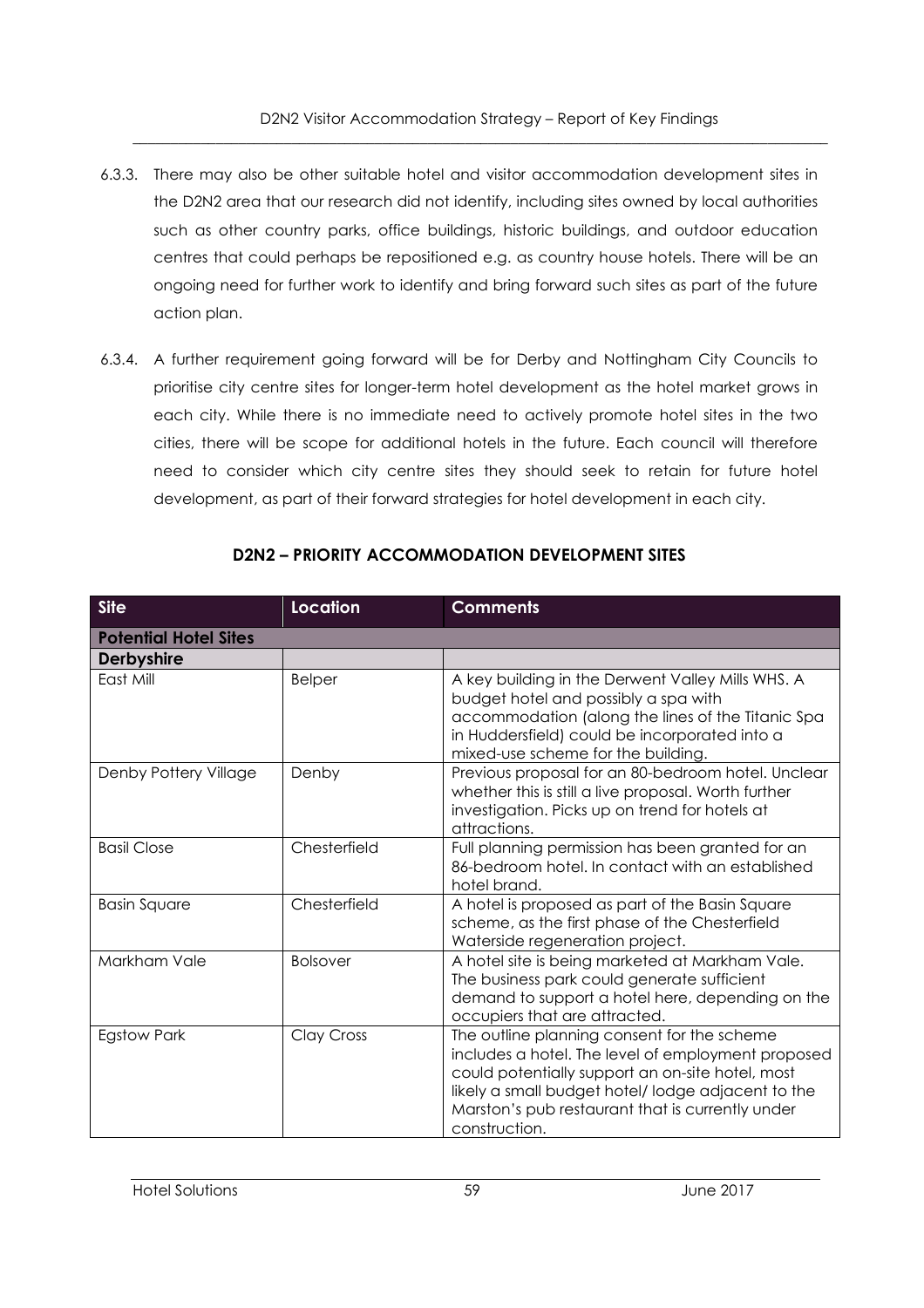| <b>Site</b>                                                                                       | <b>Location</b> | <b>Comments</b>                                                                                                                                                                                                                                                                                                                                                           |
|---------------------------------------------------------------------------------------------------|-----------------|---------------------------------------------------------------------------------------------------------------------------------------------------------------------------------------------------------------------------------------------------------------------------------------------------------------------------------------------------------------------------|
| Infinity Park                                                                                     | Derby           | The masterplan for the business park includes sites<br>for a 40,000 sq ft hotel and a 21,000 sq ft hotel. The<br>business park is likely to be able to support new<br>hotel provision as it develops, depending on the<br>occupiers that it attracts.                                                                                                                     |
| Derby Performance<br>Venue                                                                        | Derby           | There is merit in looking at the potential for a hotel<br>to be developed as part of the Performance<br>Venue project.                                                                                                                                                                                                                                                    |
| Land & Buildings at<br>Victoria Street<br>(including the former<br>Debenhams<br>department store) | Derby           | Site currently being marketed by Cushman &<br>Wakefield as a mixed-use development opportunity<br>in Derby City Centre. There could be scope for the<br>inclusion of a hotel or aparthotel in a scheme here                                                                                                                                                               |
| George Hotel &<br>Mansions                                                                        | <b>Buxton</b>   | Property acquired by the Trevor Osborne Group<br>and CP Holdings (developers of The Crescent<br>Hotel) in 2007, with a view to eventually<br>incorporating it into the Buxton Spa Quarter. Would<br>make a good boutique hotel, perhaps a Hotel du<br>Vin - this hotel group has a history of working with<br>the Trevor Osborne Group to bring forward hotel<br>schemes. |
| <b>Buxton Water bottling</b>                                                                      | <b>Buxton</b>   | There could be scope for a budget hotel to be                                                                                                                                                                                                                                                                                                                             |
| plant site<br>Marquis of Granby site                                                              | <b>Bamford</b>  | incorporated into a mixed-use scheme on this site.<br>Extant planning permission for a 100+ bedroom<br>hotel. A hotel developer is currently in active<br>negotiations with the site owner. A unique<br>opportunity to bring forward a large new hotel in<br>the Derbyshire Peak District.                                                                                |
| Nottinghamshire                                                                                   |                 |                                                                                                                                                                                                                                                                                                                                                                           |
| <b>Castlewood Business</b><br>Park                                                                | Ashfield        | Plot 6 is a strong hotel site.                                                                                                                                                                                                                                                                                                                                            |
| Summit Park                                                                                       | Ashfield        | The identified leisure/roadside site is a strong hotel<br>site.                                                                                                                                                                                                                                                                                                           |
| <b>Stockwell Gate North</b>                                                                       | Mansfield       | Mansfield District Council is currently seeking a<br>development partner for the re-development of this<br>gateway site in Mansfield town centre. There could<br>be scope to incorporate a budget hotel into the<br>scheme.                                                                                                                                               |
| <b>Berry Hill</b>                                                                                 | Mansfield       | This would be a strong location for a new hotel.                                                                                                                                                                                                                                                                                                                          |
| <b>Ransom Wood Business</b><br>Park                                                               | Mansfield       | A hotel site is currently being marketed here. In<br>which there is understood to be live budget hotel<br>interest.                                                                                                                                                                                                                                                       |
| The Guildhall                                                                                     | Nottingham      | This is a unique opportunity to bring forward a luxury<br>boutique or lifestyle hotel in Nottingham city centre.<br>Likely to require public sector funding support to<br>achieve a commercially viable scheme.                                                                                                                                                           |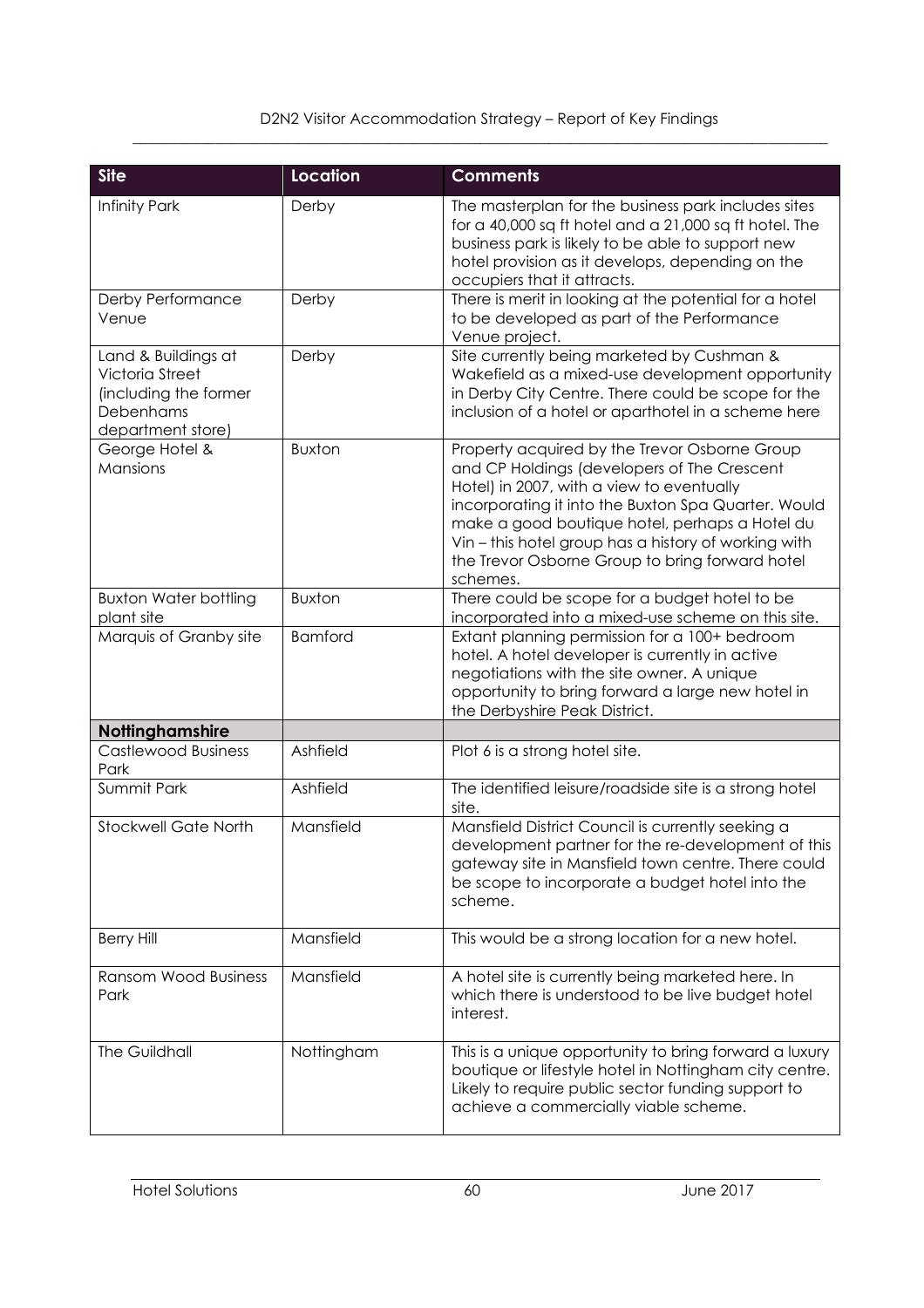| <b>Site</b>                                                   | Location                | <b>Comments</b>                                                                                                                                                                                                                                                                                                                             |
|---------------------------------------------------------------|-------------------------|---------------------------------------------------------------------------------------------------------------------------------------------------------------------------------------------------------------------------------------------------------------------------------------------------------------------------------------------|
| <b>Unity Square</b>                                           | Nottingham              | A strong site for a new hotel close to the city<br>centre, gateway location close to the station.<br>Could have potential for a lifestyle or budget<br>boutique hotel.                                                                                                                                                                      |
| University & Enterprise<br>Corridor                           | Nottingham              | The significant business park development planned<br>for this part of Nottingham may support a new hotel<br>here.                                                                                                                                                                                                                           |
| Nottingham<br><b>Convention Centre</b>                        | Nottingham              | The Convention Centre (if progressed) will need to<br>be supported by an on-site 4 star conference<br>headquarters hotel and a good choice of hotels of<br>other standards within walking distance.                                                                                                                                         |
| <b>Beeston Town Centre</b><br>Phase 2                         | Beeston                 | This is strong site for a hotel, potentially as an upper-<br>floor use. Tram link to the city; potential to serve<br>University/Science Park/Enterprise Corridor.                                                                                                                                                                           |
| Kelham Hall                                                   | Newark                  | Plans are being progressed to convert Kelham Hall<br>into a luxury hotel and spa once Newark &<br>Sherwood District Council vacate the building in<br>2017/18. The developers are currently drawing up<br>an Investment Memorandum for the scheme. May<br>require public sector funding support to achieve a<br>commercially viable scheme. |
| Rushcliffe Borough<br>Council offices                         | West Bridgford          | The redevelopment of the building could include a<br>hotel. Known operator interest.                                                                                                                                                                                                                                                        |
| CLASP site                                                    | West Bridgford          | A strong hotel site owned by Nottinghamshire<br>County Council.                                                                                                                                                                                                                                                                             |
| <b>Gamston Urban</b><br>Extension                             | Gamston                 | Sustainable urban extension to include 4500 new<br>homes, B1/high quality employments uses, hotel<br>and conference facilities and new stadium for<br>FC.<br>Nottingham<br>Forest<br>Clearly<br>major<br>$\alpha$<br>development and<br>strategic<br>site with<br>on-site<br>demand drivers for hotel.                                      |
| <b>Potential Non-Serviced Accommodation Development Sites</b> |                         |                                                                                                                                                                                                                                                                                                                                             |
| <b>Derbyshire</b><br>Peak Resort                              | Unstone,                | This is clearly a major development that will bring                                                                                                                                                                                                                                                                                         |
|                                                               |                         | significant benefits to North Derbyshire. May require<br>public sector funding to achieve a viable scheme.                                                                                                                                                                                                                                  |
| Shaw Wood                                                     | Oakerthorpe             | Derbyshire County Council owned site. Could have<br>potential for holiday lodges, glamping, camping<br>pods.                                                                                                                                                                                                                                |
| <b>Poulter Country Park</b>                                   | <b>Whaley Thorns</b>    | Derbyshire County Council owned site. Could have<br>potential for holiday lodges, glamping, camping<br>pods.                                                                                                                                                                                                                                |
| <b>Grassmoor Country Park</b>                                 | <b>Temple Normanton</b> | Derbyshire County Council owned site. Could have<br>potential for touring caravan and camping site.                                                                                                                                                                                                                                         |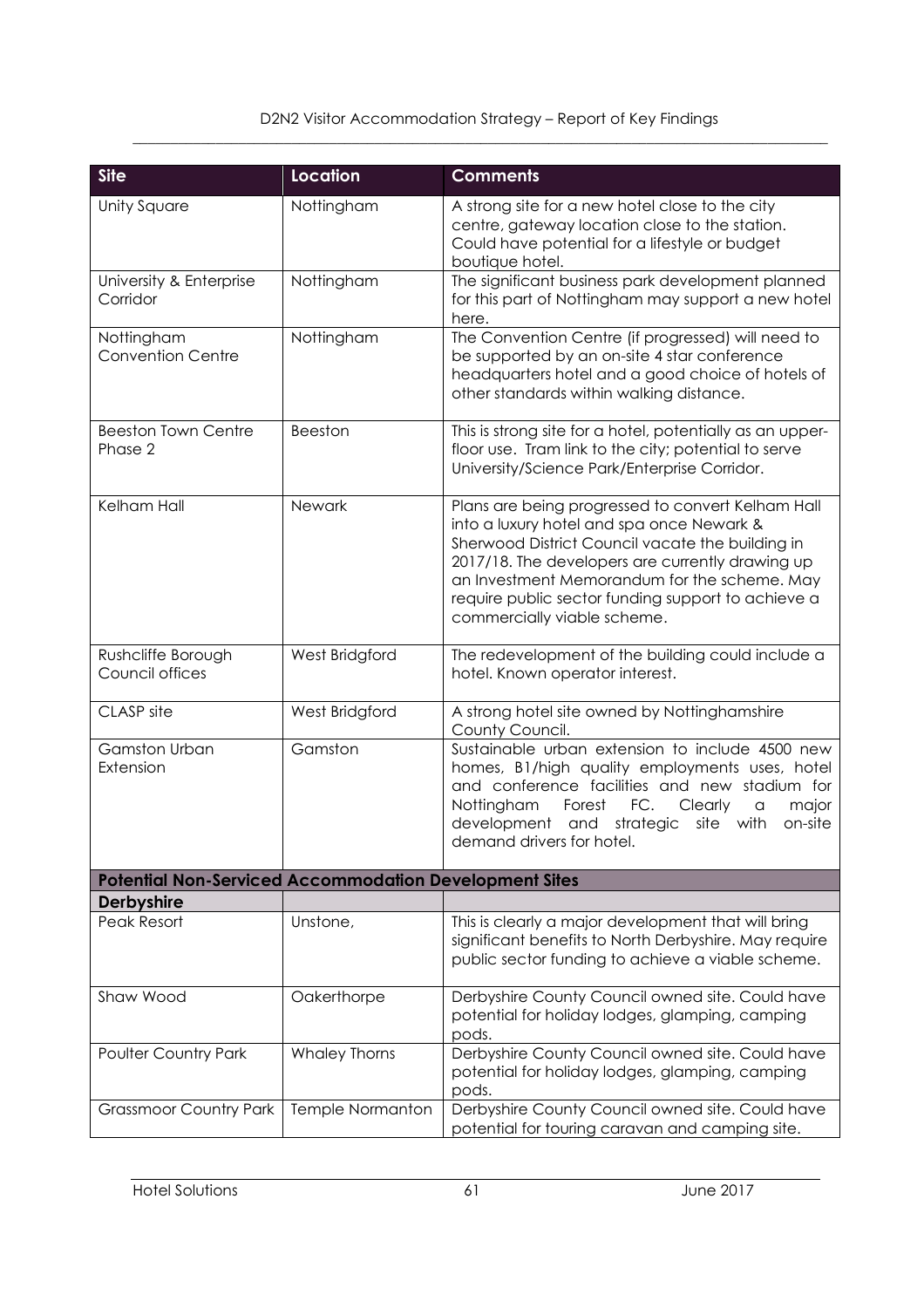| <b>Site</b>                            | <b>Location</b>      | <b>Comments</b>                                                                                                                                                                                                                                                                                                                                                                                                                                                                                                                     |
|----------------------------------------|----------------------|-------------------------------------------------------------------------------------------------------------------------------------------------------------------------------------------------------------------------------------------------------------------------------------------------------------------------------------------------------------------------------------------------------------------------------------------------------------------------------------------------------------------------------------|
| <b>Elvaston Castle Country</b><br>Park | Elvaston, Derby      | Derbyshire County Council owned site. The 10-year<br>Vision & Plan for the Castle and Estate refers to the<br>redevelopment of the former Caravan Club site for<br>caravanning, camping and glamping.                                                                                                                                                                                                                                                                                                                               |
| <b>Repton Quarry</b>                   | Willington           | Previous planning application for 60-65 holiday<br>lodges                                                                                                                                                                                                                                                                                                                                                                                                                                                                           |
| Chatsworth Estate                      | <b>Baslow</b>        | The Chatsworth Estate already offers a range of<br>places to stay, including the Cavendish Hotel, the<br>Devonshire Arms inns at Beeley and Pilsley, the<br>Chatsworth Caravan Club site, and a number of<br>holiday cottages. Interest to explore further options<br>for visitor accommodation, including potentially<br>holiday lodges and glamping. Current planning<br>policy in the Peak District National Park presents a<br>significant barrier to the Estate's ability to progress<br>such projects however.                |
| <b>Haddon Estate</b>                   | <b>Bakewell</b>      | There could be scope for accommodation<br>development on the Haddon Estate. Haddon<br>House Farm is currently being marketed. It could<br>have potential for conversion to a hotel or holiday<br>cottages. Shining Bank Quarry could offer potential<br>for a holiday lodge, camping pod, glamping, or<br>outdoor activity centre development. Current<br>planning policy would preclude most of these<br>options however. Hotel Solutions did not enter into<br>any discussions with the Estate to explore these<br>possibilities. |
| Goyt Valley                            | <b>Whaley Bridge</b> | Forest Holidays is keen to develop a holiday lodge<br>park in the Peak District. The Forestry Commission<br>lands in the Goyt Valley could be suitable for such<br>a development. Current planning policy in the<br>Peak District National Park presents a major barrier<br>however.                                                                                                                                                                                                                                                |
| Nottinghamshire                        |                      |                                                                                                                                                                                                                                                                                                                                                                                                                                                                                                                                     |
| Sundown<br>Adventureland               | Rampton              | Currently seeking planning permission for 40 holiday<br>lodges, a touring caravan and camping site and<br>camping pods. The project will develop Sundown<br>Adventureland as a short break destination.                                                                                                                                                                                                                                                                                                                             |
| Land East of Clumber<br>Lane End Farm  | Worksop              | Outline planning permission granted in August 2015<br>for a holiday lodge park with 129 lodges and a<br>central leisure complex. The owners are currently<br>marketing the site for sale.                                                                                                                                                                                                                                                                                                                                           |
| Kilvington Lakes                       | Kilvington           | Proposed eco lodge park, with 34 eco lodges, an<br>on-site inn (25 bedrooms), camping pods, leisure                                                                                                                                                                                                                                                                                                                                                                                                                                 |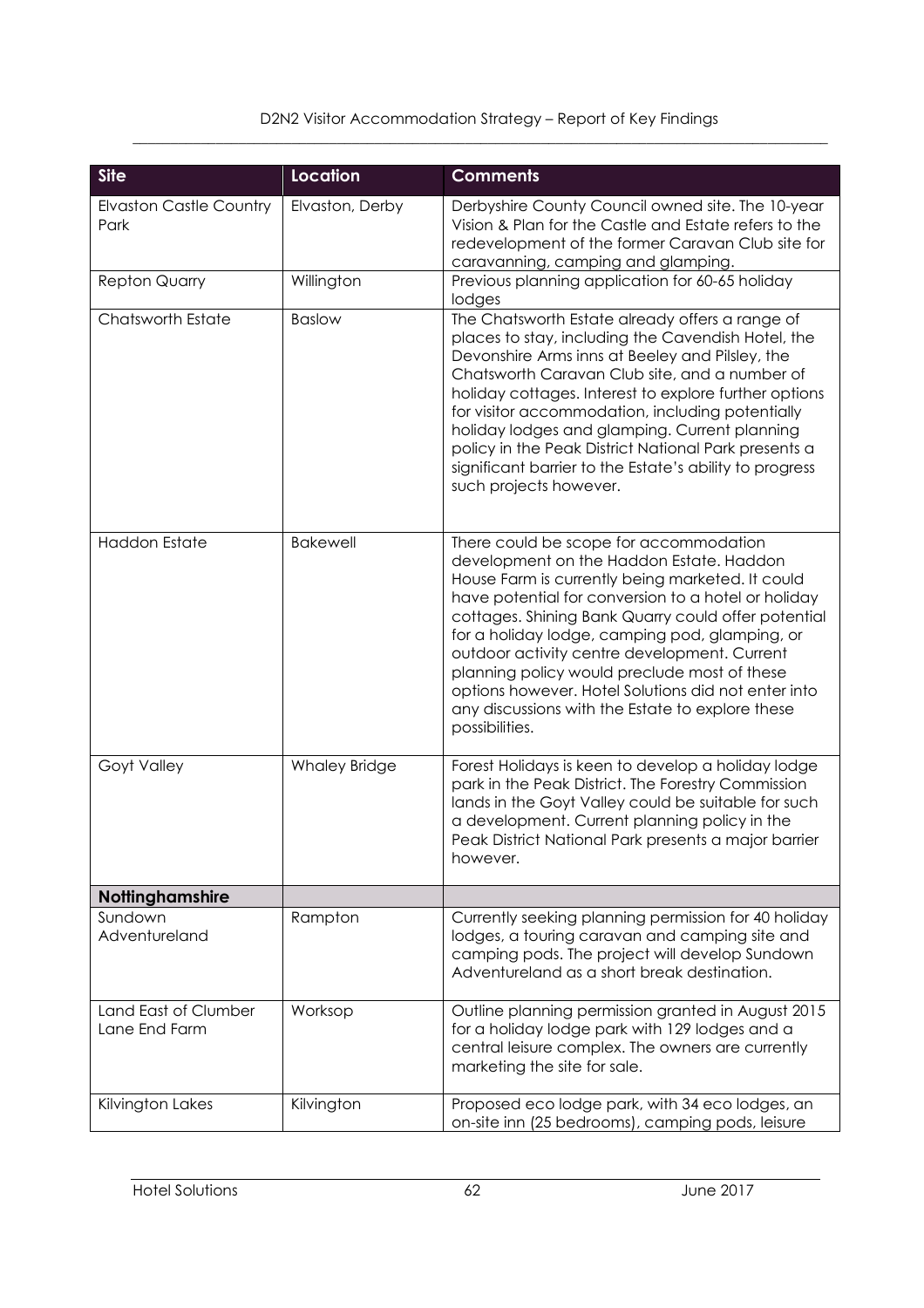| <b>Site</b>                            | Location   | <b>Comments</b>                                                                                                                                                                                                                                                                                                                                                                                                                                                                                |
|----------------------------------------|------------|------------------------------------------------------------------------------------------------------------------------------------------------------------------------------------------------------------------------------------------------------------------------------------------------------------------------------------------------------------------------------------------------------------------------------------------------------------------------------------------------|
|                                        |            | facilities, a watersports and activity hub, swimming<br>lake, children's play areas, walking trails and cycle<br>paths. The project is understood to have stalled due<br>to funding issues.                                                                                                                                                                                                                                                                                                    |
| <b>Welbeck Estate</b>                  | Worksop    | There are already a number of tourism uses on the<br>Welbeck Estate. Other parts of the estate could<br>offer potential for visitor accommodation in terms<br>of holiday cottages, holiday lodges, caravanning<br>and camping, glamping, and possibly a hotel.<br>Hotel Solutions did not have any discussions with the<br>Estate about such possibilities.                                                                                                                                    |
| <b>Hodsock Priory</b>                  | Blyth      | Already established as a wedding venue with<br>accommodation. The owner expressed an interest<br>to Hotel Solutions in looking at further<br>accommodation development options on the<br>estate, including glamping, holiday lodges, and the<br>possible conversion of the Priory to a luxury country<br>house hotel.                                                                                                                                                                          |
| <b>Clumber Park</b>                    | Worksop    | Clumber Park already has a campsite with<br>camping pods and is the location of the Clumber<br>Park Caravan Club site. There could be potential<br>for further visitor accommodation in other parts of<br>the estate, such as glamping, holiday lodges,<br>treehouses or tree camping. The Clumber Park<br>Revitalised Investment Framework does not refer to<br>visitor accommodation development however.<br>Hotel Solutions did not discuss these opportunities<br>with the National Trust. |
| <b>Thoresby Estate</b>                 | Ollerton   | Thoresby Estate already provides accommodation<br>in terms of the Sherwood Hideaway holiday lodge<br>park, which has planning permission to expand to<br>170 holiday lodges. There may also be opportunities<br>for other types of accommodation on other parts of<br>the estate, such as glamping, camping pods, or a<br>caravan and camping site.                                                                                                                                            |
| Thoresby Colliery<br>Country Park      | Edwinstowe | There could be scope to include some form of<br>visitor accommodation as part of the proposed<br>country park e.g. holiday lodges, camping pods,<br>glamping.                                                                                                                                                                                                                                                                                                                                  |
| <b>Sherwood Forest</b><br>Country Park | Edwinstowe | There might be scope for some form of visitor<br>accommodation at the country park. A Robin<br>Hood themed glamping site could have a good fit.<br>Nottinghamshire County Council did not suggest<br>this as a site however.                                                                                                                                                                                                                                                                   |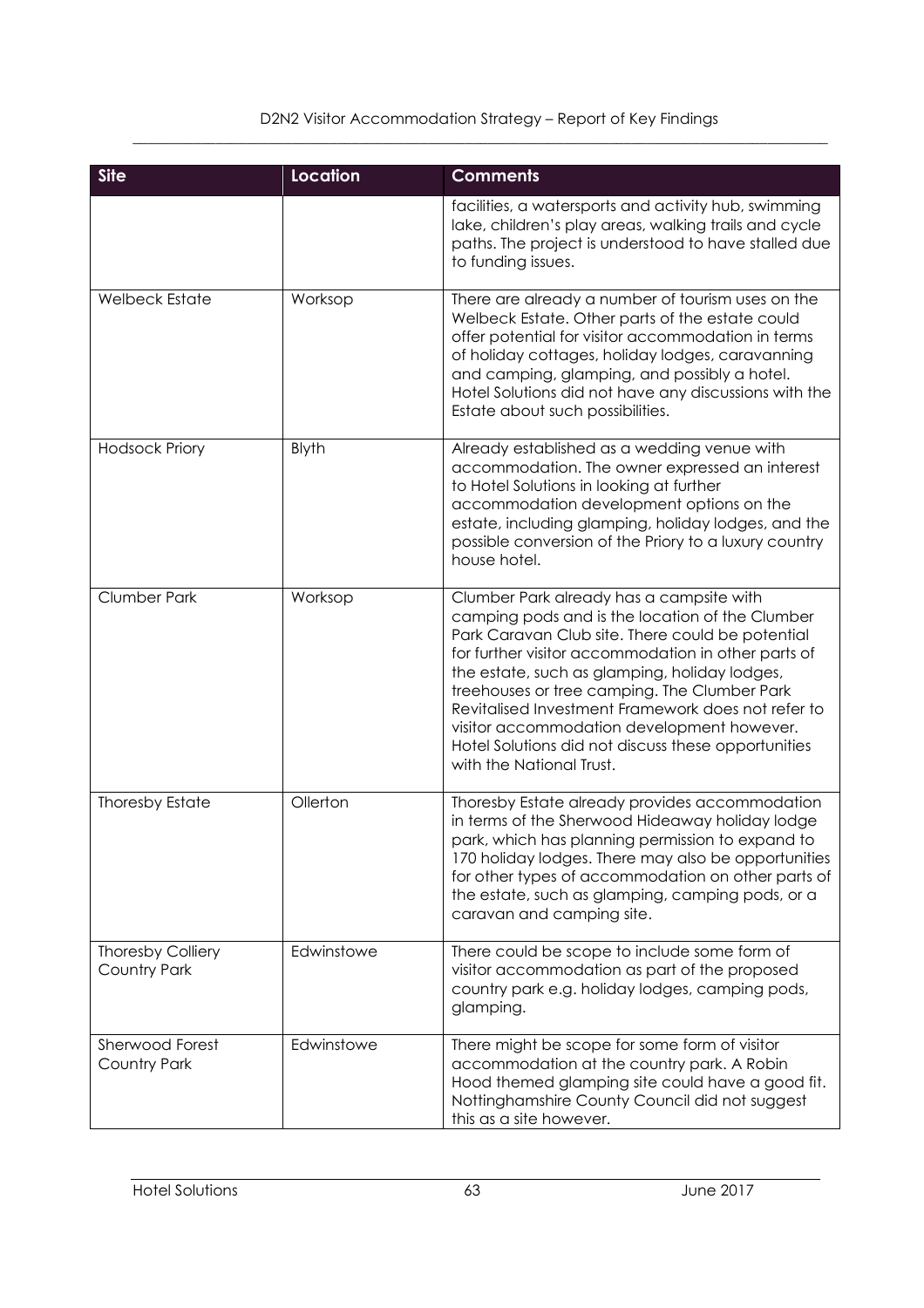| <b>Site</b>                 | Location | <b>Comments</b>                                                                                                                                                                                                                                                                                                                              |
|-----------------------------|----------|----------------------------------------------------------------------------------------------------------------------------------------------------------------------------------------------------------------------------------------------------------------------------------------------------------------------------------------------|
| <b>Rufford Country Park</b> | Rufford  | There could be scope some form of<br>accommodation at Rufford Country Park.<br>Nottinghamshire County Council suggested B&B<br>accommodation at Rufford Abbey Mill and self-<br>catering accommodation at Rufford Mill Cottages.<br>There might also be scope for glamping, camping<br>pods, camping or tree camping in the country<br>park. |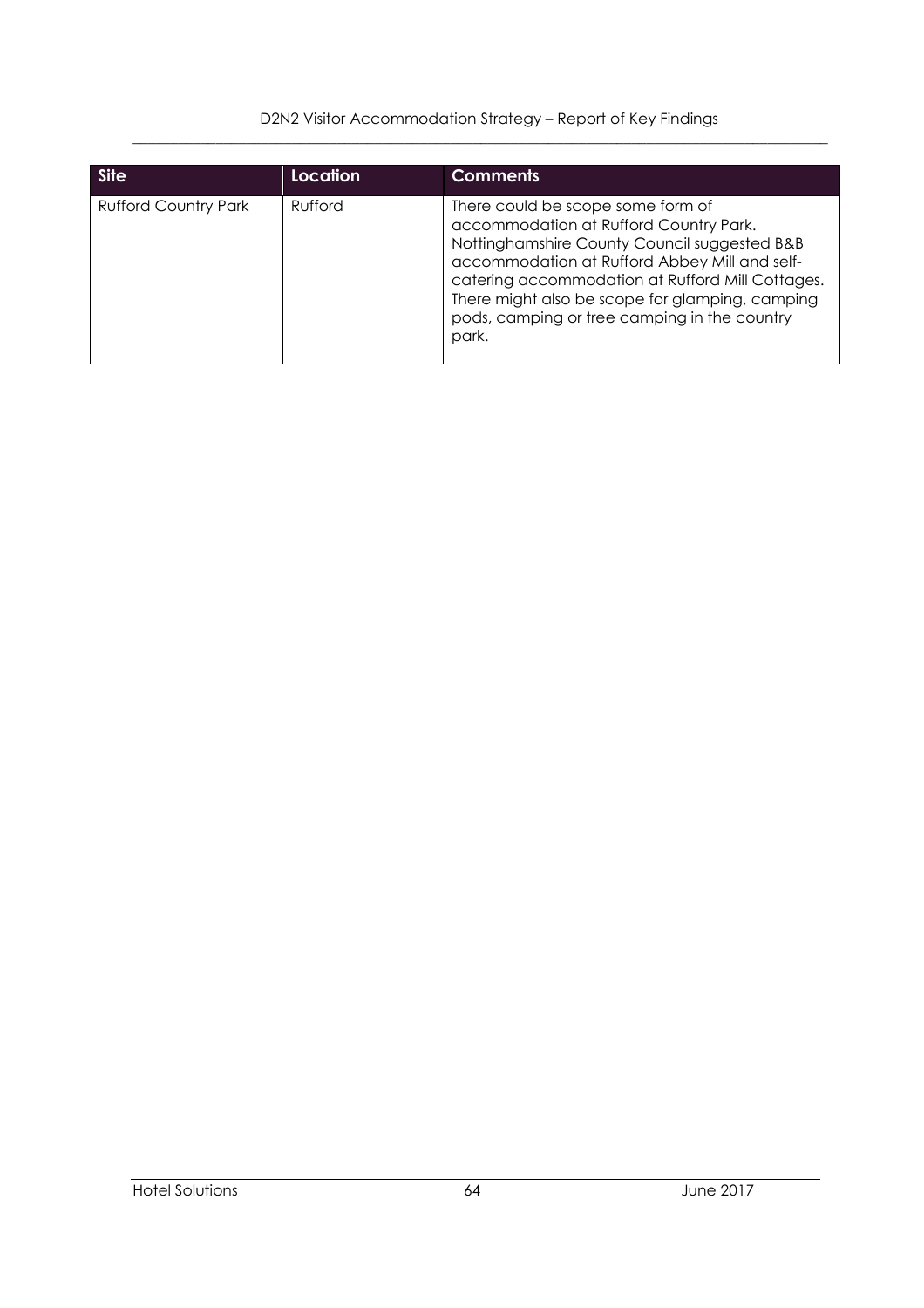# **7. BARRIERS & CHALLENGES**

# **7.1. Introduction**

- 7.1.1 The proposals, sites and potential interest we have identified in Sections 6.1, 6.2 and 6.3 are at different levels in their conception, design and potential implementation. What these indicate is a level of potential interest should conditions permit the progression of an initial idea to a deliverable scheme on the ground. However, the various strands of research have also identified a number of barriers to entry in terms of investing in or developing new visitor accommodation in the study area, some of which vary by type of accommodation and location.
- 7.1.2 By way of introduction, the response from one consultee, a national branded hotel developer and operator, summarises the scope of the challenges being faced and their implications in terms of securing development on the ground:

*'Low revpar and low chance of that changing significantly, the living wage, business rates, s.106, CIL, planning risk, site availability, land cost, low demand growth, councils having outlandish ideas on design, BREEAM rating or just a belief that high end full service hotels are what their city needs… how long a list would you like? Ultimately if revpar was high it becomes easier to deal with all these things, but in cities like this the revpars are such that returns are wafer thin and anything and everything can trip up a deal'.* 

- 7.1.3 Tackling these barriers is likely to be key to realising the potential for the future development of both existing and new visitor accommodation in Derbyshire and Nottinghamshire going forward.
- 7.1.4 Below we look at the issues in more detail, specifically in relation to the nature of the market, planning policy and its implementation, and the availability and deliverability of sites.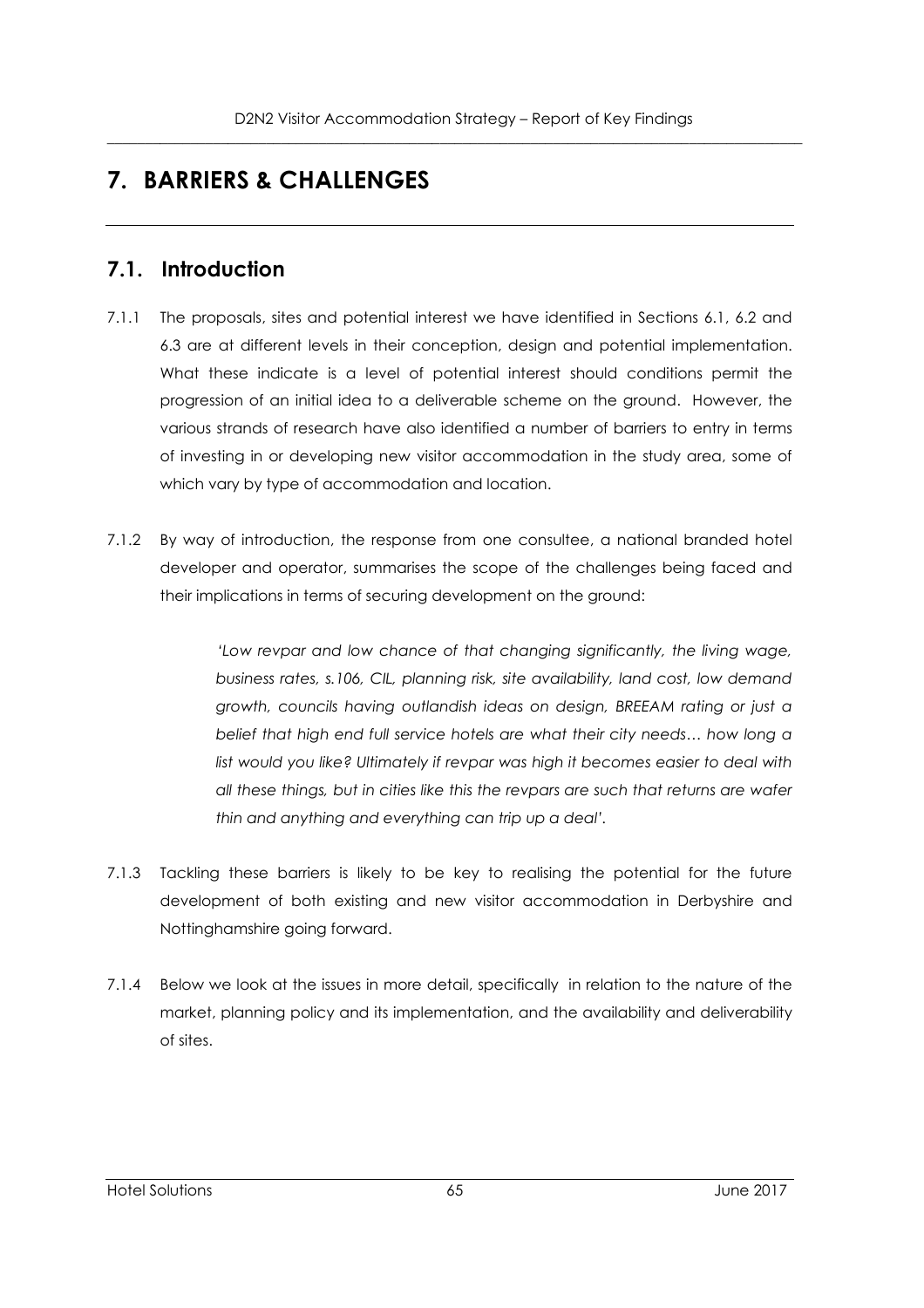# **7.2. Market Barriers**

- 7.2.1. The room rates that hotels are currently able to achieve in many parts of the D2N2 area are clearly a significant barrier to full service 3 and 4 star hotel development. Corporate hotel markets are highly competitive across the D2N2 area, with hotels competing largely on price to secure a share of local corporate demand. In Derby and Nottingham, a small number of very large companies with significant requirements for hotel accommodation are able to command very low room rates from the cities' hotels. Weekend demand is also largely price driven, other than in the Derbyshire Peak District, for golf hotels and the adults only Thoresby Hall Hotel, and for Nottingham city centre hotels on Saturday nights.
- 7.2.2. Seasonality, the lack of midweek corporate demand, and more price driven winter leisure business could be barriers to investment in existing hotels and new 3/4 star and country house hotels in the Derbyshire Peak District. Much will depend on the extent to which hotels are able to achieve high room rates in the summer, and whether they can attract midweek residential conference and weddings business in the winter.

# **7.3. Planning Barriers**

7.3.1 Planning featured high on the list of obstacles to bringing visitor accommodation schemes forward, particularly though not exclusively in the Peak District National Park, and to a lesser extent in the wider D2N2 rural area. Some of the comments below relate to planning issues experienced in the study area, but developers and operators also highlighted planning issues drawn from their wider experience of developing in cities, towns, rural areas and sensitive landscapes – both AONBs and National Parks – across the UK. This is helpful in identifying what to avoid, whether directly experienced in the D2N2 study area or not, but also some of the solutions and approaches adopted in similar locations that the client group can learn from and potentially build into future action planning.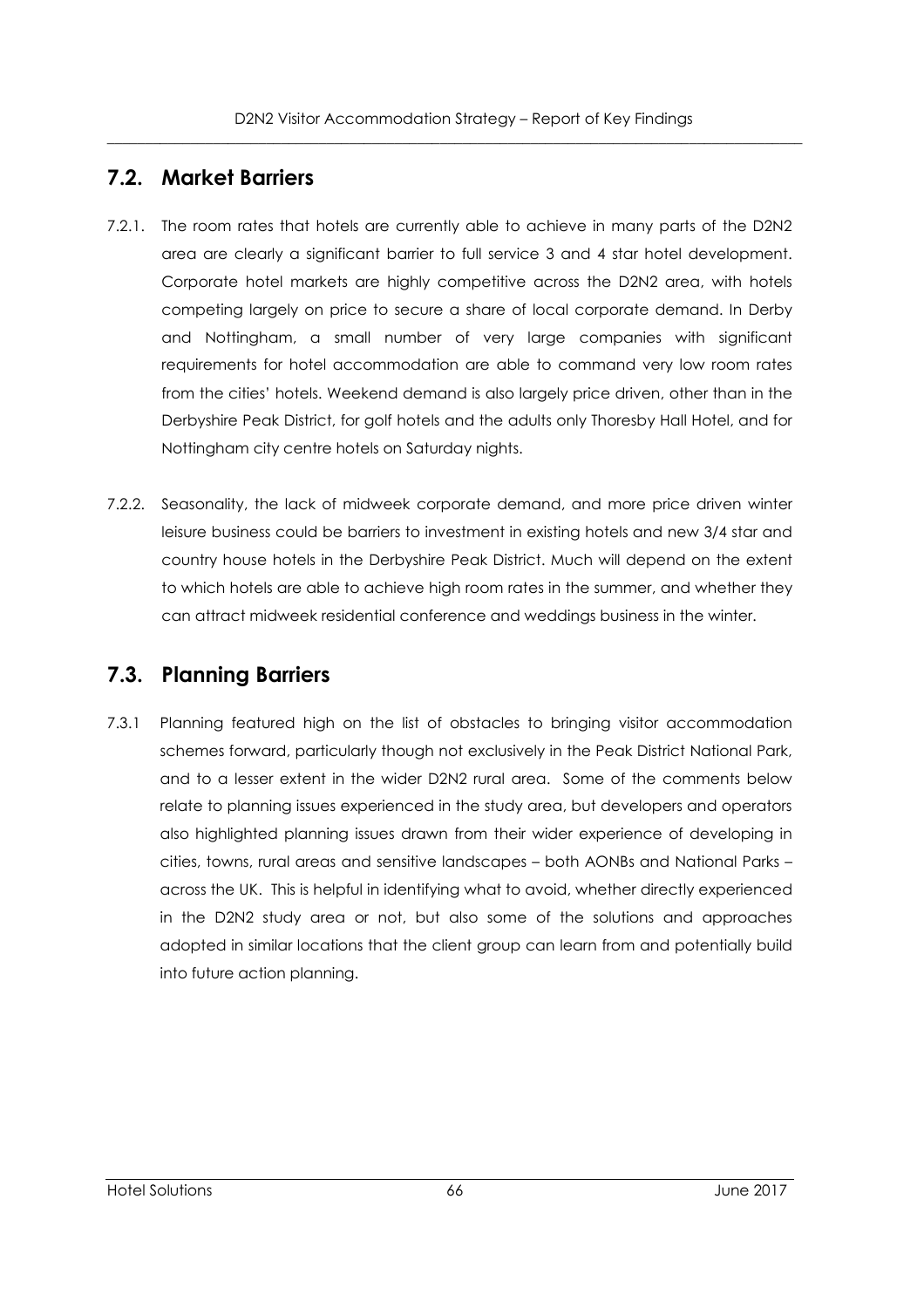- 7.3.2 There are several dimensions to issues surrounding planning:
	- Extremely restrictive planning policies in rural areas, particularly limiting developments of scale, but also smaller scale proposals.
	- In terms of the spatial dimensions to this, it came out very strongly in relation to the Peak District National Park from both operator feedback and the review of planning applications. Outside the National Park we also found evidence of multiple refusals of planning permission in Derbyshire Dales and Newark & Sherwood.
	- The refused schemes include holiday lodges, touring caravan and camping sites, applications for small numbers of camping pods and shepherd's huts, conversion of a barn to a bunkhouse, and applications to vary opening conditions.
	- Existing hotel, caravan site, lodge, hostel and self-catering operators reported:
		- o Detailed design conditions being imposed that add significantly to costs;
		- o Restrictions on opening and refusal to extend or lift these, resulting in businesses being unable to take long lets in winter or to otherwise optimise their revenue, potentially impacting on the long-term viability and sustainability of their businesses;
		- o Portakabin-style buildings being refused for caravan/camp site toilet blocks but permitted nearby for community facilities.
	- Within the Peak District National Park in particular, this appears to have created such a negative planning environment that several operators and potential developers/operators reported that they simply don't feel it is worth trying to progress desired schemes such as hotel bedroom extensions because it is so difficult to secure planning, and that even if planning could be secured, design and other conditions likely to be imposed by the planners are in danger of making schemes non-viable.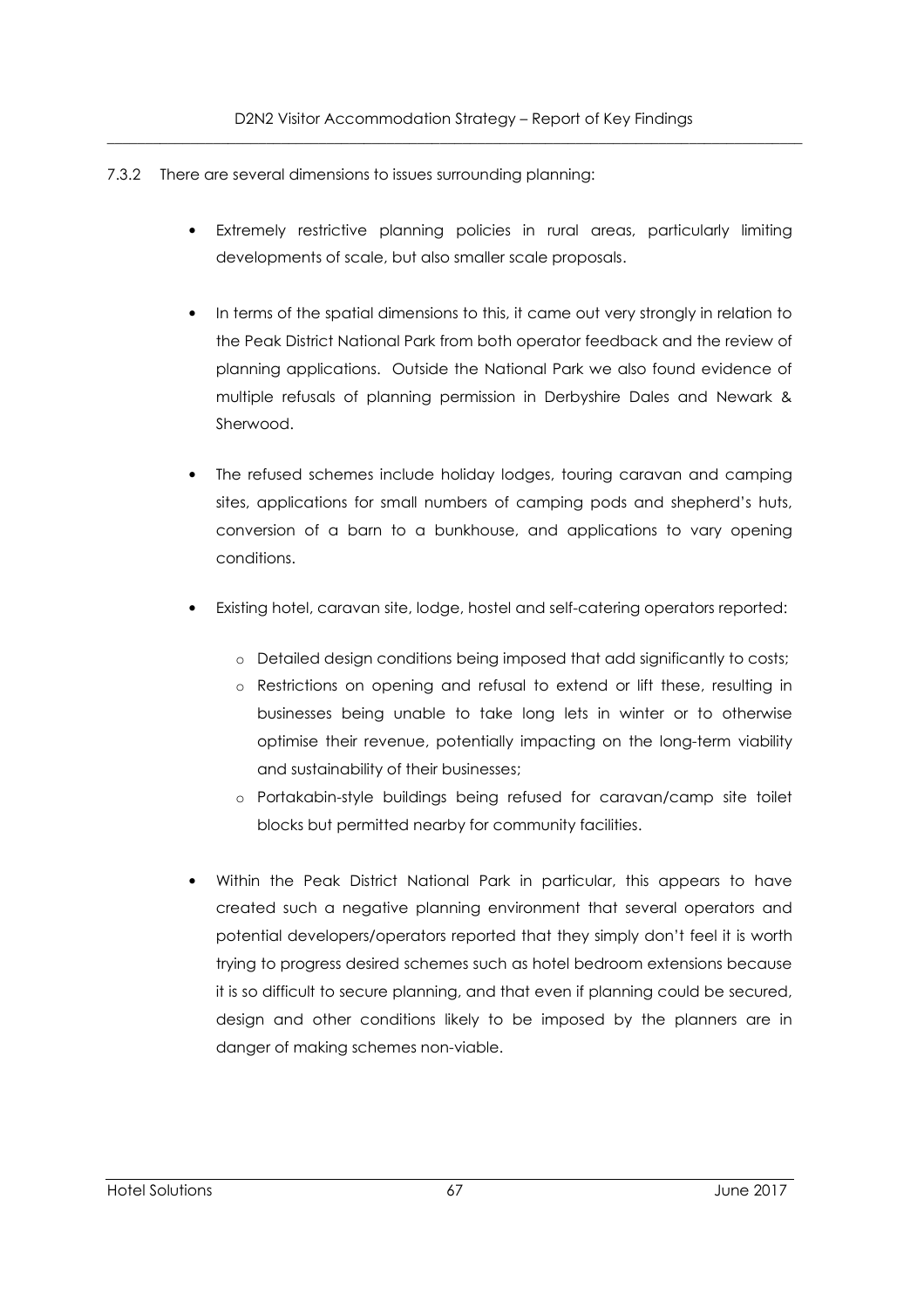- There is also a particular constraint in the Peak District National Park in relation to holiday lodges, for which there appears to be a blanket ban. One operator with existing sites in the study area said they had now given up looking for a site to develop a holiday lodge park in the National Park because of the NPA's policies.
- These concerns are articulated in some of the comments we received from consultees relating to development in the National Park:

*'We have lots of ideas for visitor accommodation projects we would like to bring forward but planning is the big barrier'* 

*'It feels like it's a waste of time even having a conversation with the planners'.* 

'The Derbyshire Peak District is significantly under supplied with hotel *accommodation – yet we can't expand supply to meet demand because of planning restrictions'.* 

*'This is not just about new development – in practice the NPA are not even sympathetic to supporting existing businesses'.* 

'We would be prepared to allocate significant investment to visitor *accommodation development in the Peak Park if we could have a rational conversation about planning. There has to be a more balanced view that will allow sensitive development to come forward: estate owners are in this for the long term and should be able to work with the planners to get it right for all parties and secure the future of the countryside and those who live, work and visit it'.*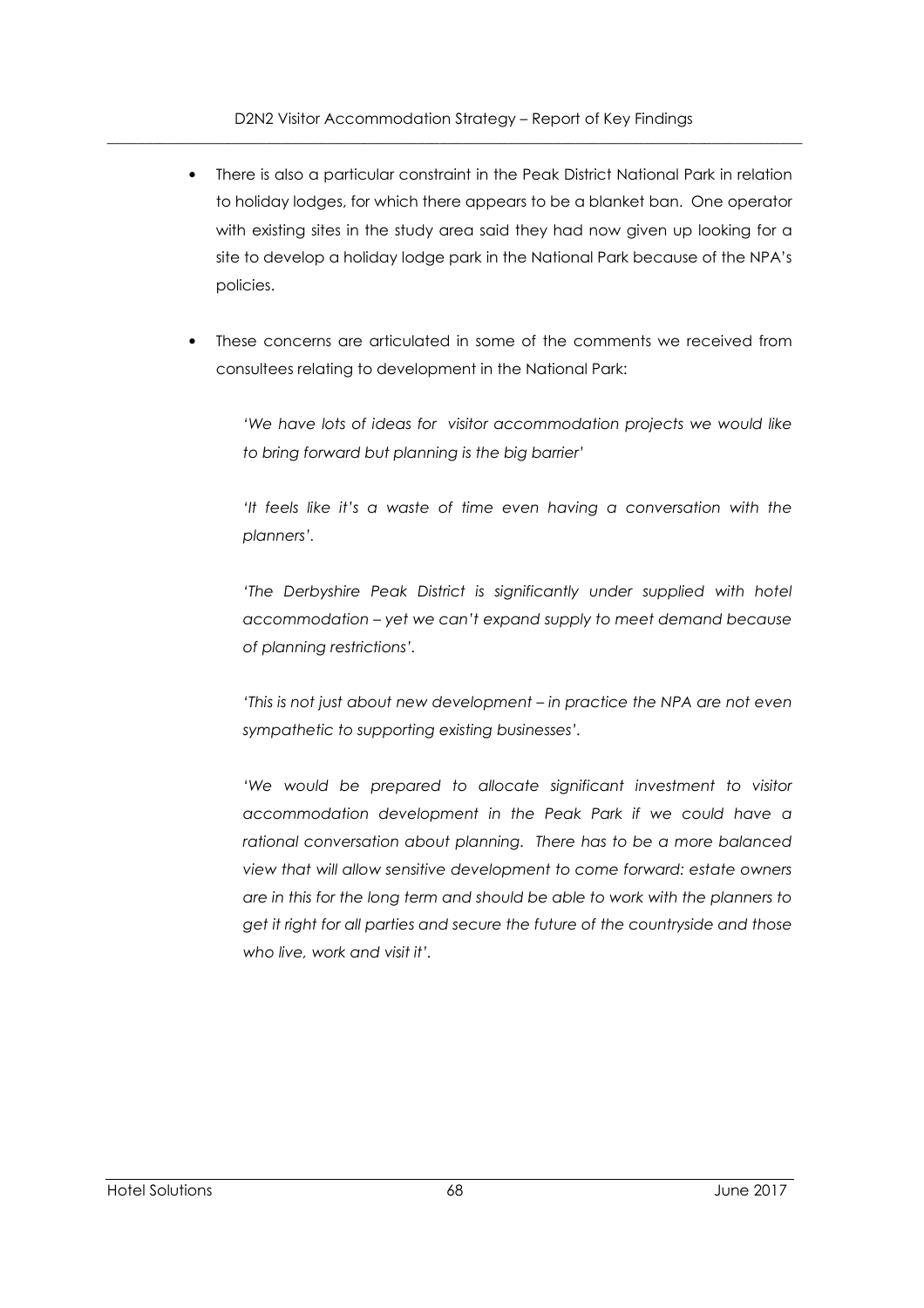- 7.3.3 From the planning authority point of view, the concerns appear to be about:
	- Permanency of visitor accommodation such as lodges compared to for example caravans and tents; this has also been applied to camping pods and potentially to glamping, if in requiring a base to be set down they leave a permanent imprint on the landscape;
	- The visual impact of visitor accommodation developments on the natural landscape and the character of properties, resulting in some of the design conditions and restrictions on opening, as well as refusals of planning;
	- Traffic impacts, particularly for developments of scale, but even with smaller developments they can be judged on their accessibility by public/sustainable transport methods;
	- Residential development, or the scope for visitor accommodation to be used for permanent residence – though occupancy conditions are capable of limiting this legally;
	- The potential for caravan sites to be used by the gypsy and traveller community in areas where this is a particular issue;
	- Preserving Green Belt, though there are 'hooks' within Green Belt policy that can sometimes enable permission to be granted
- 7.3.4 Whilst we appreciate that there may be particular circumstances around an individual site or building that warrant refusal on one or more of these grounds, we as consultants see evidence of these issues being overcome in other sensitive rural landscapes, including National Parks, using a variety of different mechanisms, and in doing so allowing the visitor accommodation sector to flourish, support the rural economy, and benefit local communities. There is a danger that tourism projects are being unfairly discriminated against, given the impact of large and very visually intrusive agricultural buildings on the landscape that have been permitted, compared to say well screened holiday lodges that are being refused, yet both have the ability to confer significant and complementary economic benefit.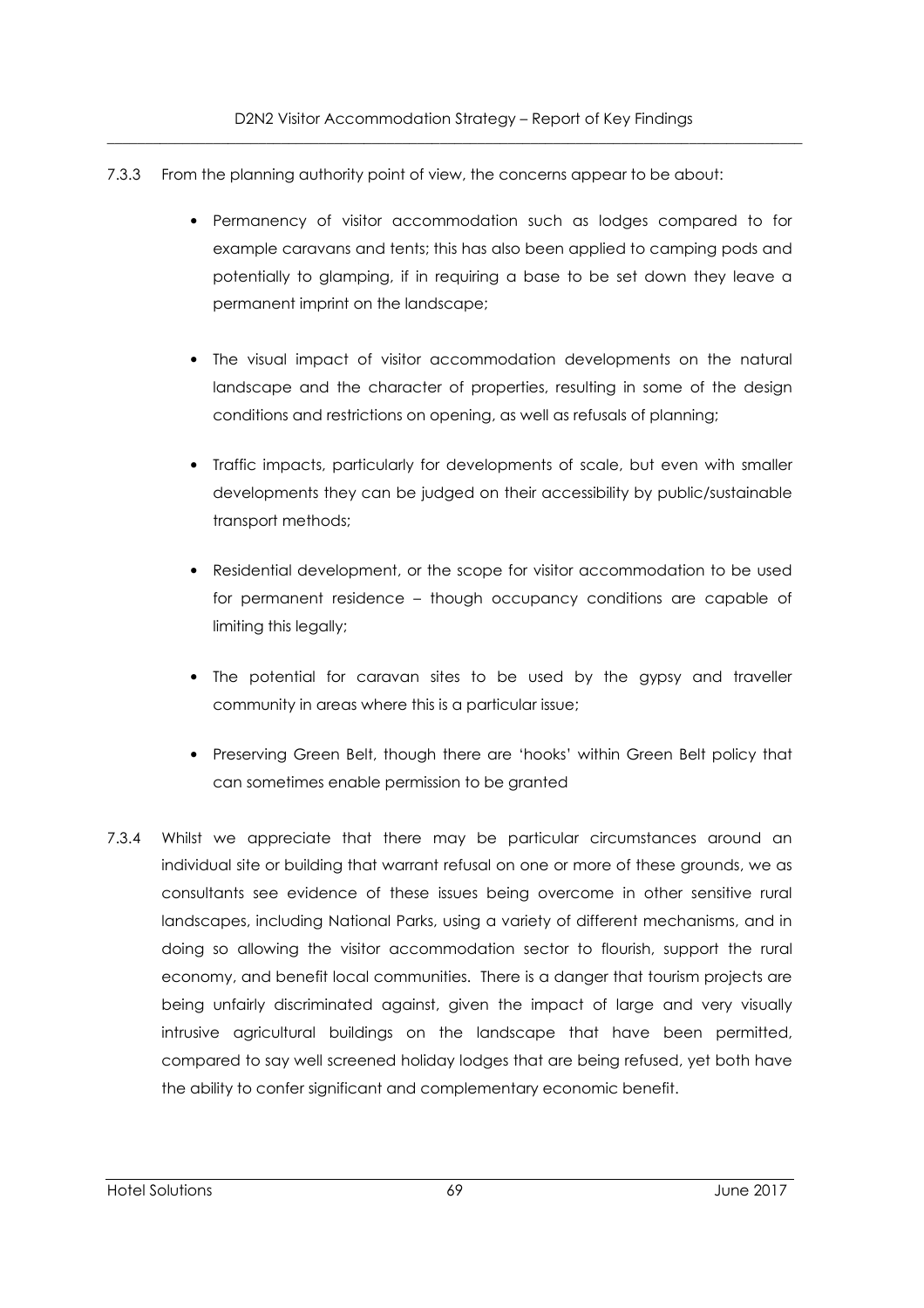D2N2 Visitor Accommodation Strategy – Report of Key Findings  $\overline{\phantom{a}}$  , and the contribution of the contribution of the contribution of the contribution of the contribution of the contribution of the contribution of the contribution of the contribution of the contribution of the

- 7.3.5 Other generic planning issues that have been identified by developers and operators of hotels and visitor accommodation including in urban areas include:
	- The planning process, in terms of the time it takes to get decisions and the volume of associated documentation;
	- The requirement for investigations to support applications adding to cost but also to time delays;
	- A failure to recognise the commercial implications of what is being requested as part of the planning process and the cost and time delay implications;
	- A need for some degree of certainty around the likelihood of getting planning especially where significant costs would be incurred to work up a scheme;
	- BREEAM requirements, which particularly at Excellent can incur significant additional costs;
	- Likewise, with CIL requirements, though the majority of local authorities we have worked with have not applied these to hotels/visitor accommodation, those which have are adding a substantial barrier to hotel investment;
	- Sequential test issues for any development beyond a town centre a particular issue for hotels on business parks or at other demand drivers such as marinas, leisure parks and attractions, and also for pubs wanting to add bedrooms, that might be in suburban locations, along busy routeways or in the countryside;
	- The need for staff accommodation, for hotels, lodges parks, caravan and camping sites – often refused on residential development grounds, but needed for the operation and security of the visitor accommodation business.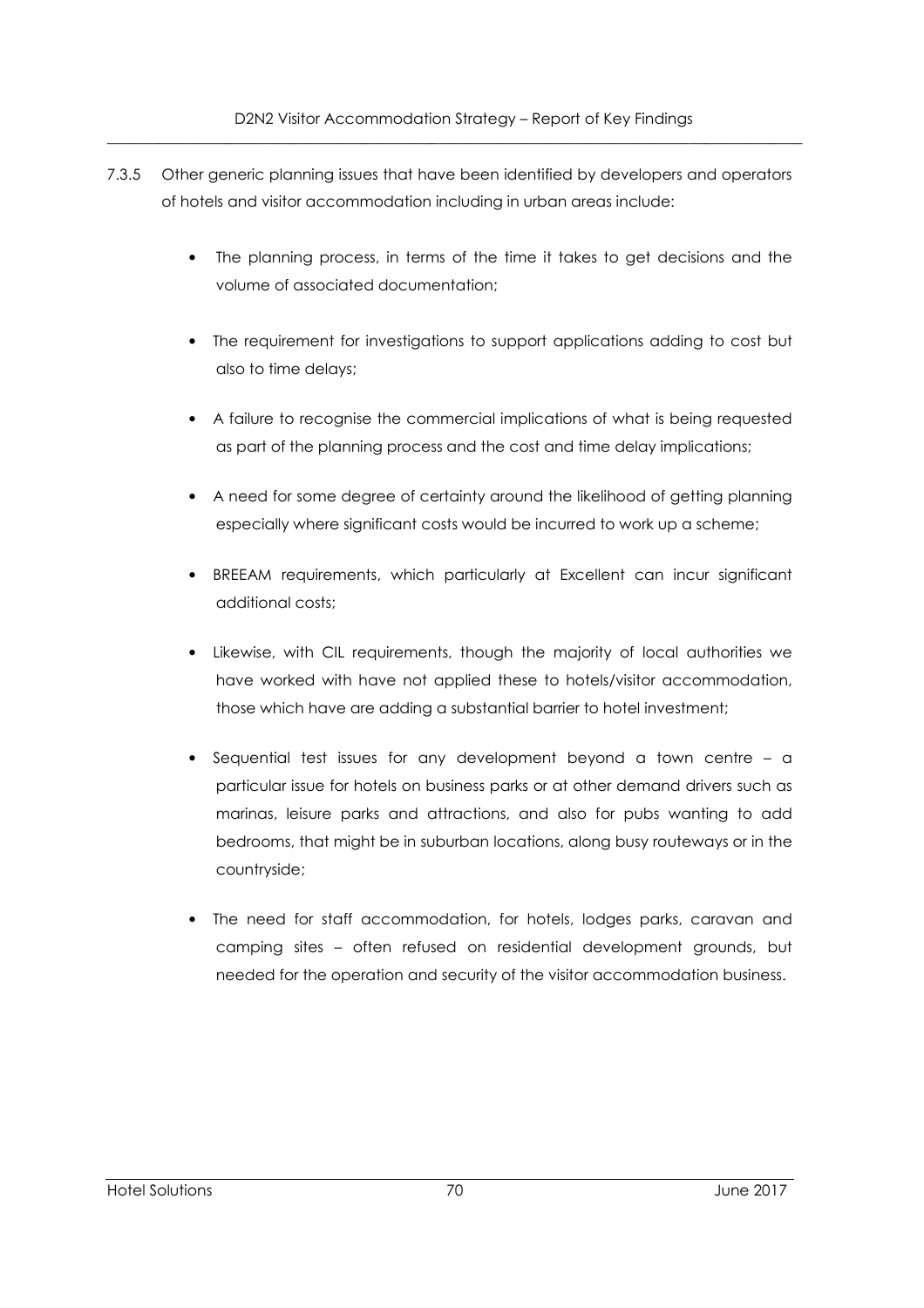# **7.4. Funding for Hotel & Visitor Accommodation Development**

- 7.4.1 Other barriers to accommodation development relate to funding and the difficulty in securing it. Since 2008, the availability of funding for visitor accommodation development schemes – as with the general development market – has been a challenge to secure, often requiring larger amounts of equity, with available lending at higher rates and end values lower, all resulting in smaller margins and often a difficulty in getting schemes to stack up. There has been some improvement in the funding climate since the performance of the hotel and visitor accommodation sector has improved. Certainly for the hotel sector, 2012 proved something of a turning point, with occupancies getting back towards pre-recession levels, followed by recovery in achieved room rates and revpar in subsequent years, but for many funding still remains a challenge.
- 7.4.2 In a difficult funding climate, the availability of other sources of finance, such as LEADER grants, could make all the difference to getting a scheme off the ground. Local Authorities have also begun to invest in hotel schemes which are providing a reasonable return on investment and an opportunity to influence schemes coming forward. The ability of local authorities to borrow at preferential rates through Public Works Loans, access to HLF and Regional Growth Fund have all helped get hotel schemes off the ground where the total funding package had proved a challenge. One international hotel company interviewed as part of this study cited financial support from local authorities as being key to getting deals done, quoting 3 schemes where LEPs were supporting projects, two projects where they were currently negotiating grants, and 5 projects where local authorities have directly invested, with project costs from £14m - £50m.

'*This is the most interesting. Local authorities can borrow extremely cheaply and are using this leverage to make things happen. It's brave but if you're borrowing at say 2%, the world has to end for a hotel to deliver anywhere near that type of return on the investment. If it is backed up with a major national and international brand, it creates business rates, employment and an income flow for the local authority'.*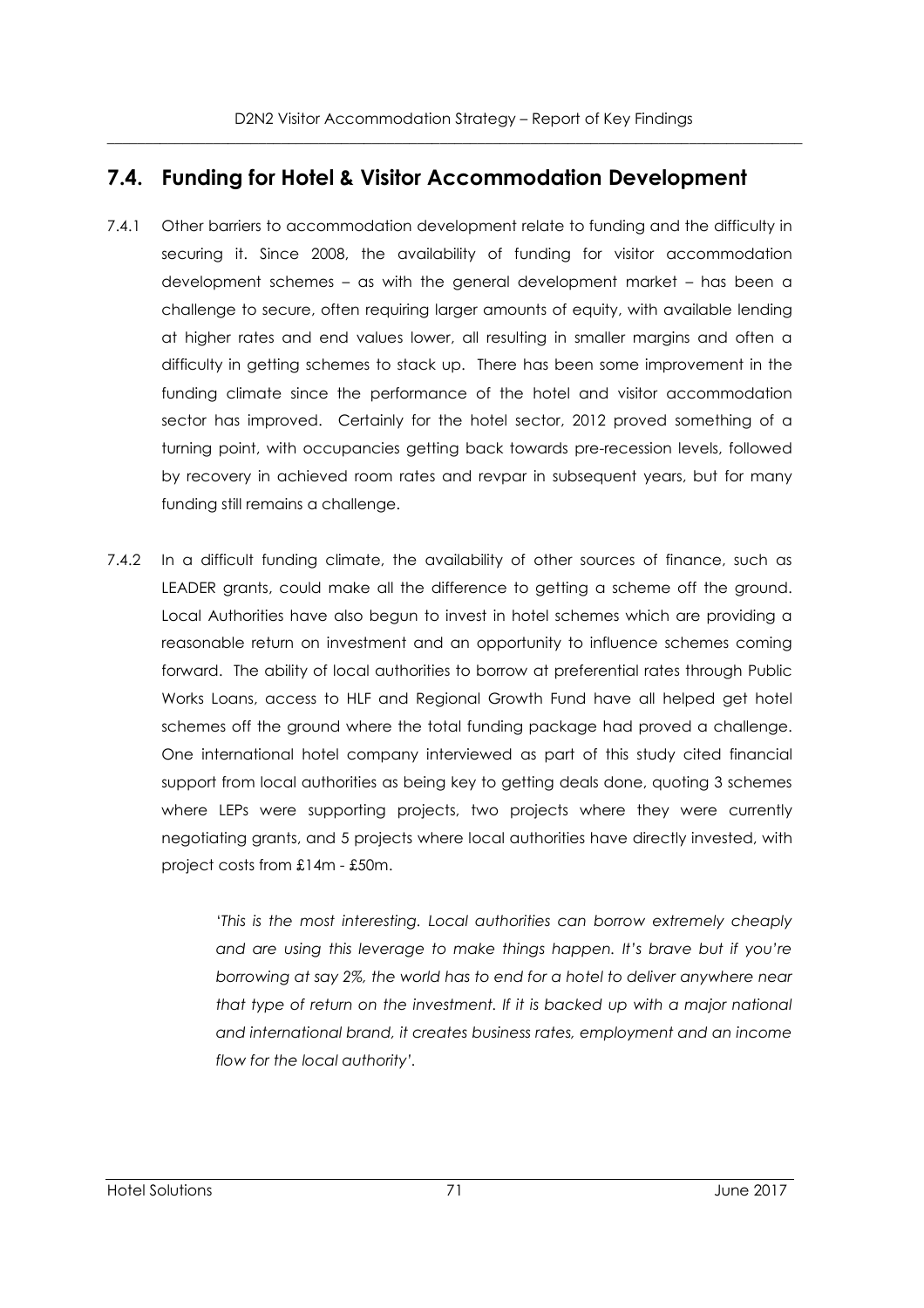7.4.4 There is a delicate balance in terms of the viability of schemes where associated costs and need for quality are high, but income limited by seasonality constraints. National Parks and heritage locations are good examples of this, particularly in leisure-led markets. Infrastructure costs associated with schemes in rural areas are also frequently high and require a critical mass of development to bear them which might be deemed inappropriate in a National Park or other sensitive setting. The viability concern has also been mentioned in relation to camping barns, which require a relatively high development cost but as low cost accommodation bring in limited returns.

# **7.5. Site Availability & Deliverability**

7.5.1 While Hotel Solutions has identified over 40 strong sites for hotel and visitor accommodation development across the D2N2 area, there are a number of locations where site availability is a barrier to accommodation development. This is clearly the case in the Peak District National Park, where very few sites were identified for hotel and visitor accommodation development projects of any scale. Bakewell is a location where hotel companies have found it difficult to satisfy their requirements due to a lack of available hotel sites in the town centre. There are also issues with regard to town centre hotel sites in Newark, Retford and Worksop. While Travelodge is currently progressing a hotel scheme on the site of the former Robin Hood Hotel in Newark town centre, Premier Inn has so far been unable to satisfy its requirement for a town centre hotel here. The hotel sites around the town do not meet its requirements. In Retford, while there is a proposal for a hotel as part of the North Road development, a town centre hotel would be more beneficial in terms of regenerating Retford town centre. Similarly, in Worksop, a new hotel in the town centre would help to boost the town centre economy, but a suitable site has not as yet come forward. Chapel-en-le-Frith/ the A6 Growth Corridor is a further location of potential for a budget hotel where a suitable site has not so far been identified.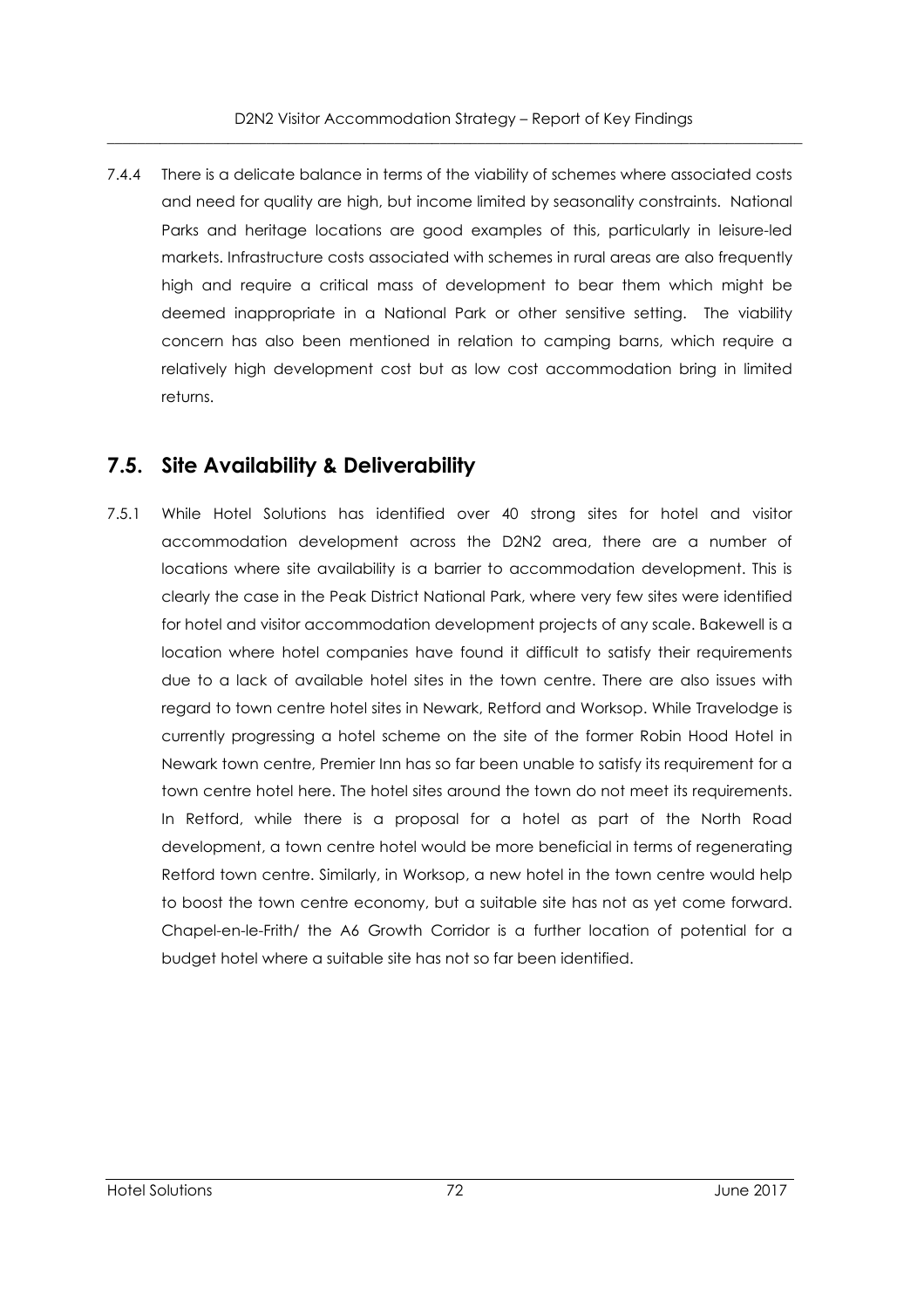- 7.5.2 A further issue in some locations relates to competition from higher value uses, particularly residential where this is permissible, but can also apply to other uses in mixed use schemes such as offices, student accommodation and retail, the majority of which can out-bid a hotel use on value. This could be a factor in the D2N2 area's market towns and cities, and can help explain why some sites put forward for hotel development, or even granted permission, have gone to other uses.
- 7.5.3 Local authorities with often significant stocks of land and buildings have an opportunity to secure hotel and visitor accommodation development via their ownership. However they are still required to get best value for any use, and under pressure to maximise value, which means that they are often unable or unwilling to consider hotels and other forms of visitor accommodation.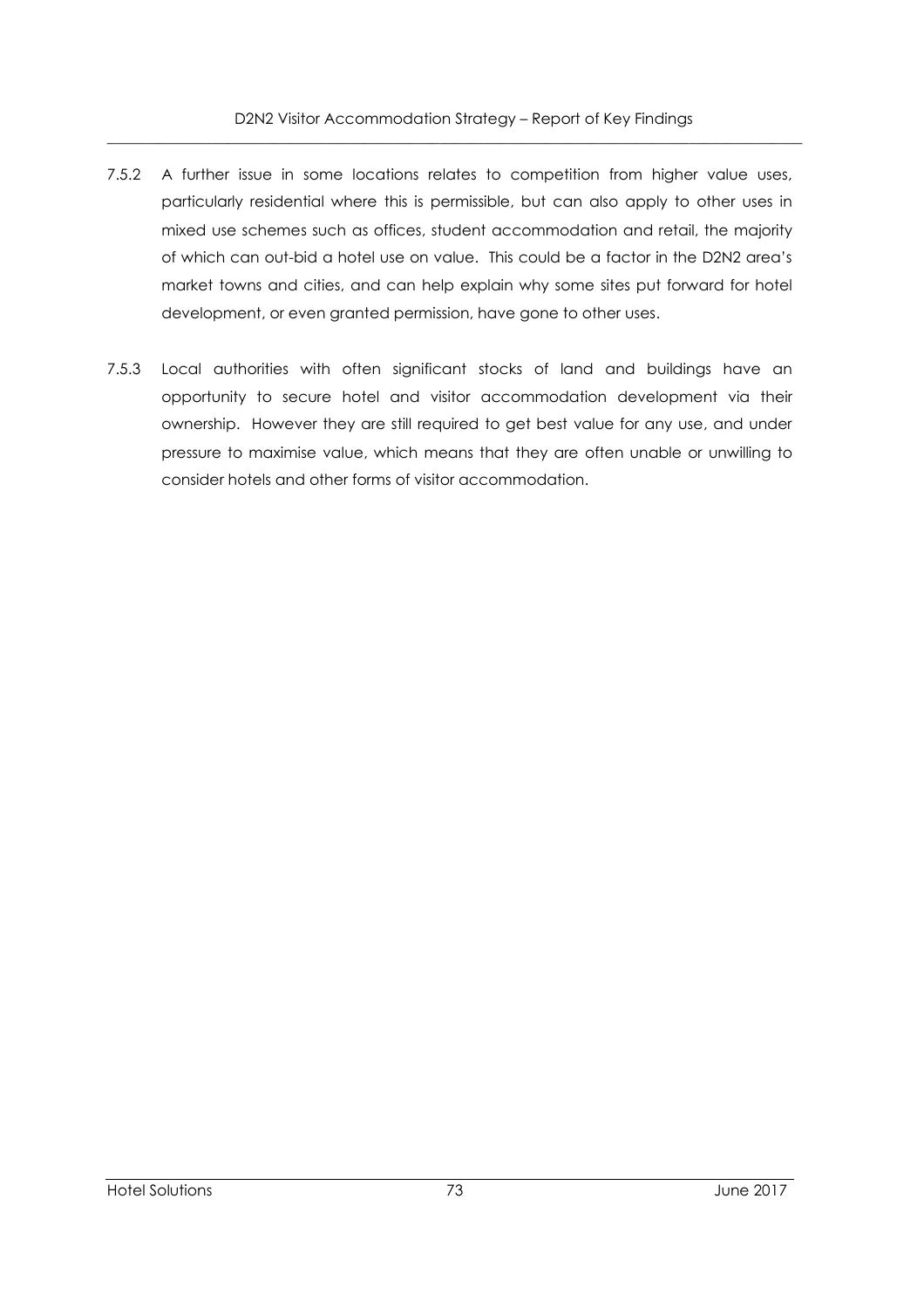# **8. VISITOR ACCOMMODATION DEVELOPMENT OPPORTUNITIES**

# **8.1 The Evidence**

8.1.1. The findings of the different modules of research combine to show significant interest in, and market potential for, the development of all forms of non-serviced accommodation (holiday cottages, holiday lodges and lodge parks, holiday villages, holiday parks, caravan and camping sites, camping pods, glamping, hostels and outdoor education centres) across the D2N2 area, particularly in the Derbyshire Peak District, Sherwood Forest and The National Forest. The evidence shows:

 $\overline{\phantom{a}}$  , and the contribution of the contribution of the contribution of the contribution of the contribution of the contribution of the contribution of the contribution of the contribution of the contribution of the

- A non-serviced accommodation sector that is performing very strongly, with many non-serviced accommodation businesses consitently filling and turning business away at weekends and during the summer, resulting in frequent shortages of all types of non-serviced accommodation to fully satisfy demand at these times;
- Strong demand for high quality accommodation, which generally trades at the highest levels of occupancy and price;
- Sizeable catchment populations in surrounding towns and cities that are interested in taking relaxing and active short breaks in the D2N2 countryside, and clear potential for future growth in these markets;
- Good potential for the D2N2 area to capitalise on the current trends in nonserviced accommodation development;
- Strong potential to attract family and friend get togethers and celebration weekends, because of the D2N2 area's central location in the country
- Strong interest from land and property owners in non-serviced visitor accommodation development, and interest from local, regional and national branded non-serviced accommodation operators in opening new operations in the D2N2 area.
- 8.1..2 Demand for non-serviced accommodation is however seasonal, suggesting a need for incremental supply growth in order to avoid overly diluting winter trade.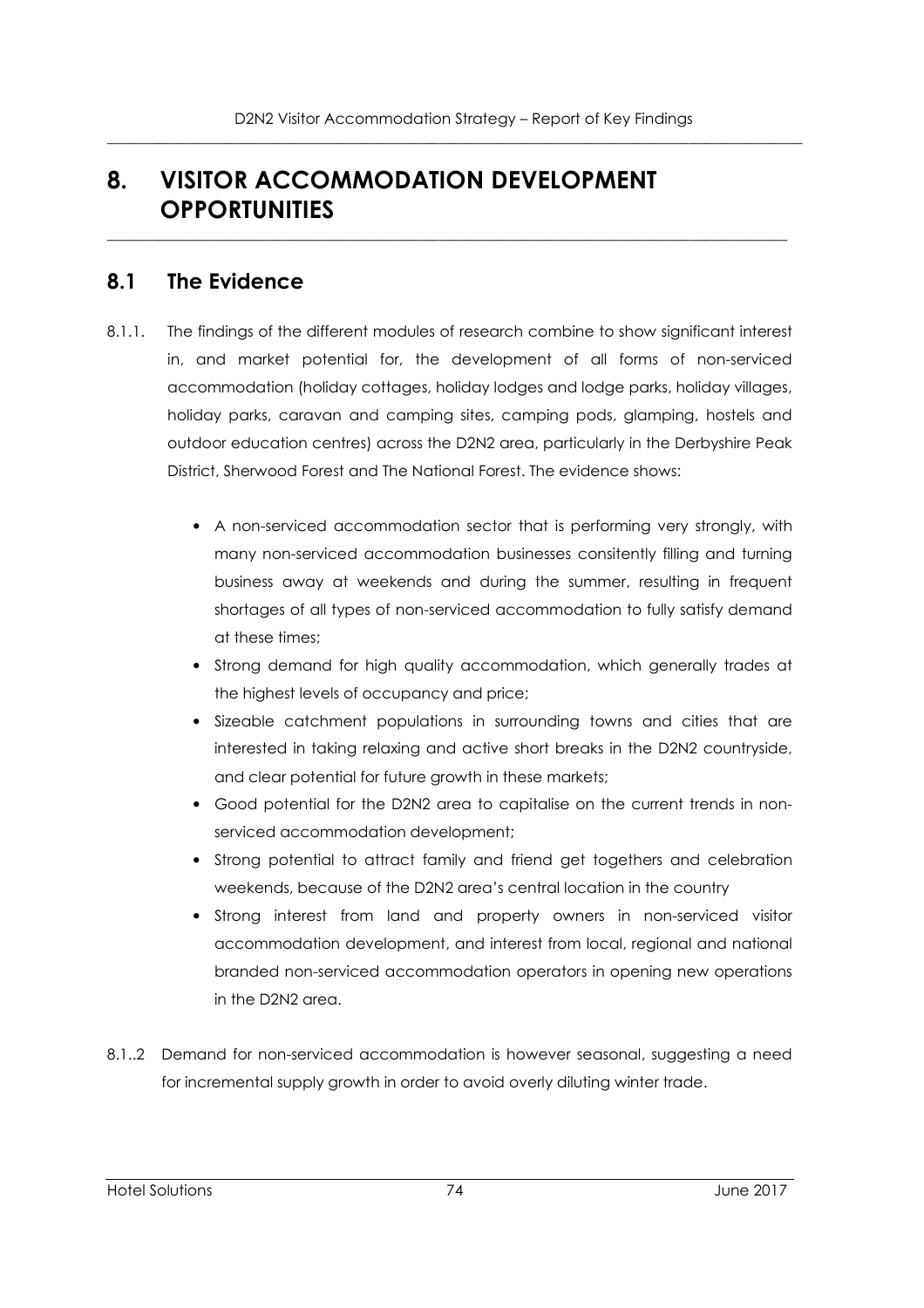D2N2 Visitor Accommodation Strategy – Report of Key Findings  $\overline{\phantom{a}}$  , and the contribution of the contribution of the contribution of the contribution of the contribution of the contribution of the contribution of the contribution of the contribution of the contribution of the

- 8.1.3. The research findings also show potential for the development of good quality B&Bs and guest houses, inns, and restaurants with rooms, based on the current performance of these types of accommodation across the D2N2 area; the extent to which such businesses are filling and turning business away; their potential to cater for weekend demand from wedding parties, people visiting friends and relatives and event visitors, and midweek demand from business visitors and contractors; and their appeal for short breaks in some locations, in particular the Derbyshire Peak District and Newark & Sherwood.
- 8.1.4. In terms of hotel demand, the evidence shows:
	- A strong and growing short break market for hotels in the Derbyshire Peak District, with hotels achieving high occupancies and room rates and frequently filling and turning business away at weekends and during the summer;
	- A budget hotel sector that is performing very strongly in most locations, with hotels consistently filling and turning away significant business both during the week and at weekends;
	- Comparatively low achieved room rates for 3 and 4 star hotels as a result of highly competitive local corporate markets and predominatly price-driven weekend demand;
	- Some niche hotel products that are trading very well, including golf hotels and the Warner Leisure Hotels' adults only Thoresby Hall Hotel.

#### 8.1.5. This evidence shows:

- Potential for additional hotel provision in the Derbyshire Peak District, both in terms of the expansion of existing hotels and some new country house, boutique and budget hotels;
- Scope for new budget hotels in many parts of the D2N2 area;
- Significant challenges in bringing forward new full-service 3 and 4 star hotels until corporate demand grows, the cultural, retail, attractions and events offer develops, and achieved room rates increase.
- Potential for some niche hotel products, including golf hotels, luxury and boutique country house hotels, private house hotels, market town boutique hotels, luxury family hotels and spa hotels, given suitable properties for conversion.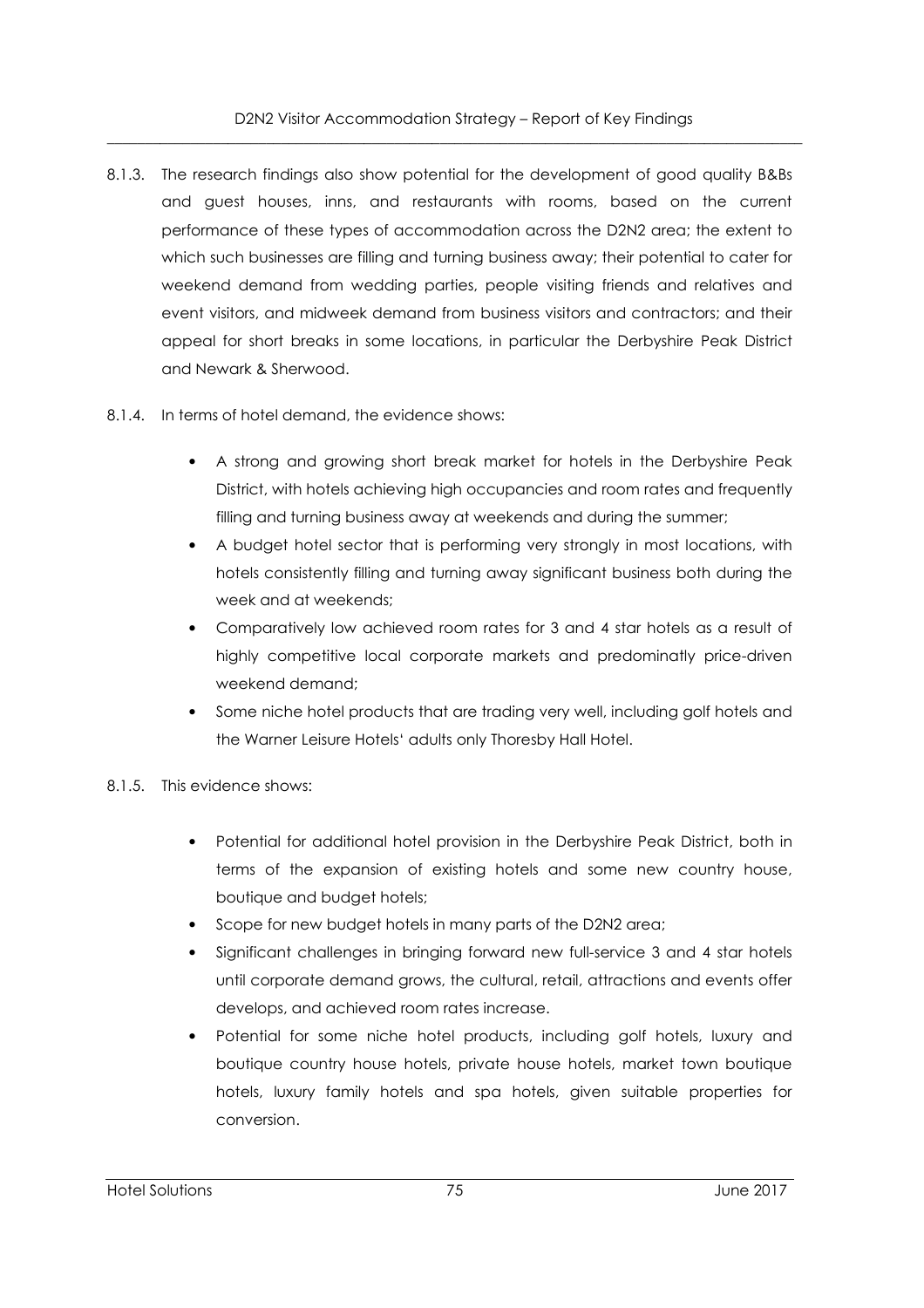# **8.2 Development of Existing Visitor Accommodation Businesses**

- 8.2.1. Investment in existing visitor accommodation businesses is a clear priority in terms of:
	- Upgrading to meet ever rising market expectations, attract new markets , improve trading performance and extend the season;
	- Expansion to meet peak period demand that accommodation businesses do not currently have the capacity to satisfy;
	- The development of additional facilities, e.g. spa and leisure facilities and function rooms, to provide extra income streams, attract new markets, extend the season and attract winter demand.
- 8.2.2. Opportunities and priorities for investment in existing accommodation businesses are as follows:

### **Hotels**

- Refurbishment and upgrading, including possible repositioning under a leading international hotel brand or to boutique, budget boutique and perhaps lifestyle hotels in some cases. A number of D2N2 3 and 4 star hotels are currently unable to command good room rates because of the quality of their product: investment is needed to allow them to trade to their full potential.
- Bedroom extensions to meet peak period demand.
- The development of leisure and spa facilities to boost appeal for leisure breaks.
- The development of banqueting facilities to help develop weddings and functions trade.
- Expanded or new restaurant capacity.

# **Inns/Pub Accommodation**

- Refurbishment and upgrading, including repositioning to boutique inns in some cases.
- The opening of additional en-suite guest bedrooms.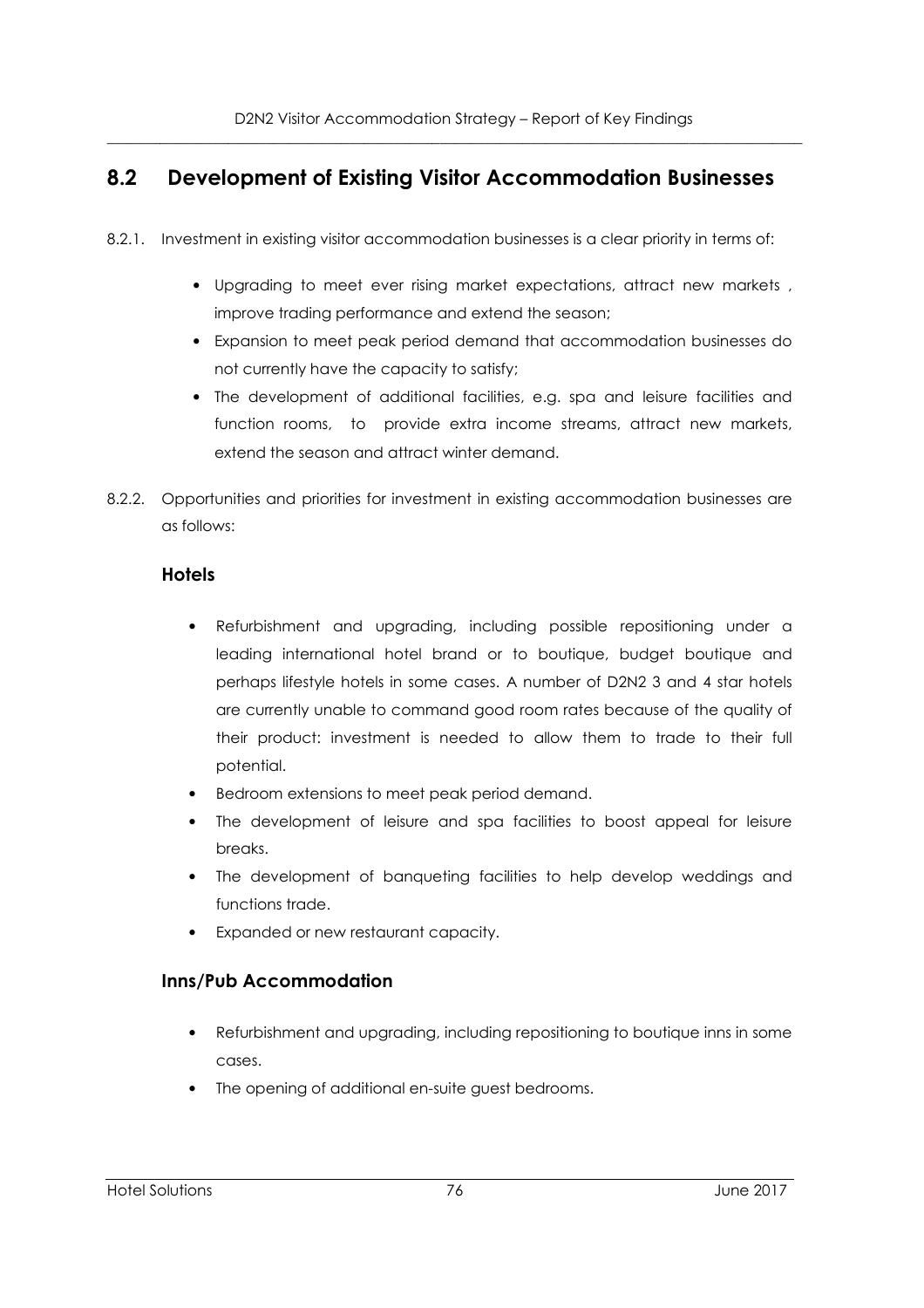### **B&Bs/ Guest Houses**

- Refurbishment and upgrading, including repositioning to a boutique standard in some cases.
- Expansion in terms of opening up additional en-suite bedrooms or the provision of accommodation units in gardens and grounds e.g. camping pods or glamping units.
- Development of facilities for walkers and cyclists e.g. drying rooms and cycle storage.

# **Holiday Cottages and Holiday Lodge Parks**

- Refurbishment and upgrading, including to a contemporary/ boutique standard in some cases. More modern kitchens and bathrooms are a priority.
- The addition of hot tubs, which can help to attract winter demand.
- The opening of additional units.
- The development of leisure facilities, e.g. swimming pools, games rooms, hot tubs and saunas, at holiday cottage complexes and holiday lodge parks.
- The development of function and meetings rooms at holiday cottage complexes to attract weddings, corporate events, and cater for family and friend get togethers and celebration weekends.
- Facilties for cyclists, including cycle storage, bike wash areas and cycle hire arrengements.

# **Caravan and Camping Sites**

- Continuous investment is needed in site infrastructure, landscaping, toilet and shower blocks (including heated units to attract winter trade), and other onsite facilities such as laundry rooms and children's play areas.
- The expansion of existing touring caravan and camping sites, where they have land available, to cater for demand at peak times. Many sites are frequently full and turn business away at weekends and during school holiday periods. The expansion of sites may make them more viable and allow investment in site facilities.
- The development of existing larger child-friendly sites in terms of adding leisure facilities, games rooms and children's activities.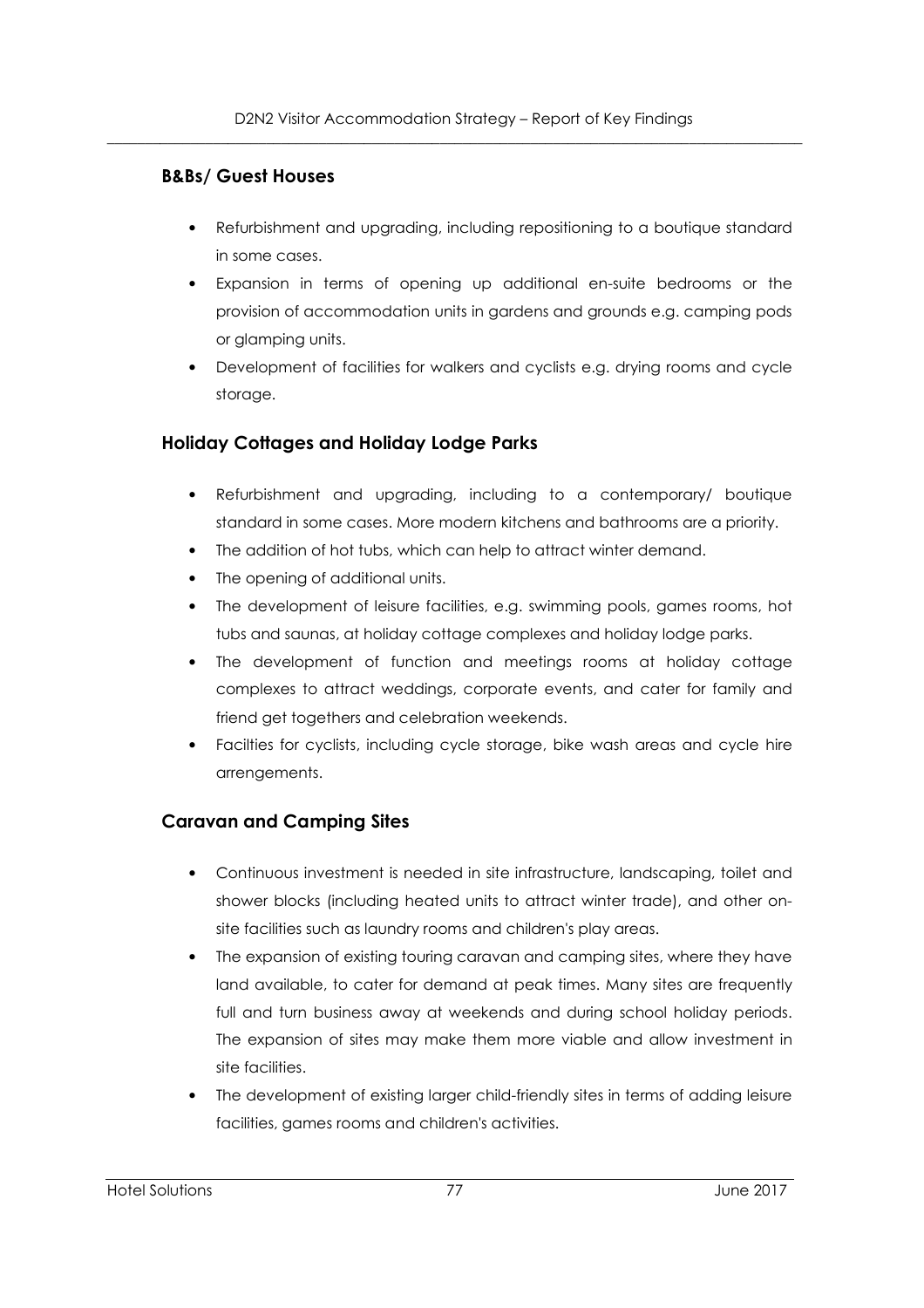- The introduction of eco-activities e.g. nature study, foraging.
- Improving green credentials through measures such as the use of biomass, solar or wind energy, composting, recycling, and planting to improve biodiversity.
- The provision of more hard standings for touring caravans and motor homes to enable sites to extend their season and allow trading during periods of wet weather and into the winter months.
- Additional seasonal tourer pitches<sup>1</sup>, which can provide sites with a good base of guaranteed income, whatever the weather.
- The introduction of camping pods and/or some form of glamping units.
- The development of permanent on-site accommodation for site managers for the purposes of winter opening, site security and maintenance.
- Facilities for cyclists.
- The extension of site operating seasons into the winter months and possibly year-round operation.

# **Glamping Operations**

- Upgrading glamping units.
- Expansion through the provision of additional glamping units.
- The extension of the operating season for glamping sites, including year-round trading.
- The addition of hot tubs.
- The development of facilities such as shops, meeting rooms, games rooms and indoor leisure facilities.
- Central communal spaces for family and friend groups to socialise together.
- The provision of staff accommodation to help glamping sites develop midweek and winter business.

 $\overline{a}$ 

<sup>&</sup>lt;sup>1</sup> Where owners leave touring caravans on a site for the season to use them periodically for weekend stays, midweek breaks and holidays.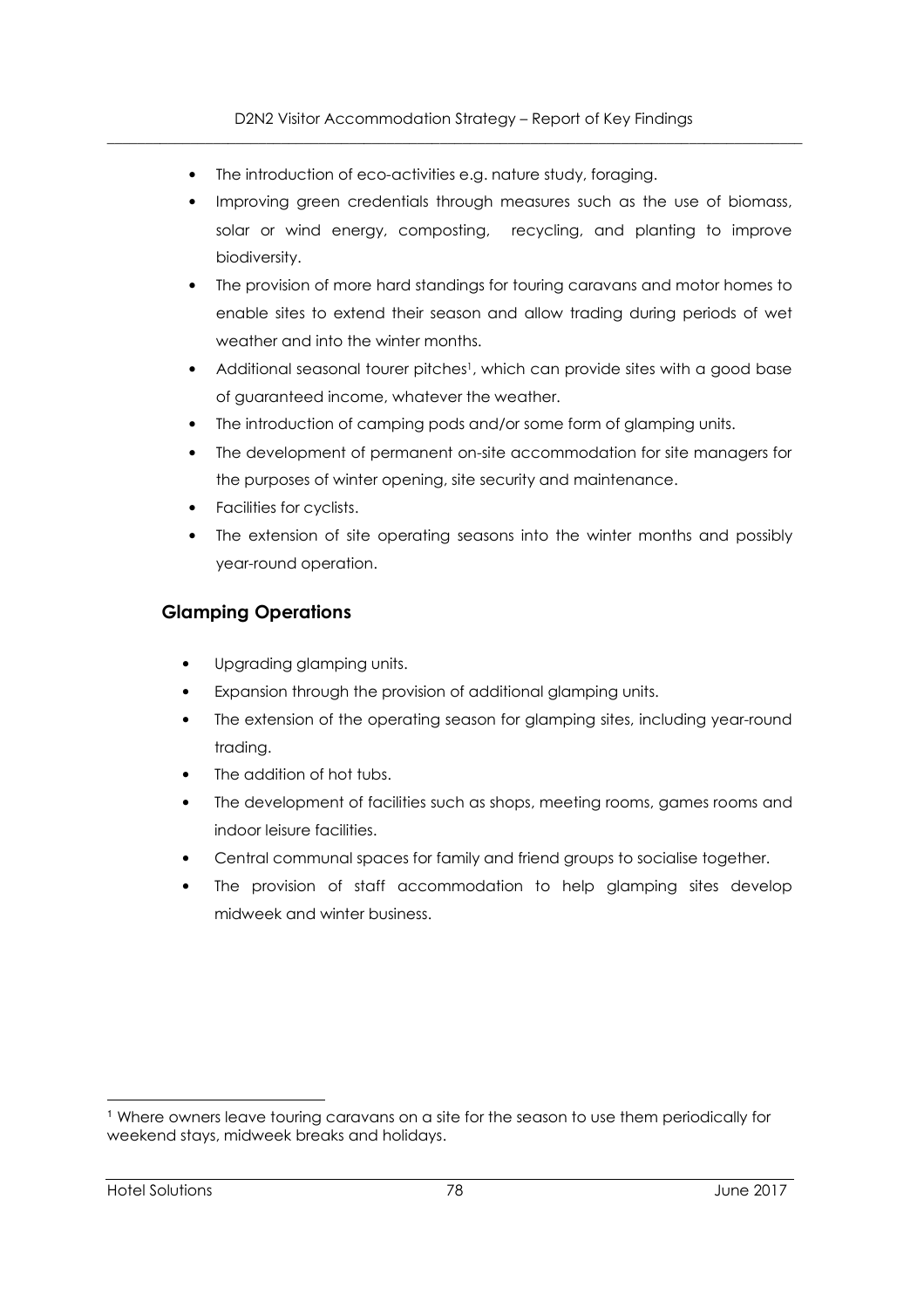# **8.3 Opportunities for New Visitor Accommodation Development**

- 8.3.1. The research findings also show good potential for the development of new accommodation businesses of all types in order to meet current peak period shortages and capitalise on hotel and visitor accommodation development trends. Without new accommodation supply tourism growth in the D2N2 area will clearly be constrained.
- 8.3.2. In terms of the opportunities for new visitor accommodation development, the research findings show the following:

# **Non-Serviced Accommodation**

#### **Holiday Villages and Resorts**

• The £400m Peak Resort project is currently being progressed on the Birchall Estate at Unstone to the north west of Chesterfield. The project website (www.peakworldwide.com) indicates that the scheme has planning permission but does not include a timeline for the progression of the project.

# **Holiday Cottages**

- There is clear potential for additional holiday cottages to meet peak season demand, in terms of barn conversions and the letting of residential properties. There could be potential for all standards of holiday cottage but the priority should be for high quality accommodation, including some 5 star, fully en-suite and boutique holiday cottages.
- There could be scope for some luxury holiday cottage complexes with leisure facilities, communal dining, meeting and socialising spaces for large groups, weddings and corporate events.
- There is potential for more 'super cottages' that can cater for the growing demand for large family and friend get togethers, celebrations and house parties.
- There is scope for some 'Access Exceptional' self-catering cottages that are specially designed for independent wheelchair users. The market for such accommodation is quite niche however, so significant provision is not warranted.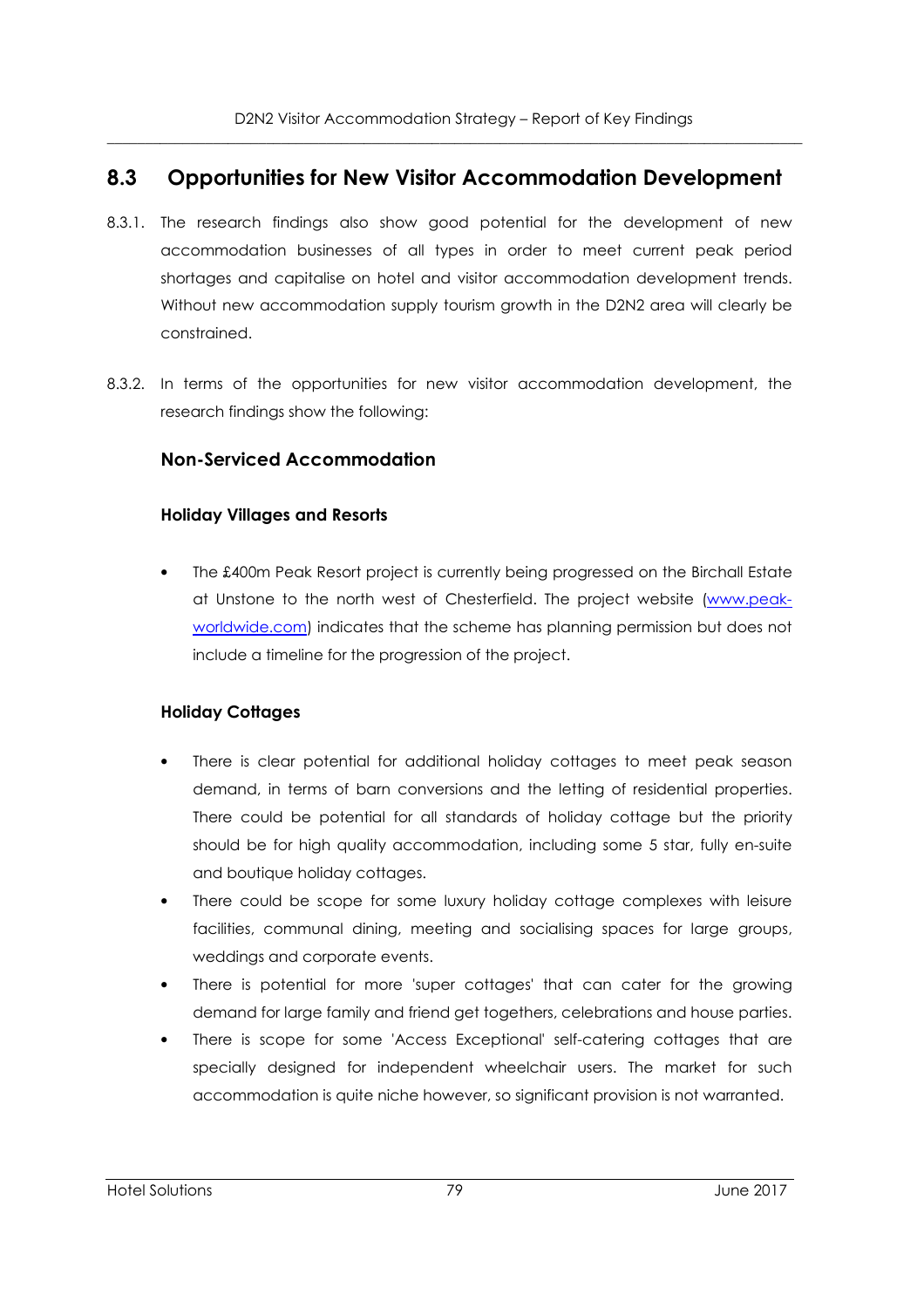#### **Holiday Lodges and Holiday Lodge Parks**

- Our research shows potential for holiday lodge development across the D2N2 area, especially in the Derbyshire Peak District, Sherwood Forest and The National Forest, in terms of:
	- o Individual rental holiday lodges or small complexes of lodges;
	- o Woodland or lakeside holiday lodge parks with lodges for ownership and/or rental. This could include some holiday lodge parks of scale (100+ lodges) with central leisure and catering facilities;
	- o Eco lodges, small complexes of eco lodges and eco lodge parks;
	- o Fishing lodges associated with existing or new fishing lakes;
	- o Golf lodges on golf courses, for rental, timeshare or purchase;
	- o Holiday lodges at equestrian centres.

Current planning policy in the Peak District National Park, which does not allow holiday lodge development, prevents these opportunities from being taken up in the National Park.

#### **Treehouses**

• There is scope potentially for some treehouse developments in suitable woodland and forest settings. This is a very niche accommodation product, which is expensive to build and to stay in. Its development is likely to be very slow therefore.

#### **Caravan Holiday Home Parks**

• There could be potential for the development of new holiday parks in the D2N2 area, given suitable sites. Our research shows strong demand for caravan holiday home ownership and rental in Derbyshire and Nottinghamshire, and a relatively limited current supply. There is likely to be interest from national holiday park operators, given the sizeable catchment populations for caravan holiday home sales that surround the two counties, and the general paucity of suitable sites for holiday park development across the country. There could be potential for holiday parks linked to water sports, perhaps at some of the worked out gravel pits in the Trent Valley.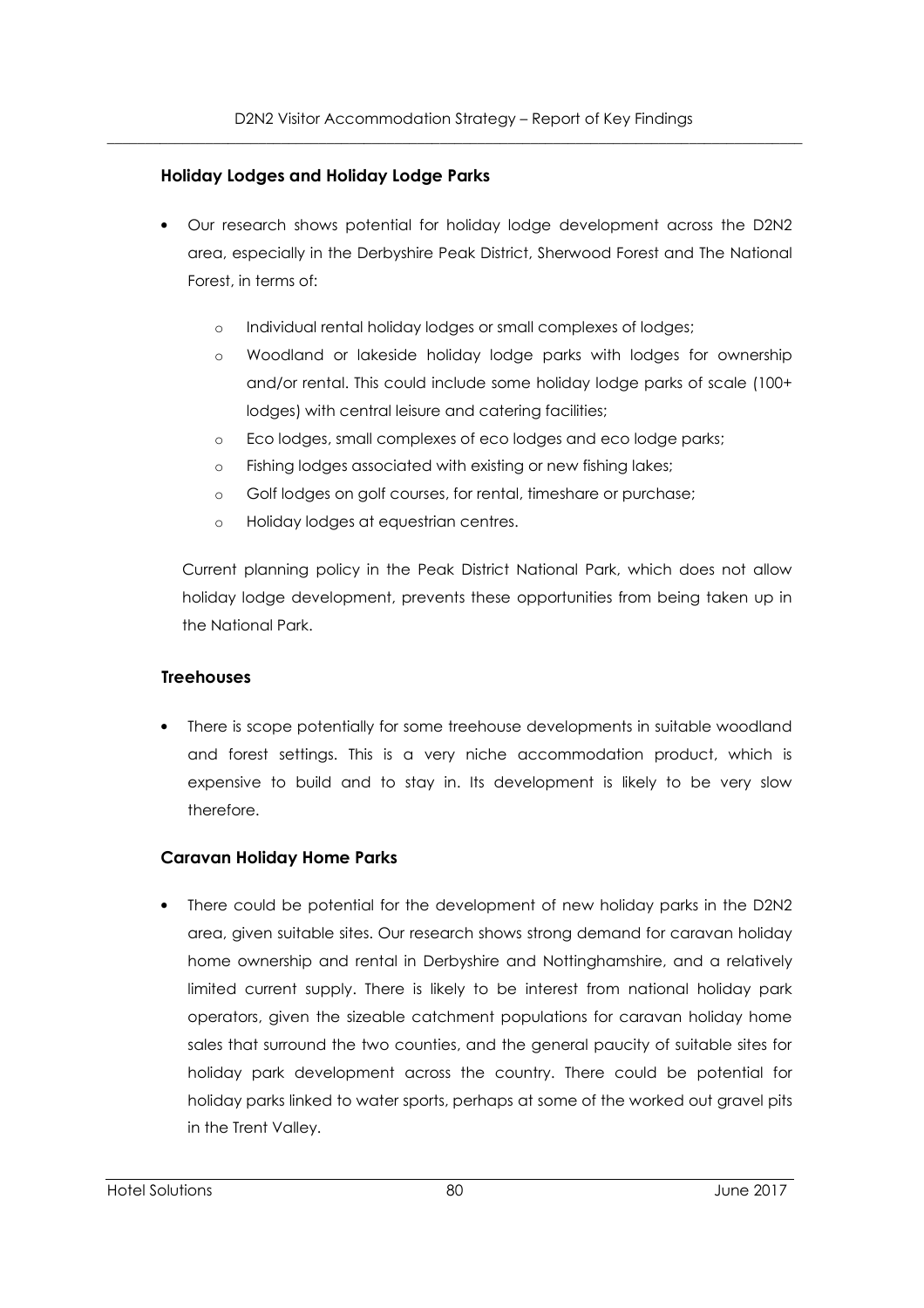#### **Touring Caravan and Camping Sites**

- The research findings show potential for:
	- o Further small scale touring caravan and camping sites across the D2N2 area (of up to 30-50 pitches) and further certificated sites<sup>1</sup>, particularly on farms and next to country pubs.
	- o Some larger caravan and camping sites, given suitable sites that can achieve planning permission;
	- o More camp sites;
	- o The development of eco camping sites small, low impact, environmentallyfriendly, off-grid sites.

There are clear shortages of caravan and camping provision at weekends and during the summer in many parts of Derbyshire and Nottinghamshire. Caravanning and camping is however seasonal, so care is needed to avoid encouraging too rapid a growth in supply that could dilute winter trade.

### **Camping Pods**

- In addition to the potential for caravan and camping sites to add camping pods, there could also be scope for the development of small camping pod sites;
- The could be merit in looking at the development of a camping pod network along the Pennine Way and linked to the developing cycle route network in the Derbyshire Peak District.

#### **Glamping**

There is clear scope for the development of further glamping sites across the D2N2 area. This type of accommodation has so far been very slow to develop in Derbyshire and Nottinghamshire.

 $\overline{a}$ <sup>1</sup> 5 pitch sites that are certificated to operate by the Caravan Club or Camping and Caravanning Club without the need for planning permission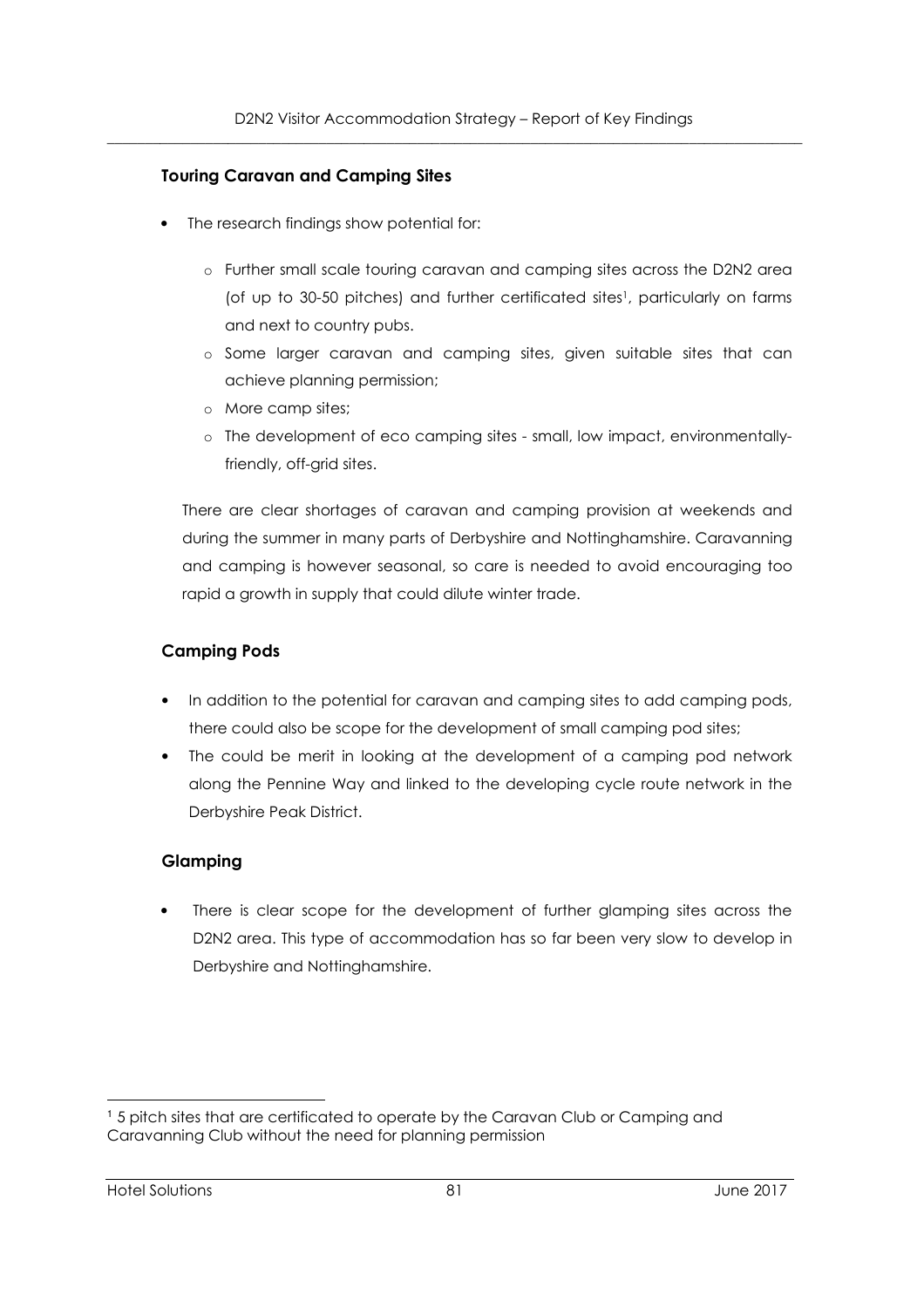#### **Group & Youth Accommodation**

- The YHA expressed interested in opening further hostels in the Derbyshire Peak District, and might consider a hostel in Nottingham.
- There could be an opportunity for further luxury hostels in Nottingham.
- There could be scope for additional outdoor education centres and children's actvity holiday centres, perhaps in Nottinghamshire, where the supply of such accommodation is currently very limited. The Derbyshire Peak District already has a good supply of outdoor education centres, although there could be scope here also, for modern, higher quality centres.

#### **Serviced Accommodation**

#### **Hotels**

• Our research shows no immediate potential for further 3 or 4 star or boutique hotels in **Derby City Centre**. Sustained growth in hotel occupancy and a substantial improvement in achieved room rates will be needed before the city can support new full service hotel development. There could be scope for further budget hotel development in Derby (although there is no current budget hotel operator interest in the city), but this would perpetuate the low room rates in the city, particularly at weekends, and is likely to weaken the potential for securing new full service hotels in Derby. There could also be potential in the short term for additional serviced apartment provision in the city. The scope for full service hotel development in Derby is more in the longer-term, as the regeneration of the city is progressed, and Derby's cultural, retail and evening offer develops, particularly if the new performance venue is progressed. The hotel development strategy for the city should at this stage focus on encouraging investment in the upgrading of existing 3 and 4 star hotels, building a stronger corporate market for hotel accommodation, and developing a city centre cultural, evening and retail offer that will allow Derby to develop as a city break destination. The priorities for hotel development should be about developing a more diverse city centre hotel offer in the medium to longer-term, that will meet corporate market requirements and attract the key leisure markets that Derby wants to attract at weekends. This suggests a focus on boutique, budget boutique, lifestyle and themed hotels in the Catherdal Quarter to attract Cultural Explorers and Millennials. There is also merit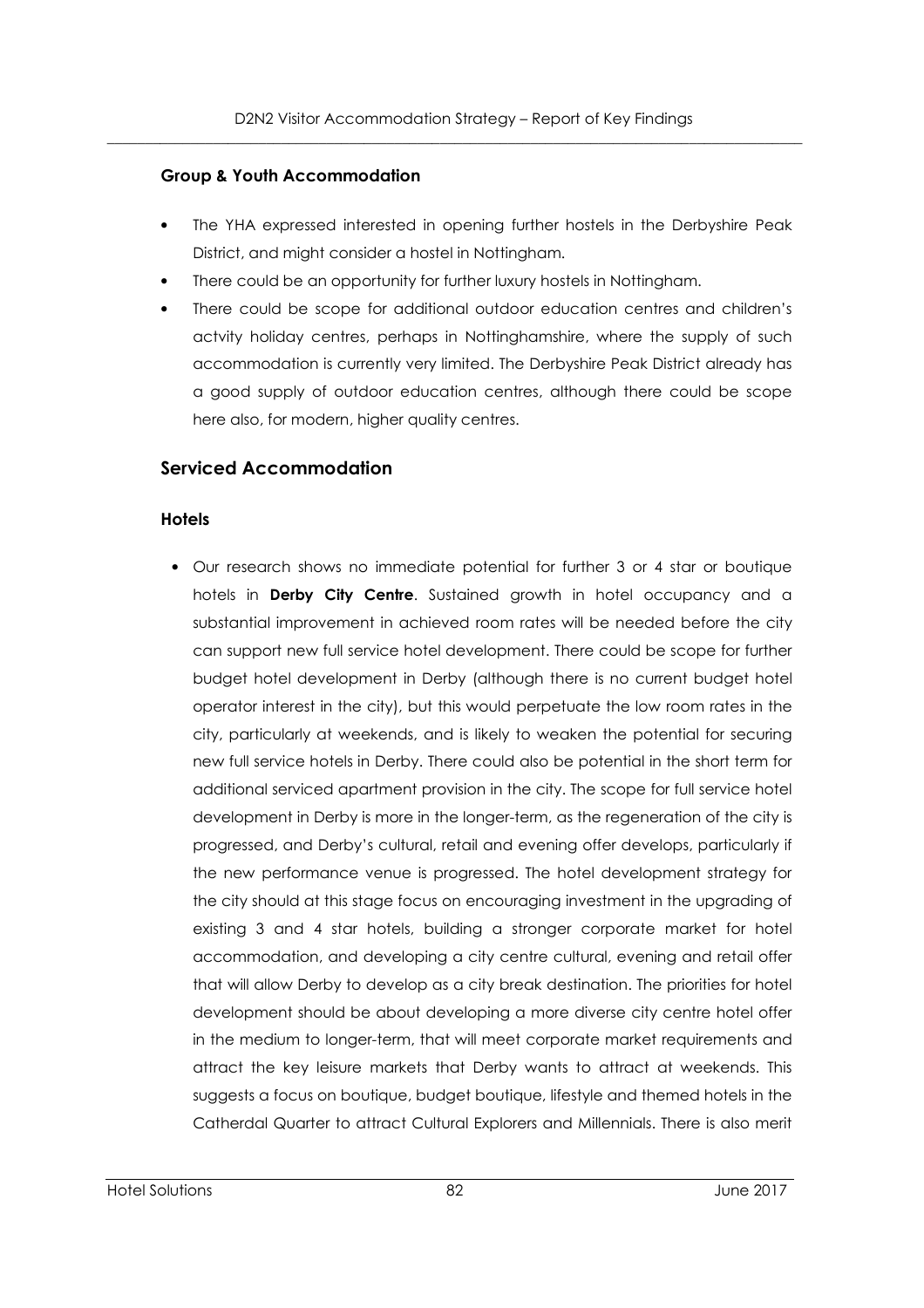in considering the potential for a hotel to be incorprated into the performance venue scheme. Derby could see the closure of some of its lower quality independent hotels that may be struglling to compete with the new city centre budget hotels. This could be beneficial however in terms of boosting demand and room rates for the city's remaining hotels.

- The **Infinity Park** business park might support a 3 or 4 star hotel and/or a limited service hotel, depending on the occupiers that it attracts. The business park lacks visibility to passing trade however. A site on the A50, close to the business park would be a stronger proposition.
- There is clear potential in **Chesterfield** for additional budget hotels. Existing budget hotels here are achieving high occupancy levels and consitently denying significant business both during the week and at weekends. There is immediate potential for a new budget hotel. The Elderway Premier Inn should meet this requirement. In the medium to longer term there are likely to be further opportunities for further budget/limited service hotels in Chesterfield, as the Chesterfield Waterside and other major regeneration schemes are progressed in the town, depending on how quickly they are progressed and the occupiers they attract. It is difficult to see scope for a new full service 3 or 4 star hotel in Chesterfield as achieved room rates for such hotels are currently too low, and there is no evidence of consistent denials at this level in the market. The opportunity for a hotel of this standard would certainly be in the longer-term, depending on the levels of new business that the regeneration schemes deliver. With 4 new hotels currently proposed in Chesterfield and the prospect of the Chesterfield Hotel reopening, there is a danger of an oversupply of hotel provision in the town if all of the proposed hotels are progressed within a short space of time.
- The **Markham Vale** Business Park may be able to support a budget/limited service hotel as it develops, depending on the occupiers and business uses that it attracts.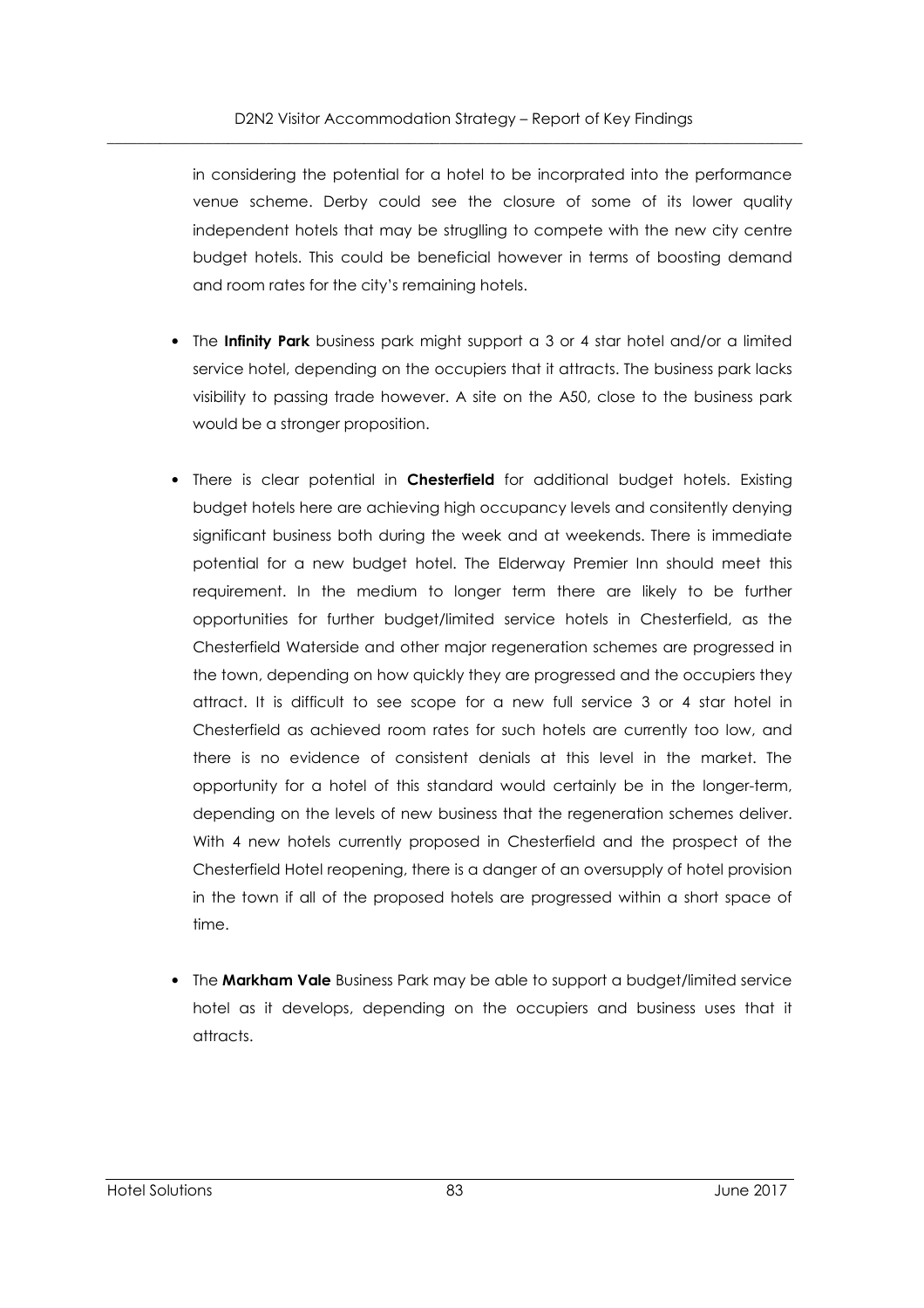D2N2 Visitor Accommodation Strategy – Report of Key Findings  $\overline{\phantom{a}}$  , and the contribution of the contribution of the contribution of the contribution of the contribution of the contribution of the contribution of the contribution of the contribution of the contribution of the

- In the **Derbyshire Peak District** there is scope for additional luxury and boutique country house hotels with spas, given suitable properties for conversion. This could also include a luxury family hotel, an adults only (Warner Leisure) hotel, and perhaps a spa hotel. With firm interest now in taking forward the proposed newbuild hotel on the site of the former Marquis of Granby hotel at Bamford, this could help meet this need. There is potential for market town boutique hotels through the repositioning of existing hotels and/or the conversion of suitable buildings in towns such as Bakewell, Ashbourne, Castleton, Matlock, Hathersage, and perhaps Wirksworth and Cromford. The success of the established and newly opened budget hotels in the Derbyshire Peak District shows clear potential for further budget hotels in Bakewell (where a Premier Inn is being progressed), Matlock and Ashbourne. We also believe that Chapel-en-le-Frith might be able to support a budget hotel, given the local corporate demand here, particularly from Ferodo. Budget hotels in these towns are however likely to challenge some existing hotels and guest houses, at least initially following their opening. .
- There is also clear potential for another budget hotel in **Buxton,** and scope here for the development of boutique hotels through the conversion of suitable properties. We believe that the opening of The Crescent Hotel and Thermal Spa will provide the catalyst for a significant improvement in Buxton's hotel offer, including the development of new high quality hotels.
- There could be scope for a budget hotel in **Belper**. There is very little agcommodation in the town and evidence of corporate business from Belper being displaced to hotels in surrounding areas. A budget hotel here could also serve the local VFR and wedding party market and could potentially also attract people that want to visit the Derwent Valley Mills World Heritage Site and the Peak District. A budget hotel here could impact the existing hotels, pub accommodation and guest houses that serve Belper.
- There is potential we feel for a budget hotel in **Ilkeston**. This is a sizeable town with no current hotel provision. A budget hotel here could serve the local corporate market and weekend demand from people attending weddings and family parties and visiting friends and relatives.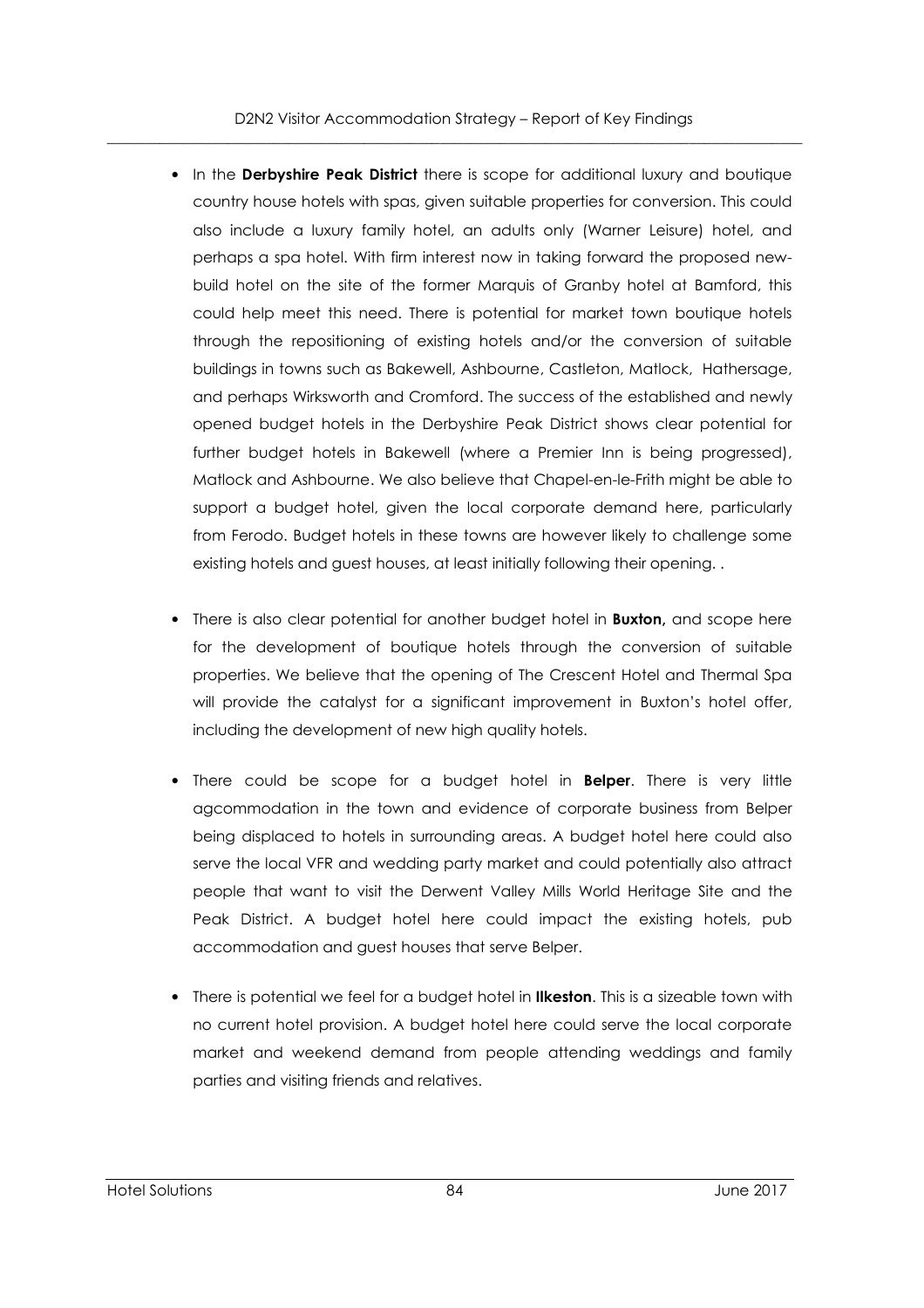- We believe that the proposed hotel at **Denby Pottery** could find a good market in terms of serving Belper, Ripley, Ilkeston and Alfreton corporate demand, group tours and a weddings market. Our research showed evidence of budget hotels in Ripley and Alfreton frequently denying business, both during the week and at weekends; there is no hotel currently in Ilkeston, and very little hotel accommodation serving Belper.
- **Swadlincote** is another large town in Derbyshire with no current hotel provision. There could be sufficient local corporate, weddings and VFR demand here to support a budget hotel.
- **Melbourne** and **Repton** may be able to support small boutique hotels, given their current lack of hotel provision and potential local drivers such as Repton School, Calke Abbey and Donington Park.
- Our research shows no immediate need for additional hotels in **Nottingham City Centre**. While hotel occupancies are strong on Tuesday, Wednesday, Friday and Saturday nights, and there is evidence of shortages of hotel provision in the city on these nights, achieved room rates are currently too low to support new full service 3 and 4 star and boutique hotels and there is no clear need for additional budget hotels. Having said this, **The Guildhall** is a unique opportunity in Nottingham city centre for a new luxury boutique or lifestyle hotel. A hotel at this level in the market could have a beneficial effect in terms of helping to increase hotel room rates in the city. This is undoubtedly a hotel scheme that is worth progressing, although under current market conditions in the city it is likely to require some form of public sector investment support if it is to come to fruition. There could also be potential in the short-term for additional serviced apartment provision in Nottingham. The priority over the next 2-3 years is otherwise to encourage investment in existing hotels and allow Nottingham's hotel market to grow so that achieved room rates increase to a level that will be able to support additional full service hotel provision. There is a need to wait until the major regeneration projects start to deliver additional business for hotels and a stronger city break offer, before new hotels can be supported. The focus for the medium to long term should be about developing a hotel offer in the city that will meet the needs of the emerging Generation Y corporate traveller and city break taker.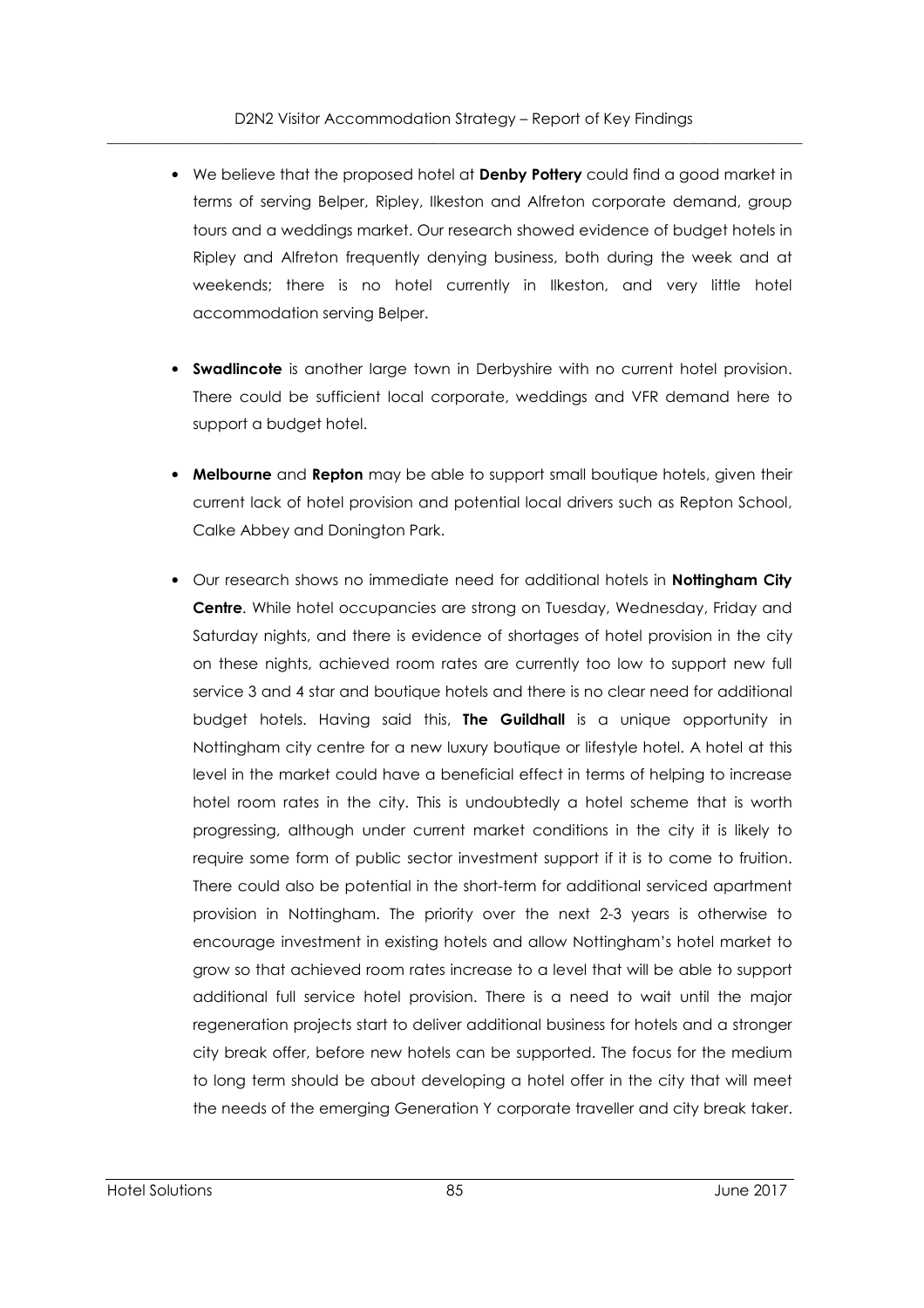This points to the development of branded boutique hotels, lifestyle hotels, budget boutique hotels, themed hotels and branded aparthotels. Major construction projects are also likely to boost demand for budget hotels. The hotel development strategy for Nottingham would however need to be adjusted if the proposed convention centre goes ahead. It would require an on-site 4 star hotel and a mix of different standards of hotel within walking distance, so would provide a new geographic focus for hotel development in the city.

- In the **Nottingham suburbs** we believe that there could be potential for new budget hotels at West Bridgford, in Beeston town centre, and possibly one of the northern suburbs (Arnold, Bulwell or Sherwood). Suburban budget hotels in Nottingham are generally trading at very high occupancies and consistently filling and turning away significant business, both during the week and at weekends.
- The **Nottingham University and Enterprise Corridor** may be able to support new hotel provision, including potentially at a 3 or 4 star level, given the scale of business development that is taking place here.
- There is no clear potential for new hotels in the **J25-27 M1 Corridor.** The Ibis budget hotel that is planned alongside the Novotel Nottingham Derby is intended to act as a overspill accommodation for this hotel.
- There is clear potential for budget hotel development in **Mansfield and Sutton-in-Ashfield**, and scope possibly for an upper-tier budget or 3 star hotel on one of the major business parks that are being developed here. There is a clear shortage of hotel accommodation in this location both during the week and at weekends. The business parks that are being developed here and population growth will drive further growth in hotel demand. A budget hotel in Mansfeld town centre should be a priority to support town centre regeneration.
- Our research shows potential for new budget hotels in **Newark, Retford and Worksop**. Budget hotels in these locations are likely to have an impact on existing independent hotels, pub accommodation establishments and guest houses in the towns. There could also be scope for small boutique hotels in **Newark** and possibly also **Southwell**, given suitable properties for conversion.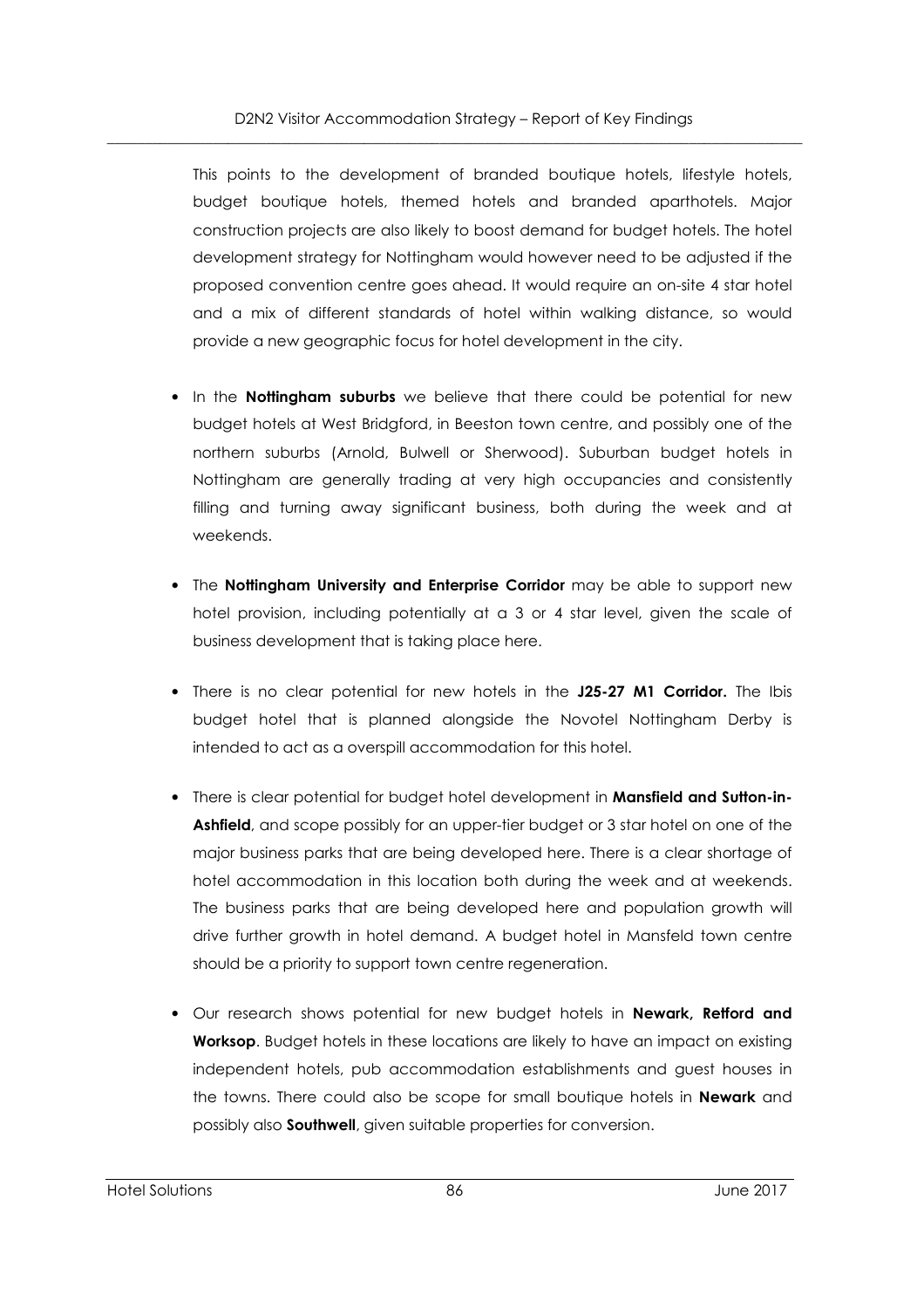- Our research shows potential for the development of **hotels on golf courses**, and possibly major **golf resorts** in Nottinghamshire and North Derbyshire.
- There could be scope for the the development of **luxury and/or boutique country house hotels** in Nottinghamshire and other locations in Derbyshire beyond the Peak District, given suitable country house properties for conversion. This could also include conversion to **luxury family hotels** and/or **spa hotels**. Kelham Hall is a particular opportunity in this respect.

#### **Inns/Pub Accommodation**

- There is clear potential for futher pubs in the D2N2 area to offer letting bedrooms either within their premises, through the conversion of suitable outbuildings, or possibly in terms of small-scale new-build guest bedroom extensions. This includes the development of new boutique inns.
- There could be potential for new build pubs with adjacent budget hotel bedrooms on the outskirts of some towns. The proposed lodge alongside Marston's Lock Keepr pub restaurant in Worksop is an example. Other target locations in the D2N2 area for Marston's pub restaurant developments are Belper, Bakewell, Derby, Swadlincote, Chesterfield, Ilkeston and Retford.

#### **Restaurants with Rooms**

• There could be potential for the development of high quality, possibly boutique guest bedrooms linked to existing or new restaurant operations.

# **B&Bs/ Guest Houses**

- New B&Bs and guest houses will be needed to replace those that close as their owners retire. The priority will be high quality, en-suite B&Bs and guest houses, including some 5 star and boutique establishments.
- There may be scope for the development of B&B for Horses businesses in the Derbyshire Peak District, particularly along the Pennine Bridleway. These are B&Bs that also provide stabling and pasture for horses.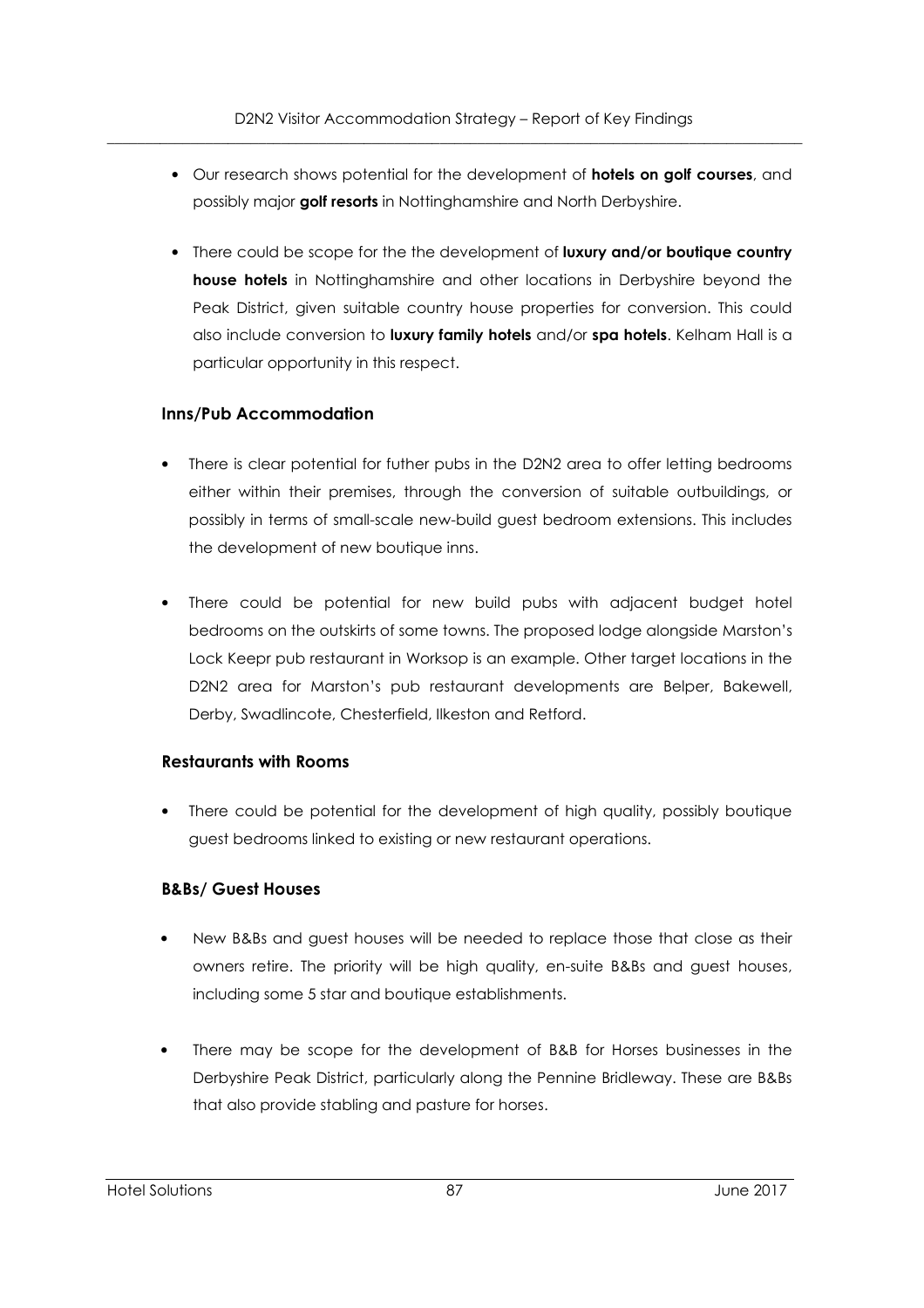• Cyclist-friendly B&Bs will need to be encouraged in the Derbyshire Peak District to support its development as a cycling destination, especially along the cycle trail network that is being developed.

#### **Wellness Retreats**

• There may be scope for the development of wellness retreats in the D2N2 area. Such accommodation businesses are finding a strong market elsewhere in the country, and there is no reason to think that they should not be able to do so in Derbyshire and Nottinghamshire.

#### **Wedding Venues with Accommodation**

Existing wedding venues with accommodation achieve high weekend occupancies. Accommodation can help to wedding venues to win business and provides an additional source of revenue. There could be scope for other established wedding venues to add accommodation and for new wedding venues that incorporate accommodation as part of their development. This could be in terms of hotel or B&B rooms, self-catering accommodation or perhaps glamping units.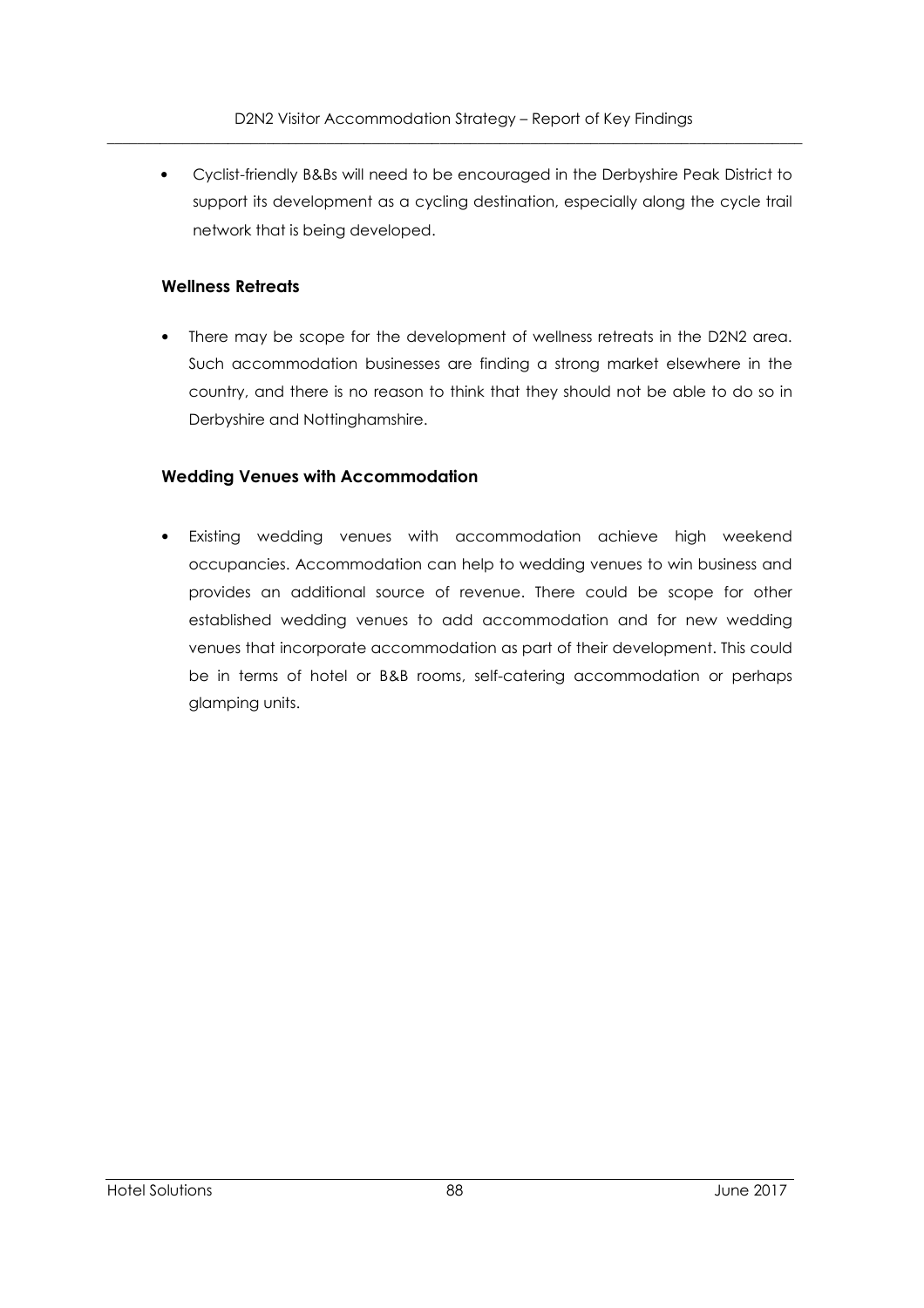# **9. PRIORITIES FOR PUBLIC SECTOR INTERVENTION**

# **9.1 Rationale**

- 9.1.1. Our research shows significant potential for visitor accommodation development across the D2N2 area, and a clear need for additional accommodation to achieve growth in the D2N2 visitor economy. Visitor accommodation development can also play wider roles in terms of:
	- Improving the vitality of town centres, particularly in terms of helping to boost their evening economies;
	- Keeping village and country pubs open and viable, maintaining them as a resource for local communities;
	- Improving farming and country estate incomes and thus supporting agriculture and landscape management;
	- Creating jobs for local people and self-employment opportunities;
	- Sustaining existing tourism and leisure businesses, such as golf courses, fishing lakes, horse riding stables, wedding venues and visitor attractions;
	- Finding new uses for redundant buildings and sites;
	- Serving the needs of the business community, primarily in terms of hotel accommodation to allow companies to do business effectively, cater for their business visitors, and provide facilities for meetings and conferences.
- 9.1.2. The D2N2 visitor accommodation sector is clearly already responding to these opportunities, with new accommodation projects coming forward. Public sector bodies have a key role to play in supporting this process through their responsibilities in terms of planning. There is also a case for more proactive public sector intervention to help accelerate accommodation development, and encourage high quality provision and the development of new accommodation offers that can help to grow the market. There are also opportunities for local authorities to use their land and property assets for accommodation development, and to generate income streams from direct investment in hotel and visitor accommodation projects.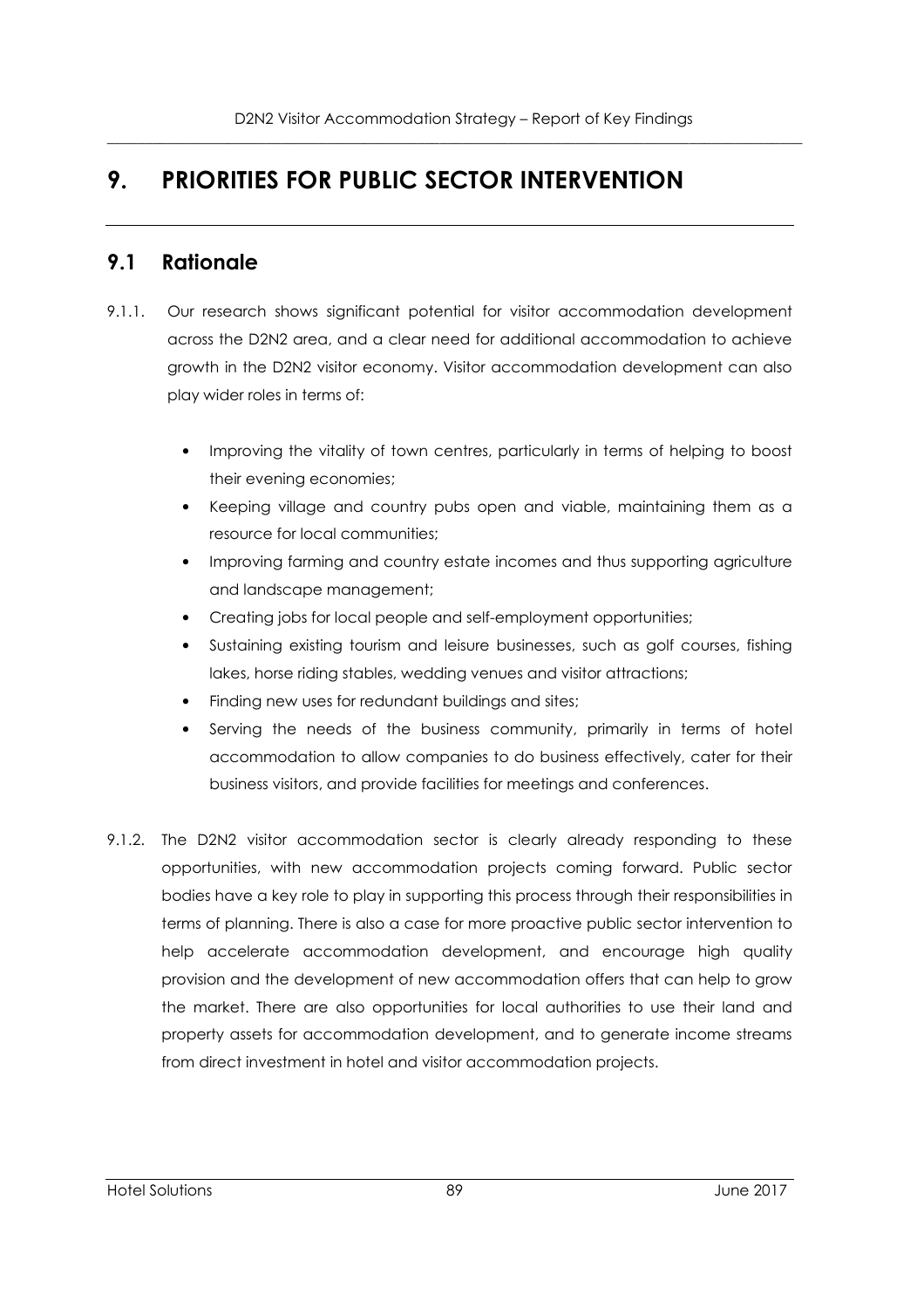# **9.2 Priorities for Public Sector Intervention**

- 9.2.1. The priorities for public sector intervention to support and accelerate visitor accommodation development in the D2N2 area are as follows:
	- Work to raise awareness of the visitor accommodation development opportunities identified in the study.
	- Positive planning policies and development management processes that as far as possible reflect the market opportunities for, and the commercial realities of, visitor accommodation development, whilst maintaining a balance in terms of environmental and landscape protection and the impact on local communities and traffic safety.
	- Further work to help bring forward the hotel and visitor accommodation development sites identified through the Visitor Accommodation Strategy work and match them to potentially interested accommodation operators and developers.
	- Reviews of local authority land and property assets, such as country parks, historic buildings, redundant office space, and outdoor education centres, to assess their potential for hotel and visitor accommodation development.
	- Consideration of direct investment in hotel and visitor accommodation projects.
	- Proactive initiatives to encourage the development of accommodation products that are only slowly developing in the D2N2 area and to support specific product development initiatives, in terms of glamping, pub accommodation and accommodation linked to the existing and developing cycle route network in the Derbyshire Peak District.
	- The articulation of clear hotel development strategies for Derby and Nottingham to inform and influence the market in a direction that will help to grow city break demand for the two cities as their cultural, retail and attractions offers develop.
	- Local company surveys in Mansfield, Belper, Ilkeston and Swadlincote to demonstrate that there is local corporate demand in the towns that will support hotel development.
	- Business advice and consultancy support programmes to help bring forward and shape visitor accommodation development projects;
	- Ongoing monitoring of visitor accommodation development and performance.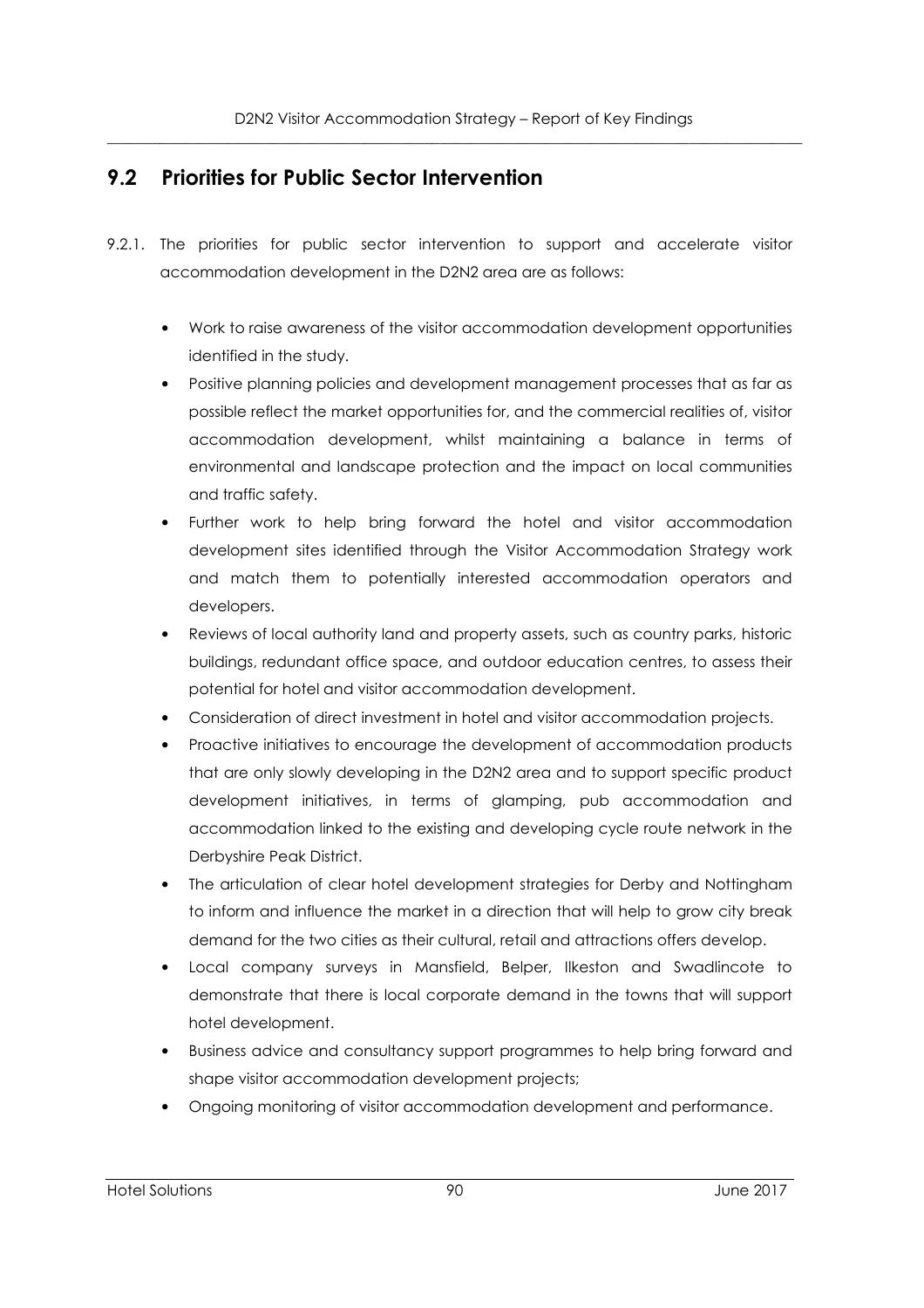# **Raising Awareness of the Opportunities for Visitor Accommodation Development**

9.2.2 The D2N2 Visitor Accommodation Strategy identifies significant potential for the development of a wide range of visitor accommodation offers across the D2N2 area. Work is now needed to raise awareness of these opportunities with all those that might have an interest in taking forward visitor accommodation projects, or be involved in supporting visitor accommodation development. This will include all relevant local authority officers (in planning, development management, estates, finance, economic development, regeneration, town centre management and tourism); local authority members; LEADER groups; the relevant officers of D2N2 LEP; existing hotel and accommodation business owners; land and property owners; property developers; existing leisure businesses that might be interested in adding accommodation; commercial property agents; consultants; and national, regional and local hotel and visitor accommodation operators, developers and investors. This may include re-packaging the findings into different formats for specific audiences e.g. location specific extracts or fact sheets for particular types of accommodation. This work should include providing feedback to the hotel and visitor accommodation businesses and developers that contributed to the research.

# **Positive Planning Policies and Processes for Hotel & Visitor Accommodation**

9.2.3 A positive, flexible and enabling planning framework will be vital to support the future development of the D2N2 visitor accommodation sector in line with the identified opportunities. Operator and developer feedback indicated that planning is perceived to be a key barrier to investment in the sector. The nature of these planning barriers varies across the patch, for example between urban and rural locations, and was more acute in one or two locations, most notably in the Peak District National Park. Whilst it would be difficult to advocate a one size fits all approach to resolving these issues, it is possible to identify some general principles to make the planning framework more facilitating and supportive of visitor accommodation development. Given the opportunistic nature of much visitor accommodation development, it is important to recognise that D2N2 is competing for investment with other locations across the UK – ultimately, all else being equal, developers and operators will choose to focus their time and effort where they can be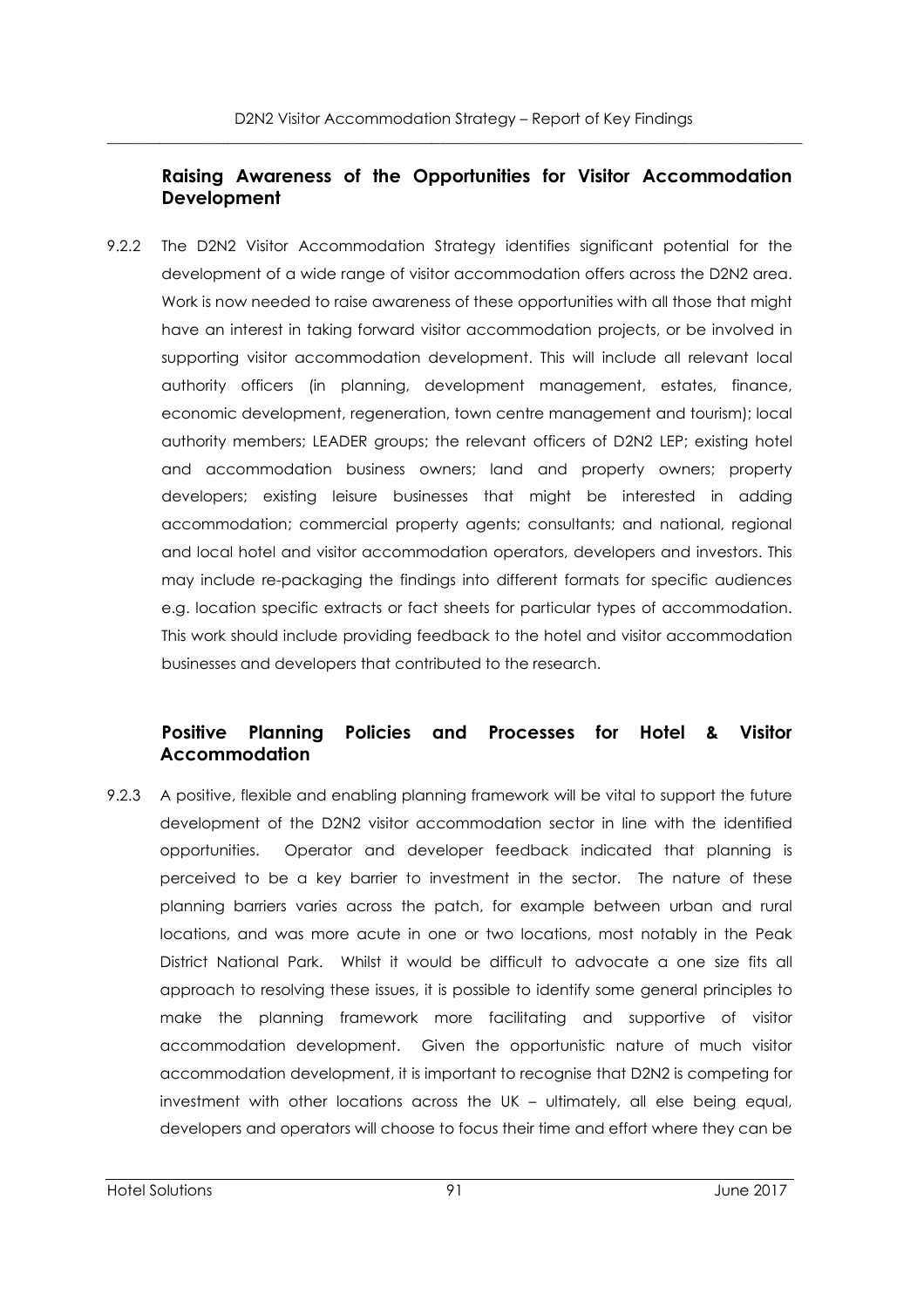confident that a site can be delivered. A positive planning framework then presents a real opportunity for Derbyshire and Nottinghamshire local authorities to show they are open for business.

- 9.2.4 Some of the key issues and principles in terms of planning are detailed below:
	- **Planners should give due consideration in policy-making to the full range of different types of visitor accommodation** that the market research has identified potential for and interest in. This could include some developments of scale that require a countryside setting and new buildings which countryside policies may constrain. However, given the significant benefits that larger scale developments can bring we would advocate they should be considered if suitable sites that can achieve planning permission can be identified. Policies might usefully define what could be acceptable and the type of site e.g. woodland sites; sites needing remediation such as quarries; and non-natural landscapes like golf courses and country parks, where accommodation can complement and help sustain and existing leisure use.
	- This policy approach might usefully be supported by councils pro-actively **identifying potential sites for developments of scale** outside built up areas, particularly where accommodation developers/operators have expressed interest in the area, and where there might be an opportunity to confer wider benefit e.g. re-use of characterful buildings, or supporting the viability of an attraction, estate or country park. We are aware of examples elsewhere of Planning Link Officers fulfilling this role, particularly in working with major landowners to work up masterplans for their estates with planning input, rather than submitting a series of piecemeal applications that are not necessarily integrated as a whole.
	- **A co-operative and less confrontational relationship between planning teams and potential applicants** – whether they are developers, operators, investors or landowners – would certainly be welcomed by those from the sector that we consulted. The ability to get positive planning advice before an idea or scheme gets to application or even pre-application stage would be a step forward, so that developers can be supported in working up their proposals.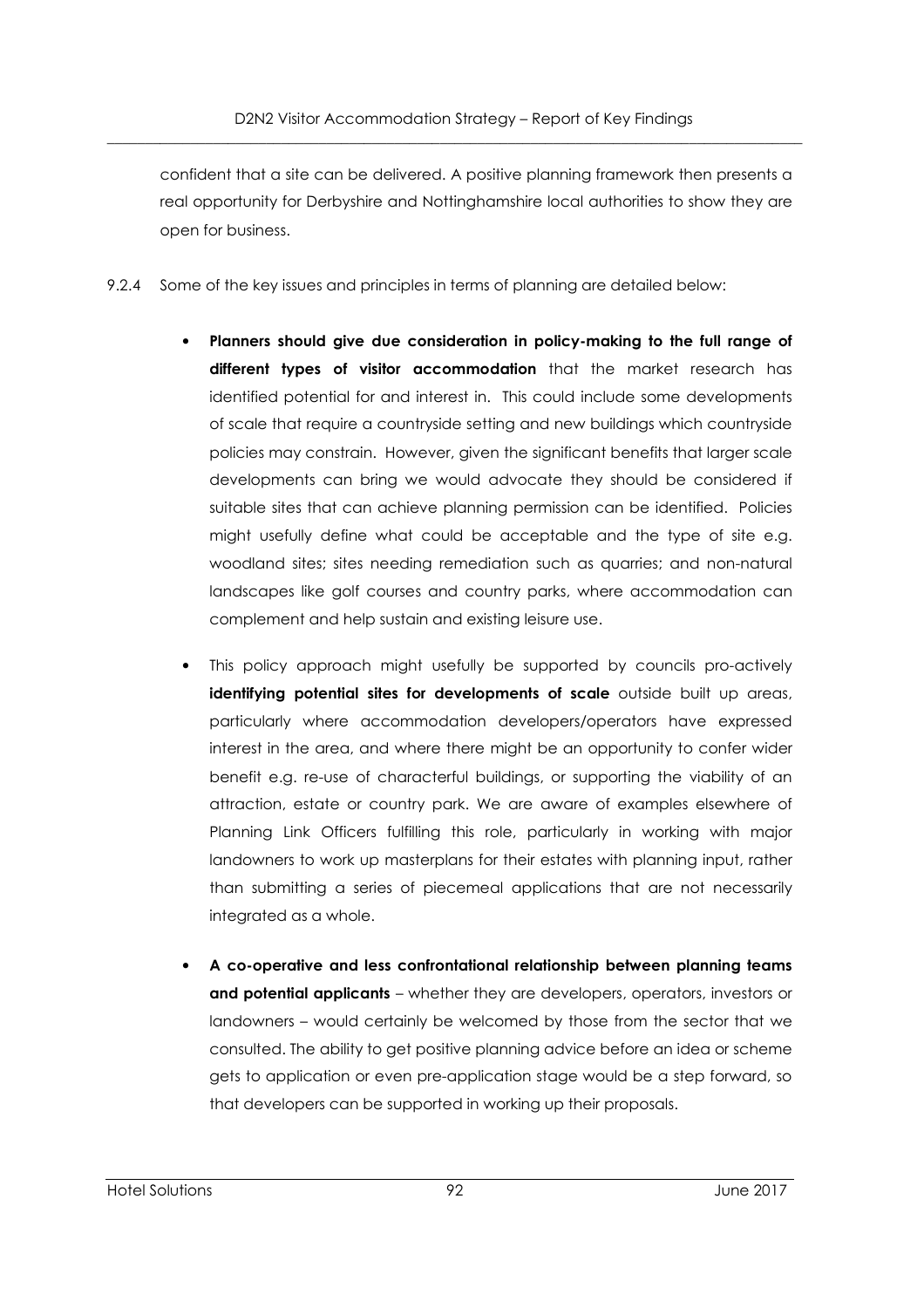D2N2 Visitor Accommodation Strategy – Report of Key Findings  $\overline{\phantom{a}}$  , and the contribution of the contribution of the contribution of the contribution of the contribution of the contribution of the contribution of the contribution of the contribution of the contribution of the

- This spirit of working together to get the right solution for a site or development also applies to **issues around design requirements and planning conditions**. It is important that planners understand the commercial implications of these on the viability of any scheme:
	- o Design requirements can substantially increase costs, in some cases to the point where a project no longer stacks up; the test should be about reasonableness and finding a route to satisfy concerns on both sides without burdening a project to the point where it cannot work.
	- o Planning conditions that limit operating periods and lengths of occupation can severely curtail the ability of an accommodation business to optimise its market potential e.g. in terms of winter opening or being able to take longer winter lets. There may well be other solutions that can overcome these concerns e.g. holiday occupancy conditions that would prevent permanent residential use.
- The need to cater for other operational needs of rural visitor accommodation should also be reflected in the planning approach – one example being the need for **on-site staff accommodation** for security, customer support, health and safety and to attract and retain key staff. This applies to hotels as well as other forms of accommodation e.g. caravan and camping sites, holiday parks and holiday lodge parks. Concerns about permanent residential use can be dealt with via planning conditions.
- There appears to be a particular issue about **holiday lodges** not being permitted in the Peak District National Park, the concern being about permanency compared to 'low impact' forms of accommodation such as camping. Holiday lodges are however being permitted in other National Parks, indicating that these developments can be consistent with their special purposes. Given the market potential, developer interest, and economic and employment benefits that lodge development can bring, it might be opportune to revisit this policy going forward with the new Local Plan, and to undertake some more detailed investigations to understand how the concerns of the Peak District NPA have been addressed elsewhere.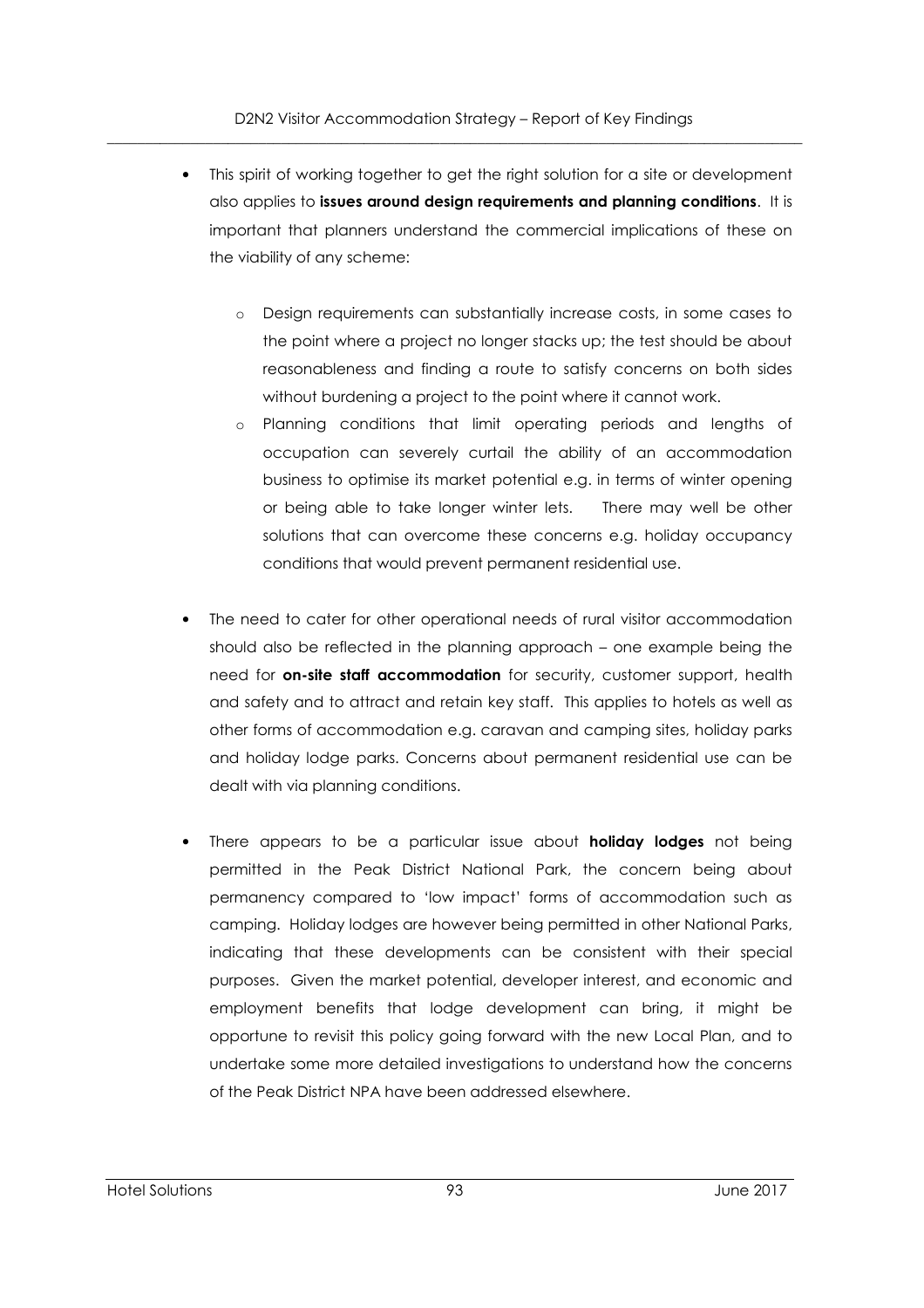D2N2 Visitor Accommodation Strategy – Report of Key Findings  $\overline{\phantom{a}}$  , and the contribution of the contribution of the contribution of the contribution of the contribution of the contribution of the contribution of the contribution of the contribution of the contribution of the

- Our research has identified potential for **developing accommodation along key walking or cycling routes**, which might be met by a mixture of camping, glamping, camping pods, bunkhouses, B&Bs, pub accommodation and hostels. Delivering this requires a joined up approach to plan a network of provision. Identifying locations that would be acceptable in planning terms for these types of accommodation will provide an important input into this network delivery.
- The planning response around developing visitor accommodation in urban areas is more about locational strategy for hotels and particularly the **application of the sequential test** to non-town centre hotel proposals. In some locations, strictly constraining hotel development in out of centre locations may help direct hotel development to town centres in order to underpin their vitality as well as support the evening economy. In other situations, there may be substantial drivers of demand outside the town or city centre e.g. major business parks, which on-site hotels could serve reducing the need to travel. There may also be pub restaurants in suburban locations where the development of hotel accommodation could help sustain their business as well as serve a local market, for example local companies and visitors to friends and relatives. An understanding of market drivers should therefore be built into any locational strategy for hotels, and some flexibility around the sequential test applied as required.
- 9.2.5 It is our experience from working on visitor accommodation studies across the country that many planners have little or no knowledge about the visitor accommodation sector, and increasingly there are few tourism professionals within local authorities to fall back on for input, and limited capacity within DMOs. It will therefore be important to disseminate information about the potential for visitor accommodation development to planning policy teams so that they can take this into account as they progress their Local Plans, and to Development Management teams to support their assessment of planning applications from the sector.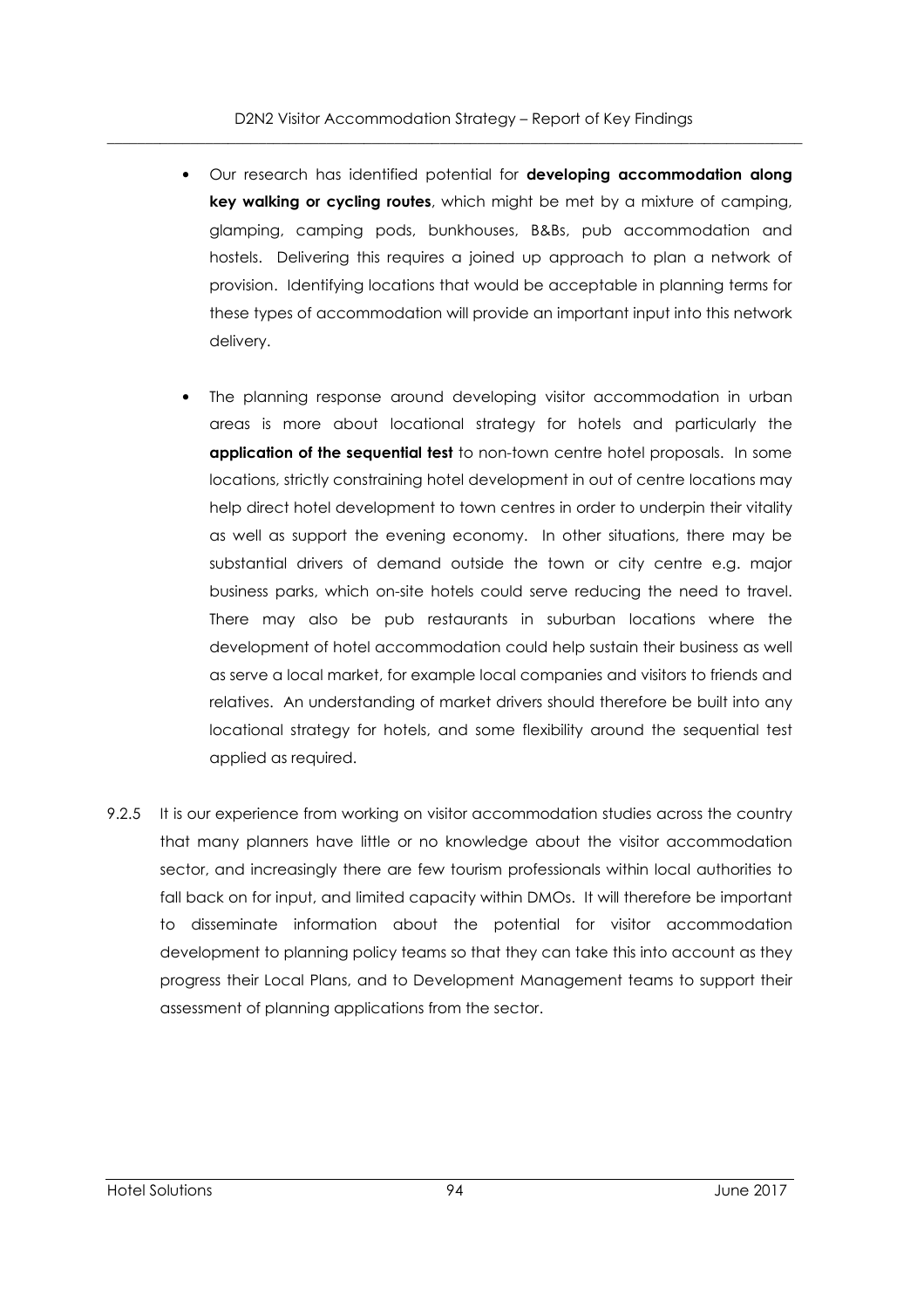# **Site Investigations and Matching to Potential Interest**

- 9.2.5. Hotel Solutions has identified over 40 strong sites for hotel and non-serviced visitor accommodation across the D2N2 area, and spoken to more than 30 hotel and accommodation operators and developers that expressed an interest in looking at suitable sites and accommodation development opportunities in Derbyshire and Nottinghamshire. Going forward there is a need for further work to:
	- Inform site owners and agents that may not already be aware of the potential of their site, land and property for hotel or visitor accommodation development;
	- Establish what help site owners and agents need to market their sites and other requirements for public sector support to help bring forward schemes, particularly in terms of funding;
	- Undertake more detailed assessments of the opportunities for accommodation development on some sites, in particular some of the country parks and country estates that Hotel Solutions has identified as having potential for accommodation development;
	- Match sites to potentially interested hotel and visitor accommodation operators and developers;
	- Compile more detailed sites information if needed.
- 9.2.6. Other sites and properties should be included in this process as they come forward over time. Work is also needed to prioritise city centre hotel sites in Derby and Nottingham for longer-term hotel development as the market strengthens in each city.
- 9.2.7. There is also a need to follow up the hotel and visitor accommodation developer interest that Hotel Solutions has identified in order to better understand developer requirements, build an ongoing dialogue with developers, and feed suitable site opportunities through to them as they are firmed up.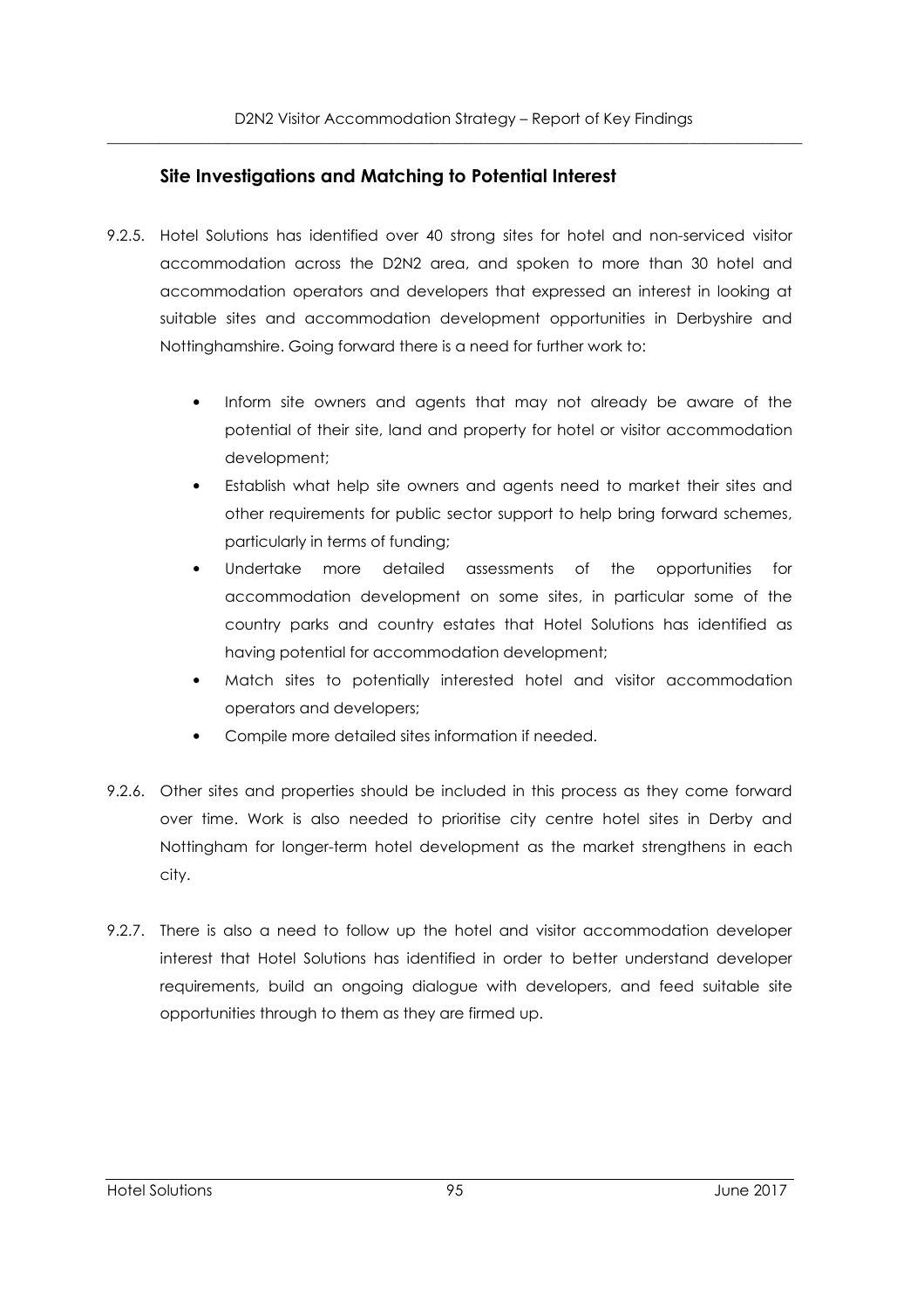# **Assessing the Accommodation Development Potential of Local Authority Land and Property Assets**

9.2.8 Local authorities at county and district level are often the owners of significant amounts of land and property such as country parks, offices, outdoor education centres and historic buildings, some of which could be suitable for the development of visitor accommodation. With increasing pressures on councils to offset running costs and make the best use of their resources, there is an opportunity to review these assets to assess their potential for accommodation development, and to consider the options of the Council developing them, working with hotel and visitor accommodation companies to develop, operate, purchase or lease the property or land. Council ownership means that, subject to achieving best value, there is a real opportunity to influence accommodation development in a given location and to help bring it forward, at the same time producing financial gain to the local authority, either as a capital receipt or an ongoing income stream. Examples of council property being developed for visitor accommodation include The Crescent in Buxton, Kelham Hall in Newark, and The Guildhall in Nottingham. Consultancy support could aid this assessment process, as could putting local authorities in touch with accommodation operators and developers that can give them a view on the development potential of buildings and sites in their ownership.

# **Direct Public Sector Investment in Hotel and Visitor Accommodation Development Schemes**

9.2.9 Councils across the UK have started to invest in hotel development projects for two main reasons: to bridge the funding gap for strategically important hotel projects that have been unable to secure commercial finance, and increasingly to generate a return and ongoing revenue stream for the council. D2N2 local authorities could look at such options to help bring forward hotel and visitor accommodation schemes. In some cases, LEPs have also used their funding pots to help secure strategically important hotel projects, and in the case of important heritage buildings, HLF funding has also played an important role in bringing hotel schemes forward. The Crescent at Buxton is a case in point. The Guildhall at Nottingham may require similar interventions to deliver an upscale hotel given the likely high costs associated with developing a listed building of this nature, and the rate weakness in the Nottingham market. Public sector investment may also have a role to play where the market for a hotel or other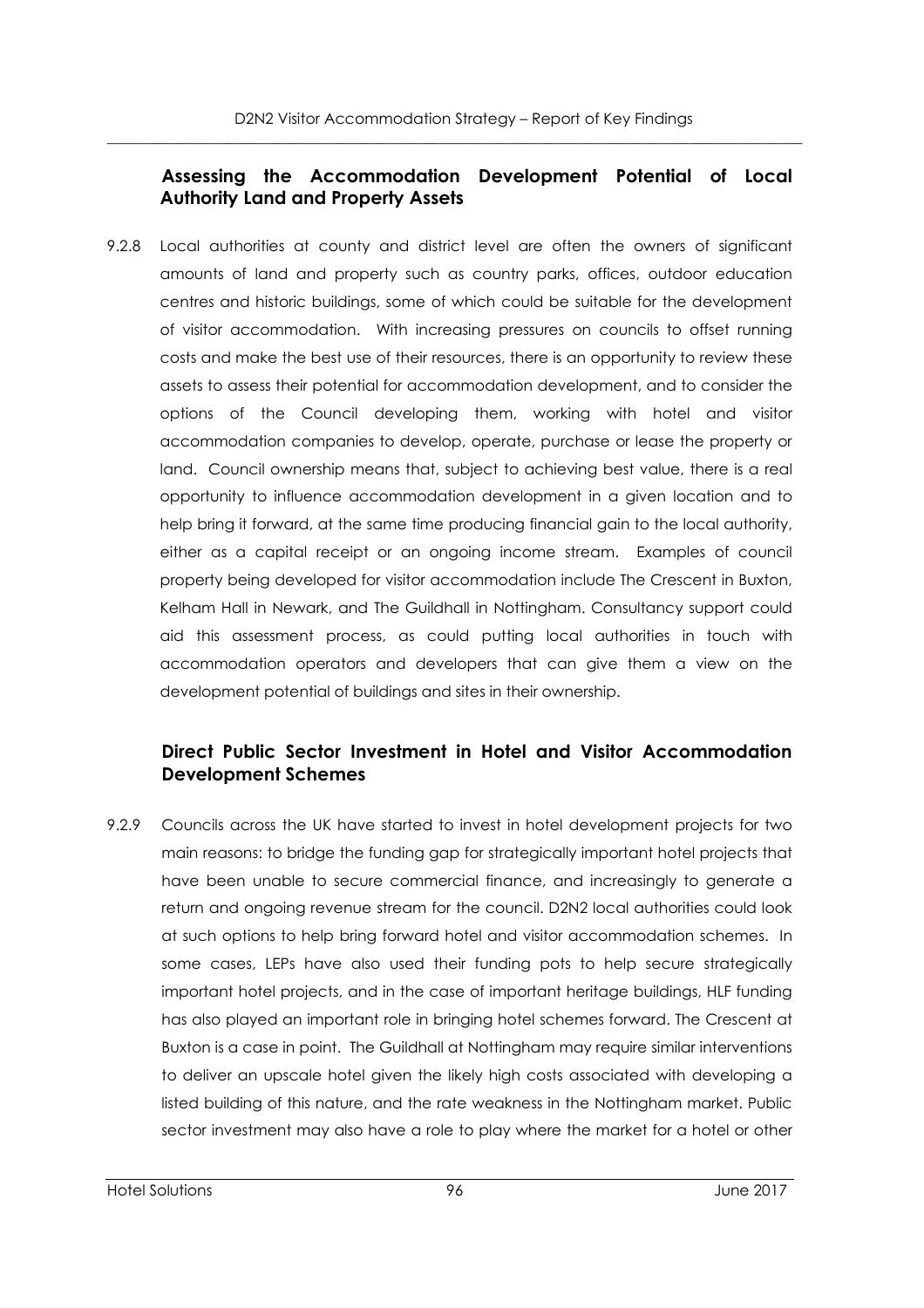form of visitor accommodation is unproven, helping to create confidence and de-risk investments where commercial finance requires more certainty. Appendix 13 provides examples of local authority, LEP and other public and voluntary sector support for hotel projects across the UK.

#### **Clear Hotel Development Strategies for Derby and Nottingham**

9.2.10 Whilst the research has shown no immediate potential for hotel development in Derby and Nottingham, there will be potential longer term alongside growth in the market as a result of wider regeneration initiatives and new drivers of demand coming on stream as the Derby Masterplan and Nottingham Growth Plan are implemented. In the meantime, whilst the market, and particularly rate grows, it will be important for the two cities to think through the type of hotel offer they want to attract to meet both corporate demand and help them develop as city break destinations, as part of, or alongside the development of Destination Management Plans for each city, and the implementation plans for the Derby Masterplan and Nottingham Growth Plan. Presenting this as a clearly articulated hotel strategy will provide an opportunity to influence the market going forward through putting out the message of what each city is seeking from the hotel sector and where this can be most appropriately delivered. The key priority should be the development of hotel offers that can meet growing markets such as Millennials and add value by bringing new business to the cities, such as branded boutique, budget boutique, lifestyle and themed hotels and branded aparthotels. In the case of Nottingham, The Guildhall should feature in terms of the role that an upscale hotel can play in raising rates and attracting high spending markets to the city. The strategies should also consider the potential for hotels linked to the convention centre proposal at Nottingham and the performance venue proposal at Derby. This may require some additional research as the business case for each facility evolves, to understand the volume and type of demand they will generate for hotel accommodation, and the required number of new hotel rooms that will be needed to service this demand. Conference centres require a critical mass of hotel accommodation at different levels in the market in walking distance of the venue, so certainty of these coming forward could require a different locational strategy.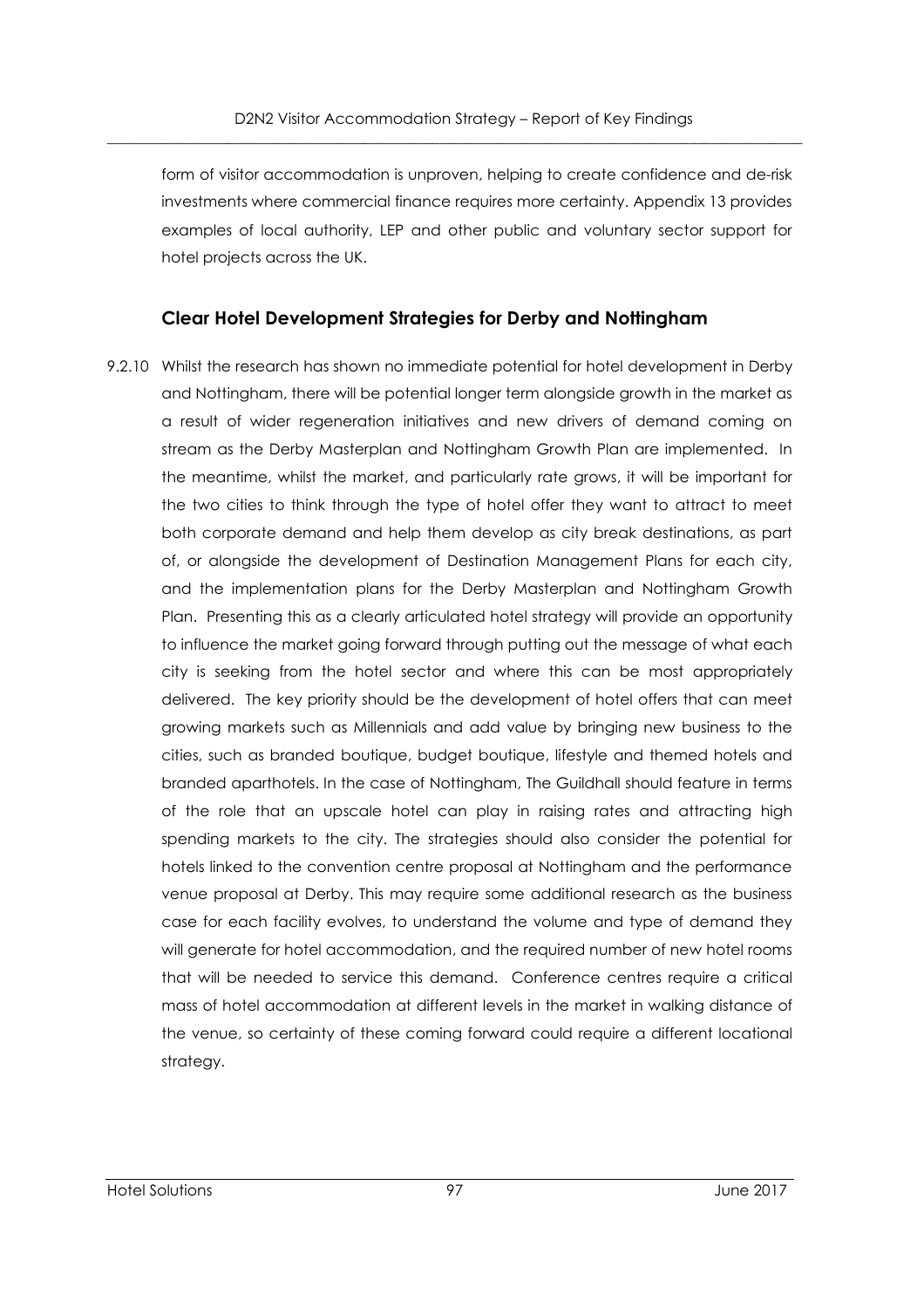#### **Pro-active Initiatives**

9.2.11 There is a case to be made for some pro-active initiatives focusing on types of accommodation that have been slow to develop in the D2N2 area for which there is identified potential, together with pro-activity related to specific tourism product development initiatives already underway. Three priorities have been identified:

#### **Glamping Development**

9.2.12 Glamping is rapidly growing in popularity in the UK, yet D2N2 has seen relatively few schemes coming forward. Glamping businesses that have opened in Derbyshire and Nottinghamshire have quickly found a strong market. There is scope for significant expansion of this type of accommodation, which could be appropriate to encourage in sensitive rural locations including the Peak District National Park. The public sector can play a role in encouraging and supporting the development of the glamping sector through a Glamping Development Programme for the D2N2 area as a whole, or separate programmes for each county.

#### **Developing the Pub Accommodation Sector**

9.2.13 The supply of inns and pub accommodation in the D2N2 area is variable in quality, ranging from basic standard accommodation serving contractors outside of tourist areas, to a good stock of pubs with rooms and boutique inns in the Derbyshire Peak District. A number of new inns and pubs with accommodation have opened and some have repositioned to become boutique inns. There are opportunities for existing pub accommodation businesses to upgrade and further develop, including adding guest bedrooms. Providing bedrooms can also help to ensure the commercial sustainability and future of pubs. There is active interest from pub companies such as Marston's and Greene King in adding rooms to pubs and developing new build pubs in suburban locations with small lodges attached, and from Revere and Wetherspoons in developing quality bedrooms as an upper floor use in characterful properties. Given this potential and interest, there could be scope for some form of Pub Accommodation Development Programme for the D2N2 area, or separate programmes for Derbyshire and Nottinghamshire.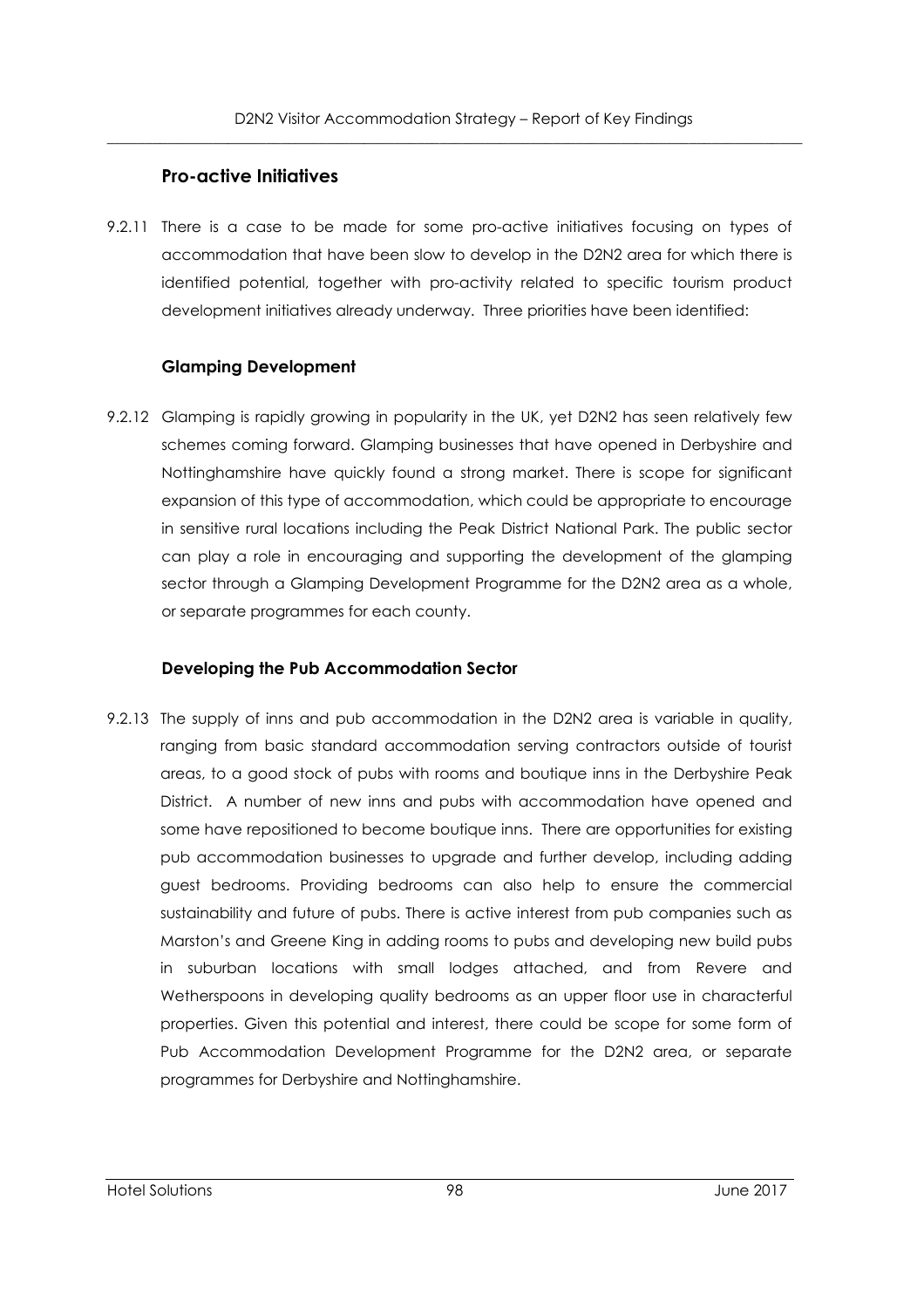#### **Development of Accommodation to Support the Developing Cycle Route Network in the Derbyshire Peak District**

9.2.14 Delivering a network of various forms of visitor accommodation along some of the key trails for cycling in the Derbyshire Peak District will require a plan to co-ordinate this, and a body with resource to oversee it. The starting point will be to take a detailed look at identifying gaps in provision and possible sites and locations that might offer potential for the development of accommodation to fill the identified gaps. A plan will then be needed to deliver the required accommodation. Resource will need to be identified to do this, possibly through the current ERDF funded initiative or depending on commitments a future funding bid.

# **Local Company Surveys to Demonstrate Corporate Demand for Hotel Accommodation in Unproven Markets**

9.2.15 The research has identified a number of locations in the D2N2 area with little or no hotel provision where we believe there is potential for new hotels. These include Mansfield, Belper, Swadlincote and Ilkeston. These locations are either not on the target lists of hotel companies or if they are, as in the case of Mansfield, hotel company acquisitions teams are having to make a case for approval against limited evidence of demand. Undertaking local company surveys in these locations provides an opportunity to get both a quantitative and qualitative feel for corporate demand for hotel accommodation; market satisfaction with the existing hotels that companies are using; the standard of hotel that companies would like to see and where they should ideally be located; how much companies would be prepared to pay for hotel stays, and some supportive quotes from key corporate organisations that endorse new hotel provision.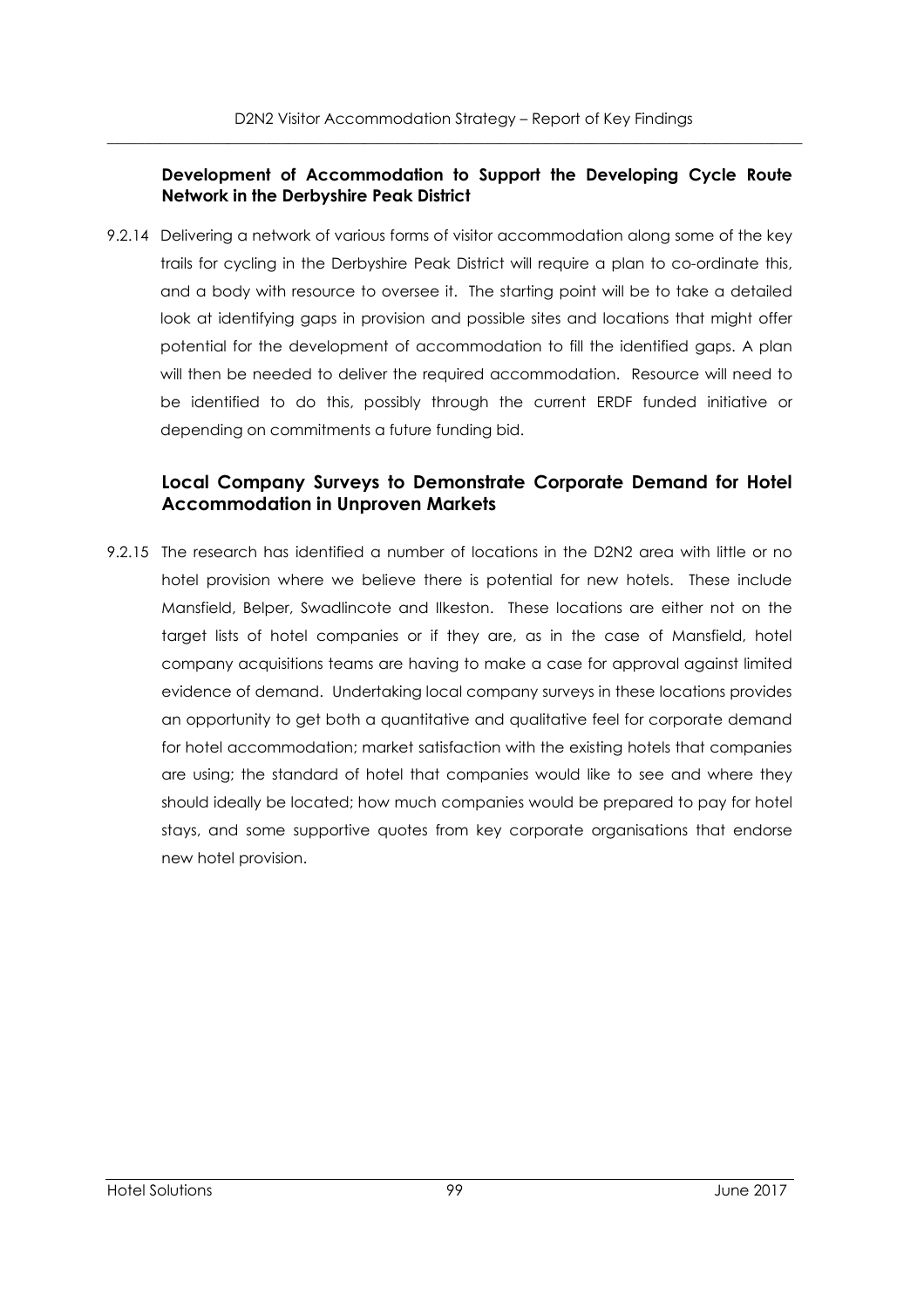# **Tailored Business & Quality Improvement Support for the Accommodation Sector**

- 9.2.16 The provision of tailored business support and quality improvement initiatives would be beneficial for existing and prospective visitor accommodation operators across the D2N2 area and would contribute to capitalising on the identified visitor accommodation development opportunities. The Derbyshire ERDF bid may be able to pick this up for the county by incorporating a focus on visitor accommodation, and if so consideration should then be given to how to mirror this in Nottinghamshire.
- 9.2.17. Capital grants and preferential rate loans would be beneficial in terms of accelerating visitor accommodation development and achieving high quality new provision. LEADER and EAFRD are two potential sources of funding for rural tourist accommodation projects. The Midlands Engine Investment Fund and other LEP funds might also be potential sources of funding for hotel and visitor accommodation development schemes. Work is needed to ensure that the bodies responsible for the allocation of these funds take account of the study findings and take a more strategic approach to supporting visitor accommodation projects that are in line with the priorities identified and can produce optimum employment and economic benefits. Work is also needed to raise awareness of the potential availability of funding from these sources to support accommodation development projects.

# **Keeping a Finger on the Pulse**

9.2.18 This study provides a snapshot of the D2N2 visitor accommodation sector and market at one point in time. Moving forward it will be important to monitor how the sector is developing and performing over time to establish ongoing priorities for the further development of visitor accommodation, and to evaluate the impact of any interventions to proactively support the development of the sector. This can best be achieved through periodic in depth research, rather than the establishment of ongoing accommodation occupancy surveys, which are very time consuming and costly to deliver.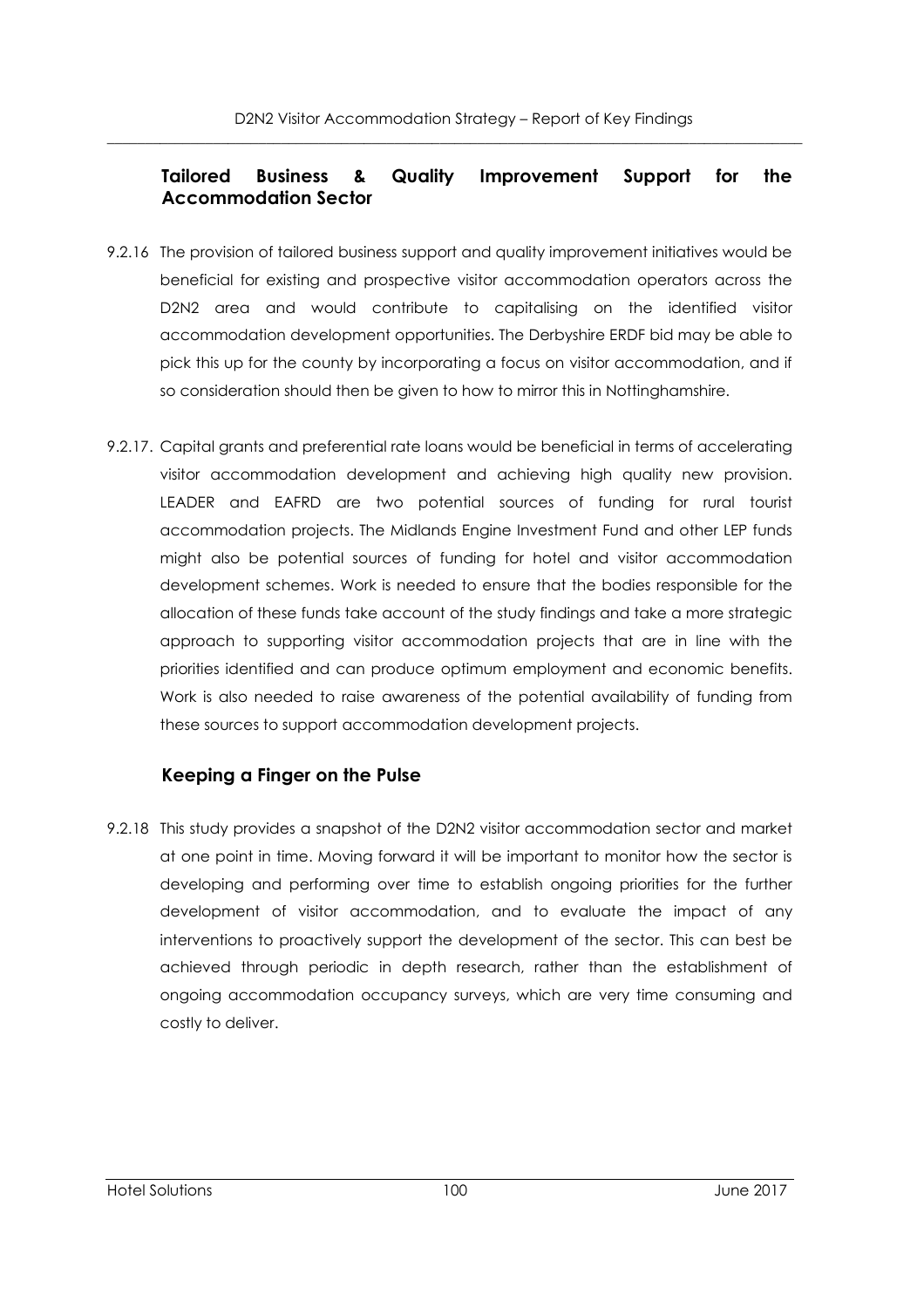# **9.3 Implementation**

9.3.1 The D2N2 Visitor Accommodation Study has identified a wide range of opportunities for new visitor accommodation and the improvement and re-positioning of existing visitor accommodation businesses across the D2N2 area. There is a clear role for public sector intervention to support and accelerate hotel and visitor accommodation development in order to maximize destination benefit. As a separate output from the Visitor Accommodation Strategy, Hotel Solutions has produced a D2N2 Visitor Accommodation Acceleration Plan to provide a framework for public sector intervention over the next 3 years (2017-2019) to help bring forward hotel and visitor accommodation development in line with the identified opportunities. It sets out a series of programmes of action with suggested lead agencies, partners, budgets, funding sources and timescales. Some further work will be needed to fully flesh this out with the study partners, particularly in terms of roles and responsibilities, any in-post capacity to take tasks on, the possible need for a dedicated resource to champion the Plan, and a vehicle to co-ordinate and oversee programme delivery.

# **9.4 Concluding Thoughts**

9.4.1 The D2N2 Visitor Accommodation Strategy identifies significant potential to grow D2N2's visitor economy through capitalising on a wide range of opportunities for visitor accommodation development across Derbyshire and Nottinghamshire. These opportunities represent a mixture of new-build developments, conversion and redevelopment of existing buildings, and the up-grading and re-positioning of existing visitor accommodation businesses. They can bring significant economic benefits as well as providing opportunities for farm, country estate and country park diversification, and new uses for country houses, redundant agricultural buildings, and land and property in local authority ownership, including outdoor education centres and office buildings that may be surplus to requirements.